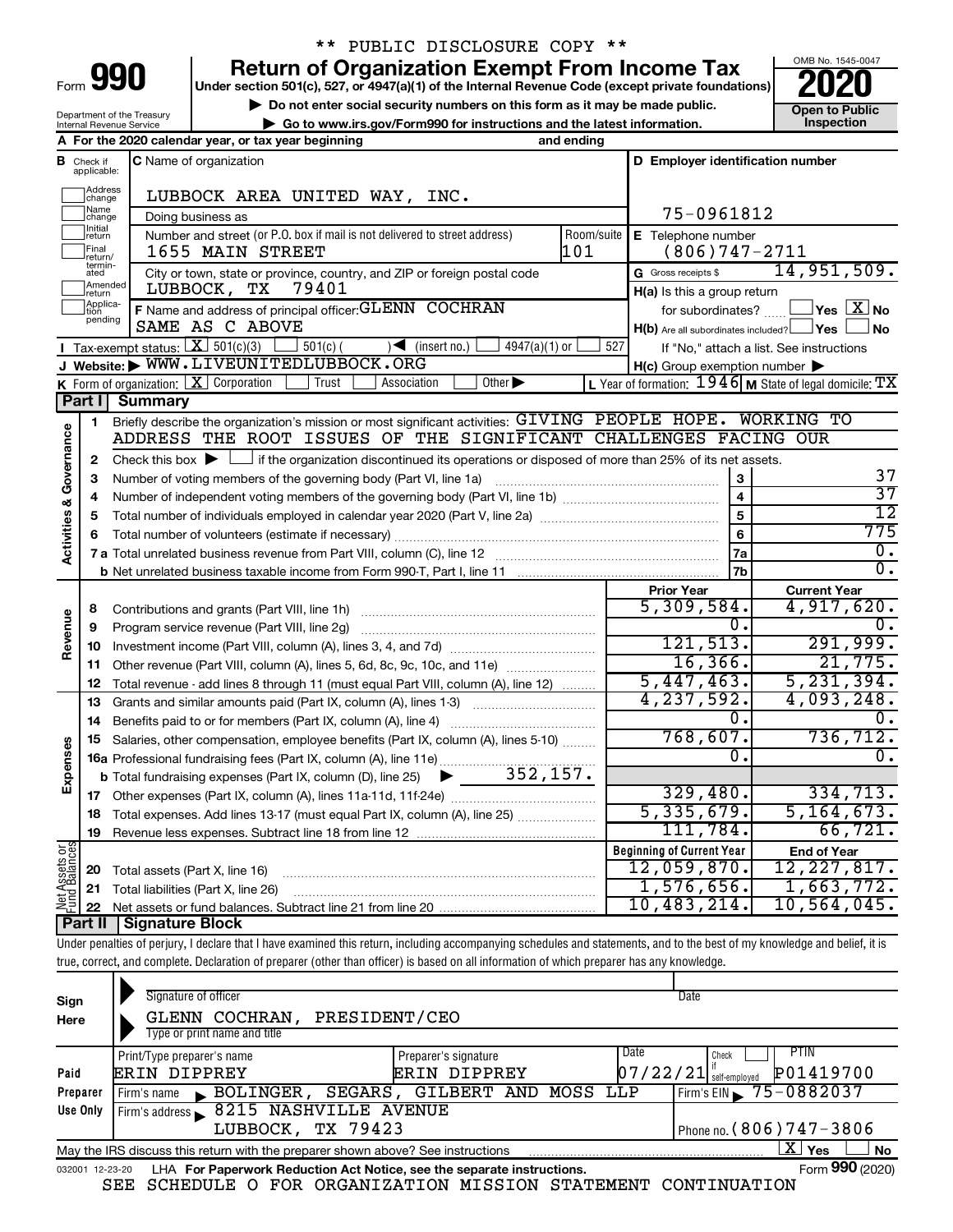|              | LUBBOCK AREA UNITED WAY, INC.<br>Form 990 (2020)                                                                                             | 75-0961812    | Page 2                               |
|--------------|----------------------------------------------------------------------------------------------------------------------------------------------|---------------|--------------------------------------|
|              | <b>Statement of Program Service Accomplishments</b><br>Part III                                                                              |               |                                      |
|              |                                                                                                                                              |               |                                      |
| 1            | Briefly describe the organization's mission:                                                                                                 |               |                                      |
|              | GIVING PEOPLE HOPE. WORKING TO ADDRESS THE ROOT ISSUES OF<br>THE                                                                             | <b>CREATE</b> |                                      |
|              | SIGNIFICANT CHALLENGES FACING OUR SOUTH PLAINS COMMUNITIES TO<br>LASTING, POSITVE CHANGE.                                                    |               |                                      |
|              |                                                                                                                                              |               |                                      |
| $\mathbf{2}$ | Did the organization undertake any significant program services during the year which were not listed on the                                 |               |                                      |
|              | prior Form 990 or 990-EZ?                                                                                                                    |               | $\sqrt{\mathsf{Yes}\ \mathbb{X}}$ No |
|              | If "Yes," describe these new services on Schedule O.                                                                                         |               |                                      |
| 3            | Did the organization cease conducting, or make significant changes in how it conducts, any program services?                                 |               | $\gamma$ es $\boxed{X}$ No           |
|              | If "Yes," describe these changes on Schedule O.                                                                                              |               |                                      |
| 4            | Describe the organization's program service accomplishments for each of its three largest program services, as measured by expenses.         |               |                                      |
|              | Section 501(c)(3) and 501(c)(4) organizations are required to report the amount of grants and allocations to others, the total expenses, and |               |                                      |
|              | revenue, if any, for each program service reported.                                                                                          |               |                                      |
| 4a           | $4,093,248.$ (Revenue \$)<br>4, 194, 714. including grants of \$<br>(Expenses \$<br>(Code:                                                   |               |                                      |
|              | WE INVEST FINANCIAL RESOURCES IN 23 LOCAL COMMUNITY PARTNERS WHO                                                                             |               |                                      |
|              | PROVIDE SERVICES IN THE AREAS OF LIFELONG HEALTH AND INDEPENDENCE,                                                                           |               |                                      |
|              | EMPOWERING COMMUNITIES, CREATING STRONG FAMILIES AND INDIVIDUALS,                                                                            |               |                                      |
|              | CRISIS AND EMERGENCY RELIEF, AND SUCCESFUL CHILDREN AND YOUTH.                                                                               | THE           |                                      |
|              | PROGRAMS AND SERVICES WE FUND ARE AN INTERGRAL PART<br>IN ENSURING                                                                           | THE           |                                      |
|              | AND WELL-BEING OF EVERY PERSON IN OUR COMMUNITY.<br>SAFETY, HEALTH,                                                                          |               |                                      |
|              |                                                                                                                                              |               |                                      |
|              |                                                                                                                                              |               |                                      |
|              |                                                                                                                                              |               |                                      |
|              |                                                                                                                                              |               |                                      |
|              |                                                                                                                                              |               |                                      |
| 4b           | ) (Revenue \$                                                                                                                                |               |                                      |
|              | (Code:<br>) (Expenses \$<br>including grants of \$<br>OUR MISSION IS CARRIED OUT BY COLLABORATING WITH ORGANIZATIONS                         |               |                                      |
|              | THROUGHOUT THE COMMUNITY INCLUDING OTHER NON-PROFITS, SCHOOL DISTRICTS,                                                                      |               |                                      |
|              | GOVERNMENT ENTITIES, AND COALITIONS TO ADDRESS PRIORITY<br>BUSINESSES,                                                                       |               |                                      |
|              | WE CONTINUOUSLY WORK TO ADDRESS PRIORITY ISSUES IDENTIFIED IN<br>NEEDS.                                                                      |               |                                      |
|              | OUR STRATEGIC PLAN AND OUR COMMUNITY STATUS REPORT WHICH INCLUDE:                                                                            |               |                                      |
|              | ENSURING ALL CHILDREN ARE SCHOOL-READY BY KINDERGARTEN AND GRADE-LEVEL                                                                       |               |                                      |
|              | ELIMINATING CHILD ABUSE AND SEX-TRAFFICKING IN<br>READERS BY THIRD GRADE,                                                                    |               |                                      |
|              | OUR COMMUNITIES, AND PROVIDING ACCESS TO ALL PERSONS IN NEED OF MENTAL                                                                       |               |                                      |
|              | HEALTH SERVICES.                                                                                                                             |               |                                      |
|              |                                                                                                                                              |               |                                      |
|              |                                                                                                                                              |               |                                      |
|              |                                                                                                                                              |               |                                      |
| 4с           | $\begin{pmatrix} \text{Code:} \\ \end{pmatrix}$ $\begin{pmatrix} \text{Expenses $} \\ \end{pmatrix}$                                         |               |                                      |
|              |                                                                                                                                              |               |                                      |
|              |                                                                                                                                              |               |                                      |
|              |                                                                                                                                              |               |                                      |
|              |                                                                                                                                              |               |                                      |
|              |                                                                                                                                              |               |                                      |
|              |                                                                                                                                              |               |                                      |
|              |                                                                                                                                              |               |                                      |
|              |                                                                                                                                              |               |                                      |
|              |                                                                                                                                              |               |                                      |
|              |                                                                                                                                              |               |                                      |
|              |                                                                                                                                              |               |                                      |
|              | 4d Other program services (Describe on Schedule O.)                                                                                          |               |                                      |
|              | (Expenses \$<br>including grants of \$<br>Revenue \$                                                                                         |               |                                      |
|              | 4, 194, 714.<br>4e Total program service expenses                                                                                            |               |                                      |
|              |                                                                                                                                              |               | $F_{\alpha r}$ QQO (2020)            |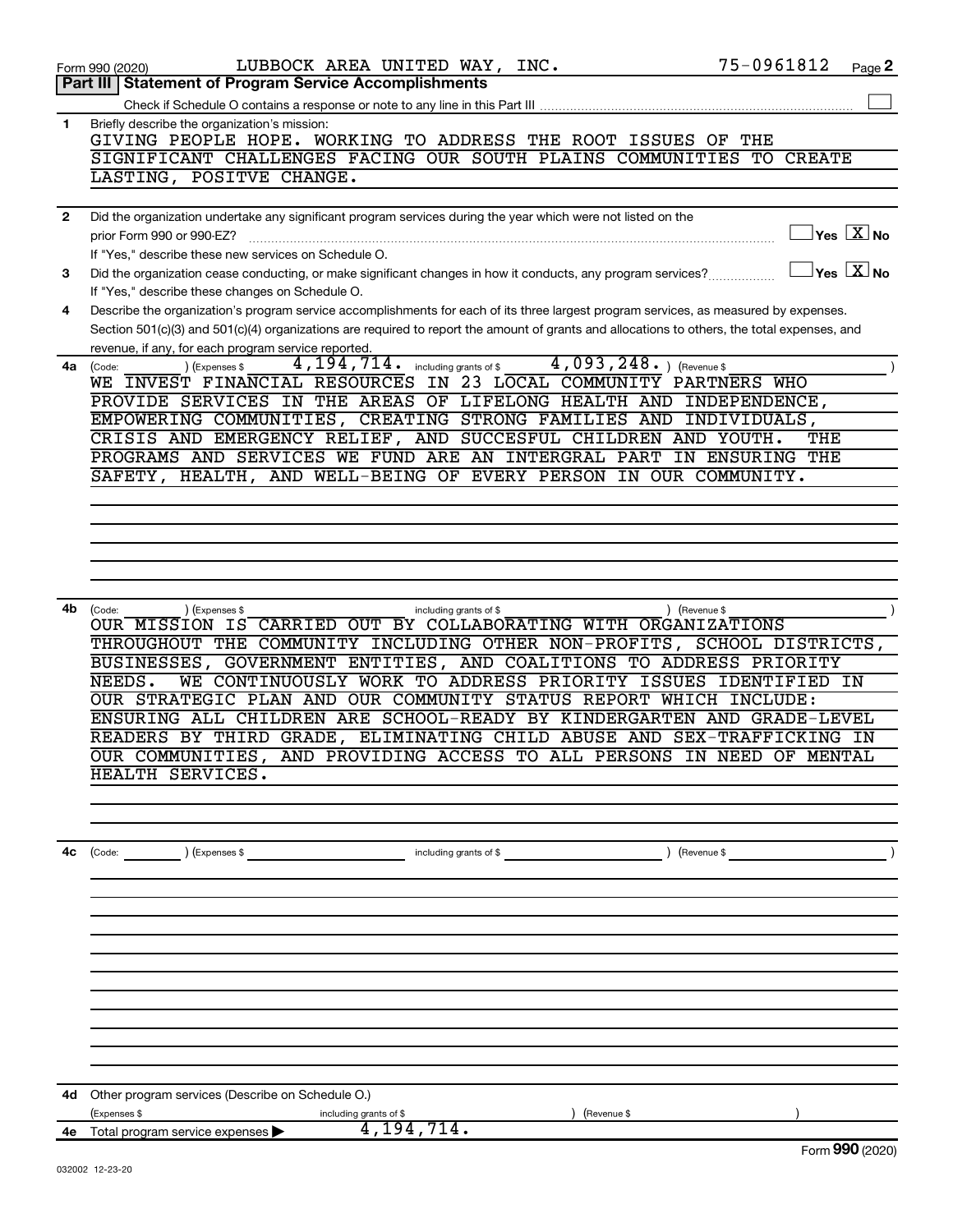|  | Form 990 (2020) |
|--|-----------------|

**Part IV Checklist of Required Schedules**

Form 990 (2020) Page LUBBOCK AREA UNITED WAY, INC. 75-0961812

|    |                                                                                                                                                                                                                                                           |                 | Yes                     | No                      |
|----|-----------------------------------------------------------------------------------------------------------------------------------------------------------------------------------------------------------------------------------------------------------|-----------------|-------------------------|-------------------------|
| 1. | Is the organization described in section 501(c)(3) or 4947(a)(1) (other than a private foundation)?<br>If "Yes," complete Schedule A                                                                                                                      | 1               | х                       |                         |
| 2  |                                                                                                                                                                                                                                                           | $\mathbf{2}$    | $\overline{\mathbf{X}}$ |                         |
| 3  | Did the organization engage in direct or indirect political campaign activities on behalf of or in opposition to candidates for                                                                                                                           |                 |                         |                         |
|    | public office? If "Yes," complete Schedule C, Part I                                                                                                                                                                                                      | 3               |                         | x.                      |
| 4  | Section 501(c)(3) organizations. Did the organization engage in lobbying activities, or have a section 501(h) election in effect                                                                                                                          | 4               |                         | x                       |
| 5  | Is the organization a section 501(c)(4), 501(c)(5), or 501(c)(6) organization that receives membership dues, assessments, or                                                                                                                              |                 |                         |                         |
|    |                                                                                                                                                                                                                                                           | 5               |                         | х                       |
| 6  | Did the organization maintain any donor advised funds or any similar funds or accounts for which donors have the right to<br>provide advice on the distribution or investment of amounts in such funds or accounts? If "Yes," complete Schedule D, Part I | 6               |                         | х                       |
|    | Did the organization receive or hold a conservation easement, including easements to preserve open space,                                                                                                                                                 |                 |                         |                         |
| 7  |                                                                                                                                                                                                                                                           | 7               |                         | x                       |
| 8  | Did the organization maintain collections of works of art, historical treasures, or other similar assets? If "Yes," complete                                                                                                                              |                 |                         |                         |
|    |                                                                                                                                                                                                                                                           | 8               |                         | x                       |
| 9  | Did the organization report an amount in Part X, line 21, for escrow or custodial account liability, serve as a custodian for                                                                                                                             |                 |                         |                         |
|    | amounts not listed in Part X; or provide credit counseling, debt management, credit repair, or debt negotiation services?                                                                                                                                 | 9               | х                       |                         |
| 10 | Did the organization, directly or through a related organization, hold assets in donor-restricted endowments                                                                                                                                              |                 |                         |                         |
|    |                                                                                                                                                                                                                                                           | 10              | х                       |                         |
| 11 | If the organization's answer to any of the following questions is "Yes," then complete Schedule D, Parts VI, VII, VIII, IX, or X<br>as applicable.                                                                                                        |                 |                         |                         |
|    | a Did the organization report an amount for land, buildings, and equipment in Part X, line 10? If "Yes," complete Schedule D,<br>Part VI                                                                                                                  | 11a             | х                       |                         |
|    | <b>b</b> Did the organization report an amount for investments - other securities in Part X, line 12, that is 5% or more of its total                                                                                                                     | 11b             |                         | x                       |
|    | c Did the organization report an amount for investments - program related in Part X, line 13, that is 5% or more of its total                                                                                                                             |                 |                         |                         |
|    |                                                                                                                                                                                                                                                           | 11c             |                         | х                       |
|    | d Did the organization report an amount for other assets in Part X, line 15, that is 5% or more of its total assets reported in                                                                                                                           | 11d             |                         | x                       |
|    |                                                                                                                                                                                                                                                           | 11e             | х                       |                         |
| f  | Did the organization's separate or consolidated financial statements for the tax year include a footnote that addresses                                                                                                                                   |                 |                         |                         |
|    | the organization's liability for uncertain tax positions under FIN 48 (ASC 740)? If "Yes," complete Schedule D, Part X                                                                                                                                    | 11f             | х                       |                         |
|    | 12a Did the organization obtain separate, independent audited financial statements for the tax year? If "Yes," complete                                                                                                                                   | 12a             | х                       |                         |
|    | <b>b</b> Was the organization included in consolidated, independent audited financial statements for the tax year?                                                                                                                                        |                 |                         |                         |
|    | If "Yes," and if the organization answered "No" to line 12a, then completing Schedule D, Parts XI and XII is optional                                                                                                                                     | 12 <sub>b</sub> |                         | х                       |
| 13 | Is the organization a school described in section 170(b)(1)(A)(ii)? If "Yes," complete Schedule E [[[[[[[[[[[[                                                                                                                                            | 13              |                         | $\overline{\textbf{x}}$ |
|    |                                                                                                                                                                                                                                                           | 14a             |                         | X                       |
|    | <b>b</b> Did the organization have aggregate revenues or expenses of more than \$10,000 from grantmaking, fundraising, business,                                                                                                                          |                 |                         |                         |
|    | investment, and program service activities outside the United States, or aggregate foreign investments valued at \$100,000                                                                                                                                |                 |                         |                         |
|    |                                                                                                                                                                                                                                                           | 14b             |                         | x                       |
| 15 | Did the organization report on Part IX, column (A), line 3, more than \$5,000 of grants or other assistance to or for any                                                                                                                                 | 15              |                         | х                       |
| 16 | Did the organization report on Part IX, column (A), line 3, more than \$5,000 of aggregate grants or other assistance to                                                                                                                                  |                 |                         |                         |
|    |                                                                                                                                                                                                                                                           | 16              |                         | х                       |
| 17 | Did the organization report a total of more than \$15,000 of expenses for professional fundraising services on Part IX,                                                                                                                                   |                 |                         |                         |
|    |                                                                                                                                                                                                                                                           | 17              |                         | x                       |
| 18 | Did the organization report more than \$15,000 total of fundraising event gross income and contributions on Part VIII, lines                                                                                                                              |                 |                         |                         |
|    |                                                                                                                                                                                                                                                           | 18              | х                       |                         |
| 19 | Did the organization report more than \$15,000 of gross income from gaming activities on Part VIII, line 9a? If "Yes,"                                                                                                                                    |                 |                         |                         |
|    |                                                                                                                                                                                                                                                           | 19              |                         | х                       |
|    |                                                                                                                                                                                                                                                           | <b>20a</b>      |                         | x                       |
|    |                                                                                                                                                                                                                                                           | 20 <sub>b</sub> |                         |                         |
| 21 | Did the organization report more than \$5,000 of grants or other assistance to any domestic organization or                                                                                                                                               |                 | х                       |                         |
|    |                                                                                                                                                                                                                                                           | 21              |                         |                         |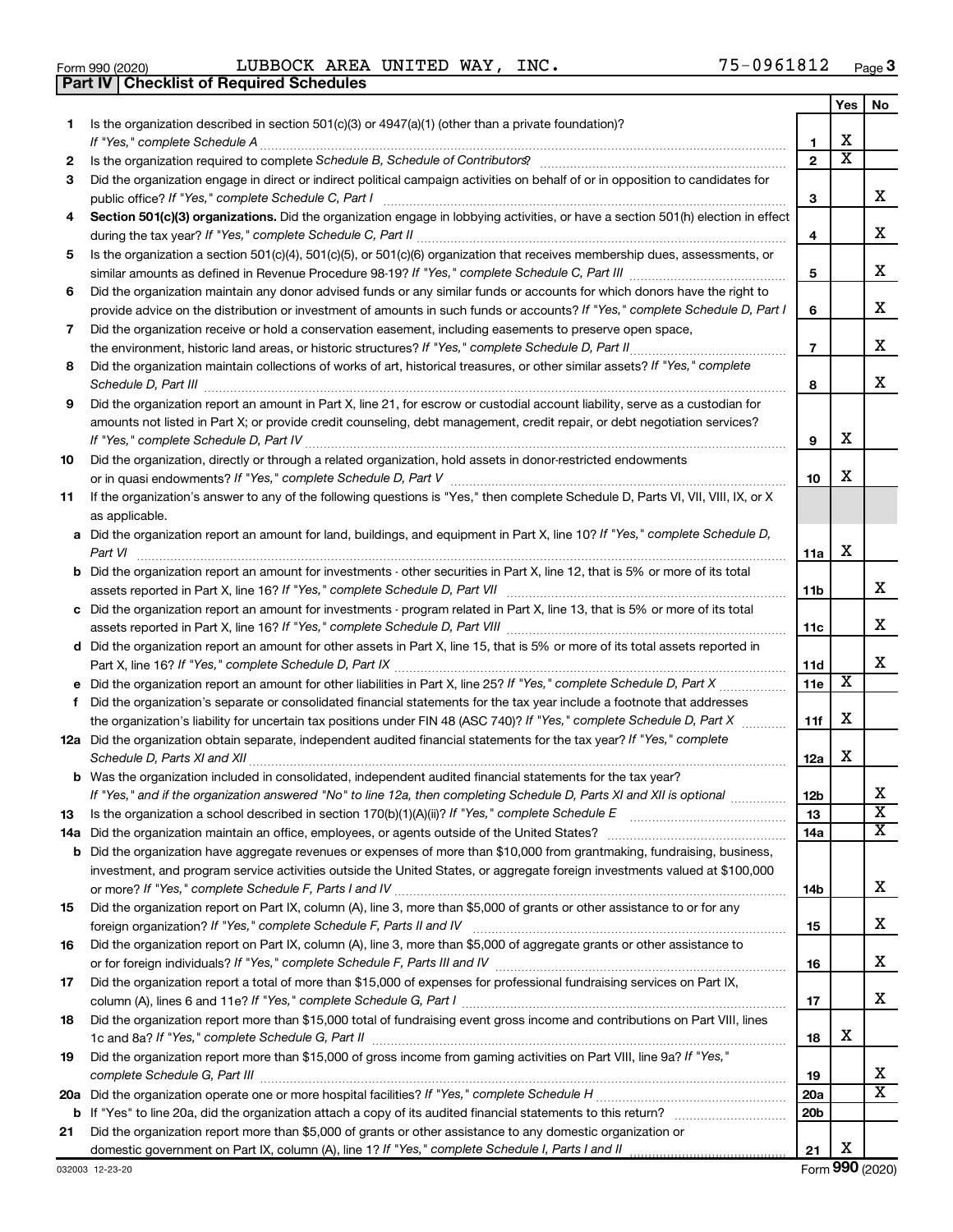|  | Form 990 (2020) |
|--|-----------------|
|  |                 |

*(continued)* **Part IV Checklist of Required Schedules**

Form 990 (2020) Page LUBBOCK AREA UNITED WAY, INC. 75-0961812

|               |                                                                                                                                                                                                                                                            |                 | Yes | No                      |
|---------------|------------------------------------------------------------------------------------------------------------------------------------------------------------------------------------------------------------------------------------------------------------|-----------------|-----|-------------------------|
| 22            | Did the organization report more than \$5,000 of grants or other assistance to or for domestic individuals on                                                                                                                                              |                 |     | x                       |
|               |                                                                                                                                                                                                                                                            | 22              |     |                         |
| 23            | Did the organization answer "Yes" to Part VII, Section A, line 3, 4, or 5 about compensation of the organization's current<br>and former officers, directors, trustees, key employees, and highest compensated employees? If "Yes," complete               |                 |     |                         |
|               | Schedule J                                                                                                                                                                                                                                                 | 23              | X   |                         |
|               | 24a Did the organization have a tax-exempt bond issue with an outstanding principal amount of more than \$100,000 as of the                                                                                                                                |                 |     |                         |
|               | last day of the year, that was issued after December 31, 2002? If "Yes," answer lines 24b through 24d and complete                                                                                                                                         |                 |     |                         |
|               | Schedule K. If "No," go to line 25a                                                                                                                                                                                                                        | 24a             |     | x                       |
|               |                                                                                                                                                                                                                                                            | 24 <sub>b</sub> |     |                         |
|               | c Did the organization maintain an escrow account other than a refunding escrow at any time during the year to defease                                                                                                                                     |                 |     |                         |
|               | any tax-exempt bonds?                                                                                                                                                                                                                                      | 24c             |     |                         |
|               |                                                                                                                                                                                                                                                            | 24 <sub>d</sub> |     |                         |
|               | 25a Section 501(c)(3), 501(c)(4), and 501(c)(29) organizations. Did the organization engage in an excess benefit                                                                                                                                           |                 |     |                         |
|               |                                                                                                                                                                                                                                                            | 25a             |     | x                       |
|               | <b>b</b> Is the organization aware that it engaged in an excess benefit transaction with a disqualified person in a prior year, and                                                                                                                        |                 |     |                         |
|               | that the transaction has not been reported on any of the organization's prior Forms 990 or 990-EZ? If "Yes," complete                                                                                                                                      |                 |     |                         |
|               | Schedule L, Part I                                                                                                                                                                                                                                         | 25b             |     | х                       |
| 26            | Did the organization report any amount on Part X, line 5 or 22, for receivables from or payables to any current                                                                                                                                            |                 |     |                         |
|               | or former officer, director, trustee, key employee, creator or founder, substantial contributor, or 35%                                                                                                                                                    |                 |     | х                       |
|               | controlled entity or family member of any of these persons? If "Yes," complete Schedule L, Part II                                                                                                                                                         | 26              |     |                         |
| 27            | Did the organization provide a grant or other assistance to any current or former officer, director, trustee, key employee,<br>creator or founder, substantial contributor or employee thereof, a grant selection committee member, or to a 35% controlled |                 |     |                         |
|               | entity (including an employee thereof) or family member of any of these persons? If "Yes," complete Schedule L, Part III                                                                                                                                   | 27              |     | x                       |
| 28            | Was the organization a party to a business transaction with one of the following parties (see Schedule L, Part IV                                                                                                                                          |                 |     |                         |
|               | instructions, for applicable filing thresholds, conditions, and exceptions):                                                                                                                                                                               |                 |     |                         |
|               | a A current or former officer, director, trustee, key employee, creator or founder, or substantial contributor? If                                                                                                                                         |                 |     |                         |
|               |                                                                                                                                                                                                                                                            | 28a             |     | х                       |
|               |                                                                                                                                                                                                                                                            | 28 <sub>b</sub> |     | $\overline{\text{X}}$   |
|               | c A 35% controlled entity of one or more individuals and/or organizations described in lines 28a or 28b?If                                                                                                                                                 |                 |     |                         |
|               |                                                                                                                                                                                                                                                            | 28c             |     | х                       |
| 29            |                                                                                                                                                                                                                                                            | 29              |     | $\overline{\textbf{x}}$ |
| 30            | Did the organization receive contributions of art, historical treasures, or other similar assets, or qualified conservation                                                                                                                                |                 |     |                         |
|               |                                                                                                                                                                                                                                                            | 30              |     | х                       |
| 31            | Did the organization liquidate, terminate, or dissolve and cease operations? If "Yes," complete Schedule N, Part I                                                                                                                                         | 31              |     | $\overline{\text{x}}$   |
| 32            | Did the organization sell, exchange, dispose of, or transfer more than 25% of its net assets? If "Yes," complete                                                                                                                                           |                 |     | x                       |
|               | Schedule N, Part II                                                                                                                                                                                                                                        | 32              |     |                         |
| 33            | Did the organization own 100% of an entity disregarded as separate from the organization under Regulations                                                                                                                                                 | 33              |     | х                       |
| 34            | Was the organization related to any tax-exempt or taxable entity? If "Yes," complete Schedule R, Part II, III, or IV, and                                                                                                                                  |                 |     |                         |
|               | Part V, line 1                                                                                                                                                                                                                                             | 34              |     | х                       |
|               |                                                                                                                                                                                                                                                            | 35a             |     | $\overline{\texttt{X}}$ |
|               | b If "Yes" to line 35a, did the organization receive any payment from or engage in any transaction with a controlled entity                                                                                                                                |                 |     |                         |
|               |                                                                                                                                                                                                                                                            | 35b             |     |                         |
| 36            | Section 501(c)(3) organizations. Did the organization make any transfers to an exempt non-charitable related organization?                                                                                                                                 |                 |     |                         |
|               |                                                                                                                                                                                                                                                            | 36              |     | x                       |
| 37            | Did the organization conduct more than 5% of its activities through an entity that is not a related organization                                                                                                                                           |                 |     |                         |
|               | and that is treated as a partnership for federal income tax purposes? If "Yes," complete Schedule R, Part VI                                                                                                                                               | 37              |     | x                       |
| 38            | Did the organization complete Schedule O and provide explanations in Schedule O for Part VI, lines 11b and 19?                                                                                                                                             |                 | х   |                         |
| <b>Part V</b> | Statements Regarding Other IRS Filings and Tax Compliance                                                                                                                                                                                                  | 38              |     |                         |
|               |                                                                                                                                                                                                                                                            |                 |     |                         |
|               |                                                                                                                                                                                                                                                            |                 | Yes | No                      |
|               | 1a                                                                                                                                                                                                                                                         |                 |     |                         |
|               | ΩI<br><b>b</b> Enter the number of Forms W-2G included in line 1a. Enter -0- if not applicable<br>1b                                                                                                                                                       |                 |     |                         |
|               | c Did the organization comply with backup withholding rules for reportable payments to vendors and reportable gaming                                                                                                                                       |                 |     |                         |
|               |                                                                                                                                                                                                                                                            | 1c              |     |                         |
|               |                                                                                                                                                                                                                                                            |                 |     |                         |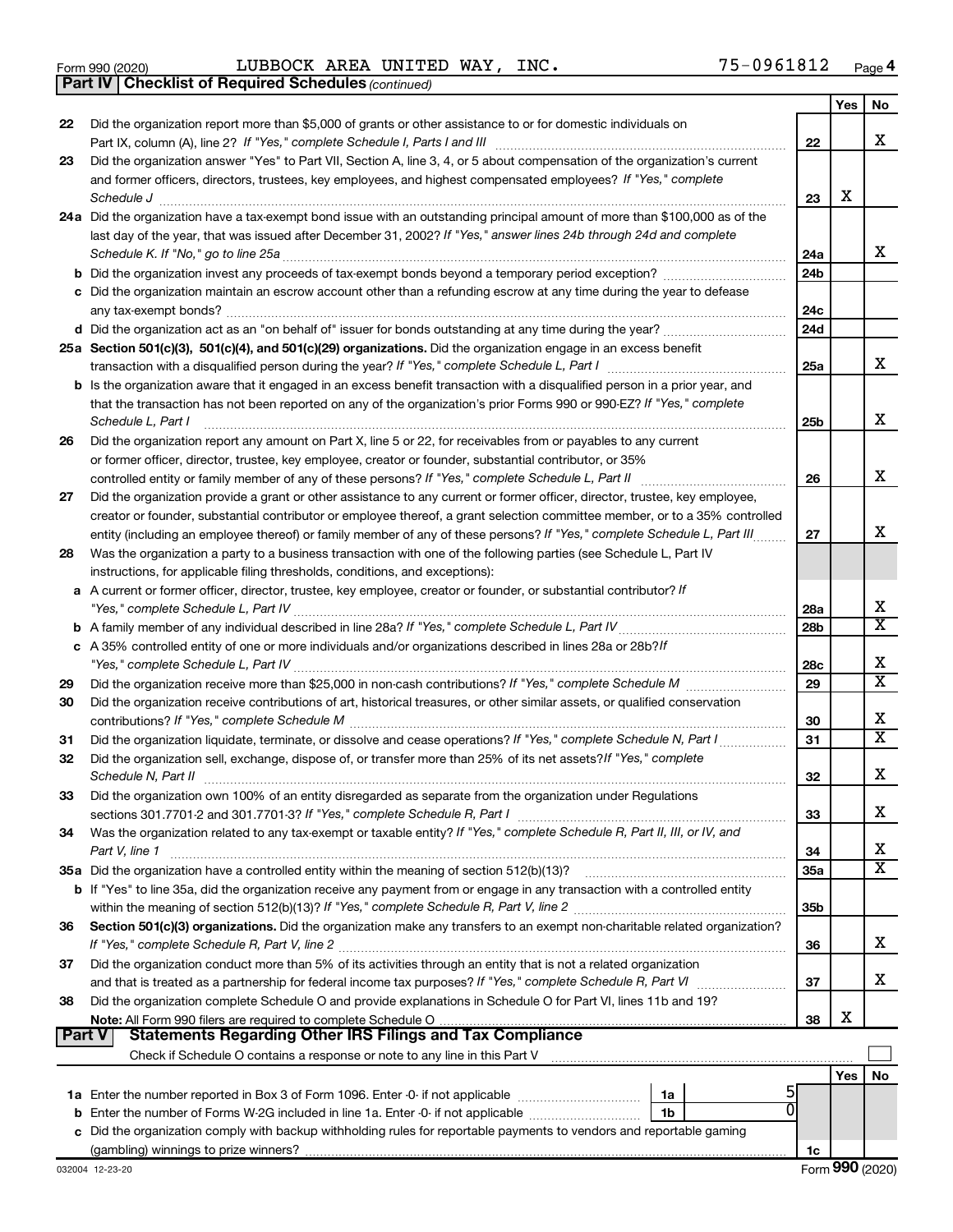|  | Form 990 (2020) |
|--|-----------------|
|  |                 |

**Part V** Statements Regarding Other IRS Filings and Tax Compliance (continued)

|        |                                                                                                                                                                                                                                                                        |                | Yes    | No                      |
|--------|------------------------------------------------------------------------------------------------------------------------------------------------------------------------------------------------------------------------------------------------------------------------|----------------|--------|-------------------------|
|        | 2a Enter the number of employees reported on Form W-3, Transmittal of Wage and Tax Statements,                                                                                                                                                                         |                |        |                         |
|        | 12<br>filed for the calendar year ending with or within the year covered by this return <i>manumumumum</i><br>2a                                                                                                                                                       |                |        |                         |
| b      |                                                                                                                                                                                                                                                                        | 2b             | x      |                         |
|        |                                                                                                                                                                                                                                                                        |                |        |                         |
|        | 3a Did the organization have unrelated business gross income of \$1,000 or more during the year?                                                                                                                                                                       | 3a             |        | x                       |
| b      | If "Yes," has it filed a Form 990-T for this year? If "No" to line 3b, provide an explanation on Schedule O                                                                                                                                                            | 3 <sub>b</sub> |        |                         |
|        | 4a At any time during the calendar year, did the organization have an interest in, or a signature or other authority over, a                                                                                                                                           |                |        |                         |
|        | financial account in a foreign country (such as a bank account, securities account, or other financial account)?                                                                                                                                                       | 4a             |        | х                       |
|        | <b>b</b> If "Yes," enter the name of the foreign country                                                                                                                                                                                                               |                |        |                         |
|        | See instructions for filing requirements for FinCEN Form 114, Report of Foreign Bank and Financial Accounts (FBAR).                                                                                                                                                    |                |        |                         |
| 5а     |                                                                                                                                                                                                                                                                        | 5a             |        | x                       |
| b      |                                                                                                                                                                                                                                                                        | 5 <sub>b</sub> |        | $\overline{\mathtt{x}}$ |
| с      |                                                                                                                                                                                                                                                                        | 5 <sub>c</sub> |        |                         |
|        | 6a Does the organization have annual gross receipts that are normally greater than \$100,000, and did the organization solicit                                                                                                                                         |                |        |                         |
|        | any contributions that were not tax deductible as charitable contributions?                                                                                                                                                                                            | 6a             |        | x                       |
|        | <b>b</b> If "Yes," did the organization include with every solicitation an express statement that such contributions or gifts                                                                                                                                          |                |        |                         |
|        | were not tax deductible?                                                                                                                                                                                                                                               | 6b             |        |                         |
| 7      | Organizations that may receive deductible contributions under section 170(c).                                                                                                                                                                                          |                |        |                         |
| а      | Did the organization receive a payment in excess of \$75 made partly as a contribution and partly for goods and services provided to the payor?                                                                                                                        | 7a             | x<br>X |                         |
| b      |                                                                                                                                                                                                                                                                        | 7b             |        |                         |
| с      | Did the organization sell, exchange, or otherwise dispose of tangible personal property for which it was required                                                                                                                                                      |                |        | x                       |
|        |                                                                                                                                                                                                                                                                        | 7c             |        |                         |
| d      | 7d                                                                                                                                                                                                                                                                     |                |        | х                       |
| е      | Did the organization receive any funds, directly or indirectly, to pay premiums on a personal benefit contract?                                                                                                                                                        | 7е<br>7f       |        | $\overline{\text{X}}$   |
| Ť.     | Did the organization, during the year, pay premiums, directly or indirectly, on a personal benefit contract?                                                                                                                                                           | 7g             | N/R    |                         |
| g<br>h | If the organization received a contribution of qualified intellectual property, did the organization file Form 8899 as required?<br>If the organization received a contribution of cars, boats, airplanes, or other vehicles, did the organization file a Form 1098-C? | 7h             | N/A    |                         |
| 8      | Sponsoring organizations maintaining donor advised funds. Did a donor advised fund maintained by the                                                                                                                                                                   |                |        |                         |
|        | N/A<br>sponsoring organization have excess business holdings at any time during the year?                                                                                                                                                                              | 8              |        |                         |
| 9      | Sponsoring organizations maintaining donor advised funds.                                                                                                                                                                                                              |                |        |                         |
| а      | N/A<br>Did the sponsoring organization make any taxable distributions under section 4966?                                                                                                                                                                              | 9а             |        |                         |
| b      | N/A                                                                                                                                                                                                                                                                    | 9b             |        |                         |
| 10     | Section 501(c)(7) organizations. Enter:                                                                                                                                                                                                                                |                |        |                         |
| а      | 10a                                                                                                                                                                                                                                                                    |                |        |                         |
| b      | 10 <sub>b</sub><br>Gross receipts, included on Form 990, Part VIII, line 12, for public use of club facilities                                                                                                                                                         |                |        |                         |
| 11     | Section 501(c)(12) organizations. Enter:                                                                                                                                                                                                                               |                |        |                         |
|        | N/A<br>  11a<br><b>a</b> Gross income from members or shareholders                                                                                                                                                                                                     |                |        |                         |
|        | <b>b</b> Gross income from other sources (Do not net amounts due or paid to other sources against                                                                                                                                                                      |                |        |                         |
|        | 11b                                                                                                                                                                                                                                                                    |                |        |                         |
|        | 12a Section 4947(a)(1) non-exempt charitable trusts. Is the organization filing Form 990 in lieu of Form 1041?                                                                                                                                                         | 12a            |        |                         |
|        | <b>b</b> If "Yes," enter the amount of tax-exempt interest received or accrued during the year $\ldots$ $\mathbf{N}/\mathbf{A}$<br>  12b                                                                                                                               |                |        |                         |
| 13     | Section 501(c)(29) qualified nonprofit health insurance issuers.                                                                                                                                                                                                       |                |        |                         |
|        | N/A                                                                                                                                                                                                                                                                    | 13a            |        |                         |
|        | Note: See the instructions for additional information the organization must report on Schedule O.                                                                                                                                                                      |                |        |                         |
| b      | Enter the amount of reserves the organization is required to maintain by the states in which the                                                                                                                                                                       |                |        |                         |
|        | 13 <sub>b</sub>                                                                                                                                                                                                                                                        |                |        |                         |
| c      | 13с                                                                                                                                                                                                                                                                    |                |        |                         |
|        | 14a Did the organization receive any payments for indoor tanning services during the tax year?                                                                                                                                                                         | 14a            |        | x                       |
|        | <b>b</b> If "Yes," has it filed a Form 720 to report these payments? If "No," provide an explanation on Schedule O                                                                                                                                                     | 14b            |        |                         |
| 15     | Is the organization subject to the section 4960 tax on payment(s) of more than \$1,000,000 in remuneration or                                                                                                                                                          |                |        |                         |
|        | excess parachute payment(s) during the year?                                                                                                                                                                                                                           | 15             |        | x                       |
|        | If "Yes," see instructions and file Form 4720, Schedule N.                                                                                                                                                                                                             |                |        |                         |
| 16     | Is the organization an educational institution subject to the section 4968 excise tax on net investment income?                                                                                                                                                        | 16             |        | x                       |
|        | If "Yes," complete Form 4720, Schedule O.                                                                                                                                                                                                                              |                |        |                         |

Form (2020) **990**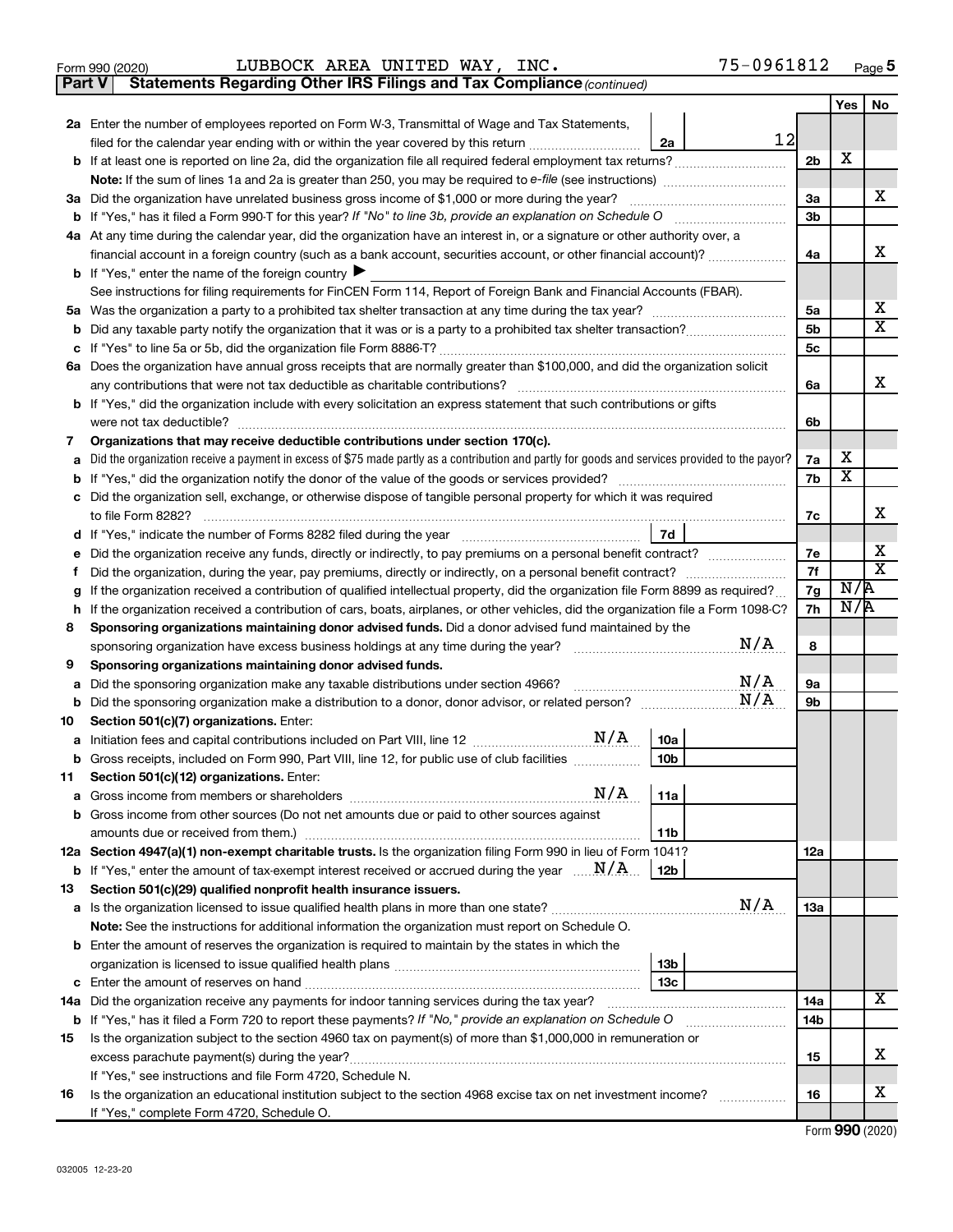|          | 75-0961812<br>LUBBOCK AREA UNITED WAY, INC.<br>Form 990 (2020)                                                                                                                                                                 |                 |                              |                         |
|----------|--------------------------------------------------------------------------------------------------------------------------------------------------------------------------------------------------------------------------------|-----------------|------------------------------|-------------------------|
|          | Part VI Governance, Management, and Disclosure For each "Yes" response to lines 2 through 7b below, and for a "No" response                                                                                                    |                 |                              | Page <sup>(</sup>       |
|          | to line 8a, 8b, or 10b below, describe the circumstances, processes, or changes on Schedule O. See instructions.                                                                                                               |                 |                              |                         |
|          |                                                                                                                                                                                                                                |                 |                              | $\overline{\mathbf{X}}$ |
|          | <b>Section A. Governing Body and Management</b>                                                                                                                                                                                |                 |                              |                         |
|          |                                                                                                                                                                                                                                |                 | Yes                          | No                      |
|          | 37<br>1a Enter the number of voting members of the governing body at the end of the tax year <i>manumer</i><br>1a                                                                                                              |                 |                              |                         |
|          | If there are material differences in voting rights among members of the governing body, or if the governing                                                                                                                    |                 |                              |                         |
|          | body delegated broad authority to an executive committee or similar committee, explain on Schedule O.                                                                                                                          |                 |                              |                         |
| b        | 37<br>Enter the number of voting members included on line 1a, above, who are independent<br>1b                                                                                                                                 |                 |                              |                         |
| 2        | Did any officer, director, trustee, or key employee have a family relationship or a business relationship with any other                                                                                                       |                 |                              |                         |
|          |                                                                                                                                                                                                                                | $\mathbf{2}$    |                              | Х                       |
| 3        | Did the organization delegate control over management duties customarily performed by or under the direct supervision                                                                                                          |                 |                              | X                       |
|          |                                                                                                                                                                                                                                | 3<br>4          |                              | $\overline{\text{x}}$   |
| 4<br>5   | Did the organization make any significant changes to its governing documents since the prior Form 990 was filed?                                                                                                               | 5               |                              | $\overline{\text{x}}$   |
| 6        |                                                                                                                                                                                                                                | 6               |                              | $\overline{\textbf{x}}$ |
| 7a       | Did the organization have members, stockholders, or other persons who had the power to elect or appoint one or                                                                                                                 |                 |                              |                         |
|          |                                                                                                                                                                                                                                | 7a              |                              | X                       |
|          | <b>b</b> Are any governance decisions of the organization reserved to (or subject to approval by) members, stockholders, or                                                                                                    |                 |                              |                         |
|          |                                                                                                                                                                                                                                | 7b              |                              | X                       |
| 8        | Did the organization contemporaneously document the meetings held or written actions undertaken during the year by the following:                                                                                              |                 |                              |                         |
| a        |                                                                                                                                                                                                                                | 8а              | X                            |                         |
| b        |                                                                                                                                                                                                                                | 8b              | $\overline{\mathtt{x}}$      |                         |
| 9        | Is there any officer, director, trustee, or key employee listed in Part VII, Section A, who cannot be reached at the                                                                                                           |                 |                              |                         |
|          |                                                                                                                                                                                                                                | 9               |                              | X                       |
|          | <b>Section B. Policies</b> (This Section B requests information about policies not required by the Internal Revenue Code.)                                                                                                     |                 |                              |                         |
|          |                                                                                                                                                                                                                                |                 | Yes                          | No                      |
|          |                                                                                                                                                                                                                                | 10a             |                              | X                       |
|          | <b>b</b> If "Yes," did the organization have written policies and procedures governing the activities of such chapters, affiliates,                                                                                            |                 |                              |                         |
|          |                                                                                                                                                                                                                                | 10b             |                              |                         |
|          | 11a Has the organization provided a complete copy of this Form 990 to all members of its governing body before filing the form?                                                                                                | 11a             | х                            |                         |
| b        | Describe in Schedule O the process, if any, used by the organization to review this Form 990.                                                                                                                                  |                 |                              |                         |
| 12a      |                                                                                                                                                                                                                                | 12a             | х<br>$\overline{\texttt{x}}$ |                         |
| b        | Were officers, directors, or trustees, and key employees required to disclose annually interests that could give rise to conflicts?                                                                                            | 12 <sub>b</sub> |                              |                         |
| с        | Did the organization regularly and consistently monitor and enforce compliance with the policy? If "Yes," describe                                                                                                             |                 | х                            |                         |
|          | in Schedule O how this was done                                                                                                                                                                                                | 12c             | x                            |                         |
| 13       | Did the organization have a written document retention and destruction policy? [11] manufaction in the organization have a written document retention and destruction policy?                                                  | 13<br>14        | x                            |                         |
| 14<br>15 | Did the process for determining compensation of the following persons include a review and approval by independent                                                                                                             |                 |                              |                         |
|          | persons, comparability data, and contemporaneous substantiation of the deliberation and decision?                                                                                                                              |                 |                              |                         |
| а        | The organization's CEO, Executive Director, or top management official manufactured content of the organization's CEO, Executive Director, or top management official manufactured content of the state of the state of the st | 15a             | х                            |                         |
| b        |                                                                                                                                                                                                                                | 15b             | X                            |                         |
|          | If "Yes" to line 15a or 15b, describe the process in Schedule O (see instructions).                                                                                                                                            |                 |                              |                         |
|          | 16a Did the organization invest in, contribute assets to, or participate in a joint venture or similar arrangement with a                                                                                                      |                 |                              |                         |
|          | taxable entity during the year?                                                                                                                                                                                                | 16a             |                              | х                       |
|          | <b>b</b> If "Yes," did the organization follow a written policy or procedure requiring the organization to evaluate its participation                                                                                          |                 |                              |                         |
|          |                                                                                                                                                                                                                                |                 |                              |                         |
|          | in joint venture arrangements under applicable federal tax law, and take steps to safeguard the organization's                                                                                                                 |                 |                              |                         |

| 19 | Describe on Schedule O whether (and if so, how) the organization made its governing documents, conflict of interest policy, and financial |
|----|-------------------------------------------------------------------------------------------------------------------------------------------|
|    | statements available to the public during the tax year.                                                                                   |
|    | 20 State the name, address, and telephone number of the person who possesses the organization's books and records                         |

|  |  |  |  | CHRIS HOOK - (806) 747-2711 |  |  |  |  |
|--|--|--|--|-----------------------------|--|--|--|--|
|  |  |  |  |                             |  |  |  |  |

|  |  | 1655 MAIN STREET; STE 101, LUBBOCK, TX 79401 |  |
|--|--|----------------------------------------------|--|
|  |  |                                              |  |

 $\boxed{\textbf{X}}$  Own website  $\boxed{\textbf{X}}$  Another's website  $\boxed{\textbf{X}}$  Upon request  $\boxed{\textbf{X}}$  Other

for public inspection. Indicate how you made these available. Check all that apply.<br> $X$  Own website  $\Box$  Another's website  $X$  Upon request

 *(explain on Schedule O)*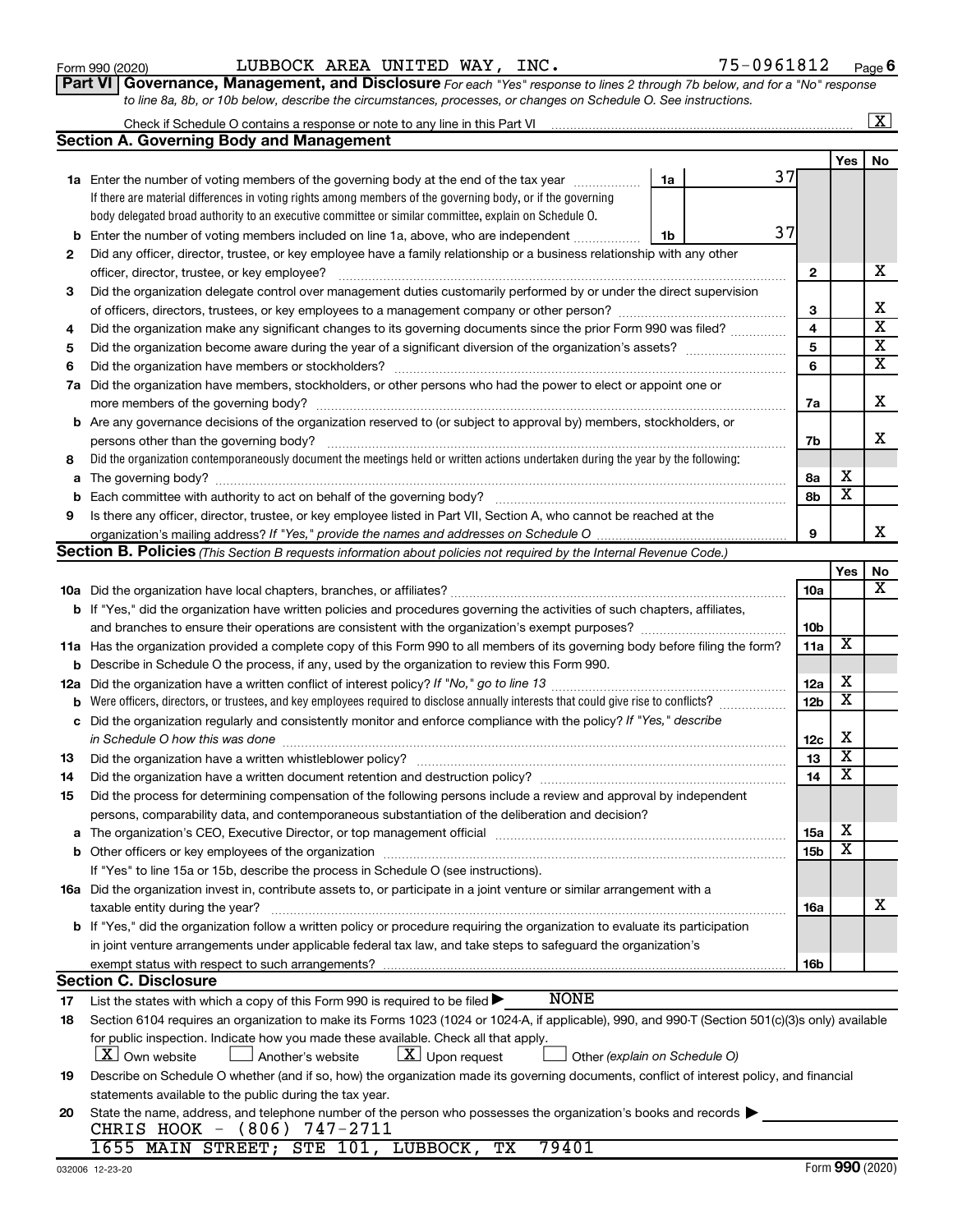$\Box$ 

| Part VII Compensation of Officers, Directors, Trustees, Key Employees, Highest Compensated |  |  |
|--------------------------------------------------------------------------------------------|--|--|
| <b>Employees, and Independent Contractors</b>                                              |  |  |

Check if Schedule O contains a response or note to any line in this Part VII

**Section A. Officers, Directors, Trustees, Key Employees, and Highest Compensated Employees**

**1a**  Complete this table for all persons required to be listed. Report compensation for the calendar year ending with or within the organization's tax year.  $\bullet$  List all of the organization's current officers, directors, trustees (whether individuals or organizations), regardless of amount of compensation.

Enter -0- in columns (D), (E), and (F) if no compensation was paid.

**•** List all of the organization's current key employees, if any. See instructions for definition of "key employee."

• List the organization's five *current* highest compensated employees (other than an officer, director, trustee, or key employee) who received reportable compensation (Box 5 of Form W-2 and/or Box 7 of Form 1099-MISC) of more than \$100,000 from the organization and any related organizations.

 $\bullet$  List all of the organization's former officers, key employees, and highest compensated employees who received more than \$100,000 of reportable compensation from the organization and any related organizations.

**•** List all of the organization's former directors or trustees that received, in the capacity as a former director or trustee of the organization, more than \$10,000 of reportable compensation from the organization and any related organizations.

See instructions for the order in which to list the persons above.

Check this box if neither the organization nor any related organization compensated any current officer, director, or trustee.  $\Box$ 

| (A)                            | (B)                    |                                |                                                                  | (C)         |              |                                 |        | (D)                 | (E)                              | (F)                      |
|--------------------------------|------------------------|--------------------------------|------------------------------------------------------------------|-------------|--------------|---------------------------------|--------|---------------------|----------------------------------|--------------------------|
| Name and title                 | Average                |                                | (do not check more than one                                      | Position    |              |                                 |        | Reportable          | Reportable                       | Estimated                |
|                                | hours per              |                                | box, unless person is both an<br>officer and a director/trustee) |             |              |                                 |        | compensation        | compensation                     | amount of                |
|                                | week                   |                                |                                                                  |             |              |                                 |        | from                | from related                     | other                    |
|                                | (list any<br>hours for |                                |                                                                  |             |              |                                 |        | the<br>organization | organizations<br>(W-2/1099-MISC) | compensation<br>from the |
|                                | related                |                                |                                                                  |             |              |                                 |        | (W-2/1099-MISC)     |                                  | organization             |
|                                | organizations          |                                |                                                                  |             |              |                                 |        |                     |                                  | and related              |
|                                | below                  | Individual trustee or director | Institutional trustee                                            |             | Key employee | Highest compensated<br>employee |        |                     |                                  | organizations            |
|                                | line)                  |                                |                                                                  | Officer     |              |                                 | Former |                     |                                  |                          |
| <b>GLENN COCHRAN</b><br>(1)    | 40.00                  |                                |                                                                  |             |              |                                 |        |                     |                                  |                          |
| PRESIDENT/CEO                  |                        |                                |                                                                  | $\mathbf X$ |              |                                 |        | 144,057.            | $\mathbf 0$ .                    | 18,091.                  |
| (2)<br>CHRISTOPHER HOOK        | 40.00                  |                                |                                                                  |             |              |                                 |        |                     |                                  |                          |
| VP/FINANCE                     |                        |                                |                                                                  | X           |              |                                 |        | 62,175.             | $\mathbf 0$ .                    | 12,425.                  |
| (3)<br><b>JON STEPHENS</b>     | 1.00                   |                                |                                                                  |             |              |                                 |        |                     |                                  |                          |
| <b>BOARD CHAIR</b>             |                        | X                              |                                                                  | $\mathbf X$ |              |                                 |        | $\mathbf 0$         | $\mathbf 0$ .                    | $\mathbf 0$ .            |
| MICHELLE MCCORD<br>(4)         | 1.00                   |                                |                                                                  |             |              |                                 |        |                     |                                  |                          |
| VICE CHAIR                     |                        | X                              |                                                                  | X           |              |                                 |        | $\mathbf 0$ .       | $\mathbf 0$ .                    | $\mathbf 0$ .            |
| <b>BETH LAWSON</b><br>(5)      | 0.50                   |                                |                                                                  |             |              |                                 |        |                     |                                  |                          |
| TREASURER                      |                        | $\mathbf X$                    |                                                                  | $\mathbf X$ |              |                                 |        | $\mathbf 0$         | $\mathbf 0$ .                    | $\mathbf 0$ .            |
| (6) A.J. MARTINEZ              | 5.00                   |                                |                                                                  |             |              |                                 |        |                     |                                  |                          |
| CAMPAIGN CHAIR                 |                        | X                              |                                                                  |             |              |                                 |        | $\mathbf 0$         | $\mathbf 0$ .                    | $\mathbf 0$ .            |
| KEVIN MCCONIC<br>(7)           | 1.00                   |                                |                                                                  |             |              |                                 |        |                     |                                  |                          |
| COMMUNITY IMPACT CHAIR         |                        | X                              |                                                                  |             |              |                                 |        | $\mathbf 0$ .       | $\mathbf 0$ .                    | $\mathbf 0$ .            |
| <b>ALLISON MATHERLY</b><br>(8) | 4.00                   |                                |                                                                  |             |              |                                 |        |                     |                                  |                          |
| MARKETING CHAIR                |                        | $\mathbf X$                    |                                                                  |             |              |                                 |        | $\mathbf 0$ .       | $\mathbf 0$ .                    | $\mathbf 0$ .            |
| TAMMI WOOD<br>(9)              | 2.00                   |                                |                                                                  |             |              |                                 |        |                     |                                  |                          |
| PLANNED GIVING & ENDOWMENT     |                        | X                              |                                                                  |             |              |                                 |        | $\mathbf 0$ .       | $\mathbf 0$ .                    | $\mathbf 0$ .            |
| (10) JARRETT ATKINSON          | 1.00                   |                                |                                                                  |             |              |                                 |        |                     |                                  |                          |
| <b>BOARD MEMBER</b>            |                        | $\mathbf X$                    |                                                                  |             |              |                                 |        | $\mathbf 0$         | $\mathbf 0$ .                    | $\mathbf 0$ .            |
| (11) SAM AYERS                 | 1.00                   |                                |                                                                  |             |              |                                 |        |                     |                                  |                          |
| <b>BOARD MEMBER</b>            |                        | X                              |                                                                  |             |              |                                 |        | $\mathbf 0$ .       | $\mathbf 0$ .                    | $\mathbf 0$ .            |
| (12) CHRIS BOUTWELL            | 1.00                   |                                |                                                                  |             |              |                                 |        |                     |                                  |                          |
| <b>BOARD MEMBER</b>            |                        | X                              |                                                                  |             |              |                                 |        | $\mathbf 0$ .       | $\mathbf 0$ .                    | $\mathbf 0$ .            |
| (13) KEITH BRYANT              | 1.00                   |                                |                                                                  |             |              |                                 |        |                     |                                  |                          |
| <b>BOARD MEMBER</b>            |                        | X                              |                                                                  |             |              |                                 |        | $\mathbf 0$ .       | О.                               | $\mathbf 0$ .            |
| (14) JOY DANIEL                | 2.00                   |                                |                                                                  |             |              |                                 |        |                     |                                  |                          |
| BOARD MEMBER                   |                        | X                              |                                                                  |             |              |                                 |        | 0                   | $\mathbf 0$ .                    | $\boldsymbol{0}$ .       |
| (15) CRYSTAL EDWARDS           | 1.00                   |                                |                                                                  |             |              |                                 |        |                     |                                  |                          |
| BOARD MEMBER                   |                        | X                              |                                                                  |             |              |                                 |        | 0.                  | $\mathbf 0$ .                    | $\boldsymbol{0}$ .       |
| (16) CHAD GRANT                | 0.30                   |                                |                                                                  |             |              |                                 |        |                     |                                  |                          |
| BOARD MEMBER                   |                        | $\mathbf X$                    |                                                                  |             |              |                                 |        | $\mathbf 0$         | $\mathbf 0$ .                    | $\mathbf 0$ .            |
| (17) MARK GRIFFIN              | 1.00                   |                                |                                                                  |             |              |                                 |        |                     |                                  |                          |
| <b>BOARD MEMBER</b>            |                        | $\mathbf X$                    |                                                                  |             |              |                                 |        | $\mathbf 0$ .       | $\mathbf 0$ .                    | $\mathbf 0$ .            |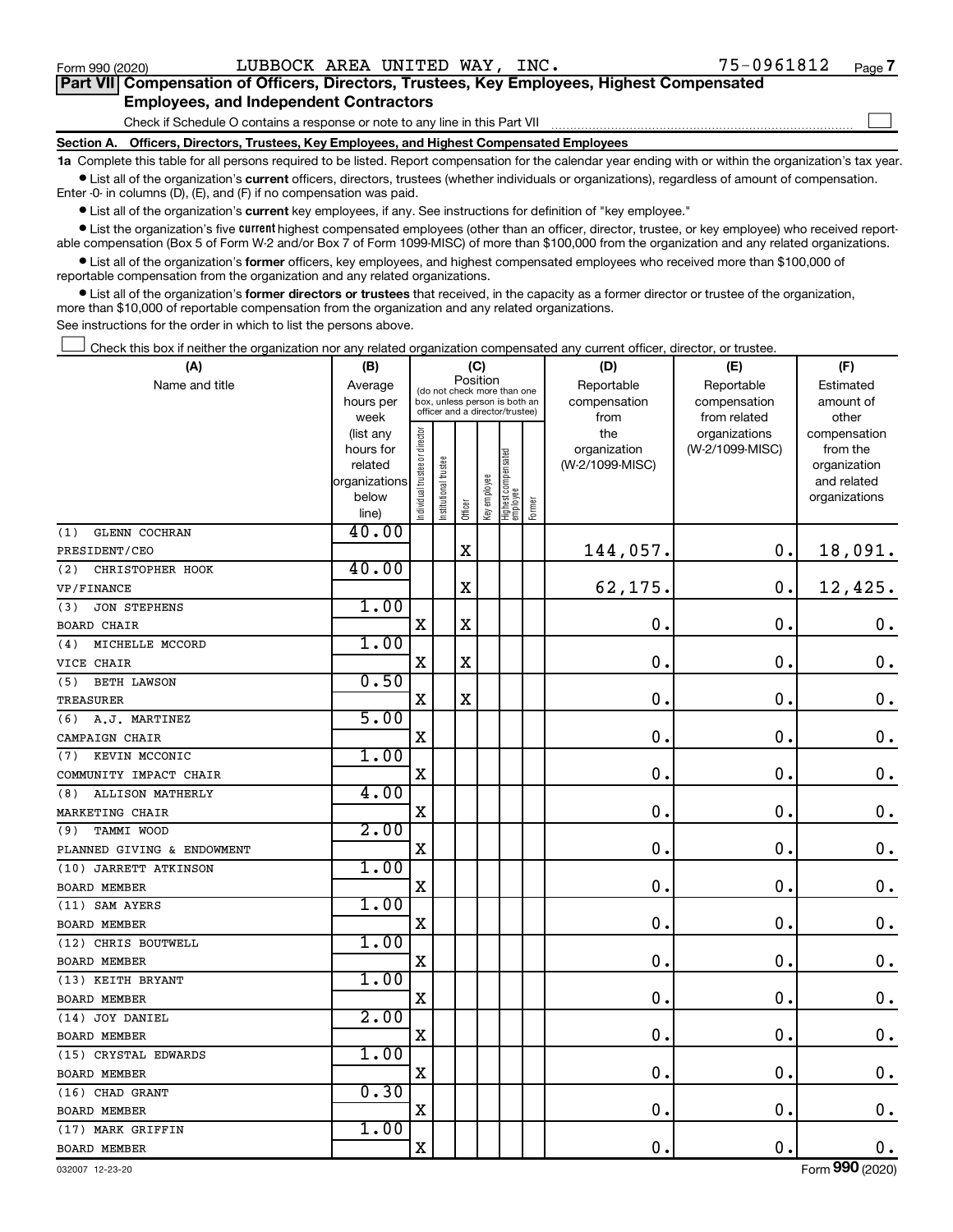|  | Form 990 (2020) |  |
|--|-----------------|--|
|  |                 |  |

|              | Part VII Section A. Officers, Directors, Trustees, Key Employees, and Highest Compensated Employees (continued)                                                                        |                          |                                |                       |         |               |                                                              |        |                         |                  |   |               |               |
|--------------|----------------------------------------------------------------------------------------------------------------------------------------------------------------------------------------|--------------------------|--------------------------------|-----------------------|---------|---------------|--------------------------------------------------------------|--------|-------------------------|------------------|---|---------------|---------------|
|              | (A)                                                                                                                                                                                    | (B)                      |                                |                       |         | (C)           |                                                              |        | (D)                     | (E)              |   | (F)           |               |
|              | Name and title                                                                                                                                                                         | Average                  |                                |                       |         | Position      |                                                              |        | Reportable              | Reportable       |   | Estimated     |               |
|              |                                                                                                                                                                                        | hours per                |                                |                       |         |               | (do not check more than one<br>box, unless person is both an |        | compensation            | compensation     |   | amount of     |               |
|              |                                                                                                                                                                                        | week                     |                                |                       |         |               | officer and a director/trustee)                              |        | from                    | from related     |   | other         |               |
|              |                                                                                                                                                                                        | (list any                |                                |                       |         |               |                                                              |        | the                     | organizations    |   | compensation  |               |
|              |                                                                                                                                                                                        | hours for                |                                |                       |         |               |                                                              |        | organization            | (W-2/1099-MISC)  |   | from the      |               |
|              |                                                                                                                                                                                        | related<br>organizations |                                |                       |         |               |                                                              |        | (W-2/1099-MISC)         |                  |   | organization  |               |
|              |                                                                                                                                                                                        | below                    |                                |                       |         |               |                                                              |        |                         |                  |   | and related   |               |
|              |                                                                                                                                                                                        | line)                    | Individual trustee or director | Institutional trustee | Officer | ea olquue Aey | Highest compensated<br> employee                             | Former |                         |                  |   | organizations |               |
|              | (18) BRENT HOFFMAN                                                                                                                                                                     | 1.00                     |                                |                       |         |               |                                                              |        |                         |                  |   |               |               |
|              | <b>BOARD MEMBER</b>                                                                                                                                                                    |                          | X                              |                       |         |               |                                                              |        | $\mathbf 0$ .           | О.               |   |               | 0.            |
|              | (19) NATALIE HARVILL                                                                                                                                                                   | 1.00                     |                                |                       |         |               |                                                              |        |                         |                  |   |               |               |
|              | <b>BOARD MEMBER</b>                                                                                                                                                                    |                          | х                              |                       |         |               |                                                              |        | $\mathbf 0$ .           | $\mathbf 0$ .    |   |               | $0$ .         |
|              | (20) NEDRA HOTCHKINS                                                                                                                                                                   | 1.00                     |                                |                       |         |               |                                                              |        |                         |                  |   |               |               |
|              | <b>BOARD MEMBER</b>                                                                                                                                                                    |                          | х                              |                       |         |               |                                                              |        | $\mathbf 0$ .           | $\mathbf 0$ .    |   |               | $\mathbf 0$ . |
|              | (21) MEREDITH IMES                                                                                                                                                                     | 4.00                     |                                |                       |         |               |                                                              |        |                         |                  |   |               |               |
|              | <b>BOARD MEMBER</b>                                                                                                                                                                    |                          | х                              |                       |         |               |                                                              |        | $\mathbf 0$ .           | $\mathbf 0$ .    |   |               | $\mathbf 0$ . |
|              | (22) BRIAN IRLBECK                                                                                                                                                                     | 2.00                     |                                |                       |         |               |                                                              |        |                         |                  |   |               |               |
|              | <b>BOARD MEMBER</b>                                                                                                                                                                    |                          | х                              |                       |         |               |                                                              |        | $\mathbf 0$ .           | 0.               |   |               | $\mathbf 0$ . |
|              | (23) JEFF KLOTZMAN                                                                                                                                                                     | 0.50                     |                                |                       |         |               |                                                              |        |                         |                  |   |               |               |
|              | <b>BOARD MEMBER</b>                                                                                                                                                                    |                          | х                              |                       |         |               |                                                              |        | $\mathbf 0$ .           | 0.               |   |               | $0$ .         |
|              | (24) JULIE MANDRELL                                                                                                                                                                    | 2.00                     |                                |                       |         |               |                                                              |        | $\mathbf 0$ .           | 0.               |   |               | 0.            |
|              | <b>BOARD MEMBER</b><br>(25) MICHAEL NELSON                                                                                                                                             | 1.00                     | х                              |                       |         |               |                                                              |        |                         |                  |   |               |               |
|              | <b>BOARD MEMBER</b>                                                                                                                                                                    |                          | X                              |                       |         |               |                                                              |        | $\mathbf 0$ .           | О.               |   |               | $\mathbf 0$ . |
|              | 1.00<br>(26) MARGIE OLIVAREZ                                                                                                                                                           |                          |                                |                       |         |               |                                                              |        |                         |                  |   |               |               |
|              | X<br>0.<br>О.<br><b>BOARD MEMBER</b>                                                                                                                                                   |                          |                                |                       |         |               |                                                              |        | 0.                      |                  |   |               |               |
|              | 206, 232.<br>σ.<br>1b Subtotal                                                                                                                                                         |                          |                                |                       |         |               |                                                              |        | 30,516.                 |                  |   |               |               |
|              | σ.<br>$\mathbf{0}$ .                                                                                                                                                                   |                          |                                |                       |         |               |                                                              |        |                         | $\overline{0}$ . |   |               |               |
|              |                                                                                                                                                                                        |                          |                                |                       |         |               |                                                              |        | 206, 232.               | О.               |   | 30,516.       |               |
| $\mathbf{2}$ | Total number of individuals (including but not limited to those listed above) who received more than \$100,000 of reportable                                                           |                          |                                |                       |         |               |                                                              |        |                         |                  |   |               |               |
|              | compensation from the organization $\blacktriangleright$                                                                                                                               |                          |                                |                       |         |               |                                                              |        |                         |                  |   |               |               |
|              |                                                                                                                                                                                        |                          |                                |                       |         |               |                                                              |        |                         |                  |   | Yes           | <b>No</b>     |
| 3            | Did the organization list any former officer, director, trustee, key employee, or highest compensated employee on                                                                      |                          |                                |                       |         |               |                                                              |        |                         |                  |   |               | х             |
| 4            | line 1a? If "Yes," complete Schedule J for such individual<br>For any individual listed on line 1a, is the sum of reportable compensation and other compensation from the organization |                          |                                |                       |         |               |                                                              |        |                         |                  | 3 |               |               |
|              |                                                                                                                                                                                        |                          |                                |                       |         |               |                                                              |        |                         |                  | 4 | X             |               |
| 5            | Did any person listed on line 1a receive or accrue compensation from any unrelated organization or individual for services                                                             |                          |                                |                       |         |               |                                                              |        |                         |                  |   |               |               |
|              | rendered to the organization? If "Yes," complete Schedule J for such person.                                                                                                           |                          |                                |                       |         |               |                                                              |        |                         |                  | 5 |               | x             |
|              | <b>Section B. Independent Contractors</b>                                                                                                                                              |                          |                                |                       |         |               |                                                              |        |                         |                  |   |               |               |
| 1            | Complete this table for your five highest compensated independent contractors that received more than \$100,000 of compensation from                                                   |                          |                                |                       |         |               |                                                              |        |                         |                  |   |               |               |
|              | the organization. Report compensation for the calendar year ending with or within the organization's tax year.                                                                         |                          |                                |                       |         |               |                                                              |        |                         |                  |   |               |               |
|              | (A)                                                                                                                                                                                    |                          |                                |                       |         |               |                                                              |        | (B)                     |                  |   | (C)           |               |
|              | Name and business address                                                                                                                                                              |                          |                                | <b>NONE</b>           |         |               |                                                              |        | Description of services |                  |   | Compensation  |               |
|              |                                                                                                                                                                                        |                          |                                |                       |         |               |                                                              |        |                         |                  |   |               |               |
|              |                                                                                                                                                                                        |                          |                                |                       |         |               |                                                              |        |                         |                  |   |               |               |
|              |                                                                                                                                                                                        |                          |                                |                       |         |               |                                                              |        |                         |                  |   |               |               |
|              |                                                                                                                                                                                        |                          |                                |                       |         |               |                                                              |        |                         |                  |   |               |               |
|              |                                                                                                                                                                                        |                          |                                |                       |         |               |                                                              |        |                         |                  |   |               |               |
|              |                                                                                                                                                                                        |                          |                                |                       |         |               |                                                              |        |                         |                  |   |               |               |
|              |                                                                                                                                                                                        |                          |                                |                       |         |               |                                                              |        |                         |                  |   |               |               |
|              |                                                                                                                                                                                        |                          |                                |                       |         |               |                                                              |        |                         |                  |   |               |               |
| 2            | Total number of independent contractors (including but not limited to those listed above) who received more than                                                                       |                          |                                |                       |         |               |                                                              |        |                         |                  |   |               |               |
|              | \$100,000 of compensation from the organization                                                                                                                                        |                          |                                |                       |         |               | 0                                                            |        |                         |                  |   |               |               |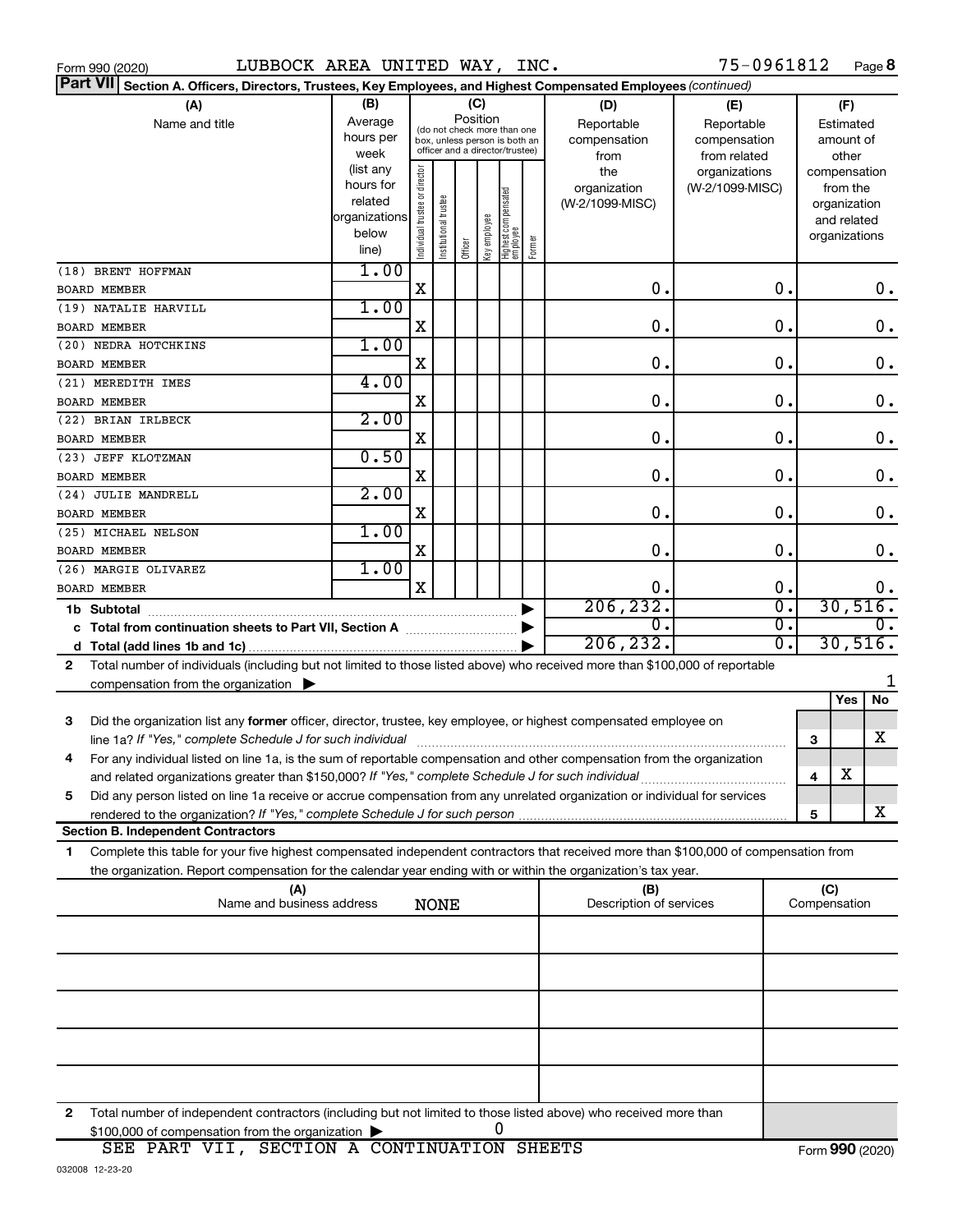| LUBBOCK AREA UNITED WAY, INC.<br>Form 990                                                                                 |                |                                |                       |         |              |                              |        |                 | 75-0961812                       |                       |
|---------------------------------------------------------------------------------------------------------------------------|----------------|--------------------------------|-----------------------|---------|--------------|------------------------------|--------|-----------------|----------------------------------|-----------------------|
| <b>Part VII</b><br>Section A. Officers, Directors, Trustees, Key Employees, and Highest Compensated Employees (continued) |                |                                |                       |         |              |                              |        |                 |                                  |                       |
| (A)                                                                                                                       | (B)            |                                |                       |         | (C)          |                              |        | (D)             | (E)                              | (F)                   |
| Name and title                                                                                                            | Average        |                                | Position              |         |              |                              |        | Reportable      | Reportable                       | Estimated             |
|                                                                                                                           | hours          |                                |                       |         |              | (check all that apply)       |        | compensation    | compensation                     | amount of             |
|                                                                                                                           | per<br>week    |                                |                       |         |              |                              |        | from<br>the     | from related                     | other<br>compensation |
|                                                                                                                           | (list any      |                                |                       |         |              |                              |        | organization    | organizations<br>(W-2/1099-MISC) | from the              |
|                                                                                                                           | hours for      |                                |                       |         |              |                              |        | (W-2/1099-MISC) |                                  | organization          |
|                                                                                                                           | related        |                                |                       |         |              |                              |        |                 |                                  | and related           |
|                                                                                                                           | organizations  |                                |                       |         |              |                              |        |                 |                                  | organizations         |
|                                                                                                                           | below<br>line) | Individual trustee or director | Institutional trustee | Officer | Key employee | Highest compensated employee | Former |                 |                                  |                       |
| (27) BECKY PALMER                                                                                                         | 1.00           |                                |                       |         |              |                              |        |                 |                                  |                       |
| <b>BOARD MEMBER</b>                                                                                                       |                | $\mathbf X$                    |                       |         |              |                              |        | $\mathbf 0$ .   | 0.                               | $\mathbf 0$ .         |
| (28) CHRIS RAMIREZ                                                                                                        | 1.00           |                                |                       |         |              |                              |        |                 |                                  |                       |
| <b>BOARD MEMBER</b>                                                                                                       |                | $\mathbf X$                    |                       |         |              |                              |        | $\mathbf 0$ .   | 0.                               | $\mathbf 0$ .         |
| (29) JEANNA ROACH                                                                                                         | 0.30           |                                |                       |         |              |                              |        |                 |                                  |                       |
| <b>BOARD MEMBER</b>                                                                                                       |                | $\mathbf X$                    |                       |         |              |                              |        | $\mathbf 0$ .   | 0.                               | $\mathbf 0$ .         |
| (30) KATHRYN ROLLO                                                                                                        | 1.00           |                                |                       |         |              |                              |        |                 |                                  |                       |
| <b>BOARD MEMBER</b>                                                                                                       |                | $\mathbf X$                    |                       |         |              |                              |        | $\mathbf 0$ .   | 0.                               | $\mathbf 0$ .         |
| (31) CHELSEA SALAZAR                                                                                                      | 0.50           |                                |                       |         |              |                              |        |                 |                                  |                       |
| <b>BOARD MEMBER</b>                                                                                                       |                | $\mathbf X$                    |                       |         |              |                              |        | $\mathbf 0$ .   | 0.                               | $\mathbf 0$ .         |
| (32) DAVID SANCHEZ                                                                                                        | 0.30           |                                |                       |         |              |                              |        |                 |                                  |                       |
| <b>BOARD MEMBER</b>                                                                                                       |                | $\mathbf X$                    |                       |         |              |                              |        | $\mathbf 0$ .   | 0.                               | $\mathbf 0$ .         |
| (33) HEATHER SMITH                                                                                                        | 1.00           |                                |                       |         |              |                              |        |                 |                                  |                       |
| <b>BOARD MEMBER</b>                                                                                                       |                | $\mathbf X$                    |                       |         |              |                              |        | $\mathbf 0$ .   | 0.                               | $\mathbf 0$ .         |
| (34) BILL STUBBLEFIELD                                                                                                    | 4.00           |                                |                       |         |              |                              |        |                 |                                  |                       |
| <b>BOARD MEMBER</b>                                                                                                       |                | $\mathbf X$                    |                       |         |              |                              |        | $\mathbf 0$ .   | 0.                               | $\mathbf 0$ .         |
| (35) MARSHA TEICHELMAN                                                                                                    | 1.00           | $\mathbf X$                    |                       |         |              |                              |        | $\mathbf 0$ .   |                                  |                       |
| <b>BOARD MEMBER</b>                                                                                                       | 1.00           |                                |                       |         |              |                              |        |                 | 0.                               | $\mathbf 0$ .         |
| (36) AMY THOMPSON<br><b>BOARD MEMBER</b>                                                                                  |                | $\mathbf X$                    |                       |         |              |                              |        | $\mathbf 0$ .   | 0.                               | 0.                    |
| (37) PHILLIP WALDMAN                                                                                                      | 0.30           |                                |                       |         |              |                              |        |                 |                                  |                       |
| <b>BOARD MEMBER</b>                                                                                                       |                | $\mathbf X$                    |                       |         |              |                              |        | $\mathbf 0$ .   | 0.                               | $\mathbf 0$ .         |
| (38) LLOYD WHETZEL                                                                                                        | 2.00           |                                |                       |         |              |                              |        |                 |                                  |                       |
| <b>BOARD MEMBER</b>                                                                                                       |                | $\mathbf X$                    |                       |         |              |                              |        | 0.              | 0.                               | 0.                    |
| (39) NATHANIEL WRIGHT                                                                                                     | 1.50           |                                |                       |         |              |                              |        |                 |                                  |                       |
| BOARD MEMBER                                                                                                              |                | x                              |                       |         |              |                              |        | $0$ .           | $\mathbf 0$ .                    | 0.                    |
|                                                                                                                           |                |                                |                       |         |              |                              |        |                 |                                  |                       |
|                                                                                                                           |                |                                |                       |         |              |                              |        |                 |                                  |                       |
|                                                                                                                           |                |                                |                       |         |              |                              |        |                 |                                  |                       |
|                                                                                                                           |                |                                |                       |         |              |                              |        |                 |                                  |                       |
|                                                                                                                           |                |                                |                       |         |              |                              |        |                 |                                  |                       |
|                                                                                                                           |                |                                |                       |         |              |                              |        |                 |                                  |                       |
|                                                                                                                           |                |                                |                       |         |              |                              |        |                 |                                  |                       |
|                                                                                                                           |                |                                |                       |         |              |                              |        |                 |                                  |                       |
|                                                                                                                           |                |                                |                       |         |              |                              |        |                 |                                  |                       |
|                                                                                                                           |                |                                |                       |         |              |                              |        |                 |                                  |                       |
|                                                                                                                           |                |                                |                       |         |              |                              |        |                 |                                  |                       |
|                                                                                                                           |                |                                |                       |         |              |                              |        |                 |                                  |                       |
|                                                                                                                           |                |                                |                       |         |              |                              |        |                 |                                  |                       |
|                                                                                                                           |                |                                |                       |         |              |                              |        |                 |                                  |                       |
| Total to Part VII, Section A, line 1c                                                                                     |                |                                |                       |         |              |                              |        |                 |                                  |                       |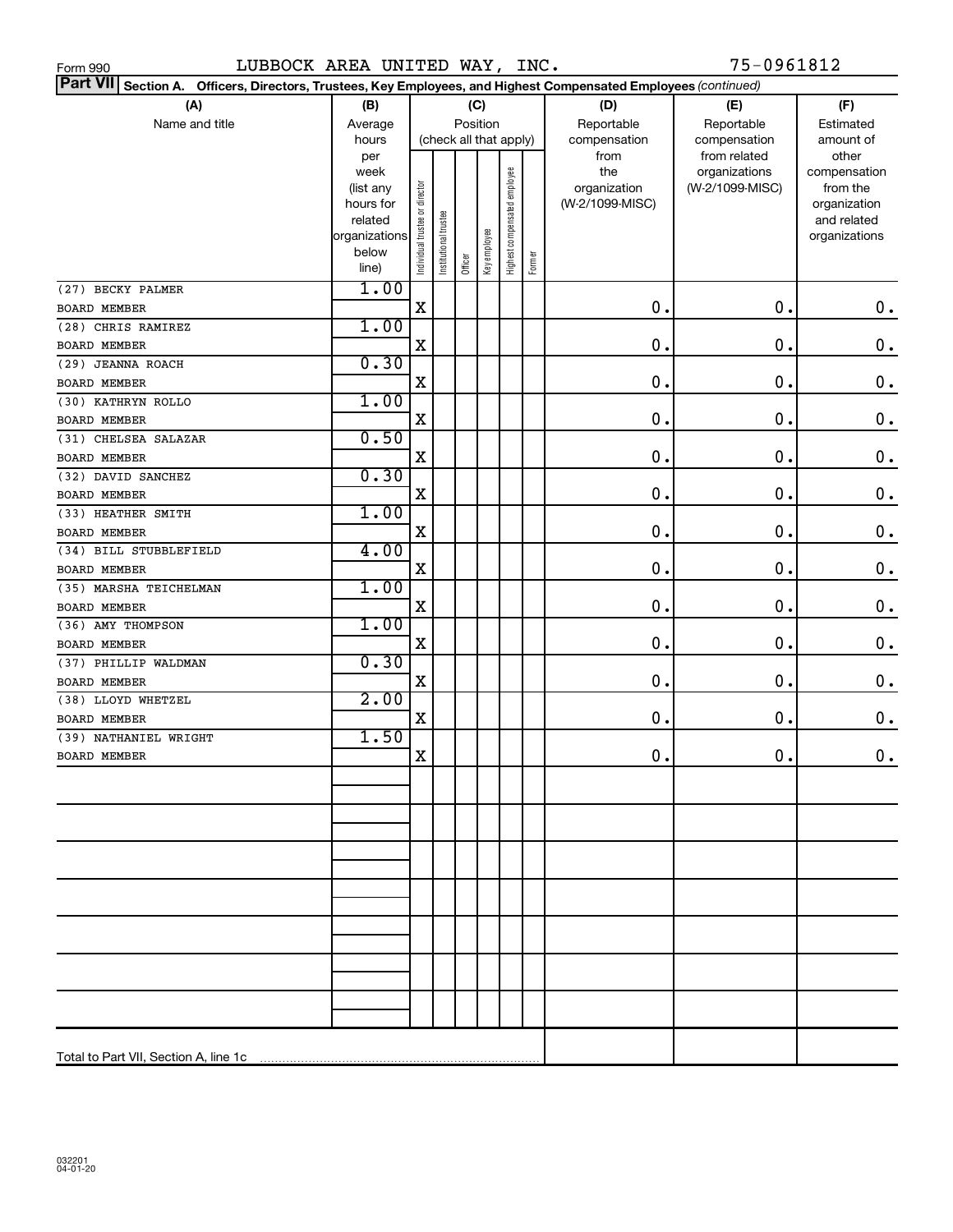|                                                           |                  |    | Form 990 (2020)                                                             |      |                      |               | LUBBOCK AREA UNITED WAY, INC. |                      |                          | 75-0961812       | Page 9                  |
|-----------------------------------------------------------|------------------|----|-----------------------------------------------------------------------------|------|----------------------|---------------|-------------------------------|----------------------|--------------------------|------------------|-------------------------|
|                                                           | <b>Part VIII</b> |    | <b>Statement of Revenue</b>                                                 |      |                      |               |                               |                      |                          |                  |                         |
|                                                           |                  |    |                                                                             |      |                      |               |                               |                      |                          |                  |                         |
|                                                           |                  |    |                                                                             |      |                      |               |                               | (A)<br>Total revenue | (B)<br>Related or exempt | (C)<br>Unrelated | (D)<br>Revenue excluded |
|                                                           |                  |    |                                                                             |      |                      |               |                               |                      | function revenue         | business revenue | from tax under          |
|                                                           |                  |    |                                                                             |      |                      |               |                               |                      |                          |                  | sections 512 - 514      |
| Contributions, Gifts, Grants<br>and Other Similar Amounts |                  |    | 1 a Federated campaigns                                                     |      | 1a                   |               |                               |                      |                          |                  |                         |
|                                                           |                  |    | <b>b</b> Membership dues                                                    |      | 1 <sub>b</sub>       |               | 112,179.                      |                      |                          |                  |                         |
|                                                           |                  |    | c Fundraising events                                                        |      | 1 <sub>c</sub><br>1d |               |                               |                      |                          |                  |                         |
|                                                           |                  |    | d Related organizations<br>e Government grants (contributions)              |      | 1e                   |               |                               |                      |                          |                  |                         |
|                                                           |                  |    | f All other contributions, gifts, grants, and                               |      |                      |               |                               |                      |                          |                  |                         |
|                                                           |                  |    | similar amounts not included above                                          |      | 1f                   |               | 4,805,441.                    |                      |                          |                  |                         |
|                                                           |                  |    | g Noncash contributions included in lines 1a-1f                             |      | 1g                   |               |                               |                      |                          |                  |                         |
|                                                           |                  |    |                                                                             |      |                      |               |                               | 4,917,620.           |                          |                  |                         |
|                                                           |                  |    |                                                                             |      |                      |               | <b>Business Code</b>          |                      |                          |                  |                         |
|                                                           | 2 a              |    | <u> 1989 - Andrea Andrew Maria (h. 1989).</u>                               |      |                      |               |                               |                      |                          |                  |                         |
|                                                           |                  | b  |                                                                             |      |                      |               |                               |                      |                          |                  |                         |
|                                                           |                  | с  | <u> 1989 - Johann Barbara, martxa alemaniar arg</u>                         |      |                      |               |                               |                      |                          |                  |                         |
|                                                           |                  | d  | <u> 1989 - Johann Stein, mars an deus an deus Amerikaansk kommunister (</u> |      |                      |               |                               |                      |                          |                  |                         |
| Program Service<br>Revenue                                |                  | е  |                                                                             |      |                      |               |                               |                      |                          |                  |                         |
|                                                           |                  | f. | All other program service revenue                                           |      |                      |               |                               |                      |                          |                  |                         |
|                                                           |                  |    |                                                                             |      |                      |               | ▶                             |                      |                          |                  |                         |
|                                                           | З                |    | Investment income (including dividends, interest, and                       |      |                      |               |                               |                      |                          |                  |                         |
|                                                           |                  |    |                                                                             |      |                      |               | ▶                             | 82,982.              |                          |                  | 82,982.                 |
|                                                           | 4                |    | Income from investment of tax-exempt bond proceeds                          |      |                      |               | ▶                             |                      |                          |                  |                         |
|                                                           | 5                |    |                                                                             |      |                      |               |                               |                      |                          |                  |                         |
|                                                           |                  |    |                                                                             |      | (i) Real             |               | (ii) Personal                 |                      |                          |                  |                         |
|                                                           |                  |    | 6 a Gross rents<br>$\overline{\phantom{a}}$                                 | 6a   | 115,012.             |               |                               |                      |                          |                  |                         |
|                                                           |                  |    | <b>b</b> Less: rental expenses                                              | 6b   | 112,875.             | 2,137.        |                               |                      |                          |                  |                         |
|                                                           |                  | c  | Rental income or (loss)<br>d Net rental income or (loss)                    | 6с   |                      |               |                               | 2,137.               |                          |                  | 2,137.                  |
|                                                           |                  |    | 7 a Gross amount from sales of                                              |      | (i) Securities       |               | (ii) Other                    |                      |                          |                  |                         |
|                                                           |                  |    | assets other than inventory                                                 | 7a l | 9,752,664.           |               |                               |                      |                          |                  |                         |
|                                                           |                  |    | <b>b</b> Less: cost or other basis                                          |      |                      |               |                               |                      |                          |                  |                         |
|                                                           |                  |    | and sales expenses                                                          | 7b   | 9,543,647.           |               |                               |                      |                          |                  |                         |
| wenue                                                     |                  |    | c Gain or (loss)                                                            | 7c   | 209,017.             |               |                               |                      |                          |                  |                         |
| Œ                                                         |                  |    |                                                                             |      |                      |               |                               | 209,017.             |                          |                  | 209,017.                |
| Other                                                     |                  |    | 8 a Gross income from fundraising events (not                               |      |                      |               |                               |                      |                          |                  |                         |
|                                                           |                  |    | including $\frac{2}{3}$ 112, 179. of                                        |      |                      |               |                               |                      |                          |                  |                         |
|                                                           |                  |    | contributions reported on line 1c). See                                     |      |                      |               |                               |                      |                          |                  |                         |
|                                                           |                  |    |                                                                             |      |                      | l 8a          | 83,231.                       |                      |                          |                  |                         |
|                                                           |                  |    | b Less: direct expenses                                                     |      |                      | 8b            | 63,593.                       |                      |                          |                  |                         |
|                                                           |                  |    | c Net income or (loss) from fundraising events                              |      |                      |               | ▶                             | 19,638.              |                          |                  | 19,638.                 |
|                                                           |                  |    | 9 a Gross income from gaming activities. See                                |      |                      |               |                               |                      |                          |                  |                         |
|                                                           |                  |    |                                                                             |      |                      | 9а            |                               |                      |                          |                  |                         |
|                                                           |                  |    |                                                                             |      |                      | 9b            |                               |                      |                          |                  |                         |
|                                                           |                  |    | c Net income or (loss) from gaming activities                               |      |                      |               | ▶                             |                      |                          |                  |                         |
|                                                           |                  |    | 10 a Gross sales of inventory, less returns                                 |      |                      |               |                               |                      |                          |                  |                         |
|                                                           |                  |    | <b>b</b> Less: cost of goods sold                                           |      |                      | 10a <br>l10bl |                               |                      |                          |                  |                         |
|                                                           |                  |    | c Net income or (loss) from sales of inventory                              |      |                      |               |                               |                      |                          |                  |                         |
|                                                           |                  |    |                                                                             |      |                      |               | <b>Business Code</b>          |                      |                          |                  |                         |
| Miscellaneous<br>Revenue                                  | 11 a             |    |                                                                             |      |                      |               |                               |                      |                          |                  |                         |
|                                                           |                  | b  |                                                                             |      |                      |               |                               |                      |                          |                  |                         |
|                                                           |                  | c  |                                                                             |      |                      |               |                               |                      |                          |                  |                         |
|                                                           |                  |    |                                                                             |      |                      |               |                               |                      |                          |                  |                         |
|                                                           |                  |    |                                                                             |      |                      |               | ▶                             |                      |                          |                  |                         |
|                                                           | 12               |    |                                                                             |      |                      |               |                               | 5, 231, 394.         | 0.                       | 0.               | 313,774.                |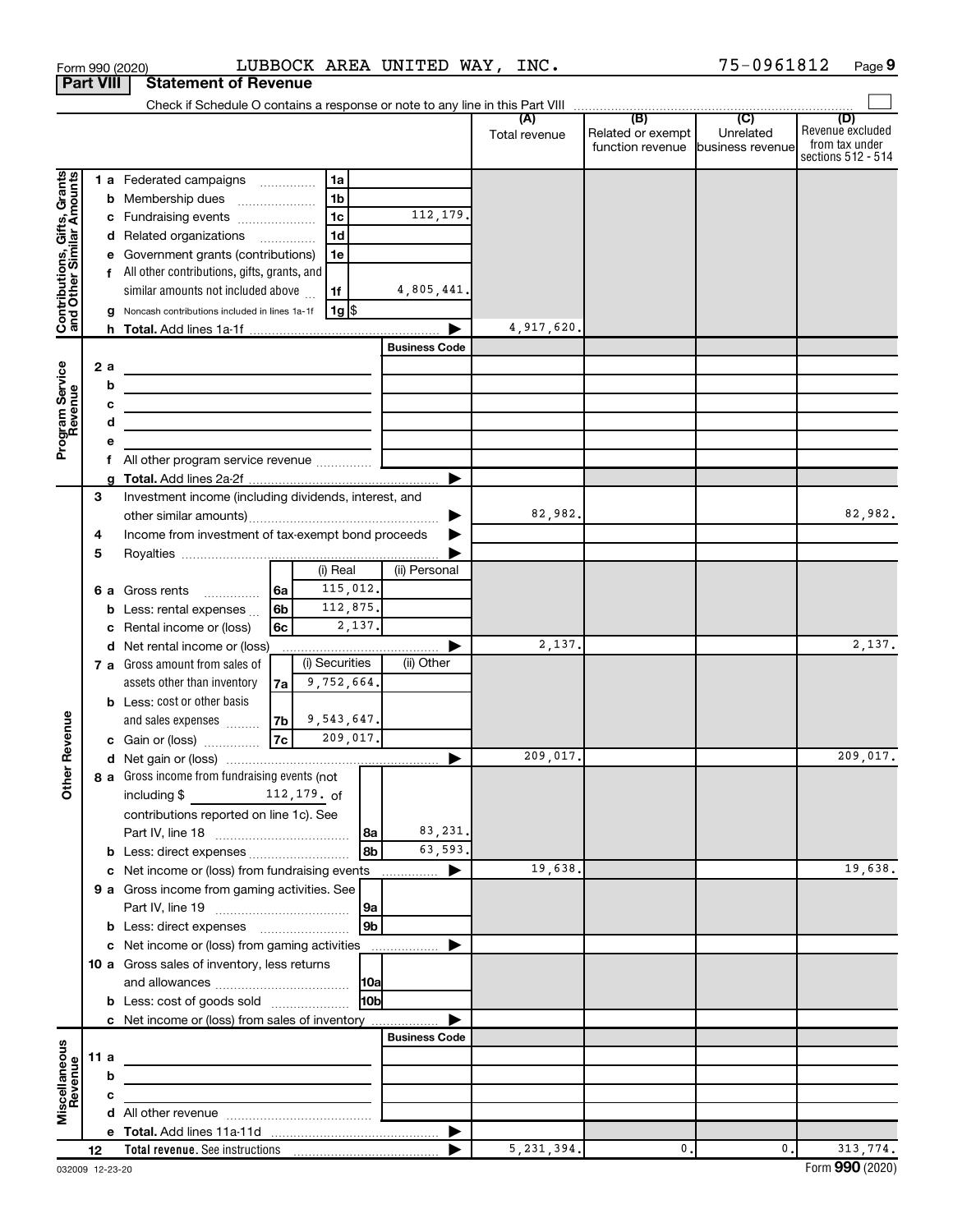Form 990 (2020)  $\qquad \qquad \text{LUBBOCK AREA UNITED WAY, INC.} \qquad \qquad \qquad 75-0961812 \quad \text{Page}$ **Part IX Statement of Functional Expenses**

*Section 501(c)(3) and 501(c)(4) organizations must complete all columns. All other organizations must complete column (A).*

|              | Do not include amounts reported on lines 6b,<br>7b, 8b, 9b, and 10b of Part VIII.                    | (A)<br>Total expenses | (B)<br>Program service<br>expenses | (C)<br>Management and<br>general expenses | (D)<br>Fundraising<br>expenses |
|--------------|------------------------------------------------------------------------------------------------------|-----------------------|------------------------------------|-------------------------------------------|--------------------------------|
| 1.           | Grants and other assistance to domestic organizations                                                |                       |                                    |                                           |                                |
|              | and domestic governments. See Part IV, line 21                                                       | 4,093,248.            | 4,093,248.                         |                                           |                                |
| $\mathbf{2}$ | Grants and other assistance to domestic                                                              |                       |                                    |                                           |                                |
|              | individuals. See Part IV, line 22                                                                    |                       |                                    |                                           |                                |
| 3            | Grants and other assistance to foreign                                                               |                       |                                    |                                           |                                |
|              | organizations, foreign governments, and foreign                                                      |                       |                                    |                                           |                                |
|              | individuals. See Part IV, lines 15 and 16                                                            |                       |                                    |                                           |                                |
| 4            | Benefits paid to or for members                                                                      |                       |                                    |                                           |                                |
| 5            | Compensation of current officers, directors,                                                         |                       |                                    |                                           |                                |
|              | trustees, and key employees                                                                          | 223,348.              | 24,148.                            | 116,812.                                  | 82,388.                        |
| 6            | Compensation not included above to disqualified                                                      |                       |                                    |                                           |                                |
|              | persons (as defined under section 4958(f)(1)) and                                                    |                       |                                    |                                           |                                |
|              | persons described in section 4958(c)(3)(B)                                                           |                       |                                    |                                           |                                |
| 7            | Other salaries and wages                                                                             | 350, 519.             | 35,808.                            | 191,730.                                  | 122,981.                       |
| 8            | Pension plan accruals and contributions (include                                                     |                       |                                    |                                           |                                |
|              | section 401(k) and 403(b) employer contributions)                                                    |                       |                                    |                                           |                                |
| 9            |                                                                                                      | 117,735.              | 11,956.                            | 64, 762.                                  | 41,017.                        |
| 10           |                                                                                                      | 45, 110.              | 4,601.                             | 24,811.                                   | 15,698.                        |
| 11           | Fees for services (nonemployees):                                                                    |                       |                                    |                                           |                                |
| а            |                                                                                                      |                       |                                    |                                           |                                |
| b            |                                                                                                      | 20,592.               |                                    | 20,592.                                   |                                |
| с            |                                                                                                      |                       |                                    |                                           |                                |
| d            |                                                                                                      |                       |                                    |                                           |                                |
| е            | Professional fundraising services. See Part IV, line 17                                              |                       |                                    |                                           |                                |
| f            | Investment management fees<br>Other. (If line 11g amount exceeds 10% of line 25,                     |                       |                                    |                                           |                                |
| g            | column (A) amount, list line 11g expenses on Sch O.)                                                 | 6,000.                | 6,000.                             |                                           |                                |
|              |                                                                                                      |                       |                                    |                                           |                                |
| 12<br>13     |                                                                                                      | 24,986.               | 2,245.                             | 1,560.                                    | 21,181.                        |
| 14           |                                                                                                      | 49,816.               | 3,165.                             | 9,987.                                    | 36,664.                        |
| 15           |                                                                                                      |                       |                                    |                                           |                                |
| 16           |                                                                                                      | 40,321.               | 1,183.                             | 34,545.                                   | 4,593.                         |
| 17           | Travel                                                                                               | 595.                  |                                    | 563.                                      | $\overline{32}$ .              |
| 18           | Payments of travel or entertainment expenses                                                         |                       |                                    |                                           |                                |
|              | for any federal, state, or local public officials                                                    |                       |                                    |                                           |                                |
| 19           | Conferences, conventions, and meetings                                                               | 8,198.                | 599.                               | 5,483.                                    | 2,116.                         |
| 20           | Interest                                                                                             |                       |                                    |                                           |                                |
| 21           |                                                                                                      |                       |                                    |                                           |                                |
| 22           | Depreciation, depletion, and amortization                                                            | 33,633.               | 11,492.                            | 3,174.                                    | 18,967.                        |
| 23           | Insurance                                                                                            | 15,208.               |                                    | 15,208                                    |                                |
| 24           | Other expenses. Itemize expenses not covered<br>above (List miscellaneous expenses on line 24e. If   |                       |                                    |                                           |                                |
|              | line 24e amount exceeds 10% of line 25, column (A)<br>amount, list line 24e expenses on Schedule O.) |                       |                                    |                                           |                                |
| a            | MEMBERSHIP DUES                                                                                      | 94,923.               | 100.                               | 93,493.                                   | 1,330.                         |
| b            | <b>OTHER</b>                                                                                         | 29,864.               |                                    | 27,404.                                   | 2,460.                         |
|              | <b>SUPPLIES</b>                                                                                      | 9,217.                | 169.                               | 6,318.                                    | 2,730.                         |
| d            | <b>AWARDS</b>                                                                                        | 1,360.                |                                    | 1,360.                                    |                                |
|              | e All other expenses                                                                                 |                       |                                    |                                           |                                |
| 25           | Total functional expenses. Add lines 1 through 24e                                                   | 5, 164, 673.          | 4, 194, 714.                       | 617,802.                                  | 352, 157.                      |
| 26           | Joint costs. Complete this line only if the organization                                             |                       |                                    |                                           |                                |
|              | reported in column (B) joint costs from a combined                                                   |                       |                                    |                                           |                                |
|              | educational campaign and fundraising solicitation.                                                   |                       |                                    |                                           |                                |
|              | Check here $\blacktriangleright$<br>if following SOP 98-2 (ASC 958-720)                              |                       |                                    |                                           |                                |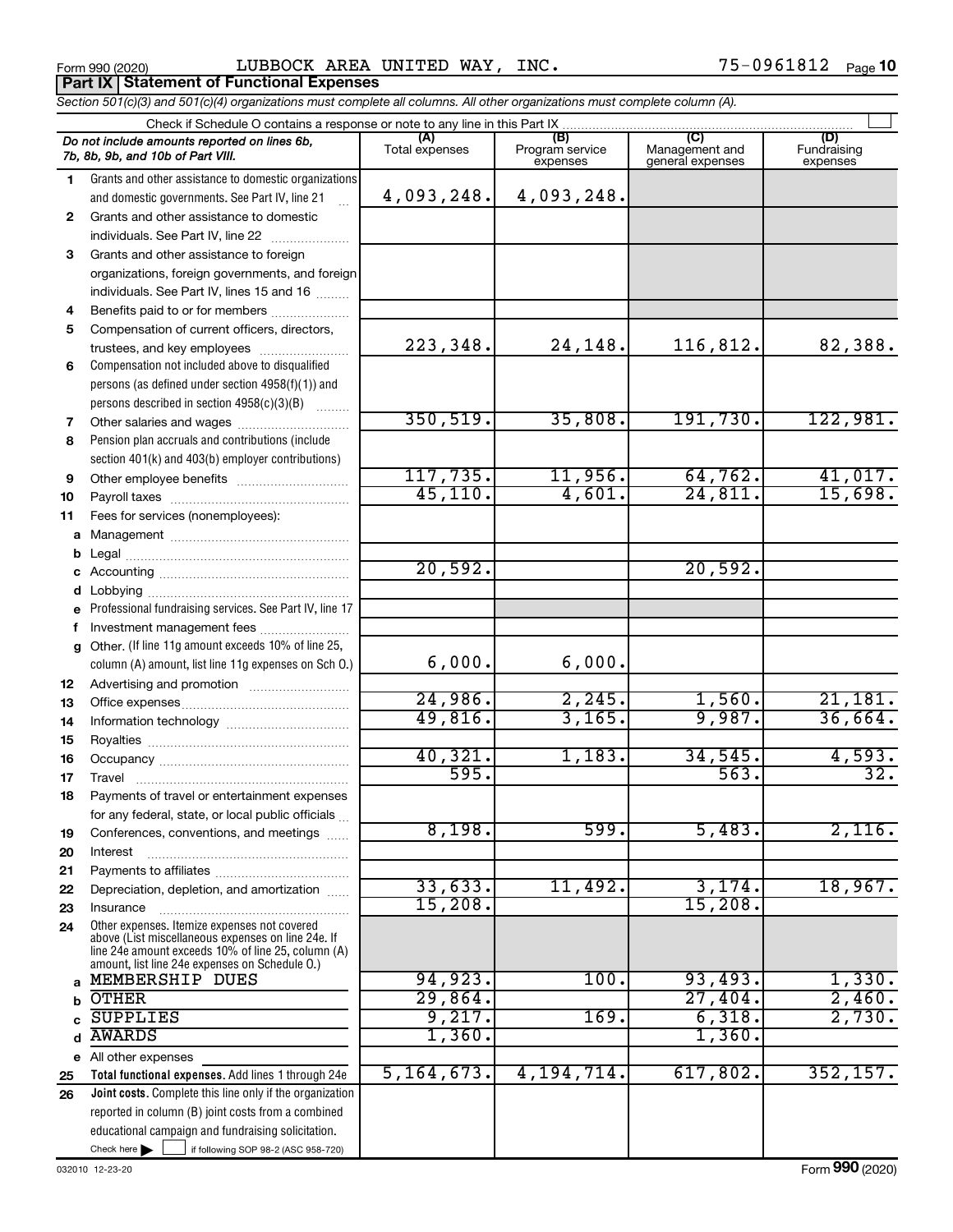| 0961812<br><b>AREA</b><br>WAY,<br>INC.<br>LUBBOCK<br>UNITED<br>Form 990 (2020)<br>ັ | Page |
|-------------------------------------------------------------------------------------|------|
|-------------------------------------------------------------------------------------|------|

| (A)<br>(B)<br>Beginning of year<br>End of year<br>423,734.<br>486, 866.<br>$\mathbf{1}$<br>1<br>6, 194, 239.<br>6,837,895.<br>$\mathbf{2}$<br>2<br>4,681,535.<br>4,183,940.<br>3<br>3<br>28, 119.<br>23,896.<br>4<br>4<br>Loans and other receivables from any current or former officer, director,<br>5<br>trustee, key employee, creator or founder, substantial contributor, or 35%<br>controlled entity or family member of any of these persons<br>5<br>Loans and other receivables from other disqualified persons (as defined<br>6<br>under section 4958(f)(1)), and persons described in section 4958(c)(3)(B)<br>6<br>$\overline{\phantom{a}}$<br>7<br>Assets<br>8<br>8<br>84,717.<br>85, 173.<br>9<br>9<br><b>10a</b> Land, buildings, and equipment: cost or other<br>1,555,406.<br>basis. Complete Part VI of Schedule D  10a<br>945,359.<br>647,526.<br>610,047.<br>10 <sub>c</sub><br>11<br>11<br>12<br>12<br>13<br>13<br>14<br>14<br>15<br>15<br>12,059,870.<br>12, 227, 817.<br>16<br>16<br>115,441.<br>137,468.<br>17<br>17<br>655, 245.<br>712,751.<br>18<br>18<br>19<br>19<br>20<br>20<br>698,563.<br>559,395.<br>21<br>21<br>Escrow or custodial account liability. Complete Part IV of Schedule D<br>22<br>Loans and other payables to any current or former officer, director,<br>Liabilities<br>trustee, key employee, creator or founder, substantial contributor, or 35%<br>22<br>controlled entity or family member of any of these persons<br>Secured mortgages and notes payable to unrelated third parties<br>23<br>23<br>24<br>24<br>Other liabilities (including federal income tax, payables to related third<br>25<br>parties, and other liabilities not included on lines 17-24). Complete Part X<br>107,407.<br>254,158.<br>25<br>of Schedule D<br>1,576,656.<br>1,663,772.<br>26<br>26<br>Organizations that follow FASB ASC 958, check here $\blacktriangleright \lfloor \underline{X} \rfloor$<br>Net Assets or Fund Balances<br>and complete lines 27, 28, 32, and 33.<br>2,828,096.<br>2,589,490.<br>27<br>27<br>7,655,118.<br>7,974,555.<br>28<br>28<br>Organizations that do not follow FASB ASC 958, check here ▶ □<br>and complete lines 29 through 33.<br>29<br>29<br>Paid-in or capital surplus, or land, building, or equipment fund<br>30<br>30<br>31<br>31<br>Retained earnings, endowment, accumulated income, or other funds<br>10,483,214.<br>10, 564, 045.<br>32<br>32 |  |  |  |  |  |
|-----------------------------------------------------------------------------------------------------------------------------------------------------------------------------------------------------------------------------------------------------------------------------------------------------------------------------------------------------------------------------------------------------------------------------------------------------------------------------------------------------------------------------------------------------------------------------------------------------------------------------------------------------------------------------------------------------------------------------------------------------------------------------------------------------------------------------------------------------------------------------------------------------------------------------------------------------------------------------------------------------------------------------------------------------------------------------------------------------------------------------------------------------------------------------------------------------------------------------------------------------------------------------------------------------------------------------------------------------------------------------------------------------------------------------------------------------------------------------------------------------------------------------------------------------------------------------------------------------------------------------------------------------------------------------------------------------------------------------------------------------------------------------------------------------------------------------------------------------------------------------------------------------------------------------------------------------------------------------------------------------------------------------------------------------------------------------------------------------------------------------------------------------------------------------------------------------------------------------------------------------------------------------------------------------------------------------------------------------------------------------------------------------------------------------|--|--|--|--|--|
|                                                                                                                                                                                                                                                                                                                                                                                                                                                                                                                                                                                                                                                                                                                                                                                                                                                                                                                                                                                                                                                                                                                                                                                                                                                                                                                                                                                                                                                                                                                                                                                                                                                                                                                                                                                                                                                                                                                                                                                                                                                                                                                                                                                                                                                                                                                                                                                                                             |  |  |  |  |  |
|                                                                                                                                                                                                                                                                                                                                                                                                                                                                                                                                                                                                                                                                                                                                                                                                                                                                                                                                                                                                                                                                                                                                                                                                                                                                                                                                                                                                                                                                                                                                                                                                                                                                                                                                                                                                                                                                                                                                                                                                                                                                                                                                                                                                                                                                                                                                                                                                                             |  |  |  |  |  |
|                                                                                                                                                                                                                                                                                                                                                                                                                                                                                                                                                                                                                                                                                                                                                                                                                                                                                                                                                                                                                                                                                                                                                                                                                                                                                                                                                                                                                                                                                                                                                                                                                                                                                                                                                                                                                                                                                                                                                                                                                                                                                                                                                                                                                                                                                                                                                                                                                             |  |  |  |  |  |
|                                                                                                                                                                                                                                                                                                                                                                                                                                                                                                                                                                                                                                                                                                                                                                                                                                                                                                                                                                                                                                                                                                                                                                                                                                                                                                                                                                                                                                                                                                                                                                                                                                                                                                                                                                                                                                                                                                                                                                                                                                                                                                                                                                                                                                                                                                                                                                                                                             |  |  |  |  |  |
|                                                                                                                                                                                                                                                                                                                                                                                                                                                                                                                                                                                                                                                                                                                                                                                                                                                                                                                                                                                                                                                                                                                                                                                                                                                                                                                                                                                                                                                                                                                                                                                                                                                                                                                                                                                                                                                                                                                                                                                                                                                                                                                                                                                                                                                                                                                                                                                                                             |  |  |  |  |  |
|                                                                                                                                                                                                                                                                                                                                                                                                                                                                                                                                                                                                                                                                                                                                                                                                                                                                                                                                                                                                                                                                                                                                                                                                                                                                                                                                                                                                                                                                                                                                                                                                                                                                                                                                                                                                                                                                                                                                                                                                                                                                                                                                                                                                                                                                                                                                                                                                                             |  |  |  |  |  |
|                                                                                                                                                                                                                                                                                                                                                                                                                                                                                                                                                                                                                                                                                                                                                                                                                                                                                                                                                                                                                                                                                                                                                                                                                                                                                                                                                                                                                                                                                                                                                                                                                                                                                                                                                                                                                                                                                                                                                                                                                                                                                                                                                                                                                                                                                                                                                                                                                             |  |  |  |  |  |
|                                                                                                                                                                                                                                                                                                                                                                                                                                                                                                                                                                                                                                                                                                                                                                                                                                                                                                                                                                                                                                                                                                                                                                                                                                                                                                                                                                                                                                                                                                                                                                                                                                                                                                                                                                                                                                                                                                                                                                                                                                                                                                                                                                                                                                                                                                                                                                                                                             |  |  |  |  |  |
|                                                                                                                                                                                                                                                                                                                                                                                                                                                                                                                                                                                                                                                                                                                                                                                                                                                                                                                                                                                                                                                                                                                                                                                                                                                                                                                                                                                                                                                                                                                                                                                                                                                                                                                                                                                                                                                                                                                                                                                                                                                                                                                                                                                                                                                                                                                                                                                                                             |  |  |  |  |  |
|                                                                                                                                                                                                                                                                                                                                                                                                                                                                                                                                                                                                                                                                                                                                                                                                                                                                                                                                                                                                                                                                                                                                                                                                                                                                                                                                                                                                                                                                                                                                                                                                                                                                                                                                                                                                                                                                                                                                                                                                                                                                                                                                                                                                                                                                                                                                                                                                                             |  |  |  |  |  |
|                                                                                                                                                                                                                                                                                                                                                                                                                                                                                                                                                                                                                                                                                                                                                                                                                                                                                                                                                                                                                                                                                                                                                                                                                                                                                                                                                                                                                                                                                                                                                                                                                                                                                                                                                                                                                                                                                                                                                                                                                                                                                                                                                                                                                                                                                                                                                                                                                             |  |  |  |  |  |
|                                                                                                                                                                                                                                                                                                                                                                                                                                                                                                                                                                                                                                                                                                                                                                                                                                                                                                                                                                                                                                                                                                                                                                                                                                                                                                                                                                                                                                                                                                                                                                                                                                                                                                                                                                                                                                                                                                                                                                                                                                                                                                                                                                                                                                                                                                                                                                                                                             |  |  |  |  |  |
|                                                                                                                                                                                                                                                                                                                                                                                                                                                                                                                                                                                                                                                                                                                                                                                                                                                                                                                                                                                                                                                                                                                                                                                                                                                                                                                                                                                                                                                                                                                                                                                                                                                                                                                                                                                                                                                                                                                                                                                                                                                                                                                                                                                                                                                                                                                                                                                                                             |  |  |  |  |  |
|                                                                                                                                                                                                                                                                                                                                                                                                                                                                                                                                                                                                                                                                                                                                                                                                                                                                                                                                                                                                                                                                                                                                                                                                                                                                                                                                                                                                                                                                                                                                                                                                                                                                                                                                                                                                                                                                                                                                                                                                                                                                                                                                                                                                                                                                                                                                                                                                                             |  |  |  |  |  |
|                                                                                                                                                                                                                                                                                                                                                                                                                                                                                                                                                                                                                                                                                                                                                                                                                                                                                                                                                                                                                                                                                                                                                                                                                                                                                                                                                                                                                                                                                                                                                                                                                                                                                                                                                                                                                                                                                                                                                                                                                                                                                                                                                                                                                                                                                                                                                                                                                             |  |  |  |  |  |
|                                                                                                                                                                                                                                                                                                                                                                                                                                                                                                                                                                                                                                                                                                                                                                                                                                                                                                                                                                                                                                                                                                                                                                                                                                                                                                                                                                                                                                                                                                                                                                                                                                                                                                                                                                                                                                                                                                                                                                                                                                                                                                                                                                                                                                                                                                                                                                                                                             |  |  |  |  |  |
|                                                                                                                                                                                                                                                                                                                                                                                                                                                                                                                                                                                                                                                                                                                                                                                                                                                                                                                                                                                                                                                                                                                                                                                                                                                                                                                                                                                                                                                                                                                                                                                                                                                                                                                                                                                                                                                                                                                                                                                                                                                                                                                                                                                                                                                                                                                                                                                                                             |  |  |  |  |  |
|                                                                                                                                                                                                                                                                                                                                                                                                                                                                                                                                                                                                                                                                                                                                                                                                                                                                                                                                                                                                                                                                                                                                                                                                                                                                                                                                                                                                                                                                                                                                                                                                                                                                                                                                                                                                                                                                                                                                                                                                                                                                                                                                                                                                                                                                                                                                                                                                                             |  |  |  |  |  |
|                                                                                                                                                                                                                                                                                                                                                                                                                                                                                                                                                                                                                                                                                                                                                                                                                                                                                                                                                                                                                                                                                                                                                                                                                                                                                                                                                                                                                                                                                                                                                                                                                                                                                                                                                                                                                                                                                                                                                                                                                                                                                                                                                                                                                                                                                                                                                                                                                             |  |  |  |  |  |
|                                                                                                                                                                                                                                                                                                                                                                                                                                                                                                                                                                                                                                                                                                                                                                                                                                                                                                                                                                                                                                                                                                                                                                                                                                                                                                                                                                                                                                                                                                                                                                                                                                                                                                                                                                                                                                                                                                                                                                                                                                                                                                                                                                                                                                                                                                                                                                                                                             |  |  |  |  |  |
|                                                                                                                                                                                                                                                                                                                                                                                                                                                                                                                                                                                                                                                                                                                                                                                                                                                                                                                                                                                                                                                                                                                                                                                                                                                                                                                                                                                                                                                                                                                                                                                                                                                                                                                                                                                                                                                                                                                                                                                                                                                                                                                                                                                                                                                                                                                                                                                                                             |  |  |  |  |  |
|                                                                                                                                                                                                                                                                                                                                                                                                                                                                                                                                                                                                                                                                                                                                                                                                                                                                                                                                                                                                                                                                                                                                                                                                                                                                                                                                                                                                                                                                                                                                                                                                                                                                                                                                                                                                                                                                                                                                                                                                                                                                                                                                                                                                                                                                                                                                                                                                                             |  |  |  |  |  |
|                                                                                                                                                                                                                                                                                                                                                                                                                                                                                                                                                                                                                                                                                                                                                                                                                                                                                                                                                                                                                                                                                                                                                                                                                                                                                                                                                                                                                                                                                                                                                                                                                                                                                                                                                                                                                                                                                                                                                                                                                                                                                                                                                                                                                                                                                                                                                                                                                             |  |  |  |  |  |
|                                                                                                                                                                                                                                                                                                                                                                                                                                                                                                                                                                                                                                                                                                                                                                                                                                                                                                                                                                                                                                                                                                                                                                                                                                                                                                                                                                                                                                                                                                                                                                                                                                                                                                                                                                                                                                                                                                                                                                                                                                                                                                                                                                                                                                                                                                                                                                                                                             |  |  |  |  |  |
|                                                                                                                                                                                                                                                                                                                                                                                                                                                                                                                                                                                                                                                                                                                                                                                                                                                                                                                                                                                                                                                                                                                                                                                                                                                                                                                                                                                                                                                                                                                                                                                                                                                                                                                                                                                                                                                                                                                                                                                                                                                                                                                                                                                                                                                                                                                                                                                                                             |  |  |  |  |  |
|                                                                                                                                                                                                                                                                                                                                                                                                                                                                                                                                                                                                                                                                                                                                                                                                                                                                                                                                                                                                                                                                                                                                                                                                                                                                                                                                                                                                                                                                                                                                                                                                                                                                                                                                                                                                                                                                                                                                                                                                                                                                                                                                                                                                                                                                                                                                                                                                                             |  |  |  |  |  |
|                                                                                                                                                                                                                                                                                                                                                                                                                                                                                                                                                                                                                                                                                                                                                                                                                                                                                                                                                                                                                                                                                                                                                                                                                                                                                                                                                                                                                                                                                                                                                                                                                                                                                                                                                                                                                                                                                                                                                                                                                                                                                                                                                                                                                                                                                                                                                                                                                             |  |  |  |  |  |
|                                                                                                                                                                                                                                                                                                                                                                                                                                                                                                                                                                                                                                                                                                                                                                                                                                                                                                                                                                                                                                                                                                                                                                                                                                                                                                                                                                                                                                                                                                                                                                                                                                                                                                                                                                                                                                                                                                                                                                                                                                                                                                                                                                                                                                                                                                                                                                                                                             |  |  |  |  |  |
|                                                                                                                                                                                                                                                                                                                                                                                                                                                                                                                                                                                                                                                                                                                                                                                                                                                                                                                                                                                                                                                                                                                                                                                                                                                                                                                                                                                                                                                                                                                                                                                                                                                                                                                                                                                                                                                                                                                                                                                                                                                                                                                                                                                                                                                                                                                                                                                                                             |  |  |  |  |  |
|                                                                                                                                                                                                                                                                                                                                                                                                                                                                                                                                                                                                                                                                                                                                                                                                                                                                                                                                                                                                                                                                                                                                                                                                                                                                                                                                                                                                                                                                                                                                                                                                                                                                                                                                                                                                                                                                                                                                                                                                                                                                                                                                                                                                                                                                                                                                                                                                                             |  |  |  |  |  |
|                                                                                                                                                                                                                                                                                                                                                                                                                                                                                                                                                                                                                                                                                                                                                                                                                                                                                                                                                                                                                                                                                                                                                                                                                                                                                                                                                                                                                                                                                                                                                                                                                                                                                                                                                                                                                                                                                                                                                                                                                                                                                                                                                                                                                                                                                                                                                                                                                             |  |  |  |  |  |
|                                                                                                                                                                                                                                                                                                                                                                                                                                                                                                                                                                                                                                                                                                                                                                                                                                                                                                                                                                                                                                                                                                                                                                                                                                                                                                                                                                                                                                                                                                                                                                                                                                                                                                                                                                                                                                                                                                                                                                                                                                                                                                                                                                                                                                                                                                                                                                                                                             |  |  |  |  |  |
|                                                                                                                                                                                                                                                                                                                                                                                                                                                                                                                                                                                                                                                                                                                                                                                                                                                                                                                                                                                                                                                                                                                                                                                                                                                                                                                                                                                                                                                                                                                                                                                                                                                                                                                                                                                                                                                                                                                                                                                                                                                                                                                                                                                                                                                                                                                                                                                                                             |  |  |  |  |  |
|                                                                                                                                                                                                                                                                                                                                                                                                                                                                                                                                                                                                                                                                                                                                                                                                                                                                                                                                                                                                                                                                                                                                                                                                                                                                                                                                                                                                                                                                                                                                                                                                                                                                                                                                                                                                                                                                                                                                                                                                                                                                                                                                                                                                                                                                                                                                                                                                                             |  |  |  |  |  |
|                                                                                                                                                                                                                                                                                                                                                                                                                                                                                                                                                                                                                                                                                                                                                                                                                                                                                                                                                                                                                                                                                                                                                                                                                                                                                                                                                                                                                                                                                                                                                                                                                                                                                                                                                                                                                                                                                                                                                                                                                                                                                                                                                                                                                                                                                                                                                                                                                             |  |  |  |  |  |
|                                                                                                                                                                                                                                                                                                                                                                                                                                                                                                                                                                                                                                                                                                                                                                                                                                                                                                                                                                                                                                                                                                                                                                                                                                                                                                                                                                                                                                                                                                                                                                                                                                                                                                                                                                                                                                                                                                                                                                                                                                                                                                                                                                                                                                                                                                                                                                                                                             |  |  |  |  |  |
|                                                                                                                                                                                                                                                                                                                                                                                                                                                                                                                                                                                                                                                                                                                                                                                                                                                                                                                                                                                                                                                                                                                                                                                                                                                                                                                                                                                                                                                                                                                                                                                                                                                                                                                                                                                                                                                                                                                                                                                                                                                                                                                                                                                                                                                                                                                                                                                                                             |  |  |  |  |  |
|                                                                                                                                                                                                                                                                                                                                                                                                                                                                                                                                                                                                                                                                                                                                                                                                                                                                                                                                                                                                                                                                                                                                                                                                                                                                                                                                                                                                                                                                                                                                                                                                                                                                                                                                                                                                                                                                                                                                                                                                                                                                                                                                                                                                                                                                                                                                                                                                                             |  |  |  |  |  |
|                                                                                                                                                                                                                                                                                                                                                                                                                                                                                                                                                                                                                                                                                                                                                                                                                                                                                                                                                                                                                                                                                                                                                                                                                                                                                                                                                                                                                                                                                                                                                                                                                                                                                                                                                                                                                                                                                                                                                                                                                                                                                                                                                                                                                                                                                                                                                                                                                             |  |  |  |  |  |
|                                                                                                                                                                                                                                                                                                                                                                                                                                                                                                                                                                                                                                                                                                                                                                                                                                                                                                                                                                                                                                                                                                                                                                                                                                                                                                                                                                                                                                                                                                                                                                                                                                                                                                                                                                                                                                                                                                                                                                                                                                                                                                                                                                                                                                                                                                                                                                                                                             |  |  |  |  |  |
|                                                                                                                                                                                                                                                                                                                                                                                                                                                                                                                                                                                                                                                                                                                                                                                                                                                                                                                                                                                                                                                                                                                                                                                                                                                                                                                                                                                                                                                                                                                                                                                                                                                                                                                                                                                                                                                                                                                                                                                                                                                                                                                                                                                                                                                                                                                                                                                                                             |  |  |  |  |  |
|                                                                                                                                                                                                                                                                                                                                                                                                                                                                                                                                                                                                                                                                                                                                                                                                                                                                                                                                                                                                                                                                                                                                                                                                                                                                                                                                                                                                                                                                                                                                                                                                                                                                                                                                                                                                                                                                                                                                                                                                                                                                                                                                                                                                                                                                                                                                                                                                                             |  |  |  |  |  |
|                                                                                                                                                                                                                                                                                                                                                                                                                                                                                                                                                                                                                                                                                                                                                                                                                                                                                                                                                                                                                                                                                                                                                                                                                                                                                                                                                                                                                                                                                                                                                                                                                                                                                                                                                                                                                                                                                                                                                                                                                                                                                                                                                                                                                                                                                                                                                                                                                             |  |  |  |  |  |
|                                                                                                                                                                                                                                                                                                                                                                                                                                                                                                                                                                                                                                                                                                                                                                                                                                                                                                                                                                                                                                                                                                                                                                                                                                                                                                                                                                                                                                                                                                                                                                                                                                                                                                                                                                                                                                                                                                                                                                                                                                                                                                                                                                                                                                                                                                                                                                                                                             |  |  |  |  |  |
|                                                                                                                                                                                                                                                                                                                                                                                                                                                                                                                                                                                                                                                                                                                                                                                                                                                                                                                                                                                                                                                                                                                                                                                                                                                                                                                                                                                                                                                                                                                                                                                                                                                                                                                                                                                                                                                                                                                                                                                                                                                                                                                                                                                                                                                                                                                                                                                                                             |  |  |  |  |  |
| 12,059,870.<br>12, 227, 817.<br>33<br>33                                                                                                                                                                                                                                                                                                                                                                                                                                                                                                                                                                                                                                                                                                                                                                                                                                                                                                                                                                                                                                                                                                                                                                                                                                                                                                                                                                                                                                                                                                                                                                                                                                                                                                                                                                                                                                                                                                                                                                                                                                                                                                                                                                                                                                                                                                                                                                                    |  |  |  |  |  |

Form (2020) **990**

# **Part X Balance Sheet**

| Form 990 (2020 |  |
|----------------|--|
|                |  |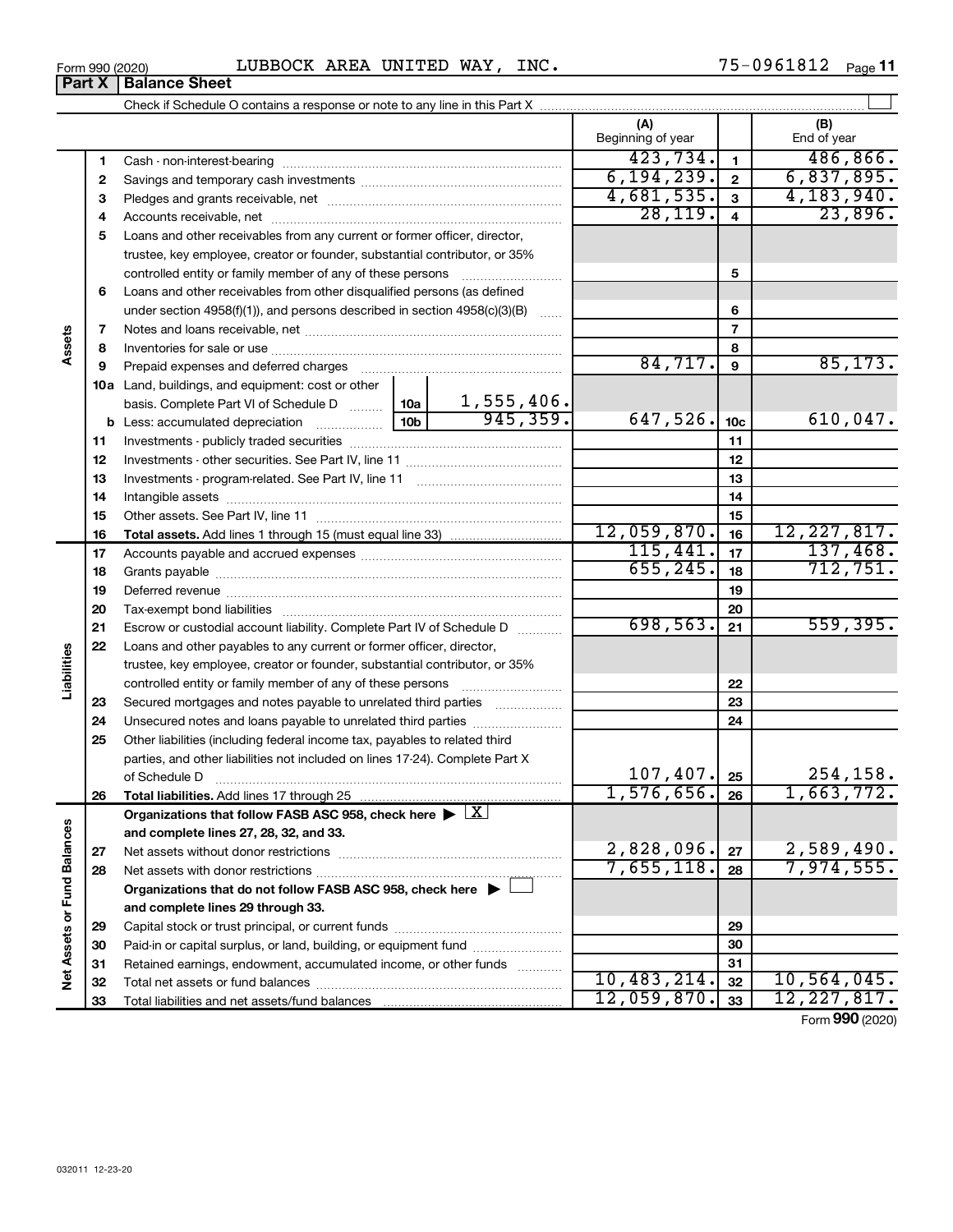| 032012 12-23-20 |  |  |
|-----------------|--|--|

|    |                                                                                                                                      | $\mathbf{1}$            |  |                |            | 5, 231, 394.            |
|----|--------------------------------------------------------------------------------------------------------------------------------------|-------------------------|--|----------------|------------|-------------------------|
| 2  |                                                                                                                                      | $\overline{2}$          |  |                |            | 5, 164, 673.            |
| з  | Revenue less expenses. Subtract line 2 from line 1                                                                                   | $\mathbf{3}$            |  |                |            | 66, 721.                |
| 4  |                                                                                                                                      | $\overline{\mathbf{4}}$ |  |                |            | 10,483,214.             |
| 5  |                                                                                                                                      | 5                       |  |                |            | 14, 110.                |
| 6  | Donated services and use of facilities [[111] matter contracts and all the services and use of facilities [[11                       | 6                       |  |                |            |                         |
| 7  | Investment expenses www.communication.com/www.communication.com/www.communication.com/www.com                                        | $\overline{7}$          |  |                |            |                         |
| 8  | Prior period adjustments www.communication.communication.com/news/communications/communications/communications                       | 8                       |  |                |            |                         |
| 9  | Other changes in net assets or fund balances (explain on Schedule O) manual content content of the content of                        | $\mathbf{q}$            |  |                |            | $\overline{0}$ .        |
| 10 | Net assets or fund balances at end of year. Combine lines 3 through 9 (must equal Part X, line 32,                                   |                         |  |                |            |                         |
|    |                                                                                                                                      | 10                      |  |                |            | 10,564,045.             |
|    | Part XII Financial Statements and Reporting                                                                                          |                         |  |                |            |                         |
|    |                                                                                                                                      |                         |  |                |            | $\overline{\mathbf{x}}$ |
|    |                                                                                                                                      |                         |  |                | <b>Yes</b> | <b>No</b>               |
| 1  | Accounting method used to prepare the Form 990: $\Box$ Cash $\Box X$ Accrual $\Box$ Other                                            |                         |  |                |            |                         |
|    | If the organization changed its method of accounting from a prior year or checked "Other," explain in Schedule O.                    |                         |  |                |            |                         |
|    |                                                                                                                                      |                         |  |                |            |                         |
|    | If "Yes," check a box below to indicate whether the financial statements for the year were compiled or reviewed on a                 |                         |  |                |            |                         |
|    | separate basis, consolidated basis, or both:                                                                                         |                         |  |                |            |                         |
|    | Consolidated basis<br>Both consolidated and separate basis<br>Separate basis                                                         |                         |  |                |            |                         |
|    | <b>b</b> Were the organization's financial statements audited by an independent accountant?                                          |                         |  | 2 <sub>b</sub> | х          |                         |
|    | If "Yes," check a box below to indicate whether the financial statements for the year were audited on a separate basis,              |                         |  |                |            |                         |
|    | consolidated basis, or both:                                                                                                         |                         |  |                |            |                         |
|    | $ \mathbf{X} $ Separate basis<br><b>Consolidated basis</b><br>Both consolidated and separate basis                                   |                         |  |                |            |                         |
|    | c If "Yes" to line 2a or 2b, does the organization have a committee that assumes responsibility for oversight of the audit,          |                         |  |                |            |                         |
|    | review, or compilation of its financial statements and selection of an independent accountant?                                       |                         |  | 2c             | х          |                         |
|    | If the organization changed either its oversight process or selection process during the tax year, explain on Schedule O.            |                         |  |                |            |                         |
|    | 3a As a result of a federal award, was the organization required to undergo an audit or audits as set forth in the Single Audit      |                         |  |                |            |                         |
|    |                                                                                                                                      |                         |  | За             |            | x.                      |
|    | <b>b</b> If "Yes," did the organization undergo the required audit or audits? If the organization did not undergo the required audit |                         |  |                |            |                         |
|    |                                                                                                                                      |                         |  | 3 <sub>b</sub> |            |                         |

Form (2020) **990**

 $\Box$ 

| Form 990 (2020) | LUBBOCK AREA UNITED WAY, |  | INC. | 5-0961812 | Page |
|-----------------|--------------------------|--|------|-----------|------|
|                 |                          |  |      |           |      |

**Part XI Reconciliation of Net Assets**

Check if Schedule O contains a response or note to any line in this Part XI .................................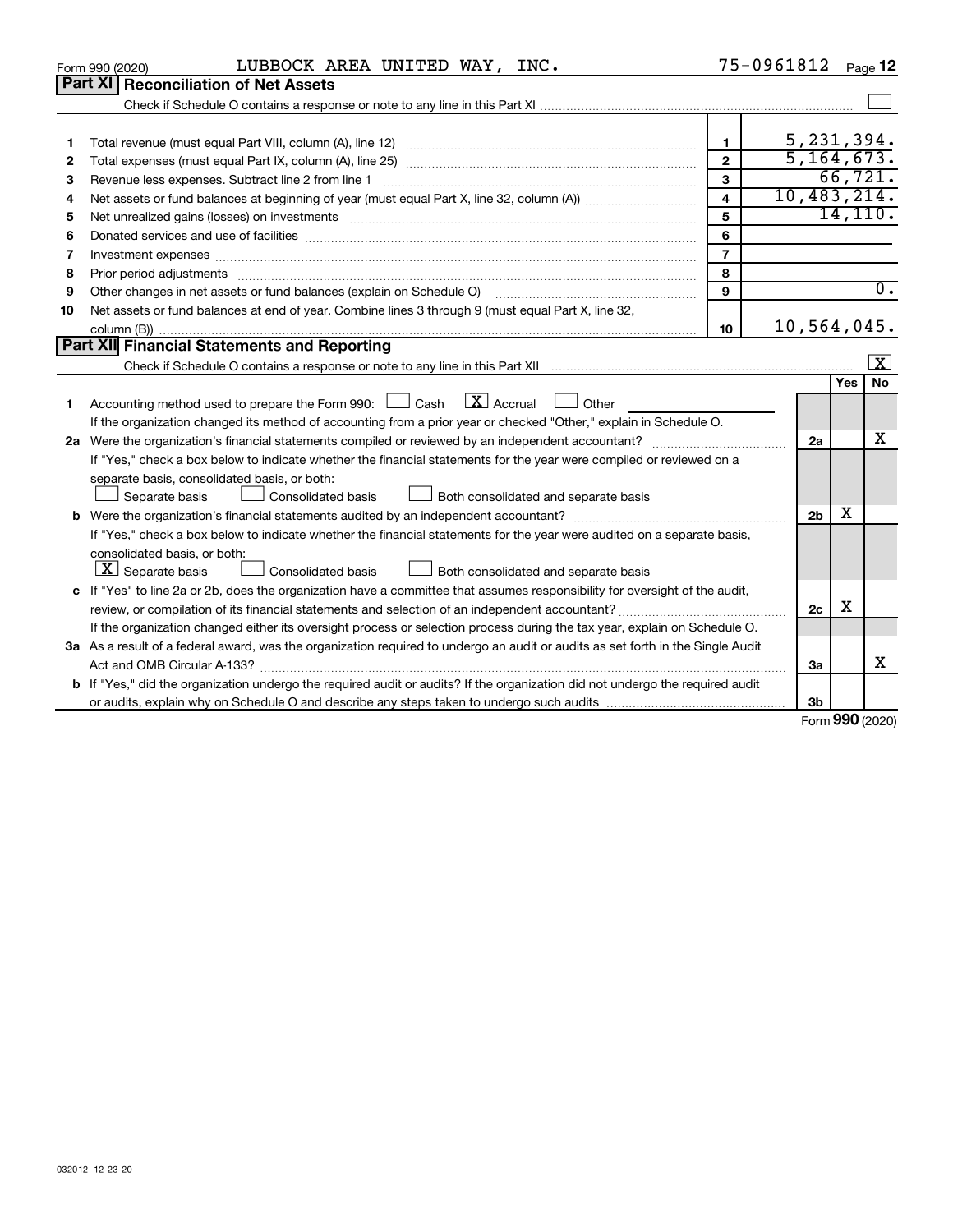**SCHEDULE A**

Department of the Treasury Internal Revenue Service

|  |  |  | (Form 990 or 990-EZ) |  |
|--|--|--|----------------------|--|
|--|--|--|----------------------|--|

# Form 990 or 990-EZ) **Public Charity Status and Public Support**<br>
Complete if the organization is a section 501(c)(3) organization or a section<br> **2020**

**4947(a)(1) nonexempt charitable trust. | Attach to Form 990 or Form 990-EZ.** 

| <b>P</b> Allach to Form you of Form you Let                              |
|--------------------------------------------------------------------------|
| ▶ Go to www.irs.gov/Form990 for instructions and the latest information. |
|                                                                          |

| <b>Open to Public</b><br>Inspection |
|-------------------------------------|

OMB No. 1545-0047

| 75-0961812<br>LUBBOCK AREA UNITED WAY, INC.<br>Reason for Public Charity Status. (All organizations must complete this part.) See instructions.<br>Part I<br>The organization is not a private foundation because it is: (For lines 1 through 12, check only one box.)<br>A church, convention of churches, or association of churches described in section 170(b)(1)(A)(i).<br>1<br>2<br>A school described in section 170(b)(1)(A)(ii). (Attach Schedule E (Form 990 or 990-EZ).)<br>3<br>A hospital or a cooperative hospital service organization described in section 170(b)(1)(A)(iii).<br>A medical research organization operated in conjunction with a hospital described in section 170(b)(1)(A)(iii). Enter the hospital's name,<br>4<br>city, and state:<br>An organization operated for the benefit of a college or university owned or operated by a governmental unit described in<br>5<br>section 170(b)(1)(A)(iv). (Complete Part II.)<br>A federal, state, or local government or governmental unit described in section 170(b)(1)(A)(v).<br>6<br>$\lfloor x \rfloor$<br>$\overline{7}$<br>An organization that normally receives a substantial part of its support from a governmental unit or from the general public described in<br>section 170(b)(1)(A)(vi). (Complete Part II.)<br>A community trust described in section 170(b)(1)(A)(vi). (Complete Part II.)<br>8<br>9<br>An agricultural research organization described in section 170(b)(1)(A)(ix) operated in conjunction with a land-grant college<br>or university or a non-land-grant college of agriculture (see instructions). Enter the name, city, and state of the college or<br>university:<br>An organization that normally receives (1) more than 33 1/3% of its support from contributions, membership fees, and gross receipts from<br>10<br>activities related to its exempt functions, subject to certain exceptions; and (2) no more than 33 1/3% of its support from gross investment<br>income and unrelated business taxable income (less section 511 tax) from businesses acquired by the organization after June 30, 1975.<br>See section 509(a)(2). (Complete Part III.)<br>An organization organized and operated exclusively to test for public safety. See section 509(a)(4).<br>11<br>12<br>An organization organized and operated exclusively for the benefit of, to perform the functions of, or to carry out the purposes of one or<br>more publicly supported organizations described in section 509(a)(1) or section 509(a)(2). See section 509(a)(3). Check the box in<br>lines 12a through 12d that describes the type of supporting organization and complete lines 12e, 12f, and 12g.<br>Type I. A supporting organization operated, supervised, or controlled by its supported organization(s), typically by giving<br>а<br>the supported organization(s) the power to regularly appoint or elect a majority of the directors or trustees of the supporting<br>organization. You must complete Part IV, Sections A and B.<br>Type II. A supporting organization supervised or controlled in connection with its supported organization(s), by having<br>b<br>control or management of the supporting organization vested in the same persons that control or manage the supported<br>organization(s). You must complete Part IV, Sections A and C.<br>Type III functionally integrated. A supporting organization operated in connection with, and functionally integrated with,<br>с<br>its supported organization(s) (see instructions). You must complete Part IV, Sections A, D, and E.<br>Type III non-functionally integrated. A supporting organization operated in connection with its supported organization(s)<br>d<br>that is not functionally integrated. The organization generally must satisfy a distribution requirement and an attentiveness<br>requirement (see instructions). You must complete Part IV, Sections A and D, and Part V.<br>Check this box if the organization received a written determination from the IRS that it is a Type I, Type II, Type III<br>е<br>functionally integrated, or Type III non-functionally integrated supporting organization.<br>Provide the following information about the supported organization(s).<br>g<br>(iv) Is the organization listed<br>in your governing document?<br>(i) Name of supported<br>(ii) EIN<br>(iii) Type of organization<br>(v) Amount of monetary<br>(vi) Amount of other<br>(described on lines 1-10<br>organization<br>support (see instructions)<br>support (see instructions)<br>Yes<br>No<br>above (see instructions)) | Name of the organization<br><b>Employer identification number</b> |  |  |  |  |  |  |  |
|-----------------------------------------------------------------------------------------------------------------------------------------------------------------------------------------------------------------------------------------------------------------------------------------------------------------------------------------------------------------------------------------------------------------------------------------------------------------------------------------------------------------------------------------------------------------------------------------------------------------------------------------------------------------------------------------------------------------------------------------------------------------------------------------------------------------------------------------------------------------------------------------------------------------------------------------------------------------------------------------------------------------------------------------------------------------------------------------------------------------------------------------------------------------------------------------------------------------------------------------------------------------------------------------------------------------------------------------------------------------------------------------------------------------------------------------------------------------------------------------------------------------------------------------------------------------------------------------------------------------------------------------------------------------------------------------------------------------------------------------------------------------------------------------------------------------------------------------------------------------------------------------------------------------------------------------------------------------------------------------------------------------------------------------------------------------------------------------------------------------------------------------------------------------------------------------------------------------------------------------------------------------------------------------------------------------------------------------------------------------------------------------------------------------------------------------------------------------------------------------------------------------------------------------------------------------------------------------------------------------------------------------------------------------------------------------------------------------------------------------------------------------------------------------------------------------------------------------------------------------------------------------------------------------------------------------------------------------------------------------------------------------------------------------------------------------------------------------------------------------------------------------------------------------------------------------------------------------------------------------------------------------------------------------------------------------------------------------------------------------------------------------------------------------------------------------------------------------------------------------------------------------------------------------------------------------------------------------------------------------------------------------------------------------------------------------------------------------------------------------------------------------------------------------------------------------------------------------------------------------------------------------------------------------------------------------------------------------------------------------------------------------------------------------------------------------------------------------------------------------------------------------------------------------------------------------------------------------------------------------------------------------------------------------------------------------------------------------------------------------------------------------------------------------------------------------------------------------------------------------------------------------------------------------------------------------------------------------------------------------------------------|-------------------------------------------------------------------|--|--|--|--|--|--|--|
|                                                                                                                                                                                                                                                                                                                                                                                                                                                                                                                                                                                                                                                                                                                                                                                                                                                                                                                                                                                                                                                                                                                                                                                                                                                                                                                                                                                                                                                                                                                                                                                                                                                                                                                                                                                                                                                                                                                                                                                                                                                                                                                                                                                                                                                                                                                                                                                                                                                                                                                                                                                                                                                                                                                                                                                                                                                                                                                                                                                                                                                                                                                                                                                                                                                                                                                                                                                                                                                                                                                                                                                                                                                                                                                                                                                                                                                                                                                                                                                                                                                                                                                                                                                                                                                                                                                                                                                                                                                                                                                                                                                                                                   |                                                                   |  |  |  |  |  |  |  |
|                                                                                                                                                                                                                                                                                                                                                                                                                                                                                                                                                                                                                                                                                                                                                                                                                                                                                                                                                                                                                                                                                                                                                                                                                                                                                                                                                                                                                                                                                                                                                                                                                                                                                                                                                                                                                                                                                                                                                                                                                                                                                                                                                                                                                                                                                                                                                                                                                                                                                                                                                                                                                                                                                                                                                                                                                                                                                                                                                                                                                                                                                                                                                                                                                                                                                                                                                                                                                                                                                                                                                                                                                                                                                                                                                                                                                                                                                                                                                                                                                                                                                                                                                                                                                                                                                                                                                                                                                                                                                                                                                                                                                                   |                                                                   |  |  |  |  |  |  |  |
|                                                                                                                                                                                                                                                                                                                                                                                                                                                                                                                                                                                                                                                                                                                                                                                                                                                                                                                                                                                                                                                                                                                                                                                                                                                                                                                                                                                                                                                                                                                                                                                                                                                                                                                                                                                                                                                                                                                                                                                                                                                                                                                                                                                                                                                                                                                                                                                                                                                                                                                                                                                                                                                                                                                                                                                                                                                                                                                                                                                                                                                                                                                                                                                                                                                                                                                                                                                                                                                                                                                                                                                                                                                                                                                                                                                                                                                                                                                                                                                                                                                                                                                                                                                                                                                                                                                                                                                                                                                                                                                                                                                                                                   |                                                                   |  |  |  |  |  |  |  |
|                                                                                                                                                                                                                                                                                                                                                                                                                                                                                                                                                                                                                                                                                                                                                                                                                                                                                                                                                                                                                                                                                                                                                                                                                                                                                                                                                                                                                                                                                                                                                                                                                                                                                                                                                                                                                                                                                                                                                                                                                                                                                                                                                                                                                                                                                                                                                                                                                                                                                                                                                                                                                                                                                                                                                                                                                                                                                                                                                                                                                                                                                                                                                                                                                                                                                                                                                                                                                                                                                                                                                                                                                                                                                                                                                                                                                                                                                                                                                                                                                                                                                                                                                                                                                                                                                                                                                                                                                                                                                                                                                                                                                                   |                                                                   |  |  |  |  |  |  |  |
|                                                                                                                                                                                                                                                                                                                                                                                                                                                                                                                                                                                                                                                                                                                                                                                                                                                                                                                                                                                                                                                                                                                                                                                                                                                                                                                                                                                                                                                                                                                                                                                                                                                                                                                                                                                                                                                                                                                                                                                                                                                                                                                                                                                                                                                                                                                                                                                                                                                                                                                                                                                                                                                                                                                                                                                                                                                                                                                                                                                                                                                                                                                                                                                                                                                                                                                                                                                                                                                                                                                                                                                                                                                                                                                                                                                                                                                                                                                                                                                                                                                                                                                                                                                                                                                                                                                                                                                                                                                                                                                                                                                                                                   |                                                                   |  |  |  |  |  |  |  |
|                                                                                                                                                                                                                                                                                                                                                                                                                                                                                                                                                                                                                                                                                                                                                                                                                                                                                                                                                                                                                                                                                                                                                                                                                                                                                                                                                                                                                                                                                                                                                                                                                                                                                                                                                                                                                                                                                                                                                                                                                                                                                                                                                                                                                                                                                                                                                                                                                                                                                                                                                                                                                                                                                                                                                                                                                                                                                                                                                                                                                                                                                                                                                                                                                                                                                                                                                                                                                                                                                                                                                                                                                                                                                                                                                                                                                                                                                                                                                                                                                                                                                                                                                                                                                                                                                                                                                                                                                                                                                                                                                                                                                                   |                                                                   |  |  |  |  |  |  |  |
|                                                                                                                                                                                                                                                                                                                                                                                                                                                                                                                                                                                                                                                                                                                                                                                                                                                                                                                                                                                                                                                                                                                                                                                                                                                                                                                                                                                                                                                                                                                                                                                                                                                                                                                                                                                                                                                                                                                                                                                                                                                                                                                                                                                                                                                                                                                                                                                                                                                                                                                                                                                                                                                                                                                                                                                                                                                                                                                                                                                                                                                                                                                                                                                                                                                                                                                                                                                                                                                                                                                                                                                                                                                                                                                                                                                                                                                                                                                                                                                                                                                                                                                                                                                                                                                                                                                                                                                                                                                                                                                                                                                                                                   |                                                                   |  |  |  |  |  |  |  |
|                                                                                                                                                                                                                                                                                                                                                                                                                                                                                                                                                                                                                                                                                                                                                                                                                                                                                                                                                                                                                                                                                                                                                                                                                                                                                                                                                                                                                                                                                                                                                                                                                                                                                                                                                                                                                                                                                                                                                                                                                                                                                                                                                                                                                                                                                                                                                                                                                                                                                                                                                                                                                                                                                                                                                                                                                                                                                                                                                                                                                                                                                                                                                                                                                                                                                                                                                                                                                                                                                                                                                                                                                                                                                                                                                                                                                                                                                                                                                                                                                                                                                                                                                                                                                                                                                                                                                                                                                                                                                                                                                                                                                                   |                                                                   |  |  |  |  |  |  |  |
|                                                                                                                                                                                                                                                                                                                                                                                                                                                                                                                                                                                                                                                                                                                                                                                                                                                                                                                                                                                                                                                                                                                                                                                                                                                                                                                                                                                                                                                                                                                                                                                                                                                                                                                                                                                                                                                                                                                                                                                                                                                                                                                                                                                                                                                                                                                                                                                                                                                                                                                                                                                                                                                                                                                                                                                                                                                                                                                                                                                                                                                                                                                                                                                                                                                                                                                                                                                                                                                                                                                                                                                                                                                                                                                                                                                                                                                                                                                                                                                                                                                                                                                                                                                                                                                                                                                                                                                                                                                                                                                                                                                                                                   |                                                                   |  |  |  |  |  |  |  |
|                                                                                                                                                                                                                                                                                                                                                                                                                                                                                                                                                                                                                                                                                                                                                                                                                                                                                                                                                                                                                                                                                                                                                                                                                                                                                                                                                                                                                                                                                                                                                                                                                                                                                                                                                                                                                                                                                                                                                                                                                                                                                                                                                                                                                                                                                                                                                                                                                                                                                                                                                                                                                                                                                                                                                                                                                                                                                                                                                                                                                                                                                                                                                                                                                                                                                                                                                                                                                                                                                                                                                                                                                                                                                                                                                                                                                                                                                                                                                                                                                                                                                                                                                                                                                                                                                                                                                                                                                                                                                                                                                                                                                                   |                                                                   |  |  |  |  |  |  |  |
|                                                                                                                                                                                                                                                                                                                                                                                                                                                                                                                                                                                                                                                                                                                                                                                                                                                                                                                                                                                                                                                                                                                                                                                                                                                                                                                                                                                                                                                                                                                                                                                                                                                                                                                                                                                                                                                                                                                                                                                                                                                                                                                                                                                                                                                                                                                                                                                                                                                                                                                                                                                                                                                                                                                                                                                                                                                                                                                                                                                                                                                                                                                                                                                                                                                                                                                                                                                                                                                                                                                                                                                                                                                                                                                                                                                                                                                                                                                                                                                                                                                                                                                                                                                                                                                                                                                                                                                                                                                                                                                                                                                                                                   |                                                                   |  |  |  |  |  |  |  |
|                                                                                                                                                                                                                                                                                                                                                                                                                                                                                                                                                                                                                                                                                                                                                                                                                                                                                                                                                                                                                                                                                                                                                                                                                                                                                                                                                                                                                                                                                                                                                                                                                                                                                                                                                                                                                                                                                                                                                                                                                                                                                                                                                                                                                                                                                                                                                                                                                                                                                                                                                                                                                                                                                                                                                                                                                                                                                                                                                                                                                                                                                                                                                                                                                                                                                                                                                                                                                                                                                                                                                                                                                                                                                                                                                                                                                                                                                                                                                                                                                                                                                                                                                                                                                                                                                                                                                                                                                                                                                                                                                                                                                                   |                                                                   |  |  |  |  |  |  |  |
|                                                                                                                                                                                                                                                                                                                                                                                                                                                                                                                                                                                                                                                                                                                                                                                                                                                                                                                                                                                                                                                                                                                                                                                                                                                                                                                                                                                                                                                                                                                                                                                                                                                                                                                                                                                                                                                                                                                                                                                                                                                                                                                                                                                                                                                                                                                                                                                                                                                                                                                                                                                                                                                                                                                                                                                                                                                                                                                                                                                                                                                                                                                                                                                                                                                                                                                                                                                                                                                                                                                                                                                                                                                                                                                                                                                                                                                                                                                                                                                                                                                                                                                                                                                                                                                                                                                                                                                                                                                                                                                                                                                                                                   |                                                                   |  |  |  |  |  |  |  |
|                                                                                                                                                                                                                                                                                                                                                                                                                                                                                                                                                                                                                                                                                                                                                                                                                                                                                                                                                                                                                                                                                                                                                                                                                                                                                                                                                                                                                                                                                                                                                                                                                                                                                                                                                                                                                                                                                                                                                                                                                                                                                                                                                                                                                                                                                                                                                                                                                                                                                                                                                                                                                                                                                                                                                                                                                                                                                                                                                                                                                                                                                                                                                                                                                                                                                                                                                                                                                                                                                                                                                                                                                                                                                                                                                                                                                                                                                                                                                                                                                                                                                                                                                                                                                                                                                                                                                                                                                                                                                                                                                                                                                                   |                                                                   |  |  |  |  |  |  |  |
|                                                                                                                                                                                                                                                                                                                                                                                                                                                                                                                                                                                                                                                                                                                                                                                                                                                                                                                                                                                                                                                                                                                                                                                                                                                                                                                                                                                                                                                                                                                                                                                                                                                                                                                                                                                                                                                                                                                                                                                                                                                                                                                                                                                                                                                                                                                                                                                                                                                                                                                                                                                                                                                                                                                                                                                                                                                                                                                                                                                                                                                                                                                                                                                                                                                                                                                                                                                                                                                                                                                                                                                                                                                                                                                                                                                                                                                                                                                                                                                                                                                                                                                                                                                                                                                                                                                                                                                                                                                                                                                                                                                                                                   |                                                                   |  |  |  |  |  |  |  |
|                                                                                                                                                                                                                                                                                                                                                                                                                                                                                                                                                                                                                                                                                                                                                                                                                                                                                                                                                                                                                                                                                                                                                                                                                                                                                                                                                                                                                                                                                                                                                                                                                                                                                                                                                                                                                                                                                                                                                                                                                                                                                                                                                                                                                                                                                                                                                                                                                                                                                                                                                                                                                                                                                                                                                                                                                                                                                                                                                                                                                                                                                                                                                                                                                                                                                                                                                                                                                                                                                                                                                                                                                                                                                                                                                                                                                                                                                                                                                                                                                                                                                                                                                                                                                                                                                                                                                                                                                                                                                                                                                                                                                                   |                                                                   |  |  |  |  |  |  |  |
|                                                                                                                                                                                                                                                                                                                                                                                                                                                                                                                                                                                                                                                                                                                                                                                                                                                                                                                                                                                                                                                                                                                                                                                                                                                                                                                                                                                                                                                                                                                                                                                                                                                                                                                                                                                                                                                                                                                                                                                                                                                                                                                                                                                                                                                                                                                                                                                                                                                                                                                                                                                                                                                                                                                                                                                                                                                                                                                                                                                                                                                                                                                                                                                                                                                                                                                                                                                                                                                                                                                                                                                                                                                                                                                                                                                                                                                                                                                                                                                                                                                                                                                                                                                                                                                                                                                                                                                                                                                                                                                                                                                                                                   |                                                                   |  |  |  |  |  |  |  |
|                                                                                                                                                                                                                                                                                                                                                                                                                                                                                                                                                                                                                                                                                                                                                                                                                                                                                                                                                                                                                                                                                                                                                                                                                                                                                                                                                                                                                                                                                                                                                                                                                                                                                                                                                                                                                                                                                                                                                                                                                                                                                                                                                                                                                                                                                                                                                                                                                                                                                                                                                                                                                                                                                                                                                                                                                                                                                                                                                                                                                                                                                                                                                                                                                                                                                                                                                                                                                                                                                                                                                                                                                                                                                                                                                                                                                                                                                                                                                                                                                                                                                                                                                                                                                                                                                                                                                                                                                                                                                                                                                                                                                                   |                                                                   |  |  |  |  |  |  |  |
|                                                                                                                                                                                                                                                                                                                                                                                                                                                                                                                                                                                                                                                                                                                                                                                                                                                                                                                                                                                                                                                                                                                                                                                                                                                                                                                                                                                                                                                                                                                                                                                                                                                                                                                                                                                                                                                                                                                                                                                                                                                                                                                                                                                                                                                                                                                                                                                                                                                                                                                                                                                                                                                                                                                                                                                                                                                                                                                                                                                                                                                                                                                                                                                                                                                                                                                                                                                                                                                                                                                                                                                                                                                                                                                                                                                                                                                                                                                                                                                                                                                                                                                                                                                                                                                                                                                                                                                                                                                                                                                                                                                                                                   |                                                                   |  |  |  |  |  |  |  |
|                                                                                                                                                                                                                                                                                                                                                                                                                                                                                                                                                                                                                                                                                                                                                                                                                                                                                                                                                                                                                                                                                                                                                                                                                                                                                                                                                                                                                                                                                                                                                                                                                                                                                                                                                                                                                                                                                                                                                                                                                                                                                                                                                                                                                                                                                                                                                                                                                                                                                                                                                                                                                                                                                                                                                                                                                                                                                                                                                                                                                                                                                                                                                                                                                                                                                                                                                                                                                                                                                                                                                                                                                                                                                                                                                                                                                                                                                                                                                                                                                                                                                                                                                                                                                                                                                                                                                                                                                                                                                                                                                                                                                                   |                                                                   |  |  |  |  |  |  |  |
|                                                                                                                                                                                                                                                                                                                                                                                                                                                                                                                                                                                                                                                                                                                                                                                                                                                                                                                                                                                                                                                                                                                                                                                                                                                                                                                                                                                                                                                                                                                                                                                                                                                                                                                                                                                                                                                                                                                                                                                                                                                                                                                                                                                                                                                                                                                                                                                                                                                                                                                                                                                                                                                                                                                                                                                                                                                                                                                                                                                                                                                                                                                                                                                                                                                                                                                                                                                                                                                                                                                                                                                                                                                                                                                                                                                                                                                                                                                                                                                                                                                                                                                                                                                                                                                                                                                                                                                                                                                                                                                                                                                                                                   |                                                                   |  |  |  |  |  |  |  |
|                                                                                                                                                                                                                                                                                                                                                                                                                                                                                                                                                                                                                                                                                                                                                                                                                                                                                                                                                                                                                                                                                                                                                                                                                                                                                                                                                                                                                                                                                                                                                                                                                                                                                                                                                                                                                                                                                                                                                                                                                                                                                                                                                                                                                                                                                                                                                                                                                                                                                                                                                                                                                                                                                                                                                                                                                                                                                                                                                                                                                                                                                                                                                                                                                                                                                                                                                                                                                                                                                                                                                                                                                                                                                                                                                                                                                                                                                                                                                                                                                                                                                                                                                                                                                                                                                                                                                                                                                                                                                                                                                                                                                                   |                                                                   |  |  |  |  |  |  |  |
|                                                                                                                                                                                                                                                                                                                                                                                                                                                                                                                                                                                                                                                                                                                                                                                                                                                                                                                                                                                                                                                                                                                                                                                                                                                                                                                                                                                                                                                                                                                                                                                                                                                                                                                                                                                                                                                                                                                                                                                                                                                                                                                                                                                                                                                                                                                                                                                                                                                                                                                                                                                                                                                                                                                                                                                                                                                                                                                                                                                                                                                                                                                                                                                                                                                                                                                                                                                                                                                                                                                                                                                                                                                                                                                                                                                                                                                                                                                                                                                                                                                                                                                                                                                                                                                                                                                                                                                                                                                                                                                                                                                                                                   |                                                                   |  |  |  |  |  |  |  |
|                                                                                                                                                                                                                                                                                                                                                                                                                                                                                                                                                                                                                                                                                                                                                                                                                                                                                                                                                                                                                                                                                                                                                                                                                                                                                                                                                                                                                                                                                                                                                                                                                                                                                                                                                                                                                                                                                                                                                                                                                                                                                                                                                                                                                                                                                                                                                                                                                                                                                                                                                                                                                                                                                                                                                                                                                                                                                                                                                                                                                                                                                                                                                                                                                                                                                                                                                                                                                                                                                                                                                                                                                                                                                                                                                                                                                                                                                                                                                                                                                                                                                                                                                                                                                                                                                                                                                                                                                                                                                                                                                                                                                                   |                                                                   |  |  |  |  |  |  |  |
|                                                                                                                                                                                                                                                                                                                                                                                                                                                                                                                                                                                                                                                                                                                                                                                                                                                                                                                                                                                                                                                                                                                                                                                                                                                                                                                                                                                                                                                                                                                                                                                                                                                                                                                                                                                                                                                                                                                                                                                                                                                                                                                                                                                                                                                                                                                                                                                                                                                                                                                                                                                                                                                                                                                                                                                                                                                                                                                                                                                                                                                                                                                                                                                                                                                                                                                                                                                                                                                                                                                                                                                                                                                                                                                                                                                                                                                                                                                                                                                                                                                                                                                                                                                                                                                                                                                                                                                                                                                                                                                                                                                                                                   |                                                                   |  |  |  |  |  |  |  |
|                                                                                                                                                                                                                                                                                                                                                                                                                                                                                                                                                                                                                                                                                                                                                                                                                                                                                                                                                                                                                                                                                                                                                                                                                                                                                                                                                                                                                                                                                                                                                                                                                                                                                                                                                                                                                                                                                                                                                                                                                                                                                                                                                                                                                                                                                                                                                                                                                                                                                                                                                                                                                                                                                                                                                                                                                                                                                                                                                                                                                                                                                                                                                                                                                                                                                                                                                                                                                                                                                                                                                                                                                                                                                                                                                                                                                                                                                                                                                                                                                                                                                                                                                                                                                                                                                                                                                                                                                                                                                                                                                                                                                                   |                                                                   |  |  |  |  |  |  |  |
|                                                                                                                                                                                                                                                                                                                                                                                                                                                                                                                                                                                                                                                                                                                                                                                                                                                                                                                                                                                                                                                                                                                                                                                                                                                                                                                                                                                                                                                                                                                                                                                                                                                                                                                                                                                                                                                                                                                                                                                                                                                                                                                                                                                                                                                                                                                                                                                                                                                                                                                                                                                                                                                                                                                                                                                                                                                                                                                                                                                                                                                                                                                                                                                                                                                                                                                                                                                                                                                                                                                                                                                                                                                                                                                                                                                                                                                                                                                                                                                                                                                                                                                                                                                                                                                                                                                                                                                                                                                                                                                                                                                                                                   |                                                                   |  |  |  |  |  |  |  |
|                                                                                                                                                                                                                                                                                                                                                                                                                                                                                                                                                                                                                                                                                                                                                                                                                                                                                                                                                                                                                                                                                                                                                                                                                                                                                                                                                                                                                                                                                                                                                                                                                                                                                                                                                                                                                                                                                                                                                                                                                                                                                                                                                                                                                                                                                                                                                                                                                                                                                                                                                                                                                                                                                                                                                                                                                                                                                                                                                                                                                                                                                                                                                                                                                                                                                                                                                                                                                                                                                                                                                                                                                                                                                                                                                                                                                                                                                                                                                                                                                                                                                                                                                                                                                                                                                                                                                                                                                                                                                                                                                                                                                                   |                                                                   |  |  |  |  |  |  |  |
|                                                                                                                                                                                                                                                                                                                                                                                                                                                                                                                                                                                                                                                                                                                                                                                                                                                                                                                                                                                                                                                                                                                                                                                                                                                                                                                                                                                                                                                                                                                                                                                                                                                                                                                                                                                                                                                                                                                                                                                                                                                                                                                                                                                                                                                                                                                                                                                                                                                                                                                                                                                                                                                                                                                                                                                                                                                                                                                                                                                                                                                                                                                                                                                                                                                                                                                                                                                                                                                                                                                                                                                                                                                                                                                                                                                                                                                                                                                                                                                                                                                                                                                                                                                                                                                                                                                                                                                                                                                                                                                                                                                                                                   |                                                                   |  |  |  |  |  |  |  |
|                                                                                                                                                                                                                                                                                                                                                                                                                                                                                                                                                                                                                                                                                                                                                                                                                                                                                                                                                                                                                                                                                                                                                                                                                                                                                                                                                                                                                                                                                                                                                                                                                                                                                                                                                                                                                                                                                                                                                                                                                                                                                                                                                                                                                                                                                                                                                                                                                                                                                                                                                                                                                                                                                                                                                                                                                                                                                                                                                                                                                                                                                                                                                                                                                                                                                                                                                                                                                                                                                                                                                                                                                                                                                                                                                                                                                                                                                                                                                                                                                                                                                                                                                                                                                                                                                                                                                                                                                                                                                                                                                                                                                                   |                                                                   |  |  |  |  |  |  |  |
|                                                                                                                                                                                                                                                                                                                                                                                                                                                                                                                                                                                                                                                                                                                                                                                                                                                                                                                                                                                                                                                                                                                                                                                                                                                                                                                                                                                                                                                                                                                                                                                                                                                                                                                                                                                                                                                                                                                                                                                                                                                                                                                                                                                                                                                                                                                                                                                                                                                                                                                                                                                                                                                                                                                                                                                                                                                                                                                                                                                                                                                                                                                                                                                                                                                                                                                                                                                                                                                                                                                                                                                                                                                                                                                                                                                                                                                                                                                                                                                                                                                                                                                                                                                                                                                                                                                                                                                                                                                                                                                                                                                                                                   |                                                                   |  |  |  |  |  |  |  |
|                                                                                                                                                                                                                                                                                                                                                                                                                                                                                                                                                                                                                                                                                                                                                                                                                                                                                                                                                                                                                                                                                                                                                                                                                                                                                                                                                                                                                                                                                                                                                                                                                                                                                                                                                                                                                                                                                                                                                                                                                                                                                                                                                                                                                                                                                                                                                                                                                                                                                                                                                                                                                                                                                                                                                                                                                                                                                                                                                                                                                                                                                                                                                                                                                                                                                                                                                                                                                                                                                                                                                                                                                                                                                                                                                                                                                                                                                                                                                                                                                                                                                                                                                                                                                                                                                                                                                                                                                                                                                                                                                                                                                                   |                                                                   |  |  |  |  |  |  |  |
|                                                                                                                                                                                                                                                                                                                                                                                                                                                                                                                                                                                                                                                                                                                                                                                                                                                                                                                                                                                                                                                                                                                                                                                                                                                                                                                                                                                                                                                                                                                                                                                                                                                                                                                                                                                                                                                                                                                                                                                                                                                                                                                                                                                                                                                                                                                                                                                                                                                                                                                                                                                                                                                                                                                                                                                                                                                                                                                                                                                                                                                                                                                                                                                                                                                                                                                                                                                                                                                                                                                                                                                                                                                                                                                                                                                                                                                                                                                                                                                                                                                                                                                                                                                                                                                                                                                                                                                                                                                                                                                                                                                                                                   |                                                                   |  |  |  |  |  |  |  |
|                                                                                                                                                                                                                                                                                                                                                                                                                                                                                                                                                                                                                                                                                                                                                                                                                                                                                                                                                                                                                                                                                                                                                                                                                                                                                                                                                                                                                                                                                                                                                                                                                                                                                                                                                                                                                                                                                                                                                                                                                                                                                                                                                                                                                                                                                                                                                                                                                                                                                                                                                                                                                                                                                                                                                                                                                                                                                                                                                                                                                                                                                                                                                                                                                                                                                                                                                                                                                                                                                                                                                                                                                                                                                                                                                                                                                                                                                                                                                                                                                                                                                                                                                                                                                                                                                                                                                                                                                                                                                                                                                                                                                                   |                                                                   |  |  |  |  |  |  |  |
|                                                                                                                                                                                                                                                                                                                                                                                                                                                                                                                                                                                                                                                                                                                                                                                                                                                                                                                                                                                                                                                                                                                                                                                                                                                                                                                                                                                                                                                                                                                                                                                                                                                                                                                                                                                                                                                                                                                                                                                                                                                                                                                                                                                                                                                                                                                                                                                                                                                                                                                                                                                                                                                                                                                                                                                                                                                                                                                                                                                                                                                                                                                                                                                                                                                                                                                                                                                                                                                                                                                                                                                                                                                                                                                                                                                                                                                                                                                                                                                                                                                                                                                                                                                                                                                                                                                                                                                                                                                                                                                                                                                                                                   |                                                                   |  |  |  |  |  |  |  |
|                                                                                                                                                                                                                                                                                                                                                                                                                                                                                                                                                                                                                                                                                                                                                                                                                                                                                                                                                                                                                                                                                                                                                                                                                                                                                                                                                                                                                                                                                                                                                                                                                                                                                                                                                                                                                                                                                                                                                                                                                                                                                                                                                                                                                                                                                                                                                                                                                                                                                                                                                                                                                                                                                                                                                                                                                                                                                                                                                                                                                                                                                                                                                                                                                                                                                                                                                                                                                                                                                                                                                                                                                                                                                                                                                                                                                                                                                                                                                                                                                                                                                                                                                                                                                                                                                                                                                                                                                                                                                                                                                                                                                                   |                                                                   |  |  |  |  |  |  |  |
|                                                                                                                                                                                                                                                                                                                                                                                                                                                                                                                                                                                                                                                                                                                                                                                                                                                                                                                                                                                                                                                                                                                                                                                                                                                                                                                                                                                                                                                                                                                                                                                                                                                                                                                                                                                                                                                                                                                                                                                                                                                                                                                                                                                                                                                                                                                                                                                                                                                                                                                                                                                                                                                                                                                                                                                                                                                                                                                                                                                                                                                                                                                                                                                                                                                                                                                                                                                                                                                                                                                                                                                                                                                                                                                                                                                                                                                                                                                                                                                                                                                                                                                                                                                                                                                                                                                                                                                                                                                                                                                                                                                                                                   |                                                                   |  |  |  |  |  |  |  |
|                                                                                                                                                                                                                                                                                                                                                                                                                                                                                                                                                                                                                                                                                                                                                                                                                                                                                                                                                                                                                                                                                                                                                                                                                                                                                                                                                                                                                                                                                                                                                                                                                                                                                                                                                                                                                                                                                                                                                                                                                                                                                                                                                                                                                                                                                                                                                                                                                                                                                                                                                                                                                                                                                                                                                                                                                                                                                                                                                                                                                                                                                                                                                                                                                                                                                                                                                                                                                                                                                                                                                                                                                                                                                                                                                                                                                                                                                                                                                                                                                                                                                                                                                                                                                                                                                                                                                                                                                                                                                                                                                                                                                                   |                                                                   |  |  |  |  |  |  |  |
|                                                                                                                                                                                                                                                                                                                                                                                                                                                                                                                                                                                                                                                                                                                                                                                                                                                                                                                                                                                                                                                                                                                                                                                                                                                                                                                                                                                                                                                                                                                                                                                                                                                                                                                                                                                                                                                                                                                                                                                                                                                                                                                                                                                                                                                                                                                                                                                                                                                                                                                                                                                                                                                                                                                                                                                                                                                                                                                                                                                                                                                                                                                                                                                                                                                                                                                                                                                                                                                                                                                                                                                                                                                                                                                                                                                                                                                                                                                                                                                                                                                                                                                                                                                                                                                                                                                                                                                                                                                                                                                                                                                                                                   |                                                                   |  |  |  |  |  |  |  |
|                                                                                                                                                                                                                                                                                                                                                                                                                                                                                                                                                                                                                                                                                                                                                                                                                                                                                                                                                                                                                                                                                                                                                                                                                                                                                                                                                                                                                                                                                                                                                                                                                                                                                                                                                                                                                                                                                                                                                                                                                                                                                                                                                                                                                                                                                                                                                                                                                                                                                                                                                                                                                                                                                                                                                                                                                                                                                                                                                                                                                                                                                                                                                                                                                                                                                                                                                                                                                                                                                                                                                                                                                                                                                                                                                                                                                                                                                                                                                                                                                                                                                                                                                                                                                                                                                                                                                                                                                                                                                                                                                                                                                                   |                                                                   |  |  |  |  |  |  |  |
|                                                                                                                                                                                                                                                                                                                                                                                                                                                                                                                                                                                                                                                                                                                                                                                                                                                                                                                                                                                                                                                                                                                                                                                                                                                                                                                                                                                                                                                                                                                                                                                                                                                                                                                                                                                                                                                                                                                                                                                                                                                                                                                                                                                                                                                                                                                                                                                                                                                                                                                                                                                                                                                                                                                                                                                                                                                                                                                                                                                                                                                                                                                                                                                                                                                                                                                                                                                                                                                                                                                                                                                                                                                                                                                                                                                                                                                                                                                                                                                                                                                                                                                                                                                                                                                                                                                                                                                                                                                                                                                                                                                                                                   |                                                                   |  |  |  |  |  |  |  |
|                                                                                                                                                                                                                                                                                                                                                                                                                                                                                                                                                                                                                                                                                                                                                                                                                                                                                                                                                                                                                                                                                                                                                                                                                                                                                                                                                                                                                                                                                                                                                                                                                                                                                                                                                                                                                                                                                                                                                                                                                                                                                                                                                                                                                                                                                                                                                                                                                                                                                                                                                                                                                                                                                                                                                                                                                                                                                                                                                                                                                                                                                                                                                                                                                                                                                                                                                                                                                                                                                                                                                                                                                                                                                                                                                                                                                                                                                                                                                                                                                                                                                                                                                                                                                                                                                                                                                                                                                                                                                                                                                                                                                                   |                                                                   |  |  |  |  |  |  |  |
|                                                                                                                                                                                                                                                                                                                                                                                                                                                                                                                                                                                                                                                                                                                                                                                                                                                                                                                                                                                                                                                                                                                                                                                                                                                                                                                                                                                                                                                                                                                                                                                                                                                                                                                                                                                                                                                                                                                                                                                                                                                                                                                                                                                                                                                                                                                                                                                                                                                                                                                                                                                                                                                                                                                                                                                                                                                                                                                                                                                                                                                                                                                                                                                                                                                                                                                                                                                                                                                                                                                                                                                                                                                                                                                                                                                                                                                                                                                                                                                                                                                                                                                                                                                                                                                                                                                                                                                                                                                                                                                                                                                                                                   |                                                                   |  |  |  |  |  |  |  |
|                                                                                                                                                                                                                                                                                                                                                                                                                                                                                                                                                                                                                                                                                                                                                                                                                                                                                                                                                                                                                                                                                                                                                                                                                                                                                                                                                                                                                                                                                                                                                                                                                                                                                                                                                                                                                                                                                                                                                                                                                                                                                                                                                                                                                                                                                                                                                                                                                                                                                                                                                                                                                                                                                                                                                                                                                                                                                                                                                                                                                                                                                                                                                                                                                                                                                                                                                                                                                                                                                                                                                                                                                                                                                                                                                                                                                                                                                                                                                                                                                                                                                                                                                                                                                                                                                                                                                                                                                                                                                                                                                                                                                                   |                                                                   |  |  |  |  |  |  |  |
|                                                                                                                                                                                                                                                                                                                                                                                                                                                                                                                                                                                                                                                                                                                                                                                                                                                                                                                                                                                                                                                                                                                                                                                                                                                                                                                                                                                                                                                                                                                                                                                                                                                                                                                                                                                                                                                                                                                                                                                                                                                                                                                                                                                                                                                                                                                                                                                                                                                                                                                                                                                                                                                                                                                                                                                                                                                                                                                                                                                                                                                                                                                                                                                                                                                                                                                                                                                                                                                                                                                                                                                                                                                                                                                                                                                                                                                                                                                                                                                                                                                                                                                                                                                                                                                                                                                                                                                                                                                                                                                                                                                                                                   |                                                                   |  |  |  |  |  |  |  |
|                                                                                                                                                                                                                                                                                                                                                                                                                                                                                                                                                                                                                                                                                                                                                                                                                                                                                                                                                                                                                                                                                                                                                                                                                                                                                                                                                                                                                                                                                                                                                                                                                                                                                                                                                                                                                                                                                                                                                                                                                                                                                                                                                                                                                                                                                                                                                                                                                                                                                                                                                                                                                                                                                                                                                                                                                                                                                                                                                                                                                                                                                                                                                                                                                                                                                                                                                                                                                                                                                                                                                                                                                                                                                                                                                                                                                                                                                                                                                                                                                                                                                                                                                                                                                                                                                                                                                                                                                                                                                                                                                                                                                                   |                                                                   |  |  |  |  |  |  |  |
|                                                                                                                                                                                                                                                                                                                                                                                                                                                                                                                                                                                                                                                                                                                                                                                                                                                                                                                                                                                                                                                                                                                                                                                                                                                                                                                                                                                                                                                                                                                                                                                                                                                                                                                                                                                                                                                                                                                                                                                                                                                                                                                                                                                                                                                                                                                                                                                                                                                                                                                                                                                                                                                                                                                                                                                                                                                                                                                                                                                                                                                                                                                                                                                                                                                                                                                                                                                                                                                                                                                                                                                                                                                                                                                                                                                                                                                                                                                                                                                                                                                                                                                                                                                                                                                                                                                                                                                                                                                                                                                                                                                                                                   |                                                                   |  |  |  |  |  |  |  |
|                                                                                                                                                                                                                                                                                                                                                                                                                                                                                                                                                                                                                                                                                                                                                                                                                                                                                                                                                                                                                                                                                                                                                                                                                                                                                                                                                                                                                                                                                                                                                                                                                                                                                                                                                                                                                                                                                                                                                                                                                                                                                                                                                                                                                                                                                                                                                                                                                                                                                                                                                                                                                                                                                                                                                                                                                                                                                                                                                                                                                                                                                                                                                                                                                                                                                                                                                                                                                                                                                                                                                                                                                                                                                                                                                                                                                                                                                                                                                                                                                                                                                                                                                                                                                                                                                                                                                                                                                                                                                                                                                                                                                                   |                                                                   |  |  |  |  |  |  |  |
|                                                                                                                                                                                                                                                                                                                                                                                                                                                                                                                                                                                                                                                                                                                                                                                                                                                                                                                                                                                                                                                                                                                                                                                                                                                                                                                                                                                                                                                                                                                                                                                                                                                                                                                                                                                                                                                                                                                                                                                                                                                                                                                                                                                                                                                                                                                                                                                                                                                                                                                                                                                                                                                                                                                                                                                                                                                                                                                                                                                                                                                                                                                                                                                                                                                                                                                                                                                                                                                                                                                                                                                                                                                                                                                                                                                                                                                                                                                                                                                                                                                                                                                                                                                                                                                                                                                                                                                                                                                                                                                                                                                                                                   |                                                                   |  |  |  |  |  |  |  |
|                                                                                                                                                                                                                                                                                                                                                                                                                                                                                                                                                                                                                                                                                                                                                                                                                                                                                                                                                                                                                                                                                                                                                                                                                                                                                                                                                                                                                                                                                                                                                                                                                                                                                                                                                                                                                                                                                                                                                                                                                                                                                                                                                                                                                                                                                                                                                                                                                                                                                                                                                                                                                                                                                                                                                                                                                                                                                                                                                                                                                                                                                                                                                                                                                                                                                                                                                                                                                                                                                                                                                                                                                                                                                                                                                                                                                                                                                                                                                                                                                                                                                                                                                                                                                                                                                                                                                                                                                                                                                                                                                                                                                                   |                                                                   |  |  |  |  |  |  |  |
| Total                                                                                                                                                                                                                                                                                                                                                                                                                                                                                                                                                                                                                                                                                                                                                                                                                                                                                                                                                                                                                                                                                                                                                                                                                                                                                                                                                                                                                                                                                                                                                                                                                                                                                                                                                                                                                                                                                                                                                                                                                                                                                                                                                                                                                                                                                                                                                                                                                                                                                                                                                                                                                                                                                                                                                                                                                                                                                                                                                                                                                                                                                                                                                                                                                                                                                                                                                                                                                                                                                                                                                                                                                                                                                                                                                                                                                                                                                                                                                                                                                                                                                                                                                                                                                                                                                                                                                                                                                                                                                                                                                                                                                             |                                                                   |  |  |  |  |  |  |  |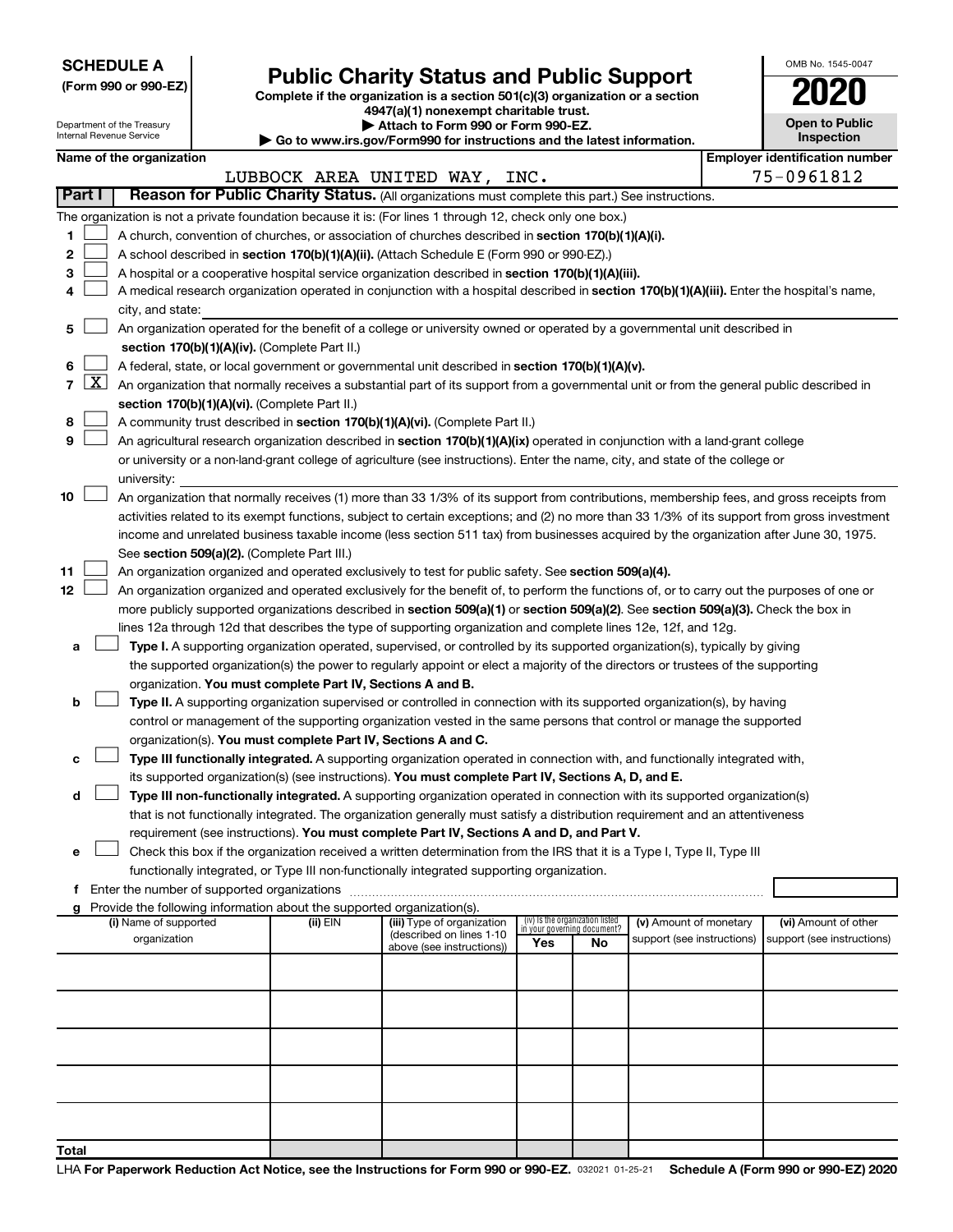### Schedule A (Form 990 or 990-EZ) 2020 Page LUBBOCK AREA UNITED WAY, INC. 75-0961812

**Part II Support Schedule for Organizations Described in Sections 170(b)(1)(A)(iv) and 170(b)(1)(A)(vi)**

(Complete only if you checked the box on line 5, 7, or 8 of Part I or if the organization failed to qualify under Part III. If the organization fails to qualify under the tests listed below, please complete Part III.)

| <b>Section A. Public Support</b>                                                                                                                                                                                                    |          |          |            |            |          |                                          |
|-------------------------------------------------------------------------------------------------------------------------------------------------------------------------------------------------------------------------------------|----------|----------|------------|------------|----------|------------------------------------------|
| Calendar year (or fiscal year beginning in)                                                                                                                                                                                         | (a) 2016 | (b) 2017 | $(c)$ 2018 | $(d)$ 2019 | (e) 2020 | (f) Total                                |
| 1 Gifts, grants, contributions, and                                                                                                                                                                                                 |          |          |            |            |          |                                          |
| membership fees received. (Do not                                                                                                                                                                                                   |          |          |            |            |          |                                          |
| include any "unusual grants.")                                                                                                                                                                                                      | 5537271. | 5479094. | 5578995.   | 5309584.   |          | 4917620.26822564.                        |
| 2 Tax revenues levied for the organ-                                                                                                                                                                                                |          |          |            |            |          |                                          |
| ization's benefit and either paid to                                                                                                                                                                                                |          |          |            |            |          |                                          |
| or expended on its behalf                                                                                                                                                                                                           |          |          |            |            |          |                                          |
| 3 The value of services or facilities                                                                                                                                                                                               |          |          |            |            |          |                                          |
| furnished by a governmental unit to                                                                                                                                                                                                 |          |          |            |            |          |                                          |
| the organization without charge                                                                                                                                                                                                     |          |          |            |            |          |                                          |
| 4 Total. Add lines 1 through 3                                                                                                                                                                                                      | 5537271. | 5479094. | 5578995.   | 5309584.   |          | 4917620.26822564.                        |
| 5 The portion of total contributions                                                                                                                                                                                                |          |          |            |            |          |                                          |
| by each person (other than a                                                                                                                                                                                                        |          |          |            |            |          |                                          |
| governmental unit or publicly                                                                                                                                                                                                       |          |          |            |            |          |                                          |
| supported organization) included                                                                                                                                                                                                    |          |          |            |            |          |                                          |
| on line 1 that exceeds 2% of the                                                                                                                                                                                                    |          |          |            |            |          |                                          |
| amount shown on line 11,                                                                                                                                                                                                            |          |          |            |            |          |                                          |
| column (f)                                                                                                                                                                                                                          |          |          |            |            |          | 86,040.                                  |
| 6 Public support. Subtract line 5 from line 4.                                                                                                                                                                                      |          |          |            |            |          | 26736524.                                |
| <b>Section B. Total Support</b>                                                                                                                                                                                                     |          |          |            |            |          |                                          |
| Calendar year (or fiscal year beginning in)                                                                                                                                                                                         | (a) 2016 | (b) 2017 | $(c)$ 2018 | $(d)$ 2019 | (e) 2020 | (f) Total                                |
| 7 Amounts from line 4                                                                                                                                                                                                               | 5537271  | 5479094. | 5578995.   | 5309584    |          | 4917620.26822564.                        |
| 8 Gross income from interest,                                                                                                                                                                                                       |          |          |            |            |          |                                          |
| dividends, payments received on                                                                                                                                                                                                     |          |          |            |            |          |                                          |
| securities loans, rents, royalties,                                                                                                                                                                                                 |          |          |            |            |          |                                          |
| and income from similar sources                                                                                                                                                                                                     | 199,538. | 174,478. | 188, 133.  | 210, 315.  | 197,994. | 970,458.                                 |
| <b>9</b> Net income from unrelated business                                                                                                                                                                                         |          |          |            |            |          |                                          |
| activities, whether or not the                                                                                                                                                                                                      |          |          |            |            |          |                                          |
| business is regularly carried on                                                                                                                                                                                                    |          |          |            |            |          |                                          |
| 10 Other income. Do not include gain                                                                                                                                                                                                |          |          |            |            |          |                                          |
| or loss from the sale of capital                                                                                                                                                                                                    |          |          |            |            |          |                                          |
| assets (Explain in Part VI.)                                                                                                                                                                                                        |          |          |            |            |          |                                          |
| 11 Total support. Add lines 7 through 10                                                                                                                                                                                            |          |          |            |            |          | 27793022.                                |
| 12 Gross receipts from related activities, etc. (see instructions)                                                                                                                                                                  |          |          |            |            | 12       | 646,449.                                 |
| 13 First 5 years. If the Form 990 is for the organization's first, second, third, fourth, or fifth tax year as a section 501(c)(3)                                                                                                  |          |          |            |            |          |                                          |
| organization, check this box and stop here <b>construction and construction</b> construction of the state of the state of the state of the state of the state of the state of the state of the state of the state of the state of t |          |          |            |            |          |                                          |
| <b>Section C. Computation of Public Support Percentage</b>                                                                                                                                                                          |          |          |            |            |          |                                          |
|                                                                                                                                                                                                                                     |          |          |            |            | 14       | 96.20<br>%                               |
|                                                                                                                                                                                                                                     |          |          |            |            | 15       | 96.38<br>$\%$                            |
| 16a 33 1/3% support test - 2020. If the organization did not check the box on line 13, and line 14 is 33 1/3% or more, check this box and                                                                                           |          |          |            |            |          |                                          |
|                                                                                                                                                                                                                                     |          |          |            |            |          | $\blacktriangleright$ $\boxed{\text{X}}$ |
| b 33 1/3% support test - 2019. If the organization did not check a box on line 13 or 16a, and line 15 is 33 1/3% or more, check this box                                                                                            |          |          |            |            |          |                                          |
| and stop here. The organization qualifies as a publicly supported organization [11] manuscription manuscription manuscription manuscription and stop here. The organization qualifies as a publicly supported organization          |          |          |            |            |          |                                          |
| 17a 10% -facts-and-circumstances test - 2020. If the organization did not check a box on line 13, 16a, or 16b, and line 14 is 10% or more,                                                                                          |          |          |            |            |          |                                          |
| and if the organization meets the facts-and-circumstances test, check this box and stop here. Explain in Part VI how the organization                                                                                               |          |          |            |            |          |                                          |
| meets the facts-and-circumstances test. The organization qualifies as a publicly supported organization                                                                                                                             |          |          |            |            |          |                                          |
| <b>b 10%</b> -facts-and-circumstances test - 2019. If the organization did not check a box on line 13, 16a, 16b, or 17a, and line 15 is 10% or                                                                                      |          |          |            |            |          |                                          |
| more, and if the organization meets the facts-and-circumstances test, check this box and stop here. Explain in Part VI how the                                                                                                      |          |          |            |            |          |                                          |
| organization meets the facts-and-circumstances test. The organization qualifies as a publicly supported organization                                                                                                                |          |          |            |            |          |                                          |
| 18 Private foundation. If the organization did not check a box on line 13, 16a, 16b, 17a, or 17b, check this box and see instructions                                                                                               |          |          |            |            |          |                                          |
|                                                                                                                                                                                                                                     |          |          |            |            |          |                                          |

**Schedule A (Form 990 or 990-EZ) 2020**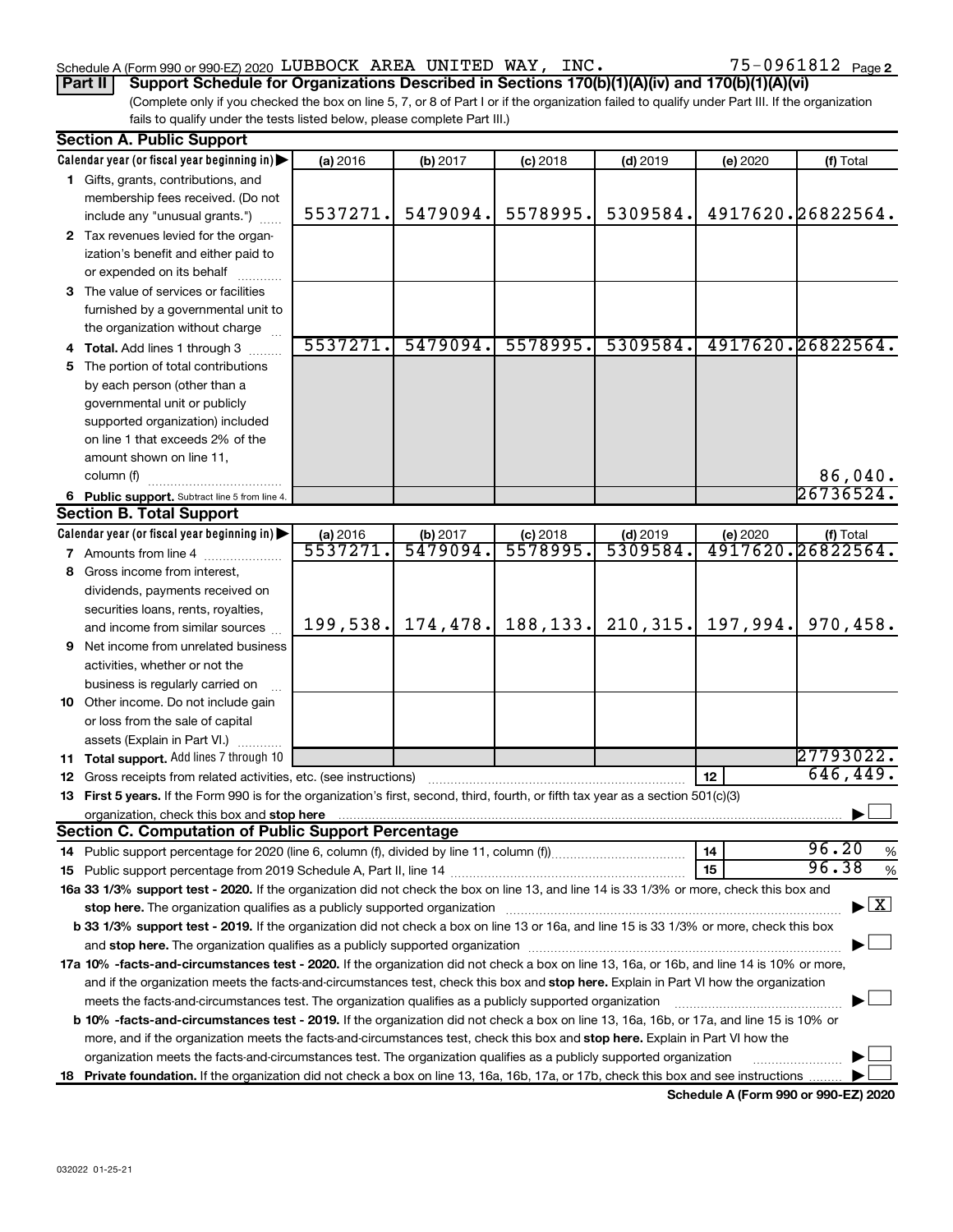### Schedule A (Form 990 or 990-EZ) 2020 Page LUBBOCK AREA UNITED WAY, INC. 75-0961812**Part III Support Schedule for Organizations Described in Section 509(a)(2)**

(Complete only if you checked the box on line 10 of Part I or if the organization failed to qualify under Part II. If the organization fails to qualify under the tests listed below, please complete Part II.)

| <b>Section A. Public Support</b>                                                                                                                                                                                                         |          |          |          |            |          |           |
|------------------------------------------------------------------------------------------------------------------------------------------------------------------------------------------------------------------------------------------|----------|----------|----------|------------|----------|-----------|
| Calendar year (or fiscal year beginning in)                                                                                                                                                                                              | (a) 2016 | (b) 2017 | (c) 2018 | $(d)$ 2019 | (e) 2020 | (f) Total |
| 1 Gifts, grants, contributions, and                                                                                                                                                                                                      |          |          |          |            |          |           |
| membership fees received. (Do not                                                                                                                                                                                                        |          |          |          |            |          |           |
| include any "unusual grants.")                                                                                                                                                                                                           |          |          |          |            |          |           |
| <b>2</b> Gross receipts from admissions,                                                                                                                                                                                                 |          |          |          |            |          |           |
| merchandise sold or services per-                                                                                                                                                                                                        |          |          |          |            |          |           |
| formed, or facilities furnished in                                                                                                                                                                                                       |          |          |          |            |          |           |
| any activity that is related to the<br>organization's tax-exempt purpose                                                                                                                                                                 |          |          |          |            |          |           |
| 3 Gross receipts from activities that                                                                                                                                                                                                    |          |          |          |            |          |           |
| are not an unrelated trade or bus-                                                                                                                                                                                                       |          |          |          |            |          |           |
|                                                                                                                                                                                                                                          |          |          |          |            |          |           |
| iness under section 513                                                                                                                                                                                                                  |          |          |          |            |          |           |
| 4 Tax revenues levied for the organ-                                                                                                                                                                                                     |          |          |          |            |          |           |
| ization's benefit and either paid to                                                                                                                                                                                                     |          |          |          |            |          |           |
| or expended on its behalf<br>.                                                                                                                                                                                                           |          |          |          |            |          |           |
| 5 The value of services or facilities                                                                                                                                                                                                    |          |          |          |            |          |           |
| furnished by a governmental unit to                                                                                                                                                                                                      |          |          |          |            |          |           |
| the organization without charge                                                                                                                                                                                                          |          |          |          |            |          |           |
| <b>6 Total.</b> Add lines 1 through 5                                                                                                                                                                                                    |          |          |          |            |          |           |
| 7a Amounts included on lines 1, 2, and                                                                                                                                                                                                   |          |          |          |            |          |           |
| 3 received from disqualified persons                                                                                                                                                                                                     |          |          |          |            |          |           |
| <b>b</b> Amounts included on lines 2 and 3 received                                                                                                                                                                                      |          |          |          |            |          |           |
| from other than disqualified persons that<br>exceed the greater of \$5,000 or 1% of the                                                                                                                                                  |          |          |          |            |          |           |
| amount on line 13 for the year                                                                                                                                                                                                           |          |          |          |            |          |           |
| c Add lines 7a and 7b                                                                                                                                                                                                                    |          |          |          |            |          |           |
| 8 Public support. (Subtract line 7c from line 6.)                                                                                                                                                                                        |          |          |          |            |          |           |
| <b>Section B. Total Support</b>                                                                                                                                                                                                          |          |          |          |            |          |           |
| Calendar year (or fiscal year beginning in)                                                                                                                                                                                              | (a) 2016 | (b) 2017 | (c) 2018 | $(d)$ 2019 | (e) 2020 | (f) Total |
| <b>9</b> Amounts from line 6                                                                                                                                                                                                             |          |          |          |            |          |           |
| <b>10a</b> Gross income from interest,                                                                                                                                                                                                   |          |          |          |            |          |           |
| dividends, payments received on                                                                                                                                                                                                          |          |          |          |            |          |           |
| securities loans, rents, royalties,<br>and income from similar sources                                                                                                                                                                   |          |          |          |            |          |           |
| <b>b</b> Unrelated business taxable income                                                                                                                                                                                               |          |          |          |            |          |           |
| (less section 511 taxes) from businesses                                                                                                                                                                                                 |          |          |          |            |          |           |
| acquired after June 30, 1975                                                                                                                                                                                                             |          |          |          |            |          |           |
|                                                                                                                                                                                                                                          |          |          |          |            |          |           |
| c Add lines 10a and 10b<br><b>11</b> Net income from unrelated business                                                                                                                                                                  |          |          |          |            |          |           |
| activities not included in line 10b.                                                                                                                                                                                                     |          |          |          |            |          |           |
| whether or not the business is                                                                                                                                                                                                           |          |          |          |            |          |           |
| regularly carried on<br>12 Other income. Do not include gain                                                                                                                                                                             |          |          |          |            |          |           |
| or loss from the sale of capital                                                                                                                                                                                                         |          |          |          |            |          |           |
| assets (Explain in Part VI.)                                                                                                                                                                                                             |          |          |          |            |          |           |
| <b>13</b> Total support. (Add lines 9, 10c, 11, and 12.)                                                                                                                                                                                 |          |          |          |            |          |           |
| 14 First 5 years. If the Form 990 is for the organization's first, second, third, fourth, or fifth tax year as a section 501(c)(3) organization,                                                                                         |          |          |          |            |          |           |
| check this box and stop here <b>construction and construction</b> and check this box and stop here <b>construction</b> and construction and construction and construction and construction and construction and construction and constru |          |          |          |            |          |           |
| Section C. Computation of Public Support Percentage                                                                                                                                                                                      |          |          |          |            |          |           |
| 15 Public support percentage for 2020 (line 8, column (f), divided by line 13, column (f) <i>manumeronominium</i>                                                                                                                        |          |          |          |            | 15       | %         |
| 16 Public support percentage from 2019 Schedule A, Part III, line 15                                                                                                                                                                     |          |          |          |            | 16       | %         |
| Section D. Computation of Investment Income Percentage                                                                                                                                                                                   |          |          |          |            |          |           |
| 17 Investment income percentage for 2020 (line 10c, column (f), divided by line 13, column (f))                                                                                                                                          |          |          |          |            | 17       | %         |
| 18 Investment income percentage from 2019 Schedule A, Part III, line 17                                                                                                                                                                  |          |          |          |            | 18       | %         |
| 19a 33 1/3% support tests - 2020. If the organization did not check the box on line 14, and line 15 is more than 33 1/3%, and line 17 is not                                                                                             |          |          |          |            |          |           |
| more than 33 1/3%, check this box and stop here. The organization qualifies as a publicly supported organization                                                                                                                         |          |          |          |            |          |           |
| b 33 1/3% support tests - 2019. If the organization did not check a box on line 14 or line 19a, and line 16 is more than 33 1/3%, and                                                                                                    |          |          |          |            |          |           |
| line 18 is not more than 33 1/3%, check this box and stop here. The organization qualifies as a publicly supported organization                                                                                                          |          |          |          |            |          |           |
|                                                                                                                                                                                                                                          |          |          |          |            |          |           |
|                                                                                                                                                                                                                                          |          |          |          |            |          |           |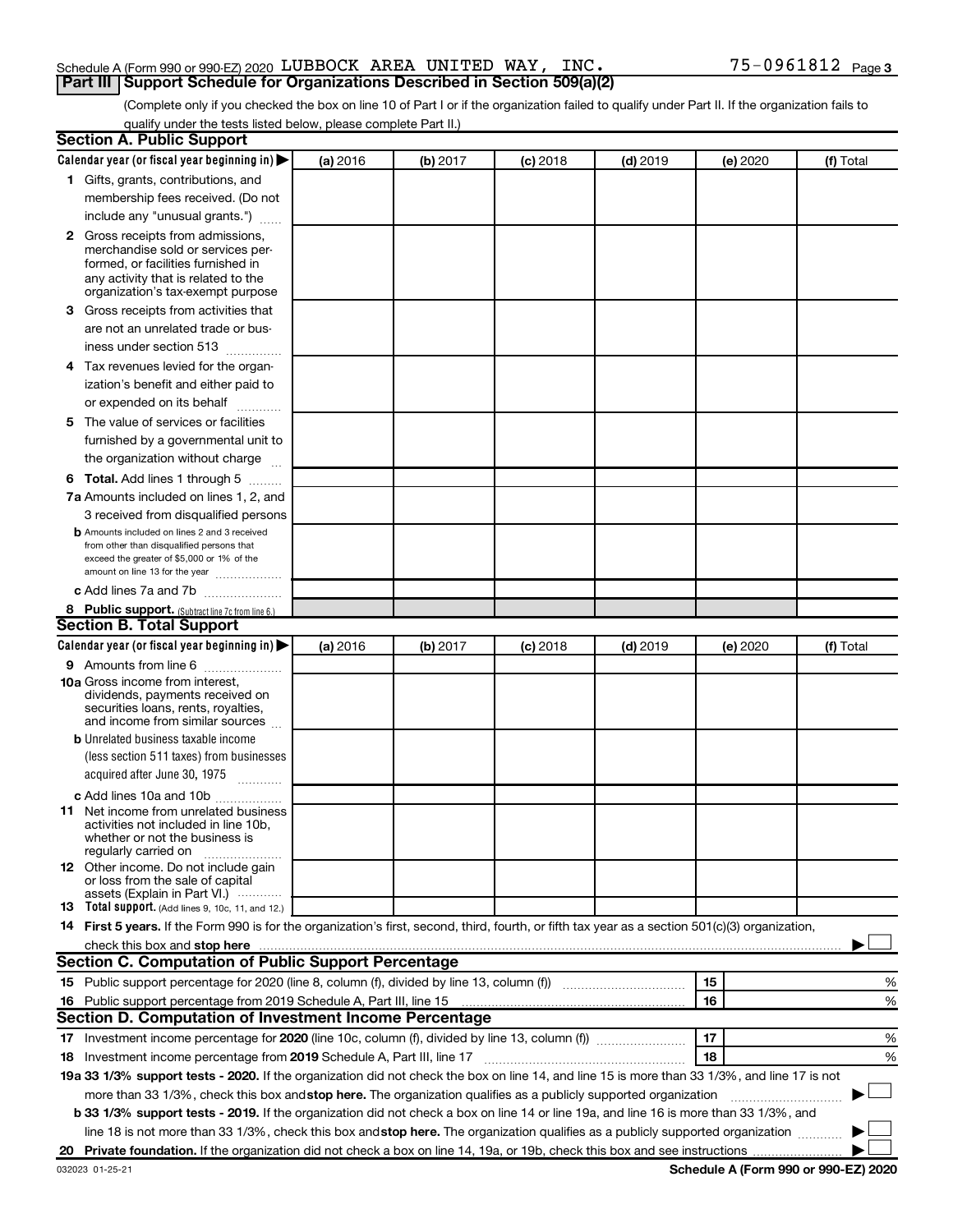**1**

**2**

**3a**

**Yes No**

## **Part IV Supporting Organizations**

(Complete only if you checked a box in line 12 on Part I. If you checked box 12a, Part I, complete Sections A and B. If you checked box 12b, Part I, complete Sections A and C. If you checked box 12c, Part I, complete Sections A, D, and E. If you checked box 12d, Part I, complete Sections A and D, and complete Part V.)

## **Section A. All Supporting Organizations**

- **1** Are all of the organization's supported organizations listed by name in the organization's governing documents? If "No," describe in Part VI how the supported organizations are designated. If designated by *class or purpose, describe the designation. If historic and continuing relationship, explain.*
- **2** Did the organization have any supported organization that does not have an IRS determination of status under section 509(a)(1) or (2)? If "Yes," explain in Part **VI** how the organization determined that the supported *organization was described in section 509(a)(1) or (2).*
- **3a** Did the organization have a supported organization described in section 501(c)(4), (5), or (6)? If "Yes," answer *lines 3b and 3c below.*
- **b** Did the organization confirm that each supported organization qualified under section 501(c)(4), (5), or (6) and satisfied the public support tests under section 509(a)(2)? If "Yes," describe in Part VI when and how the *organization made the determination.*
- **c** Did the organization ensure that all support to such organizations was used exclusively for section 170(c)(2)(B) purposes? If "Yes," explain in Part VI what controls the organization put in place to ensure such use.
- **4 a** *If* Was any supported organization not organized in the United States ("foreign supported organization")? *"Yes," and if you checked box 12a or 12b in Part I, answer lines 4b and 4c below.*
- **b** Did the organization have ultimate control and discretion in deciding whether to make grants to the foreign supported organization? If "Yes," describe in Part VI how the organization had such control and discretion *despite being controlled or supervised by or in connection with its supported organizations.*
- **c** Did the organization support any foreign supported organization that does not have an IRS determination under sections 501(c)(3) and 509(a)(1) or (2)? If "Yes," explain in Part VI what controls the organization used *to ensure that all support to the foreign supported organization was used exclusively for section 170(c)(2)(B) purposes.*
- **5a** Did the organization add, substitute, or remove any supported organizations during the tax year? If "Yes," answer lines 5b and 5c below (if applicable). Also, provide detail in **Part VI,** including (i) the names and EIN *numbers of the supported organizations added, substituted, or removed; (ii) the reasons for each such action; (iii) the authority under the organization's organizing document authorizing such action; and (iv) how the action was accomplished (such as by amendment to the organizing document).*
- **b Type I or Type II only.** Was any added or substituted supported organization part of a class already designated in the organization's organizing document?
- **c Substitutions only.**  Was the substitution the result of an event beyond the organization's control?
- **6** Did the organization provide support (whether in the form of grants or the provision of services or facilities) to **Part VI.** support or benefit one or more of the filing organization's supported organizations? If "Yes," provide detail in anyone other than (i) its supported organizations, (ii) individuals that are part of the charitable class benefited by one or more of its supported organizations, or (iii) other supporting organizations that also
- **7** Did the organization provide a grant, loan, compensation, or other similar payment to a substantial contributor regard to a substantial contributor? If "Yes," complete Part I of Schedule L (Form 990 or 990-EZ). (as defined in section 4958(c)(3)(C)), a family member of a substantial contributor, or a 35% controlled entity with
- **8** Did the organization make a loan to a disqualified person (as defined in section 4958) not described in line 7? *If "Yes," complete Part I of Schedule L (Form 990 or 990-EZ).*
- **9 a** Was the organization controlled directly or indirectly at any time during the tax year by one or more in section 509(a)(1) or (2))? If "Yes," provide detail in **Part VI.** disqualified persons, as defined in section 4946 (other than foundation managers and organizations described
- **b** Did one or more disqualified persons (as defined in line 9a) hold a controlling interest in any entity in which the supporting organization had an interest? If "Yes," provide detail in Part VI.
- **c** Did a disqualified person (as defined in line 9a) have an ownership interest in, or derive any personal benefit from, assets in which the supporting organization also had an interest? If "Yes," provide detail in Part VI.
- **10 a** Was the organization subject to the excess business holdings rules of section 4943 because of section supporting organizations)? If "Yes," answer line 10b below. 4943(f) (regarding certain Type II supporting organizations, and all Type III non-functionally integrated
- **b** Did the organization have any excess business holdings in the tax year? (Use Schedule C, Form 4720, to *determine whether the organization had excess business holdings.)*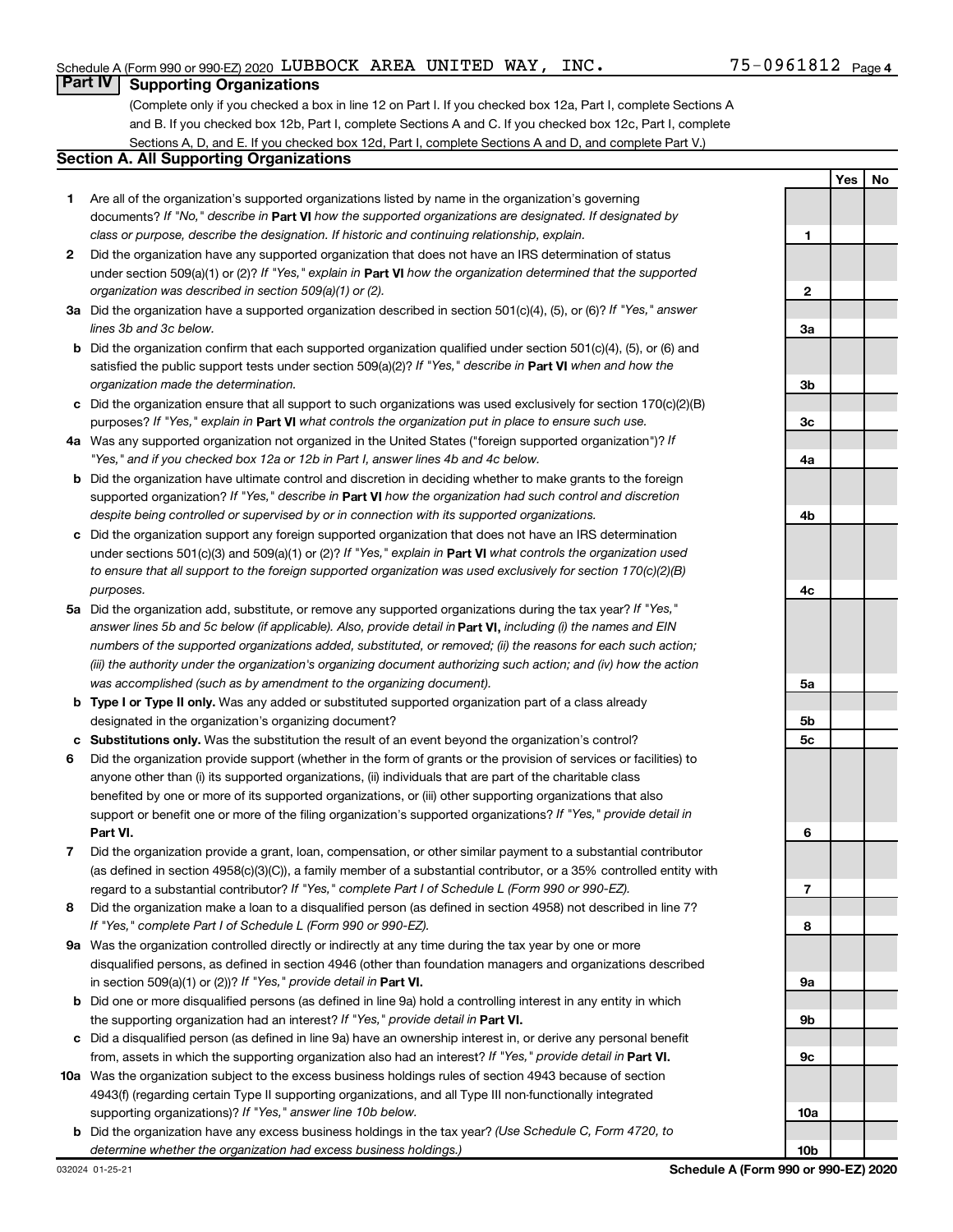## Schedule A (Form 990 or 990-EZ) 2020 Page LUBBOCK AREA UNITED WAY, INC. 75-0961812**Part IV Supporting Organizations** *(continued)*

|              |                                                                                                                                                                                                                                                           |              | Yes | No        |
|--------------|-----------------------------------------------------------------------------------------------------------------------------------------------------------------------------------------------------------------------------------------------------------|--------------|-----|-----------|
| 11           | Has the organization accepted a gift or contribution from any of the following persons?                                                                                                                                                                   |              |     |           |
|              | a A person who directly or indirectly controls, either alone or together with persons described in lines 11b and                                                                                                                                          |              |     |           |
|              | 11c below, the governing body of a supported organization?                                                                                                                                                                                                | 11a          |     |           |
|              | <b>b</b> A family member of a person described in line 11a above?                                                                                                                                                                                         | 11b          |     |           |
|              | c A 35% controlled entity of a person described in line 11a or 11b above?If "Yes" to line 11a, 11b, or 11c, provide                                                                                                                                       |              |     |           |
|              | detail in Part VI.                                                                                                                                                                                                                                        | 11c          |     |           |
|              | <b>Section B. Type I Supporting Organizations</b>                                                                                                                                                                                                         |              |     |           |
|              |                                                                                                                                                                                                                                                           |              | Yes | No        |
| 1            | Did the governing body, members of the governing body, officers acting in their official capacity, or membership of one or                                                                                                                                |              |     |           |
|              | more supported organizations have the power to regularly appoint or elect at least a majority of the organization's officers,                                                                                                                             |              |     |           |
|              | directors, or trustees at all times during the tax year? If "No," describe in Part VI how the supported organization(s)<br>effectively operated, supervised, or controlled the organization's activities. If the organization had more than one supported |              |     |           |
|              | organization, describe how the powers to appoint and/or remove officers, directors, or trustees were allocated among the                                                                                                                                  |              |     |           |
|              | supported organizations and what conditions or restrictions, if any, applied to such powers during the tax year.                                                                                                                                          | 1            |     |           |
| $\mathbf{2}$ | Did the organization operate for the benefit of any supported organization other than the supported                                                                                                                                                       |              |     |           |
|              | organization(s) that operated, supervised, or controlled the supporting organization? If "Yes," explain in                                                                                                                                                |              |     |           |
|              | Part VI how providing such benefit carried out the purposes of the supported organization(s) that operated,                                                                                                                                               |              |     |           |
|              | supervised, or controlled the supporting organization.                                                                                                                                                                                                    | $\mathbf{2}$ |     |           |
|              | Section C. Type II Supporting Organizations                                                                                                                                                                                                               |              |     |           |
|              |                                                                                                                                                                                                                                                           |              | Yes | <b>No</b> |
| 1.           | Were a majority of the organization's directors or trustees during the tax year also a majority of the directors                                                                                                                                          |              |     |           |
|              | or trustees of each of the organization's supported organization(s)? If "No," describe in Part VI how control                                                                                                                                             |              |     |           |
|              | or management of the supporting organization was vested in the same persons that controlled or managed                                                                                                                                                    |              |     |           |
|              | the supported organization(s).                                                                                                                                                                                                                            | 1            |     |           |
|              | <b>Section D. All Type III Supporting Organizations</b>                                                                                                                                                                                                   |              |     |           |
|              |                                                                                                                                                                                                                                                           |              | Yes | <b>No</b> |
| 1.           | Did the organization provide to each of its supported organizations, by the last day of the fifth month of the                                                                                                                                            |              |     |           |
|              | organization's tax year, (i) a written notice describing the type and amount of support provided during the prior tax                                                                                                                                     |              |     |           |
|              | year, (ii) a copy of the Form 990 that was most recently filed as of the date of notification, and (iii) copies of the                                                                                                                                    |              |     |           |
|              | organization's governing documents in effect on the date of notification, to the extent not previously provided?                                                                                                                                          | 1            |     |           |
| $\mathbf{2}$ | Were any of the organization's officers, directors, or trustees either (i) appointed or elected by the supported                                                                                                                                          |              |     |           |
|              | organization(s) or (ii) serving on the governing body of a supported organization? If "No," explain in <b>Part VI</b> how                                                                                                                                 |              |     |           |
|              | the organization maintained a close and continuous working relationship with the supported organization(s).                                                                                                                                               | 2            |     |           |
| 3            | By reason of the relationship described in line 2, above, did the organization's supported organizations have a<br>significant voice in the organization's investment policies and in directing the use of the organization's                             |              |     |           |
|              | income or assets at all times during the tax year? If "Yes," describe in Part VI the role the organization's                                                                                                                                              |              |     |           |
|              | supported organizations played in this regard.                                                                                                                                                                                                            | 3            |     |           |
|              | Section E. Type III Functionally Integrated Supporting Organizations                                                                                                                                                                                      |              |     |           |
| 1            | Check the box next to the method that the organization used to satisfy the Integral Part Test during the yealsee instructions).                                                                                                                           |              |     |           |
| a            | The organization satisfied the Activities Test. Complete line 2 below.                                                                                                                                                                                    |              |     |           |
| b            | The organization is the parent of each of its supported organizations. Complete line 3 below.                                                                                                                                                             |              |     |           |
| c            | The organization supported a governmental entity. Describe in Part VI how you supported a governmental entity (see instructions).                                                                                                                         |              |     |           |
| 2            | Activities Test. Answer lines 2a and 2b below.                                                                                                                                                                                                            |              | Yes | No        |
| а            | Did substantially all of the organization's activities during the tax year directly further the exempt purposes of                                                                                                                                        |              |     |           |
|              | the supported organization(s) to which the organization was responsive? If "Yes," then in Part VI identify                                                                                                                                                |              |     |           |
|              | those supported organizations and explain how these activities directly furthered their exempt purposes,                                                                                                                                                  |              |     |           |
|              | how the organization was responsive to those supported organizations, and how the organization determined                                                                                                                                                 |              |     |           |
|              | that these activities constituted substantially all of its activities.                                                                                                                                                                                    | 2a           |     |           |
|              | <b>b</b> Did the activities described in line 2a, above, constitute activities that, but for the organization's involvement,                                                                                                                              |              |     |           |
|              | one or more of the organization's supported organization(s) would have been engaged in? If "Yes," explain in                                                                                                                                              |              |     |           |
|              | <b>Part VI</b> the reasons for the organization's position that its supported organization(s) would have engaged in                                                                                                                                       |              |     |           |
|              | these activities but for the organization's involvement.                                                                                                                                                                                                  | 2b           |     |           |
| 3            | Parent of Supported Organizations. Answer lines 3a and 3b below.                                                                                                                                                                                          |              |     |           |
|              | a Did the organization have the power to regularly appoint or elect a majority of the officers, directors, or                                                                                                                                             |              |     |           |
|              | trustees of each of the supported organizations? If "Yes" or "No" provide details in Part VI.                                                                                                                                                             | За           |     |           |
|              | <b>b</b> Did the organization exercise a substantial degree of direction over the policies, programs, and activities of each                                                                                                                              |              |     |           |
|              | of its supported organizations? If "Yes," describe in Part VI the role played by the organization in this regard.                                                                                                                                         | 3b           |     |           |

**Schedule A (Form 990 or 990-EZ) 2020**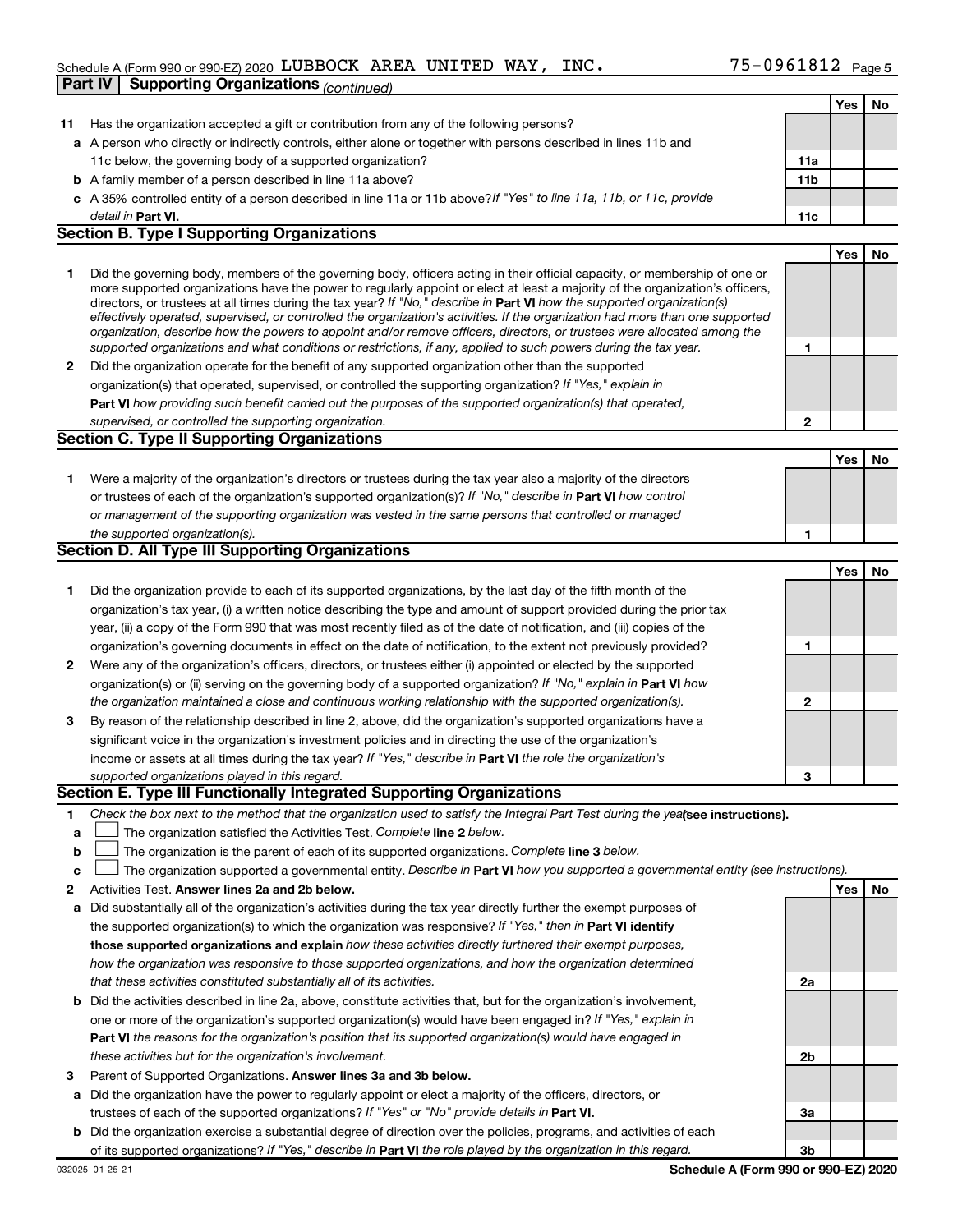### Schedule A (Form 990 or 990-EZ) 2020 Page LUBBOCK AREA UNITED WAY, INC. 75-0961812**Part V Type III Non-Functionally Integrated 509(a)(3) Supporting Organizations**

## 1 **Letter See instructions.** Check here if the organization satisfied the Integral Part Test as a qualifying trust on Nov. 20, 1970 (*explain in* Part **VI**). See instructions. All other Type III non-functionally integrated supporting organizations must complete Sections A through E.

|                                         | Section A - Adjusted Net Income                                             | (A) Prior Year | (B) Current Year<br>(optional) |                                |
|-----------------------------------------|-----------------------------------------------------------------------------|----------------|--------------------------------|--------------------------------|
| 1                                       | Net short-term capital gain                                                 | 1              |                                |                                |
| $\mathbf{2}$                            | Recoveries of prior-year distributions                                      | 2              |                                |                                |
| 3                                       | Other gross income (see instructions)                                       | 3              |                                |                                |
| 4                                       | Add lines 1 through 3.                                                      | 4              |                                |                                |
| 5                                       | Depreciation and depletion                                                  | 5              |                                |                                |
| 6                                       | Portion of operating expenses paid or incurred for production or            |                |                                |                                |
|                                         | collection of gross income or for management, conservation, or              |                |                                |                                |
|                                         | maintenance of property held for production of income (see instructions)    | 6              |                                |                                |
| 7                                       | Other expenses (see instructions)                                           | $\overline{7}$ |                                |                                |
| 8                                       | Adjusted Net Income (subtract lines 5, 6, and 7 from line 4)                | 8              |                                |                                |
|                                         | <b>Section B - Minimum Asset Amount</b>                                     |                | (A) Prior Year                 | (B) Current Year<br>(optional) |
| 1                                       | Aggregate fair market value of all non-exempt-use assets (see               |                |                                |                                |
|                                         | instructions for short tax year or assets held for part of year):           |                |                                |                                |
|                                         | a Average monthly value of securities                                       | 1a             |                                |                                |
|                                         | <b>b</b> Average monthly cash balances                                      | 1 <sub>b</sub> |                                |                                |
|                                         | c Fair market value of other non-exempt-use assets                          | 1 <sub>c</sub> |                                |                                |
|                                         | <b>d</b> Total (add lines 1a, 1b, and 1c)                                   | 1d             |                                |                                |
|                                         | <b>e</b> Discount claimed for blockage or other factors                     |                |                                |                                |
|                                         | (explain in detail in <b>Part VI</b> ):                                     |                |                                |                                |
| $\mathbf{2}$                            | Acquisition indebtedness applicable to non-exempt-use assets                | $\mathbf{2}$   |                                |                                |
| З                                       | Subtract line 2 from line 1d.                                               | 3              |                                |                                |
| 4                                       | Cash deemed held for exempt use. Enter 0.015 of line 3 (for greater amount, |                |                                |                                |
|                                         | see instructions).                                                          | 4              |                                |                                |
| 5                                       | Net value of non-exempt-use assets (subtract line 4 from line 3)            | 5              |                                |                                |
| 6                                       | Multiply line 5 by 0.035.                                                   | 6              |                                |                                |
| 7                                       | Recoveries of prior-year distributions                                      | $\overline{7}$ |                                |                                |
| 8                                       | <b>Minimum Asset Amount (add line 7 to line 6)</b>                          | 8              |                                |                                |
| <b>Section C - Distributable Amount</b> |                                                                             |                |                                | <b>Current Year</b>            |
| 1                                       | Adjusted net income for prior year (from Section A, line 8, column A)       | 1              |                                |                                |
| $\mathbf{2}$                            | Enter 0.85 of line 1.                                                       | $\overline{2}$ |                                |                                |
| З                                       | Minimum asset amount for prior year (from Section B, line 8, column A)      | 3              |                                |                                |
| 4                                       | Enter greater of line 2 or line 3.                                          | 4              |                                |                                |
| 5                                       | Income tax imposed in prior year                                            | 5              |                                |                                |
| 6                                       | <b>Distributable Amount.</b> Subtract line 5 from line 4, unless subject to |                |                                |                                |
|                                         | emergency temporary reduction (see instructions).                           | 6              |                                |                                |

**7** Let Check here if the current year is the organization's first as a non-functionally integrated Type III supporting organization (see instructions).

**Schedule A (Form 990 or 990-EZ) 2020**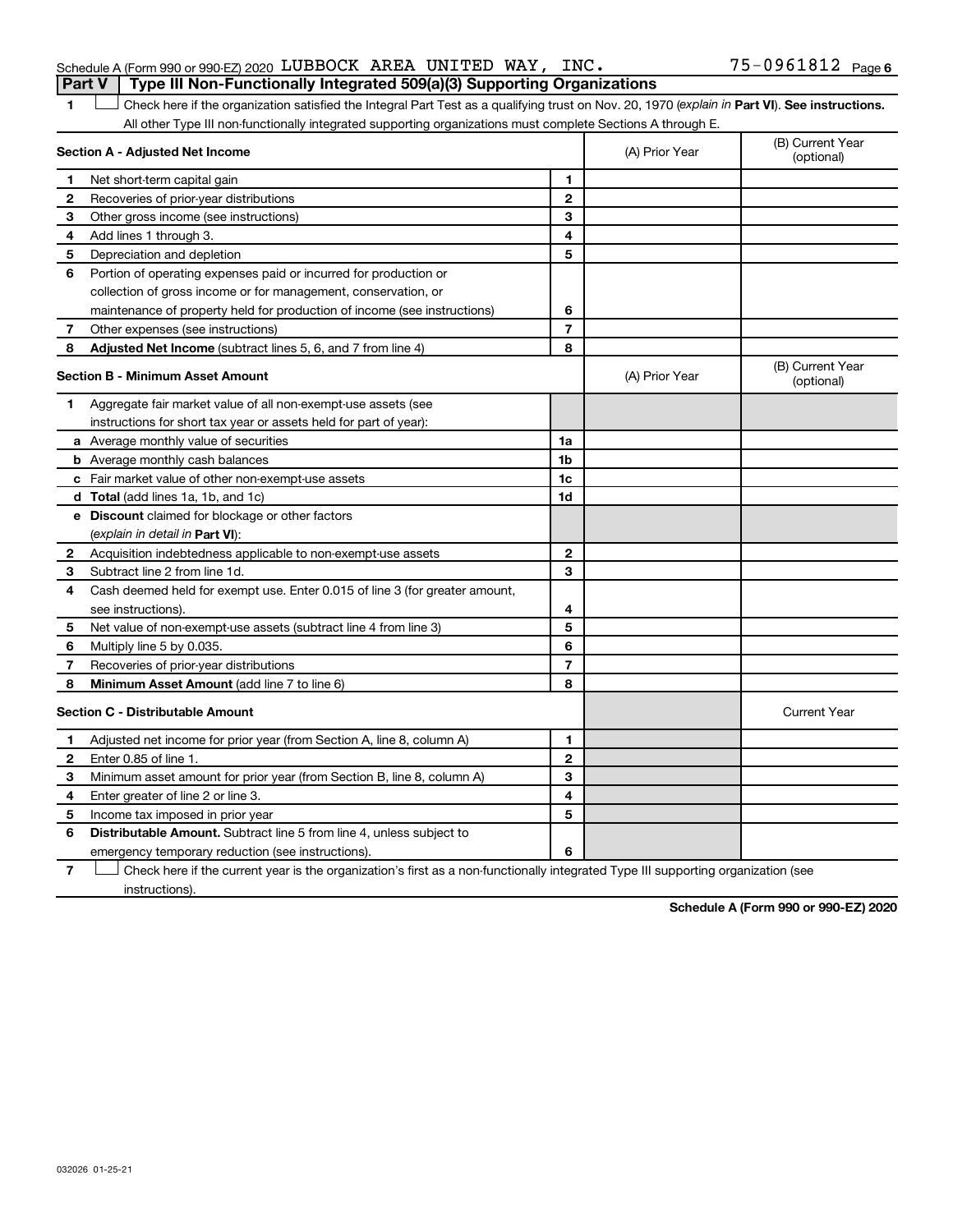### Schedule A (Form 990 or 990-EZ) 2020 Page LUBBOCK AREA UNITED WAY, INC. 75-0961812

|    | Type III Non-Functionally Integrated 509(a)(3) Supporting Organizations (continued)<br><b>Part V</b> |                             |                                       |    |                                                |  |  |
|----|------------------------------------------------------------------------------------------------------|-----------------------------|---------------------------------------|----|------------------------------------------------|--|--|
|    | <b>Current Year</b><br><b>Section D - Distributions</b>                                              |                             |                                       |    |                                                |  |  |
| 1  | Amounts paid to supported organizations to accomplish exempt purposes                                |                             |                                       |    |                                                |  |  |
| 2  | Amounts paid to perform activity that directly furthers exempt purposes of supported                 |                             |                                       |    |                                                |  |  |
|    | organizations, in excess of income from activity                                                     |                             | $\mathbf{2}$                          |    |                                                |  |  |
| 3  | Administrative expenses paid to accomplish exempt purposes of supported organizations                |                             |                                       | 3  |                                                |  |  |
| 4  | Amounts paid to acquire exempt-use assets                                                            |                             |                                       | 4  |                                                |  |  |
| 5  | Qualified set-aside amounts (prior IRS approval required - provide details in Part VI)               |                             |                                       | 5  |                                                |  |  |
| 6  | Other distributions ( <i>describe in Part VI</i> ). See instructions.                                |                             |                                       | 6  |                                                |  |  |
| 7  | Total annual distributions. Add lines 1 through 6.                                                   |                             |                                       | 7  |                                                |  |  |
| 8  | Distributions to attentive supported organizations to which the organization is responsive           |                             |                                       |    |                                                |  |  |
|    | (provide details in Part VI). See instructions.                                                      |                             |                                       | 8  |                                                |  |  |
| 9  | Distributable amount for 2020 from Section C, line 6                                                 |                             |                                       | 9  |                                                |  |  |
| 10 | Line 8 amount divided by line 9 amount                                                               |                             |                                       | 10 |                                                |  |  |
|    |                                                                                                      | (i)                         | (ii)                                  |    | (iii)                                          |  |  |
|    | <b>Section E - Distribution Allocations (see instructions)</b>                                       | <b>Excess Distributions</b> | <b>Underdistributions</b><br>Pre-2020 |    | <b>Distributable</b><br><b>Amount for 2020</b> |  |  |
| 1  | Distributable amount for 2020 from Section C, line 6                                                 |                             |                                       |    |                                                |  |  |
| 2  | Underdistributions, if any, for years prior to 2020 (reason-                                         |                             |                                       |    |                                                |  |  |
|    | able cause required - explain in Part VI). See instructions.                                         |                             |                                       |    |                                                |  |  |
| 3  | Excess distributions carryover, if any, to 2020                                                      |                             |                                       |    |                                                |  |  |
|    | a From 2015                                                                                          |                             |                                       |    |                                                |  |  |
|    | <b>b</b> From 2016                                                                                   |                             |                                       |    |                                                |  |  |
|    | c From 2017                                                                                          |                             |                                       |    |                                                |  |  |
|    | d From 2018                                                                                          |                             |                                       |    |                                                |  |  |
|    | e From 2019                                                                                          |                             |                                       |    |                                                |  |  |
|    | f Total of lines 3a through 3e                                                                       |                             |                                       |    |                                                |  |  |
|    | g Applied to underdistributions of prior years                                                       |                             |                                       |    |                                                |  |  |
|    | h Applied to 2020 distributable amount                                                               |                             |                                       |    |                                                |  |  |
| Ť. | Carryover from 2015 not applied (see instructions)                                                   |                             |                                       |    |                                                |  |  |
|    | Remainder. Subtract lines 3g, 3h, and 3i from line 3f.                                               |                             |                                       |    |                                                |  |  |
| 4  | Distributions for 2020 from Section D,                                                               |                             |                                       |    |                                                |  |  |
|    | line $7:$                                                                                            |                             |                                       |    |                                                |  |  |
|    | a Applied to underdistributions of prior years                                                       |                             |                                       |    |                                                |  |  |
|    | <b>b</b> Applied to 2020 distributable amount                                                        |                             |                                       |    |                                                |  |  |
|    | c Remainder. Subtract lines 4a and 4b from line 4.                                                   |                             |                                       |    |                                                |  |  |
| 5  | Remaining underdistributions for years prior to 2020, if                                             |                             |                                       |    |                                                |  |  |
|    | any. Subtract lines 3g and 4a from line 2. For result greater                                        |                             |                                       |    |                                                |  |  |
|    | than zero, explain in Part VI. See instructions.                                                     |                             |                                       |    |                                                |  |  |
| 6  | Remaining underdistributions for 2020. Subtract lines 3h                                             |                             |                                       |    |                                                |  |  |
|    | and 4b from line 1. For result greater than zero, explain in                                         |                             |                                       |    |                                                |  |  |
|    | <b>Part VI.</b> See instructions.                                                                    |                             |                                       |    |                                                |  |  |
| 7  | Excess distributions carryover to 2021. Add lines 3j                                                 |                             |                                       |    |                                                |  |  |
|    | and 4c.                                                                                              |                             |                                       |    |                                                |  |  |
| 8  | Breakdown of line 7:                                                                                 |                             |                                       |    |                                                |  |  |
|    | a Excess from 2016                                                                                   |                             |                                       |    |                                                |  |  |
|    | <b>b</b> Excess from 2017                                                                            |                             |                                       |    |                                                |  |  |
|    | c Excess from 2018                                                                                   |                             |                                       |    |                                                |  |  |
|    | d Excess from 2019                                                                                   |                             |                                       |    |                                                |  |  |
|    | e Excess from 2020                                                                                   |                             |                                       |    |                                                |  |  |

**Schedule A (Form 990 or 990-EZ) 2020**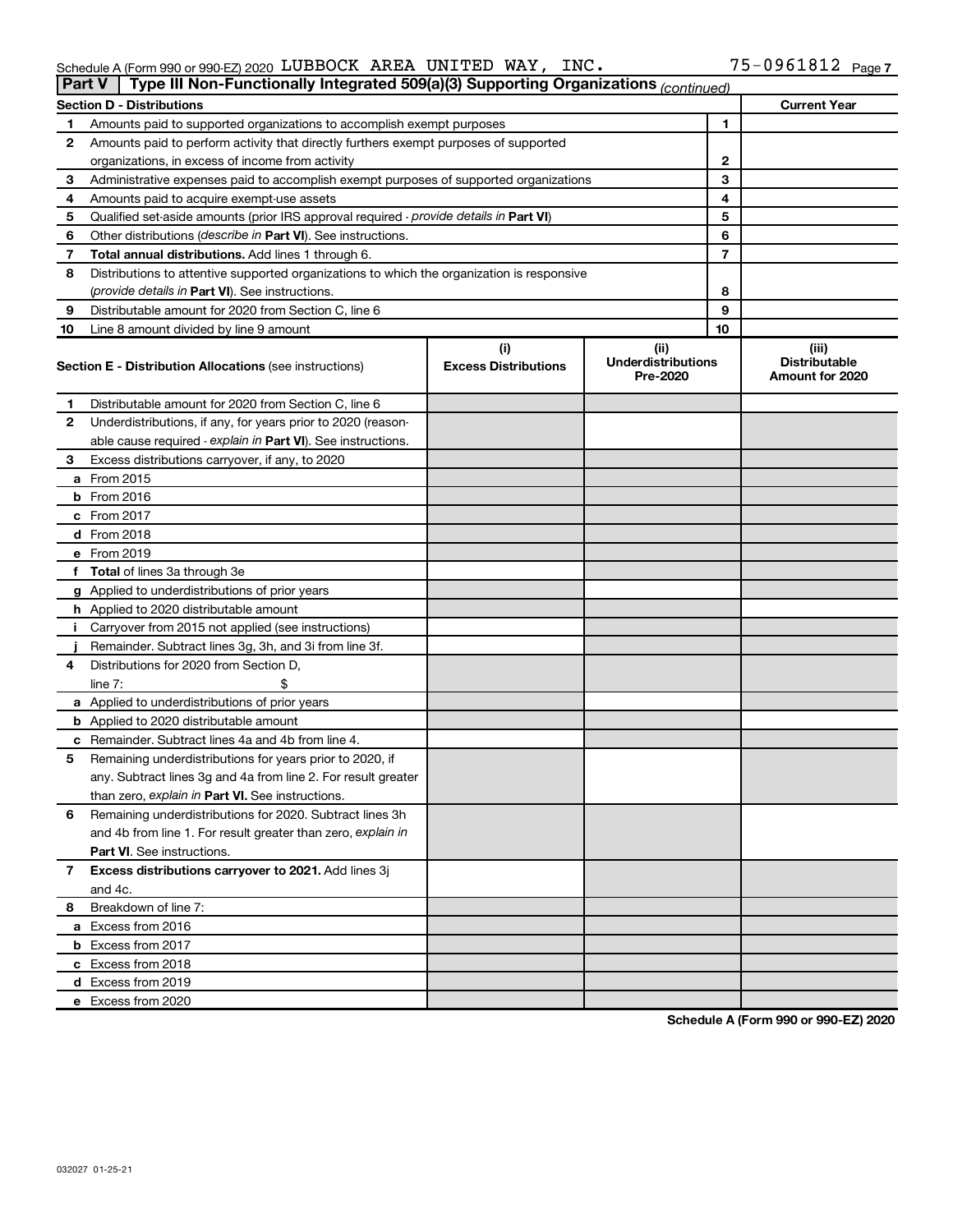|                | Schedule A (Form 990 or 990-EZ) 2020 LUBBOCK AREA UNITED WAY, INC.                                                                                                                                                                                                                                                                                                                                                                                                                                                                                                                          |  |  | 75-0961812 Page 8 |
|----------------|---------------------------------------------------------------------------------------------------------------------------------------------------------------------------------------------------------------------------------------------------------------------------------------------------------------------------------------------------------------------------------------------------------------------------------------------------------------------------------------------------------------------------------------------------------------------------------------------|--|--|-------------------|
| <b>Part VI</b> | Supplemental Information. Provide the explanations required by Part II, line 10; Part II, line 17a or 17b; Part III, line 12;<br>Part IV, Section A, lines 1, 2, 3b, 3c, 4b, 4c, 5a, 6, 9a, 9b, 9c, 11a, 11b, and 11c; Part IV, Section B, lines 1 and 2; Part IV, Section C,<br>line 1; Part IV, Section D, lines 2 and 3; Part IV, Section E, lines 1c, 2a, 2b, 3a, and 3b; Part V, line 1; Part V, Section B, line 1e; Part V,<br>Section D, lines 5, 6, and 8; and Part V, Section E, lines 2, 5, and 6. Also complete this part for any additional information.<br>(See instructions.) |  |  |                   |
|                |                                                                                                                                                                                                                                                                                                                                                                                                                                                                                                                                                                                             |  |  |                   |
|                |                                                                                                                                                                                                                                                                                                                                                                                                                                                                                                                                                                                             |  |  |                   |
|                |                                                                                                                                                                                                                                                                                                                                                                                                                                                                                                                                                                                             |  |  |                   |
|                |                                                                                                                                                                                                                                                                                                                                                                                                                                                                                                                                                                                             |  |  |                   |
|                |                                                                                                                                                                                                                                                                                                                                                                                                                                                                                                                                                                                             |  |  |                   |
|                |                                                                                                                                                                                                                                                                                                                                                                                                                                                                                                                                                                                             |  |  |                   |
|                |                                                                                                                                                                                                                                                                                                                                                                                                                                                                                                                                                                                             |  |  |                   |
|                |                                                                                                                                                                                                                                                                                                                                                                                                                                                                                                                                                                                             |  |  |                   |
|                |                                                                                                                                                                                                                                                                                                                                                                                                                                                                                                                                                                                             |  |  |                   |
|                |                                                                                                                                                                                                                                                                                                                                                                                                                                                                                                                                                                                             |  |  |                   |
|                |                                                                                                                                                                                                                                                                                                                                                                                                                                                                                                                                                                                             |  |  |                   |
|                |                                                                                                                                                                                                                                                                                                                                                                                                                                                                                                                                                                                             |  |  |                   |
|                |                                                                                                                                                                                                                                                                                                                                                                                                                                                                                                                                                                                             |  |  |                   |
|                |                                                                                                                                                                                                                                                                                                                                                                                                                                                                                                                                                                                             |  |  |                   |
|                |                                                                                                                                                                                                                                                                                                                                                                                                                                                                                                                                                                                             |  |  |                   |
|                |                                                                                                                                                                                                                                                                                                                                                                                                                                                                                                                                                                                             |  |  |                   |
|                |                                                                                                                                                                                                                                                                                                                                                                                                                                                                                                                                                                                             |  |  |                   |
|                |                                                                                                                                                                                                                                                                                                                                                                                                                                                                                                                                                                                             |  |  |                   |
|                |                                                                                                                                                                                                                                                                                                                                                                                                                                                                                                                                                                                             |  |  |                   |
|                |                                                                                                                                                                                                                                                                                                                                                                                                                                                                                                                                                                                             |  |  |                   |
|                |                                                                                                                                                                                                                                                                                                                                                                                                                                                                                                                                                                                             |  |  |                   |
|                |                                                                                                                                                                                                                                                                                                                                                                                                                                                                                                                                                                                             |  |  |                   |
|                |                                                                                                                                                                                                                                                                                                                                                                                                                                                                                                                                                                                             |  |  |                   |
|                |                                                                                                                                                                                                                                                                                                                                                                                                                                                                                                                                                                                             |  |  |                   |
|                |                                                                                                                                                                                                                                                                                                                                                                                                                                                                                                                                                                                             |  |  |                   |
|                |                                                                                                                                                                                                                                                                                                                                                                                                                                                                                                                                                                                             |  |  |                   |
|                |                                                                                                                                                                                                                                                                                                                                                                                                                                                                                                                                                                                             |  |  |                   |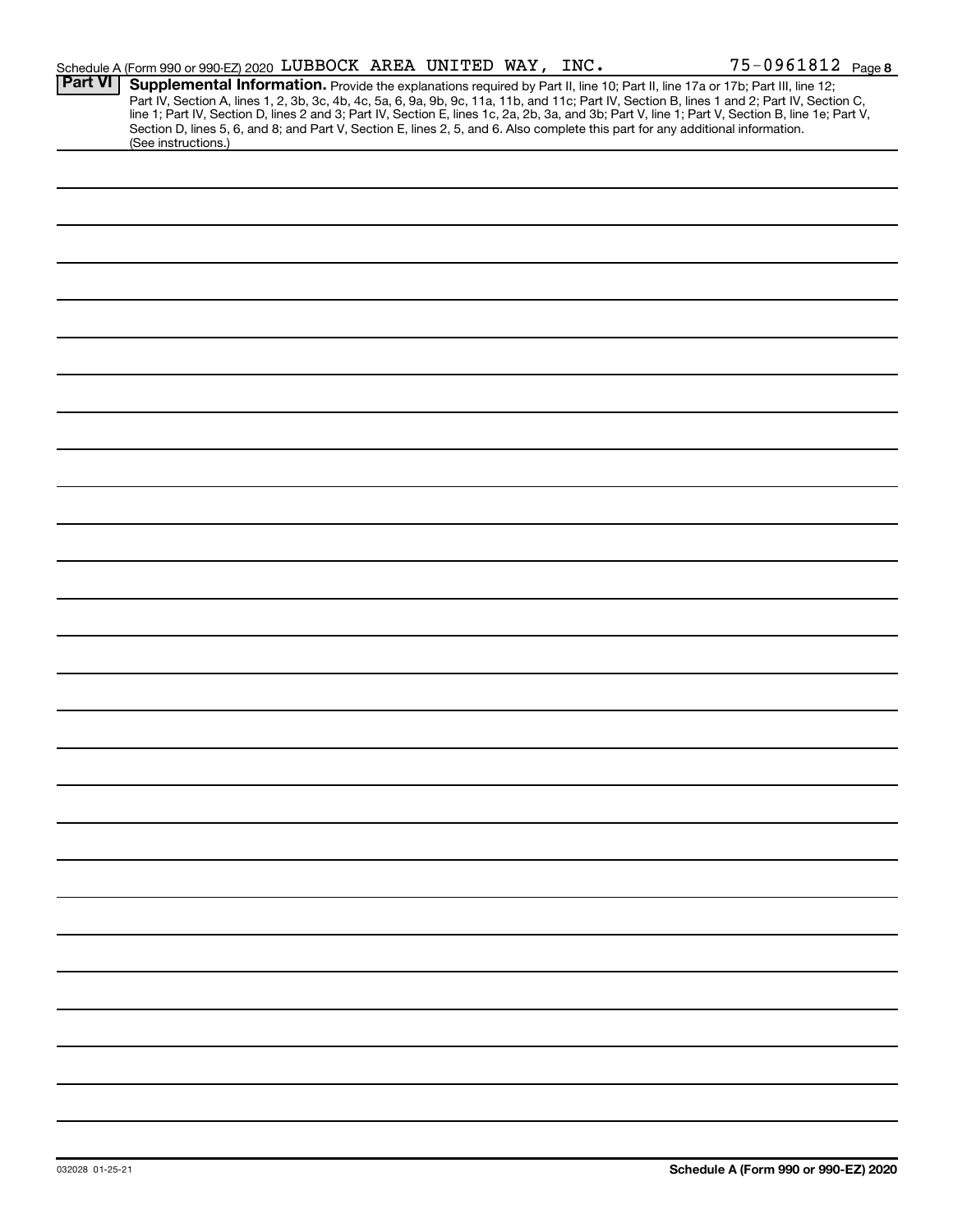**(Form 990, 990-EZ,**

Department of the Treasury Internal Revenue Service

**Note:** 

Name of the organization

# **Schedule B Schedule of Contributors**

**or 990-PF) | Attach to Form 990, Form 990-EZ, or Form 990-PF. | Go to www.irs.gov/Form990 for the latest information.** OMB No. 1545-0047

**2020**

**Employer identification number**

|                                |                                                                                                                                                                                                                                                                                                                                                                                                                                                                                                           | 75-0961812 |
|--------------------------------|-----------------------------------------------------------------------------------------------------------------------------------------------------------------------------------------------------------------------------------------------------------------------------------------------------------------------------------------------------------------------------------------------------------------------------------------------------------------------------------------------------------|------------|
| Organization type (check one): | LUBBOCK AREA UNITED WAY, INC.                                                                                                                                                                                                                                                                                                                                                                                                                                                                             |            |
|                                |                                                                                                                                                                                                                                                                                                                                                                                                                                                                                                           |            |
| Filers of:                     | Section:                                                                                                                                                                                                                                                                                                                                                                                                                                                                                                  |            |
| Form 990 or 990-EZ             | $\lfloor \underline{X} \rfloor$ 501(c)( 3) (enter number) organization                                                                                                                                                                                                                                                                                                                                                                                                                                    |            |
|                                | 4947(a)(1) nonexempt charitable trust not treated as a private foundation                                                                                                                                                                                                                                                                                                                                                                                                                                 |            |
|                                | 527 political organization                                                                                                                                                                                                                                                                                                                                                                                                                                                                                |            |
| Form 990-PF                    | 501(c)(3) exempt private foundation                                                                                                                                                                                                                                                                                                                                                                                                                                                                       |            |
|                                | 4947(a)(1) nonexempt charitable trust treated as a private foundation                                                                                                                                                                                                                                                                                                                                                                                                                                     |            |
|                                | 501(c)(3) taxable private foundation                                                                                                                                                                                                                                                                                                                                                                                                                                                                      |            |
|                                |                                                                                                                                                                                                                                                                                                                                                                                                                                                                                                           |            |
|                                | Check if your organization is covered by the General Rule or a Special Rule.<br>Note: Only a section 501(c)(7), (8), or (10) organization can check boxes for both the General Rule and a Special Rule. See instructions.                                                                                                                                                                                                                                                                                 |            |
| <b>General Rule</b>            |                                                                                                                                                                                                                                                                                                                                                                                                                                                                                                           |            |
|                                | For an organization filing Form 990, 990-EZ, or 990-PF that received, during the year, contributions totaling \$5,000 or more (in money or<br>property) from any one contributor. Complete Parts I and II. See instructions for determining a contributor's total contributions.                                                                                                                                                                                                                          |            |
| <b>Special Rules</b>           |                                                                                                                                                                                                                                                                                                                                                                                                                                                                                                           |            |
| $\lfloor x \rfloor$            | For an organization described in section 501(c)(3) filing Form 990 or 990-EZ that met the 33 1/3% support test of the regulations under<br>sections 509(a)(1) and 170(b)(1)(A)(vi), that checked Schedule A (Form 990 or 990-EZ), Part II, line 13, 16a, or 16b, and that received from<br>any one contributor, during the year, total contributions of the greater of (1) \$5,000; or (2) 2% of the amount on (i) Form 990, Part VIII, line 1h;<br>or (ii) Form 990-EZ, line 1. Complete Parts I and II. |            |
|                                | For an organization described in section 501(c)(7), (8), or (10) filing Form 990 or 990-EZ that received from any one<br>contributor, during the year, total contributions of more than \$1,000 exclusively for religious, charitable, scientific,                                                                                                                                                                                                                                                        |            |

literary, or educational purposes, or for the prevention of cruelty to children or animals. Complete Parts I (entering "N/A" in column (b) instead of the contributor name and address), II, and III.

purpose. Don't complete any of the parts unless the General Rule applies to this organization because it received nonexclusively year, contributions exclusively for religious, charitable, etc., purposes, but no such contributions totaled more than \$1,000. If this box is checked, enter here the total contributions that were received during the year for an exclusively religious, charitable, etc., For an organization described in section 501(c)(7), (8), or (10) filing Form 990 or 990-EZ that received from any one contributor, during the religious, charitable, etc., contributions totaling \$5,000 or more during the year  $\ldots$  $\ldots$  $\ldots$  $\ldots$  $\ldots$  $\ldots$ 

**Caution:**  An organization that isn't covered by the General Rule and/or the Special Rules doesn't file Schedule B (Form 990, 990-EZ, or 990-PF),  **must** but it answer "No" on Part IV, line 2, of its Form 990; or check the box on line H of its Form 990-EZ or on its Form 990-PF, Part I, line 2, to certify that it doesn't meet the filing requirements of Schedule B (Form 990, 990-EZ, or 990-PF).

**For Paperwork Reduction Act Notice, see the instructions for Form 990, 990-EZ, or 990-PF. Schedule B (Form 990, 990-EZ, or 990-PF) (2020)** LHA

 $\Box$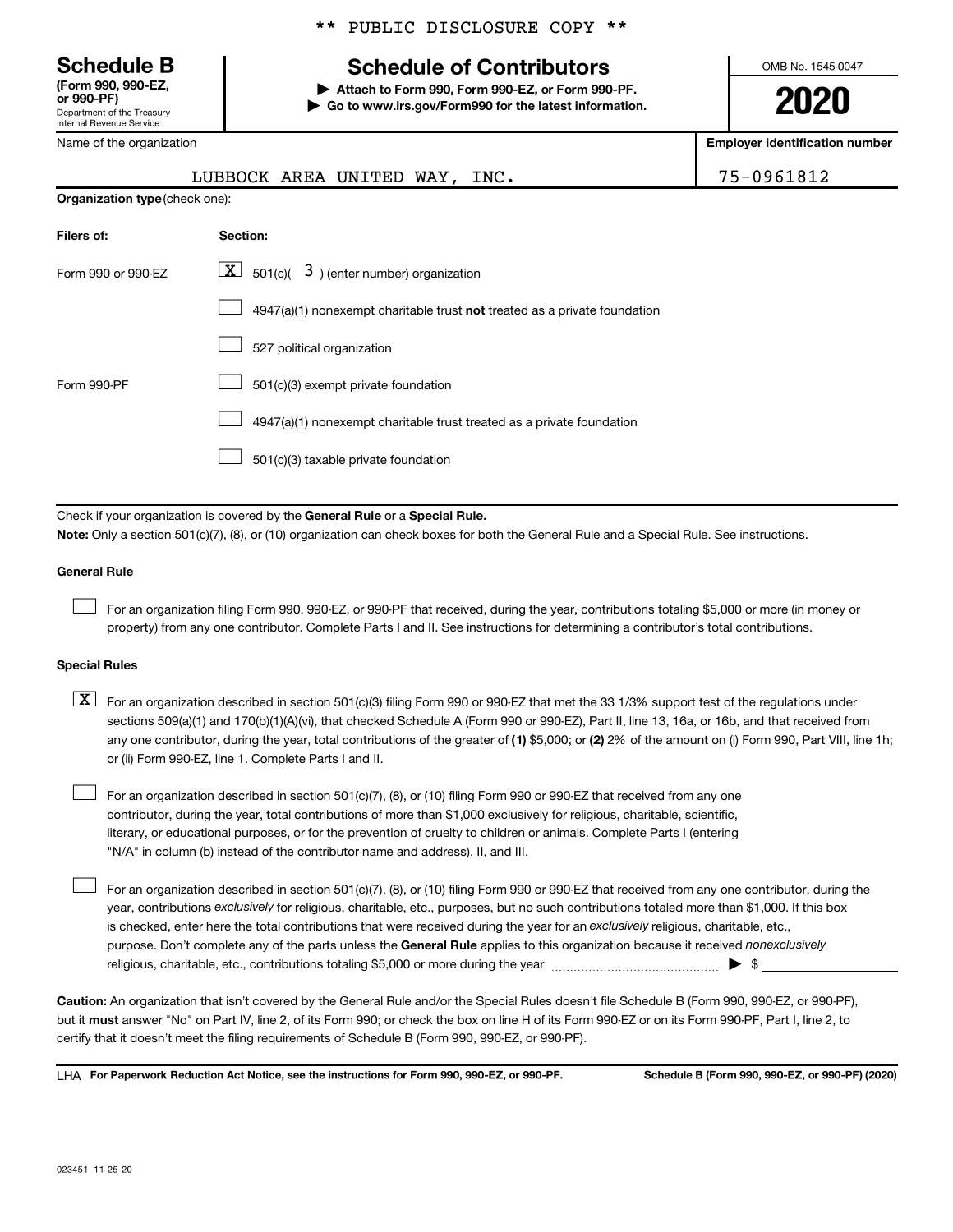$\Box$  $\boxed{\text{X}}$  $\Box$ 

 $\boxed{\textbf{X}}$  $\boxed{\text{X}}$  $\Box$ 

 $\boxed{\textbf{X}}$  $\boxed{\text{X}}$  $\Box$ 

 $\boxed{\text{X}}$  $\boxed{\text{X}}$  $\Box$ 

 $\Box$  $\boxed{\text{X}}$  $\Box$ 

 $\boxed{\text{X}}$  $\Box$  $\Box$ 

**Employer identification number**

**(a) No. (b) Name, address, and ZIP + 4 (c) Total contributions (d) Type of contribution Person Payroll Noncash (a) No. (b) Name, address, and ZIP + 4 (c) Total contributions (d) Type of contribution Person Payroll Noncash (a) No. (b) Name, address, and ZIP + 4 (c) Total contributions (d) Type of contribution Person Payroll Noncash (a) No. (b) Name, address, and ZIP + 4 (c) Total contributions (d) Type of contribution Person Payroll Noncash (a) No. (b) Name, address, and ZIP + 4 (c) Total contributions (d) Type of contribution Person Payroll Noncash (a) No. (b) Name, address, and ZIP + 4 (c) Total contributions (d) Type of contribution** Name of organization **Part I** Contributors (see instructions). Use duplicate copies of Part I if additional space is needed. \$ (Complete Part II for noncash contributions.) \$ (Complete Part II for noncash contributions.) \$ (Complete Part II for noncash contributions.) \$ (Complete Part II for noncash contributions.) \$ (Complete Part II for noncash contributions.) LUBBOCK AREA UNITED WAY, INC. The contract of the set of the set of the set of the set of the set of the set o 1 601,955.  $2$  Person  $\overline{\text{X}}$ 419,640.  $\begin{array}{|c|c|c|c|c|c|}\hline \text{3} & \text{Person} & \text{X} \ \hline \end{array}$ 519,531.  $\begin{array}{|c|c|c|c|c|}\hline \text{4} & \text{Person} & \text{\textbf{X}}\ \hline \end{array}$ 496,103. 5 181,024.

128,000.

\$

 $\overline{6}$  Person  $\overline{X}$ 

**Person Payroll Noncash**

(Complete Part II for noncash contributions.)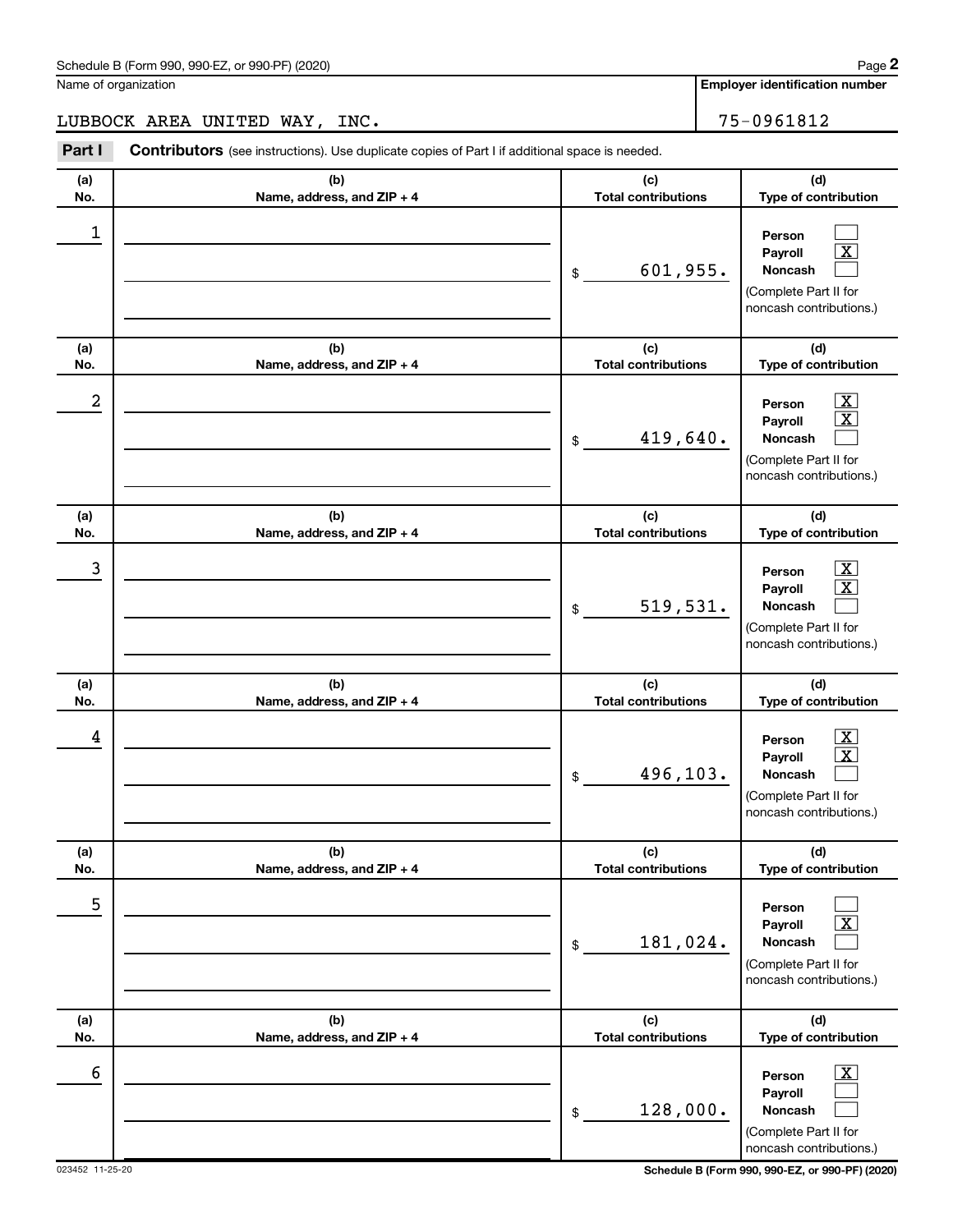| Schedule B (Form 990, 990-EZ, or 990-PF) (2020)<br>$\sqrt{2}$ , $\sqrt{2}$ , $\sqrt{2}$ , $\sqrt{2}$ , $\sqrt{2}$ , $\sqrt{2}$ | Page |
|--------------------------------------------------------------------------------------------------------------------------------|------|
|--------------------------------------------------------------------------------------------------------------------------------|------|

Name of organization

**Employer identification number**

**(d)**

# LUBBOCK AREA UNITED WAY, INC. 75-0961812

**Part I** Contributors (see instructions). Use duplicate copies of Part I if additional space is needed. **(b) (c) (a)**  $\overline{\phantom{a}}$ **No. Name, address, and ZIP + 4**

| No.        | Name, address, and ZIP + 4        | <b>Total contributions</b>        | Type of contribution                                                                                                                 |
|------------|-----------------------------------|-----------------------------------|--------------------------------------------------------------------------------------------------------------------------------------|
| 7          |                                   | 110,482.<br>\$                    | $\overline{\text{X}}$<br>Person<br>$\overline{\textbf{x}}$<br>Payroll<br>Noncash<br>(Complete Part II for<br>noncash contributions.) |
| (a)<br>No. | (b)<br>Name, address, and ZIP + 4 | (c)<br><b>Total contributions</b> | (d)<br>Type of contribution                                                                                                          |
|            |                                   | \$                                | Person<br>Payroll<br>Noncash<br>(Complete Part II for<br>noncash contributions.)                                                     |
| (a)<br>No. | (b)<br>Name, address, and ZIP + 4 | (c)<br><b>Total contributions</b> | (d)<br>Type of contribution                                                                                                          |
|            |                                   | \$                                | Person<br>Payroll<br>Noncash<br>(Complete Part II for<br>noncash contributions.)                                                     |
| (a)<br>No. | (b)<br>Name, address, and ZIP + 4 | (c)<br><b>Total contributions</b> | (d)<br>Type of contribution                                                                                                          |
|            |                                   | \$                                | Person<br>Payroll<br>Noncash<br>(Complete Part II for<br>noncash contributions.)                                                     |
| (a)<br>No. | (b)<br>Name, address, and ZIP + 4 | (c)<br><b>Total contributions</b> | (d)<br>Type of contribution                                                                                                          |
|            |                                   | \$                                | Person<br>Payroll<br><b>Noncash</b><br>(Complete Part II for<br>noncash contributions.)                                              |
| (a)<br>No. | (b)<br>Name, address, and ZIP + 4 | (c)<br><b>Total contributions</b> | (d)<br>Type of contribution                                                                                                          |
|            |                                   | \$                                | Person<br>Payroll<br>Noncash<br>(Complete Part II for<br>noncash contributions.)                                                     |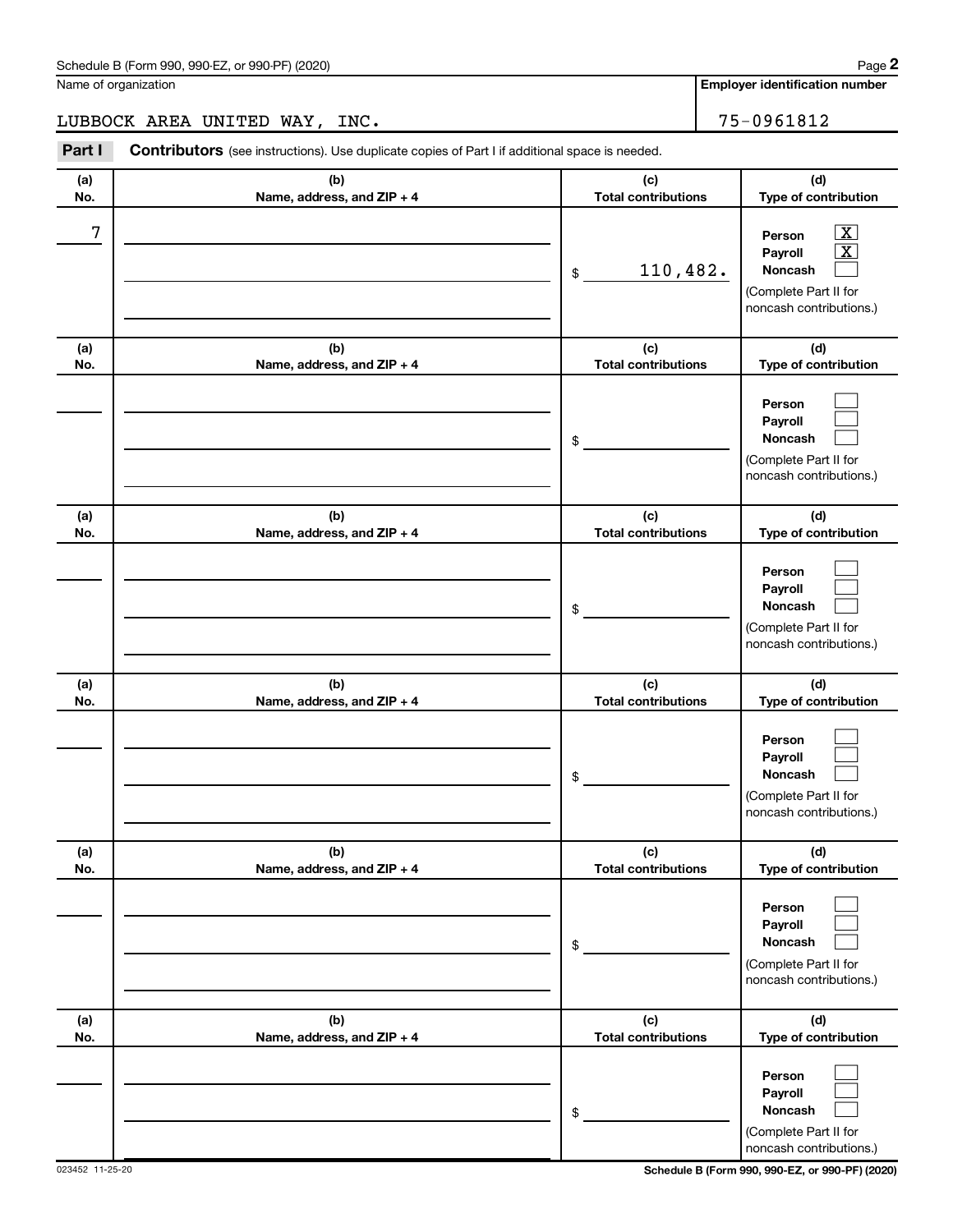LUBBOCK AREA UNITED WAY, INC. 75-0961812

Part II Noncash Property (see instructions). Use duplicate copies of Part II if additional space is needed.

| (a)<br>No.<br>from<br>Part I | (b)<br>Description of noncash property given | (c)<br>FMV (or estimate)<br>(See instructions.) | (d)<br>Date received |
|------------------------------|----------------------------------------------|-------------------------------------------------|----------------------|
|                              |                                              | \$                                              |                      |
| (a)<br>No.<br>from<br>Part I | (b)<br>Description of noncash property given | (c)<br>FMV (or estimate)<br>(See instructions.) | (d)<br>Date received |
|                              |                                              | $$\circ$$                                       |                      |
| (a)<br>No.<br>from<br>Part I | (b)<br>Description of noncash property given | (c)<br>FMV (or estimate)<br>(See instructions.) | (d)<br>Date received |
|                              |                                              | \$                                              |                      |
| (a)<br>No.<br>from<br>Part I | (b)<br>Description of noncash property given | (c)<br>FMV (or estimate)<br>(See instructions.) | (d)<br>Date received |
|                              |                                              | \$                                              |                      |
| (a)<br>No.<br>from<br>Part I | (b)<br>Description of noncash property given | (c)<br>FMV (or estimate)<br>(See instructions.) | (d)<br>Date received |
|                              |                                              | \$                                              |                      |
| (a)<br>No.<br>from<br>Part I | (b)<br>Description of noncash property given | (c)<br>FMV (or estimate)<br>(See instructions.) | (d)<br>Date received |
|                              |                                              | \$                                              |                      |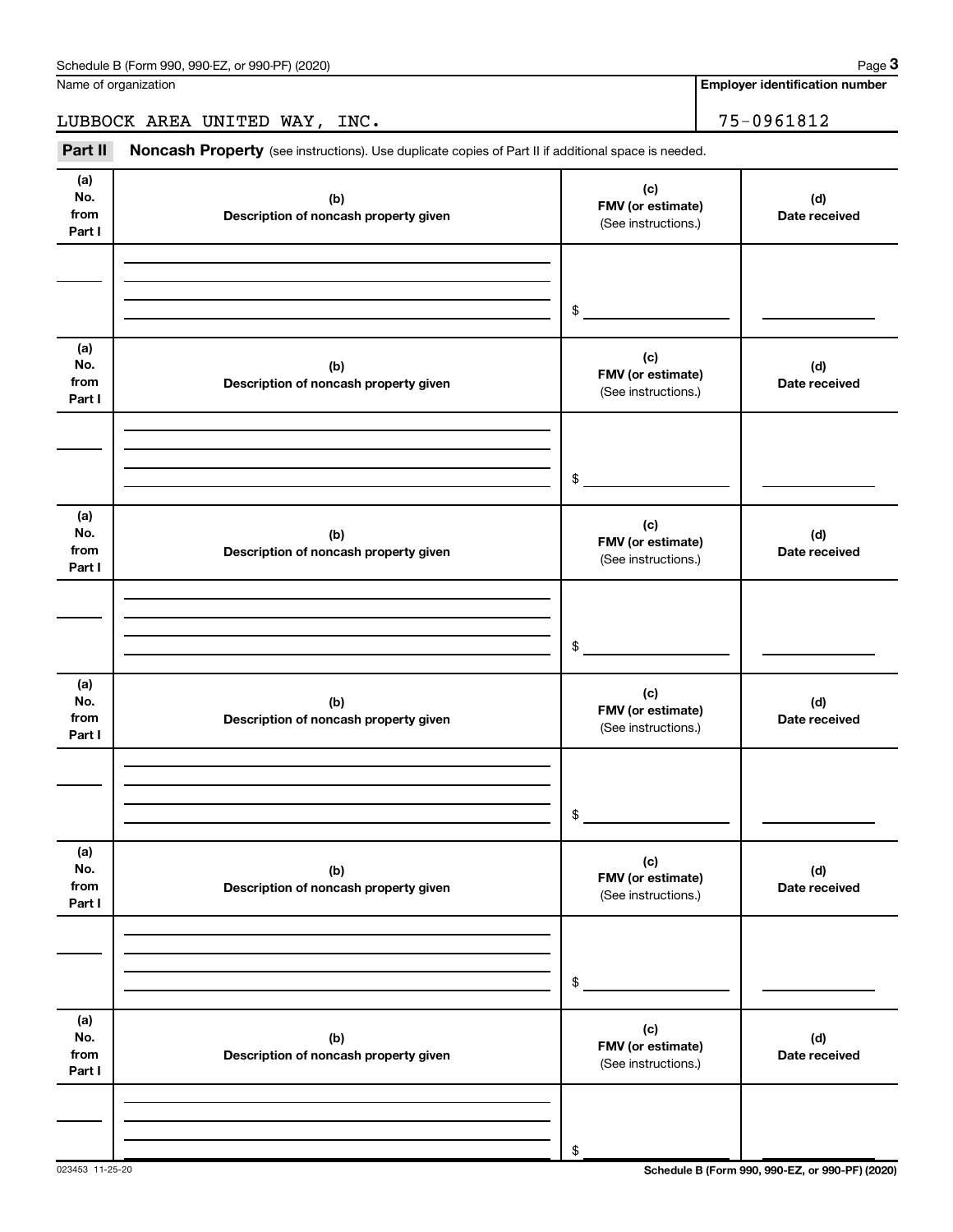| Schedule B (Form 990, 990-EZ, or 990-PF) (2020) | Page |
|-------------------------------------------------|------|
|-------------------------------------------------|------|

|--|--|

|                           | Name of organization                                                                                                                                                                                                                                                                                                                                                                                                                                                                                                                 |                      |  | <b>Employer identification number</b>    |  |  |
|---------------------------|--------------------------------------------------------------------------------------------------------------------------------------------------------------------------------------------------------------------------------------------------------------------------------------------------------------------------------------------------------------------------------------------------------------------------------------------------------------------------------------------------------------------------------------|----------------------|--|------------------------------------------|--|--|
|                           | LUBBOCK AREA UNITED WAY, INC.                                                                                                                                                                                                                                                                                                                                                                                                                                                                                                        |                      |  | 75-0961812                               |  |  |
| Part III                  | Exclusively religious, charitable, etc., contributions to organizations described in section 501(c)(7), (8), or (10) that total more than \$1,000 for the year<br>from any one contributor. Complete columns (a) through (e) and the following line entry. For organizations<br>completing Part III, enter the total of exclusively religious, charitable, etc., contributions of \$1,000 or less for the year. (Enter this info. once.) $\blacktriangleright$ \$<br>Use duplicate copies of Part III if additional space is needed. |                      |  |                                          |  |  |
| (a) No.<br>from<br>Part I | (b) Purpose of gift                                                                                                                                                                                                                                                                                                                                                                                                                                                                                                                  | (c) Use of gift      |  | (d) Description of how gift is held      |  |  |
|                           |                                                                                                                                                                                                                                                                                                                                                                                                                                                                                                                                      |                      |  |                                          |  |  |
|                           |                                                                                                                                                                                                                                                                                                                                                                                                                                                                                                                                      | (e) Transfer of gift |  |                                          |  |  |
|                           | Transferee's name, address, and ZIP + 4                                                                                                                                                                                                                                                                                                                                                                                                                                                                                              |                      |  | Relationship of transferor to transferee |  |  |
| (a) No.<br>from           |                                                                                                                                                                                                                                                                                                                                                                                                                                                                                                                                      |                      |  |                                          |  |  |
| Part I                    | (b) Purpose of gift                                                                                                                                                                                                                                                                                                                                                                                                                                                                                                                  | (c) Use of gift      |  | (d) Description of how gift is held      |  |  |
|                           |                                                                                                                                                                                                                                                                                                                                                                                                                                                                                                                                      |                      |  |                                          |  |  |
|                           | (e) Transfer of gift                                                                                                                                                                                                                                                                                                                                                                                                                                                                                                                 |                      |  |                                          |  |  |
|                           | Transferee's name, address, and $ZIP + 4$                                                                                                                                                                                                                                                                                                                                                                                                                                                                                            |                      |  | Relationship of transferor to transferee |  |  |
|                           |                                                                                                                                                                                                                                                                                                                                                                                                                                                                                                                                      |                      |  |                                          |  |  |
| (a) No.<br>from<br>Part I | (b) Purpose of gift                                                                                                                                                                                                                                                                                                                                                                                                                                                                                                                  | (c) Use of gift      |  | (d) Description of how gift is held      |  |  |
|                           |                                                                                                                                                                                                                                                                                                                                                                                                                                                                                                                                      |                      |  |                                          |  |  |
|                           | (e) Transfer of gift                                                                                                                                                                                                                                                                                                                                                                                                                                                                                                                 |                      |  |                                          |  |  |
|                           | Transferee's name, address, and ZIP + 4                                                                                                                                                                                                                                                                                                                                                                                                                                                                                              |                      |  | Relationship of transferor to transferee |  |  |
|                           |                                                                                                                                                                                                                                                                                                                                                                                                                                                                                                                                      |                      |  |                                          |  |  |
| (a) No.<br>from<br>Part I | (b) Purpose of gift                                                                                                                                                                                                                                                                                                                                                                                                                                                                                                                  | (c) Use of gift      |  | (d) Description of how gift is held      |  |  |
|                           |                                                                                                                                                                                                                                                                                                                                                                                                                                                                                                                                      |                      |  |                                          |  |  |
|                           |                                                                                                                                                                                                                                                                                                                                                                                                                                                                                                                                      | (e) Transfer of gift |  |                                          |  |  |
|                           | Transferee's name, address, and ZIP + 4                                                                                                                                                                                                                                                                                                                                                                                                                                                                                              |                      |  | Relationship of transferor to transferee |  |  |
|                           |                                                                                                                                                                                                                                                                                                                                                                                                                                                                                                                                      |                      |  |                                          |  |  |
|                           |                                                                                                                                                                                                                                                                                                                                                                                                                                                                                                                                      |                      |  |                                          |  |  |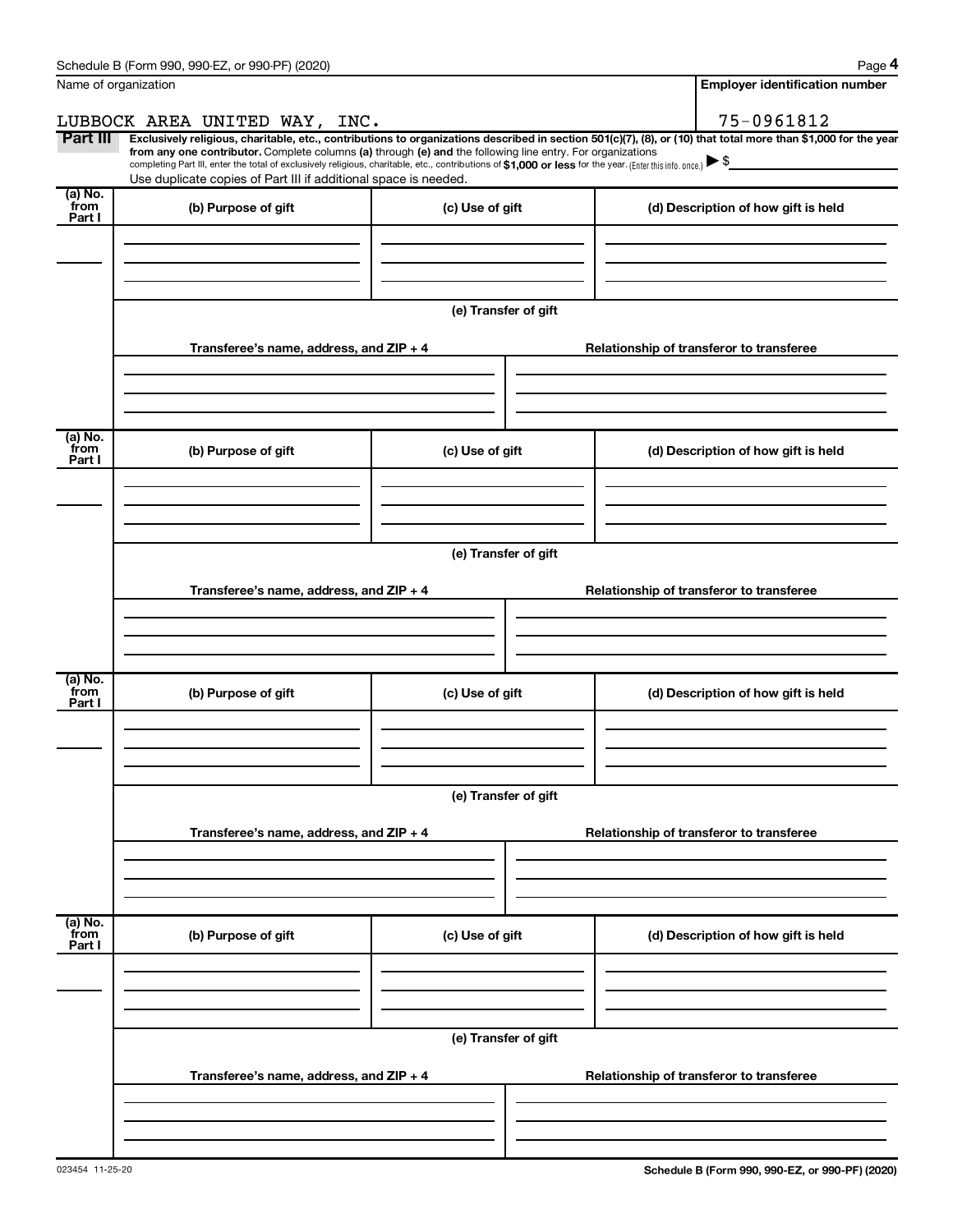| <b>SCHEDULE D</b> |  |
|-------------------|--|
|-------------------|--|

Department of the Treasury Internal Revenue Service

| (Form 990) |  |
|------------|--|
|------------|--|

# **SCHEDULE D Supplemental Financial Statements**<br> **Form 990 2020**<br> **Part IV** line 6.7.8.9.10, 11a, 11b, 11d, 11d, 11d, 11d, 11d, 12a, 0r, 12b

**(Form 990) | Complete if the organization answered "Yes" on Form 990, Part IV, line 6, 7, 8, 9, 10, 11a, 11b, 11c, 11d, 11e, 11f, 12a, or 12b.**

**| Attach to Form 990. |Go to www.irs.gov/Form990 for instructions and the latest information.**



Name of the organization<br> **Employer identification number**<br>
T5-0961812 LUBBOCK AREA UNITED WAY, INC.

| Part I  | Organizations Maintaining Donor Advised Funds or Other Similar Funds or Accounts. Complete if the                                                                                                                              |                         |                                                    |
|---------|--------------------------------------------------------------------------------------------------------------------------------------------------------------------------------------------------------------------------------|-------------------------|----------------------------------------------------|
|         | organization answered "Yes" on Form 990, Part IV, line 6.                                                                                                                                                                      |                         |                                                    |
|         |                                                                                                                                                                                                                                | (a) Donor advised funds | (b) Funds and other accounts                       |
| 1.      |                                                                                                                                                                                                                                |                         |                                                    |
| 2       | Aggregate value of contributions to (during year)                                                                                                                                                                              |                         |                                                    |
| з       |                                                                                                                                                                                                                                |                         |                                                    |
| 4       |                                                                                                                                                                                                                                |                         |                                                    |
| 5       | Did the organization inform all donors and donor advisors in writing that the assets held in donor advised funds                                                                                                               |                         | Yes<br>No                                          |
| 6       | Did the organization inform all grantees, donors, and donor advisors in writing that grant funds can be used only                                                                                                              |                         |                                                    |
|         | for charitable purposes and not for the benefit of the donor or donor advisor, or for any other purpose conferring                                                                                                             |                         |                                                    |
|         |                                                                                                                                                                                                                                |                         | Yes<br>No                                          |
| Part II | Conservation Easements. Complete if the organization answered "Yes" on Form 990, Part IV, line 7.                                                                                                                              |                         |                                                    |
|         | Purpose(s) of conservation easements held by the organization (check all that apply).                                                                                                                                          |                         |                                                    |
|         | Preservation of land for public use (for example, recreation or education)                                                                                                                                                     |                         | Preservation of a historically important land area |
|         | Protection of natural habitat                                                                                                                                                                                                  |                         | Preservation of a certified historic structure     |
|         | Preservation of open space                                                                                                                                                                                                     |                         |                                                    |
| 2       | Complete lines 2a through 2d if the organization held a qualified conservation contribution in the form of a conservation easement on the last                                                                                 |                         |                                                    |
|         | day of the tax year.                                                                                                                                                                                                           |                         | Held at the End of the Tax Year                    |
| а       |                                                                                                                                                                                                                                |                         | 2a                                                 |
|         |                                                                                                                                                                                                                                |                         | 2 <sub>b</sub>                                     |
|         |                                                                                                                                                                                                                                |                         | 2c                                                 |
| d       | Number of conservation easements included in (c) acquired after 7/25/06, and not on a historic structure                                                                                                                       |                         |                                                    |
|         | listed in the National Register [111] Marshall Records and Register [11] Marshall Register [11] Marshall Register [11] Marshall Register [11] Marshall Register [11] Marshall Register [11] Marshall Register [11] Marshall Re |                         | 2d                                                 |
| 3       | Number of conservation easements modified, transferred, released, extinguished, or terminated by the organization during the tax                                                                                               |                         |                                                    |
|         | year                                                                                                                                                                                                                           |                         |                                                    |
| 4       | Number of states where property subject to conservation easement is located >                                                                                                                                                  |                         |                                                    |
| 5       | Does the organization have a written policy regarding the periodic monitoring, inspection, handling of                                                                                                                         |                         |                                                    |
|         | violations, and enforcement of the conservation easements it holds?                                                                                                                                                            |                         | Yes<br><b>No</b>                                   |
| 6       | Staff and volunteer hours devoted to monitoring, inspecting, handling of violations, and enforcing conservation easements during the year                                                                                      |                         |                                                    |
|         |                                                                                                                                                                                                                                |                         |                                                    |
| 7       | Amount of expenses incurred in monitoring, inspecting, handling of violations, and enforcing conservation easements during the year<br>$\blacktriangleright$ \$                                                                |                         |                                                    |
| 8       | Does each conservation easement reported on line 2(d) above satisfy the requirements of section 170(h)(4)(B)(i)                                                                                                                |                         |                                                    |
|         |                                                                                                                                                                                                                                |                         | Yes<br>No                                          |
| 9       | In Part XIII, describe how the organization reports conservation easements in its revenue and expense statement and                                                                                                            |                         |                                                    |
|         | balance sheet, and include, if applicable, the text of the footnote to the organization's financial statements that describes the                                                                                              |                         |                                                    |
|         | organization's accounting for conservation easements.                                                                                                                                                                          |                         |                                                    |
|         | Organizations Maintaining Collections of Art, Historical Treasures, or Other Similar Assets.<br>Part III                                                                                                                       |                         |                                                    |
|         | Complete if the organization answered "Yes" on Form 990, Part IV, line 8.                                                                                                                                                      |                         |                                                    |
|         | 1a If the organization elected, as permitted under FASB ASC 958, not to report in its revenue statement and balance sheet works                                                                                                |                         |                                                    |
|         | of art, historical treasures, or other similar assets held for public exhibition, education, or research in furtherance of public                                                                                              |                         |                                                    |
|         | service, provide in Part XIII the text of the footnote to its financial statements that describes these items.                                                                                                                 |                         |                                                    |
| b       | If the organization elected, as permitted under FASB ASC 958, to report in its revenue statement and balance sheet works of                                                                                                    |                         |                                                    |
|         | art, historical treasures, or other similar assets held for public exhibition, education, or research in furtherance of public service,                                                                                        |                         |                                                    |
|         | provide the following amounts relating to these items:                                                                                                                                                                         |                         |                                                    |
|         |                                                                                                                                                                                                                                |                         | $\frac{1}{2}$                                      |
|         | (ii) Assets included in Form 990, Part X                                                                                                                                                                                       |                         | $\blacktriangleright$ \$                           |
| 2       | If the organization received or held works of art, historical treasures, or other similar assets for financial gain, provide                                                                                                   |                         |                                                    |
|         | the following amounts required to be reported under FASB ASC 958 relating to these items:                                                                                                                                      |                         |                                                    |
| а       |                                                                                                                                                                                                                                |                         | -\$                                                |
|         |                                                                                                                                                                                                                                |                         |                                                    |

| Schedule D (Form 990) 2020 |  |
|----------------------------|--|
|                            |  |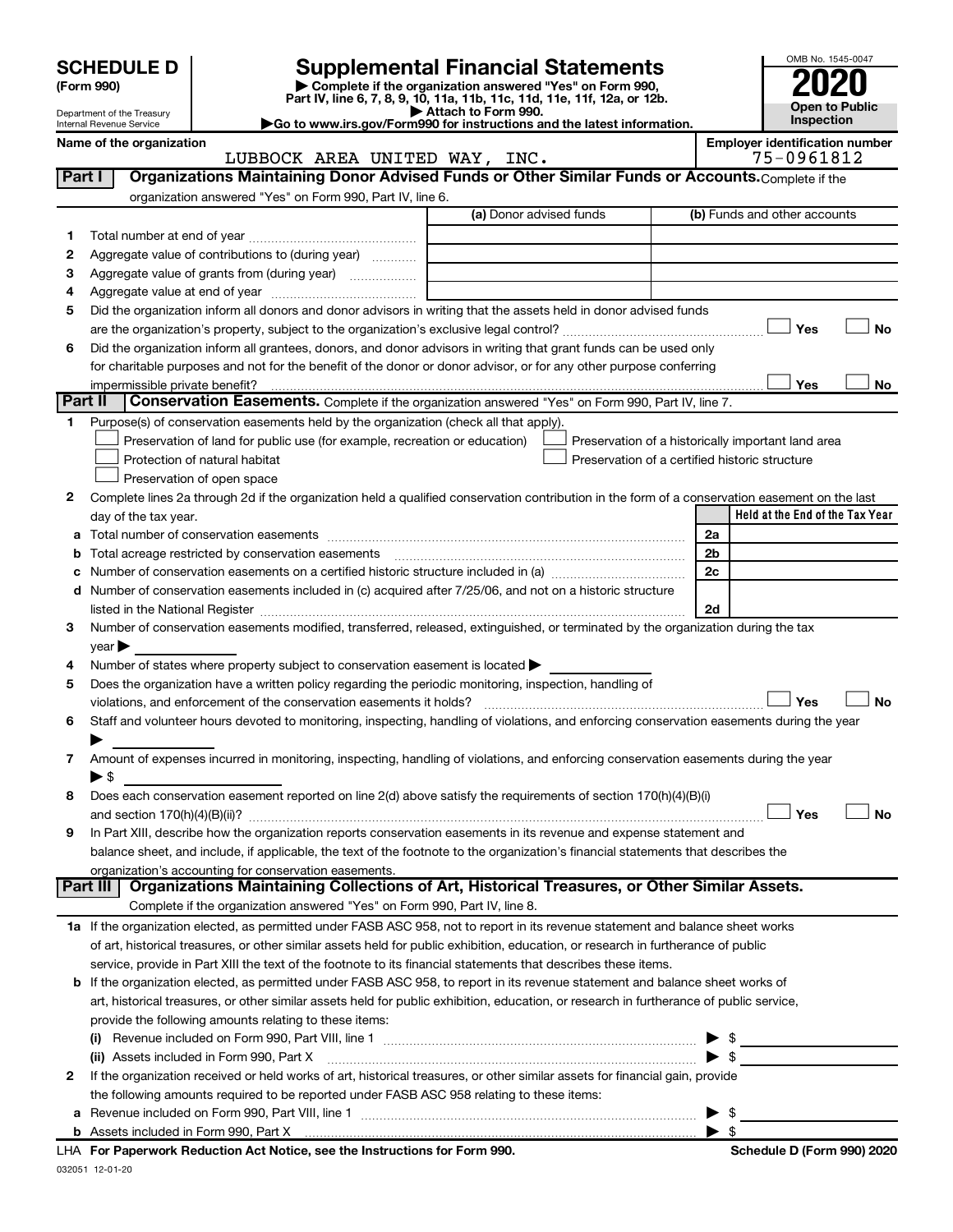|               | Schedule D (Form 990) 2020                                                                                                                                                                                                           | LUBBOCK AREA UNITED WAY, INC. |                       |                                                                                                                                                                                                                               |                      |              |                        | 75-0961812 Page 2       |
|---------------|--------------------------------------------------------------------------------------------------------------------------------------------------------------------------------------------------------------------------------------|-------------------------------|-----------------------|-------------------------------------------------------------------------------------------------------------------------------------------------------------------------------------------------------------------------------|----------------------|--------------|------------------------|-------------------------|
|               | Organizations Maintaining Collections of Art, Historical Treasures, or Other Similar Assets (continued)<br>Part III                                                                                                                  |                               |                       |                                                                                                                                                                                                                               |                      |              |                        |                         |
| 3             | Using the organization's acquisition, accession, and other records, check any of the following that make significant use of its                                                                                                      |                               |                       |                                                                                                                                                                                                                               |                      |              |                        |                         |
|               | collection items (check all that apply):                                                                                                                                                                                             |                               |                       |                                                                                                                                                                                                                               |                      |              |                        |                         |
| a             | Public exhibition                                                                                                                                                                                                                    | d                             |                       | Loan or exchange program                                                                                                                                                                                                      |                      |              |                        |                         |
| b             | Scholarly research                                                                                                                                                                                                                   | e                             |                       | Other and the contract of the contract of the contract of the contract of the contract of the contract of the contract of the contract of the contract of the contract of the contract of the contract of the contract of the |                      |              |                        |                         |
| c             | Preservation for future generations                                                                                                                                                                                                  |                               |                       |                                                                                                                                                                                                                               |                      |              |                        |                         |
| 4             | Provide a description of the organization's collections and explain how they further the organization's exempt purpose in Part XIII.                                                                                                 |                               |                       |                                                                                                                                                                                                                               |                      |              |                        |                         |
| 5             | During the year, did the organization solicit or receive donations of art, historical treasures, or other similar assets                                                                                                             |                               |                       |                                                                                                                                                                                                                               |                      |              |                        |                         |
|               | Part IV<br><b>Escrow and Custodial Arrangements.</b> Complete if the organization answered "Yes" on Form 990, Part IV, line 9, or                                                                                                    |                               |                       |                                                                                                                                                                                                                               |                      |              | Yes                    | No                      |
|               | reported an amount on Form 990, Part X, line 21.                                                                                                                                                                                     |                               |                       |                                                                                                                                                                                                                               |                      |              |                        |                         |
|               | 1a Is the organization an agent, trustee, custodian or other intermediary for contributions or other assets not included                                                                                                             |                               |                       |                                                                                                                                                                                                                               |                      |              |                        |                         |
|               |                                                                                                                                                                                                                                      |                               |                       |                                                                                                                                                                                                                               |                      |              | Yes                    | $\overline{X}$ No       |
|               | b If "Yes," explain the arrangement in Part XIII and complete the following table:                                                                                                                                                   |                               |                       |                                                                                                                                                                                                                               |                      |              |                        |                         |
|               |                                                                                                                                                                                                                                      |                               |                       |                                                                                                                                                                                                                               |                      |              | Amount                 |                         |
|               | c Beginning balance <b>contract to the contract of the contract of the contract of the contract of the contract of the contract of the contract of the contract of the contract of the contract of the contract of the contract </b> |                               |                       |                                                                                                                                                                                                                               | 1c                   |              |                        |                         |
|               |                                                                                                                                                                                                                                      |                               |                       |                                                                                                                                                                                                                               | 1d                   |              |                        |                         |
|               | e Distributions during the year manufactured and continuum and contact the year manufactured and contact the year manufactured and contact the year manufactured and contact the year manufactured and contact the year manufa       |                               |                       |                                                                                                                                                                                                                               | 1e                   |              |                        |                         |
| f.            |                                                                                                                                                                                                                                      |                               |                       |                                                                                                                                                                                                                               | 1f                   |              |                        |                         |
|               | 2a Did the organization include an amount on Form 990, Part X, line 21, for escrow or custodial account liability?                                                                                                                   |                               |                       |                                                                                                                                                                                                                               |                      |              | $\boxed{\text{X}}$ Yes | No                      |
|               | <b>b</b> If "Yes," explain the arrangement in Part XIII. Check here if the explanation has been provided on Part XIII                                                                                                                |                               |                       |                                                                                                                                                                                                                               |                      |              |                        | $\overline{\texttt{x}}$ |
| <b>Part V</b> | Endowment Funds. Complete if the organization answered "Yes" on Form 990, Part IV, line 10.                                                                                                                                          |                               |                       |                                                                                                                                                                                                                               |                      |              |                        |                         |
|               |                                                                                                                                                                                                                                      | (a) Current year              | (b) Prior year        | (c) Two years back   (d) Three years back   (e) Four years back                                                                                                                                                               |                      |              |                        |                         |
|               | 1a Beginning of year balance                                                                                                                                                                                                         | 3,304,184.                    | 3,008,426.            | 3,222,518.                                                                                                                                                                                                                    |                      | 3,110,123.   |                        | 2,947,175.              |
|               |                                                                                                                                                                                                                                      | 91,017.                       | 25,489.               | 9,793.                                                                                                                                                                                                                        |                      | 875.         |                        | 23,640.                 |
|               | c Net investment earnings, gains, and losses                                                                                                                                                                                         | 276,897.                      | 382,831.              | $-101, 168.$                                                                                                                                                                                                                  |                      | 215,959.     |                        | 243,019.                |
|               | d Grants or scholarships                                                                                                                                                                                                             |                               |                       |                                                                                                                                                                                                                               |                      |              |                        |                         |
|               | e Other expenditures for facilities                                                                                                                                                                                                  |                               |                       |                                                                                                                                                                                                                               |                      |              |                        |                         |
|               | and programs                                                                                                                                                                                                                         | 132, 459.                     | 98,916.               | 107,963.                                                                                                                                                                                                                      |                      | 88,843.      |                        | 85,867.                 |
|               | f Administrative expenses                                                                                                                                                                                                            | 13,896.<br>3,525,743.         | 13,646.<br>3,304,184. | 14,754.<br>3,008,426.                                                                                                                                                                                                         |                      | 15,596.      |                        | 17,844.                 |
| g             | Provide the estimated percentage of the current year end balance (line 1g, column (a)) held as:                                                                                                                                      |                               |                       |                                                                                                                                                                                                                               |                      | 3, 222, 518. |                        | 3, 110, 123.            |
| 2             | a Board designated or quasi-endowment $\blacktriangleright$                                                                                                                                                                          | 100                           | %                     |                                                                                                                                                                                                                               |                      |              |                        |                         |
| b             | Permanent endowment                                                                                                                                                                                                                  | %                             |                       |                                                                                                                                                                                                                               |                      |              |                        |                         |
|               | $\mathbf c$ Term endowment $\blacktriangleright$                                                                                                                                                                                     | %                             |                       |                                                                                                                                                                                                                               |                      |              |                        |                         |
|               | The percentages on lines 2a, 2b, and 2c should equal 100%.                                                                                                                                                                           |                               |                       |                                                                                                                                                                                                                               |                      |              |                        |                         |
|               | 3a Are there endowment funds not in the possession of the organization that are held and administered for the organization                                                                                                           |                               |                       |                                                                                                                                                                                                                               |                      |              |                        |                         |
|               | by:                                                                                                                                                                                                                                  |                               |                       |                                                                                                                                                                                                                               |                      |              |                        | Yes<br>No               |
|               | (i)                                                                                                                                                                                                                                  |                               |                       |                                                                                                                                                                                                                               |                      |              | 3a(i)                  | х                       |
|               |                                                                                                                                                                                                                                      |                               |                       |                                                                                                                                                                                                                               |                      |              | 3a(ii)                 | X                       |
|               |                                                                                                                                                                                                                                      |                               |                       |                                                                                                                                                                                                                               |                      |              | 3b                     |                         |
| 4             | Describe in Part XIII the intended uses of the organization's endowment funds.                                                                                                                                                       |                               |                       |                                                                                                                                                                                                                               |                      |              |                        |                         |
|               | Land, Buildings, and Equipment.<br><b>Part VI</b>                                                                                                                                                                                    |                               |                       |                                                                                                                                                                                                                               |                      |              |                        |                         |
|               | Complete if the organization answered "Yes" on Form 990, Part IV, line 11a. See Form 990, Part X, line 10.                                                                                                                           |                               |                       |                                                                                                                                                                                                                               |                      |              |                        |                         |
|               | Description of property                                                                                                                                                                                                              | (a) Cost or other             |                       | (b) Cost or other                                                                                                                                                                                                             | (c) Accumulated      |              | (d) Book value         |                         |
|               |                                                                                                                                                                                                                                      | basis (investment)            |                       | basis (other)                                                                                                                                                                                                                 | depreciation         |              |                        |                         |
|               |                                                                                                                                                                                                                                      |                               |                       | 302,851.                                                                                                                                                                                                                      |                      |              |                        | 302,851.                |
| b             |                                                                                                                                                                                                                                      |                               |                       |                                                                                                                                                                                                                               |                      |              |                        |                         |
|               |                                                                                                                                                                                                                                      |                               |                       | 992,058.<br>260, 497.                                                                                                                                                                                                         | 770,932.<br>174,427. |              |                        | 221, 126.<br>86,070.    |
| d             |                                                                                                                                                                                                                                      |                               |                       |                                                                                                                                                                                                                               |                      |              |                        |                         |
|               |                                                                                                                                                                                                                                      |                               |                       |                                                                                                                                                                                                                               |                      |              |                        | 610,047.                |
|               | Total. Add lines 1a through 1e. (Column (d) must equal Form 990, Part X, column (B), line 10c.)                                                                                                                                      |                               |                       |                                                                                                                                                                                                                               |                      |              |                        |                         |

**Schedule D (Form 990) 2020**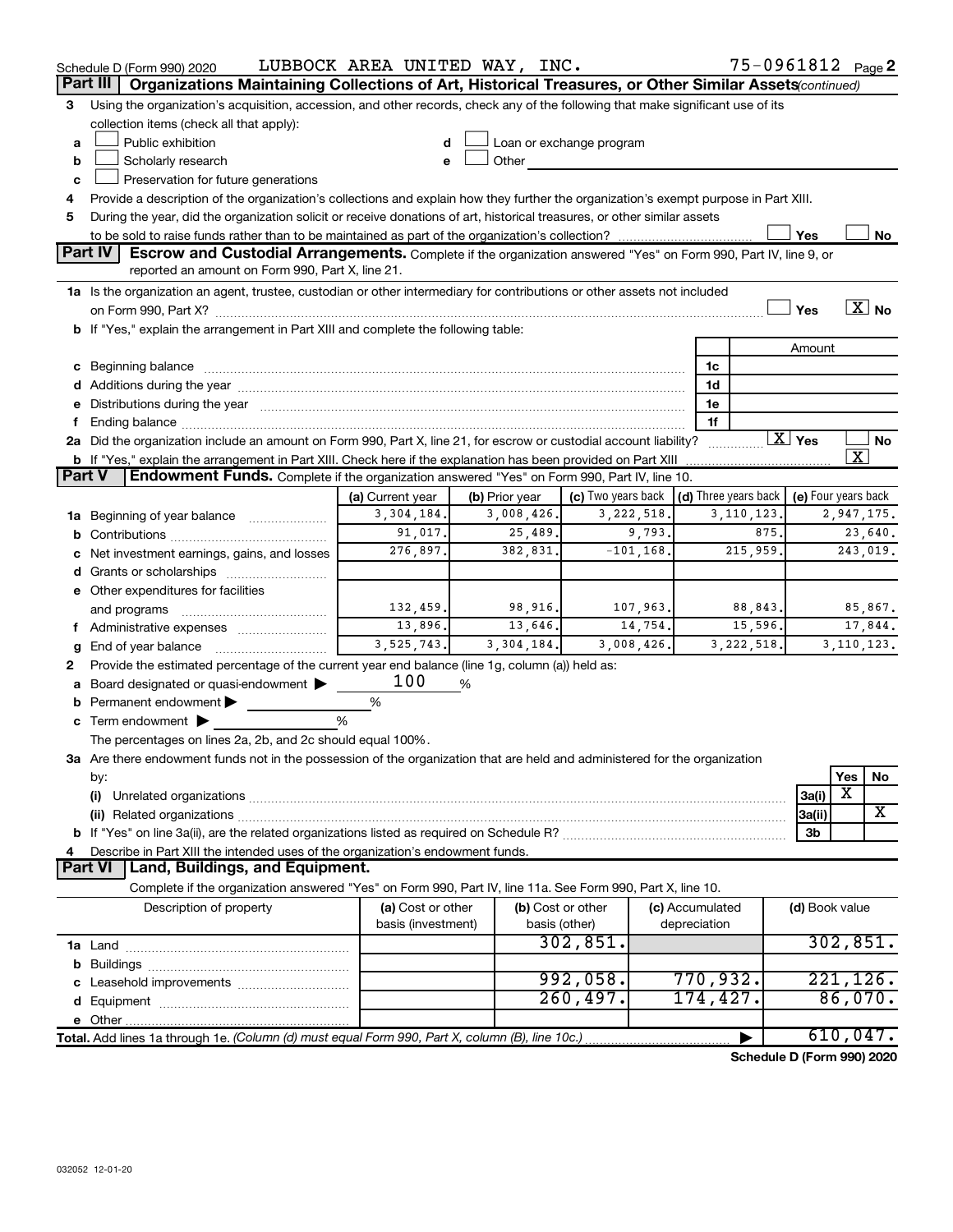| (a) Description of security or category (including name of security)                                                                                 | (b) Book value  | (c) Method of valuation: Cost or end-of-year market value |                     |
|------------------------------------------------------------------------------------------------------------------------------------------------------|-----------------|-----------------------------------------------------------|---------------------|
| (1) Financial derivatives                                                                                                                            |                 |                                                           |                     |
|                                                                                                                                                      |                 |                                                           |                     |
| (3) Other                                                                                                                                            |                 |                                                           |                     |
| (A)                                                                                                                                                  |                 |                                                           |                     |
| (B)                                                                                                                                                  |                 |                                                           |                     |
| (C)                                                                                                                                                  |                 |                                                           |                     |
| (D)                                                                                                                                                  |                 |                                                           |                     |
| (E)                                                                                                                                                  |                 |                                                           |                     |
| (F)                                                                                                                                                  |                 |                                                           |                     |
| (G)                                                                                                                                                  |                 |                                                           |                     |
| (H)                                                                                                                                                  |                 |                                                           |                     |
| Total. (Col. (b) must equal Form 990, Part X, col. (B) line 12.) $\blacktriangleright$                                                               |                 |                                                           |                     |
| Part VIII Investments - Program Related.                                                                                                             |                 |                                                           |                     |
| Complete if the organization answered "Yes" on Form 990, Part IV, line 11c. See Form 990, Part X, line 13.                                           |                 |                                                           |                     |
| (a) Description of investment                                                                                                                        | (b) Book value  | (c) Method of valuation: Cost or end-of-year market value |                     |
| (1)                                                                                                                                                  |                 |                                                           |                     |
| (2)                                                                                                                                                  |                 |                                                           |                     |
| (3)                                                                                                                                                  |                 |                                                           |                     |
| (4)                                                                                                                                                  |                 |                                                           |                     |
| (5)                                                                                                                                                  |                 |                                                           |                     |
| (6)                                                                                                                                                  |                 |                                                           |                     |
| (7)                                                                                                                                                  |                 |                                                           |                     |
| (8)                                                                                                                                                  |                 |                                                           |                     |
| (9)                                                                                                                                                  |                 |                                                           |                     |
| Total. (Col. (b) must equal Form 990, Part X, col. (B) line 13.)                                                                                     |                 |                                                           |                     |
| Part IX<br><b>Other Assets.</b>                                                                                                                      |                 |                                                           |                     |
| Complete if the organization answered "Yes" on Form 990, Part IV, line 11d. See Form 990, Part X, line 15.                                           |                 |                                                           |                     |
|                                                                                                                                                      | (a) Description |                                                           | (b) Book value      |
| (1)                                                                                                                                                  |                 |                                                           |                     |
| (2)                                                                                                                                                  |                 |                                                           |                     |
| (3)                                                                                                                                                  |                 |                                                           |                     |
| (4)                                                                                                                                                  |                 |                                                           |                     |
| (5)                                                                                                                                                  |                 |                                                           |                     |
| (6)                                                                                                                                                  |                 |                                                           |                     |
| (7)                                                                                                                                                  |                 |                                                           |                     |
| (8)                                                                                                                                                  |                 |                                                           |                     |
| (9)                                                                                                                                                  |                 |                                                           |                     |
|                                                                                                                                                      |                 |                                                           |                     |
| <b>Other Liabilities.</b><br>Part X                                                                                                                  |                 |                                                           |                     |
| Complete if the organization answered "Yes" on Form 990, Part IV, line 11e or 11f. See Form 990, Part X, line 25.                                    |                 |                                                           |                     |
| (a) Description of liability                                                                                                                         |                 |                                                           | (b) Book value      |
| 1.<br>Federal income taxes                                                                                                                           |                 |                                                           |                     |
| (1)<br>DUE TO PARTICIPATING                                                                                                                          |                 |                                                           |                     |
| (2)<br>FEDERATIONS/AGENCIES                                                                                                                          |                 |                                                           | 107,958.            |
| (3)<br>PAYCHECK PROTECTION PROGRAM                                                                                                                   | (PPP)           |                                                           |                     |
| (4)<br>LOAN                                                                                                                                          |                 |                                                           | 146, 200.           |
| (5)                                                                                                                                                  |                 |                                                           |                     |
| (6)                                                                                                                                                  |                 |                                                           |                     |
| (7)                                                                                                                                                  |                 |                                                           |                     |
| (8)                                                                                                                                                  |                 |                                                           |                     |
| (9)                                                                                                                                                  |                 |                                                           |                     |
|                                                                                                                                                      |                 |                                                           | 254, 158.           |
| 2. Liability for uncertain tax positions. In Part XIII, provide the text of the footnote to the organization's financial statements that reports the |                 |                                                           |                     |
| organization's liability for uncertain tax positions under FASB ASC 740. Check here if the text of the footnote has been provided in Part XIII       |                 |                                                           | $\lfloor x \rfloor$ |

### Schedule D (Form 990) 2020 Page LUBBOCK AREA UNITED WAY, INC. 75-0961812 **Part VII Investments - Other Securities.**

Complete if the organization answered "Yes" on Form 990, Part IV, line 11b. See Form 990, Part X, line 12.

| $75 - 0961812$ Page 3 |  |
|-----------------------|--|
|                       |  |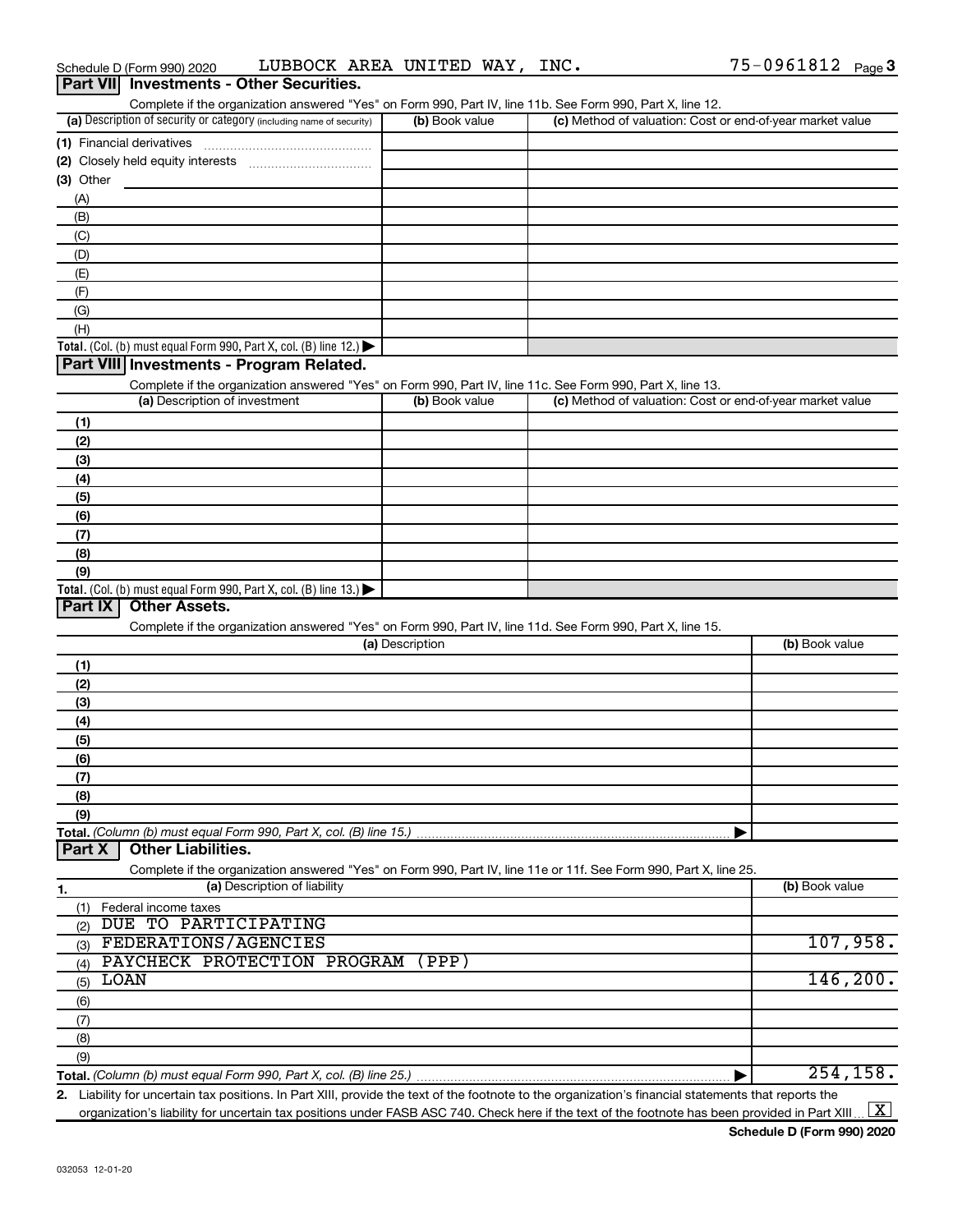|              | <b>Part XI</b> | Reconciliation of Revenue per Audited Financial Statements With Revenue per Return.                                                                                                                                                 |                |          |                         |              |
|--------------|----------------|-------------------------------------------------------------------------------------------------------------------------------------------------------------------------------------------------------------------------------------|----------------|----------|-------------------------|--------------|
|              |                | Complete if the organization answered "Yes" on Form 990, Part IV, line 12a.                                                                                                                                                         |                |          |                         |              |
| 1.           |                | Total revenue, gains, and other support per audited financial statements                                                                                                                                                            |                |          | $\overline{4,789},660.$ |              |
| $\mathbf{2}$ |                | Amounts included on line 1 but not on Form 990, Part VIII, line 12:                                                                                                                                                                 |                |          |                         |              |
|              |                | a Net unrealized gains (losses) on investments <i>manualization</i> and the university of the set of the set of the set of the set of the set of the set of the set of the set of the set of the set of the set of the set of the s | 2a             | 14,110.  |                         |              |
|              |                |                                                                                                                                                                                                                                     | 2 <sub>b</sub> |          |                         |              |
|              |                | <b>c</b> Recoveries of prior year grants                                                                                                                                                                                            | 2c             |          |                         |              |
|              |                | <b>d</b> Other (Describe in Part XIII.)                                                                                                                                                                                             | 2d             | 112,875. |                         |              |
|              |                | e Add lines 2a through 2d                                                                                                                                                                                                           |                |          | 2е                      | 126,985.     |
| 3            |                | Subtract line 2e from line 1                                                                                                                                                                                                        |                |          | з                       | 4,662,675.   |
| 4            |                | Amounts included on Form 990, Part VIII, line 12, but not on line 1:                                                                                                                                                                |                |          |                         |              |
|              |                | a Investment expenses not included on Form 990, Part VIII, line 7b                                                                                                                                                                  | 4a             |          |                         |              |
|              |                | <b>b</b> Other (Describe in Part XIII.)                                                                                                                                                                                             | 4 <sub>b</sub> | 568,719. |                         |              |
|              |                | c Add lines 4a and 4b                                                                                                                                                                                                               |                |          | 4с                      | 568,719.     |
|              |                |                                                                                                                                                                                                                                     |                |          | 5                       | 5, 231, 394. |
|              |                | Part XII Reconciliation of Expenses per Audited Financial Statements With Expenses per Return.                                                                                                                                      |                |          |                         |              |
|              |                | Complete if the organization answered "Yes" on Form 990, Part IV, line 12a.                                                                                                                                                         |                |          |                         |              |

|              |                                                                                                                                                                                                                                     |                |          |    | 4,708,829.   |
|--------------|-------------------------------------------------------------------------------------------------------------------------------------------------------------------------------------------------------------------------------------|----------------|----------|----|--------------|
| $\mathbf{2}$ | Amounts included on line 1 but not on Form 990, Part IX, line 25:                                                                                                                                                                   |                |          |    |              |
|              |                                                                                                                                                                                                                                     | 2a             |          |    |              |
|              |                                                                                                                                                                                                                                     | 2 <sub>b</sub> |          |    |              |
|              | c Other losses <b>contracts</b> and the contract of the contract of the contract of the contract of the contract of the contract of the contract of the contract of the contract of the contract of the contract of the contract of | 2c             |          |    |              |
|              |                                                                                                                                                                                                                                     | 2d             | 112,875. |    |              |
|              | e Add lines 2a through 2d                                                                                                                                                                                                           |                |          | 2е | 112,875.     |
| 3            | Subtract line 2e from line 1                                                                                                                                                                                                        |                |          | з  | 4,595,954.   |
| 4            | Amounts included on Form 990. Part IX, line 25, but not on line 1:                                                                                                                                                                  |                |          |    |              |
|              | <b>a</b> Investment expenses not included on Form 990, Part VIII, line 7b                                                                                                                                                           | 4a             |          |    |              |
|              | <b>b</b> Other (Describe in Part XIII.)                                                                                                                                                                                             | 4b             | 568,719. |    |              |
|              | c Add lines 4a and 4b                                                                                                                                                                                                               |                |          | 4c | 568,719.     |
|              | Total expenses. Add lines 3 and 4c. (This must equal Form 990, Part I, line 18.) <i>manumano containmano 3</i>                                                                                                                      |                |          | 5  | 5, 164, 673. |
|              | Part XIII Supplemental Information.                                                                                                                                                                                                 |                |          |    |              |

Provide the descriptions required for Part II, lines 3, 5, and 9; Part III, lines 1a and 4; Part IV, lines 1b and 2b; Part V, line 4; Part X, line 2; Part XI, lines 2d and 4b; and Part XII, lines 2d and 4b. Also complete this part to provide any additional information.

## PART IV, LINE 2B:

|                 |  |  |  |  |  |                                                               |  |  |  |                                                                     | THE STATE EMPLOYEES CHARITABLE CAMPAIGN (SECC), A PROGRAM INTITIATED BY  |  |
|-----------------|--|--|--|--|--|---------------------------------------------------------------|--|--|--|---------------------------------------------------------------------|--------------------------------------------------------------------------|--|
|                 |  |  |  |  |  |                                                               |  |  |  | THE STATE OF TEXAS IN 1994, IS CONDUCTED BY THE ORGANIZATION IN THE |                                                                          |  |
|                 |  |  |  |  |  |                                                               |  |  |  |                                                                     | LUBBOCK, ABILENE, ODESSA AND MIDLAND AREAS. THE NET ASSETS DO NOT BELONG |  |
|                 |  |  |  |  |  | TO THE ORGANIZATION AND ARE REFLECTED AS DUE TO PARTICIPATING |  |  |  |                                                                     |                                                                          |  |
|                 |  |  |  |  |  | FEDERATIONS/AGENCIES ON THE STATEMENT OF FINANCIAL POSITION.  |  |  |  |                                                                     |                                                                          |  |
|                 |  |  |  |  |  |                                                               |  |  |  |                                                                     |                                                                          |  |
| PART V, LINE 4: |  |  |  |  |  |                                                               |  |  |  |                                                                     |                                                                          |  |

A SET PERCENTAGE OF THE ENDOWMENT FUNDS ARE TRANSFERRED ANNUALLY TO THE

# AGENCY'S GENERAL FUND TO BE USED BY THE AGENCY FOR PROGRAM AND MANAGEMENT

EXPENSES.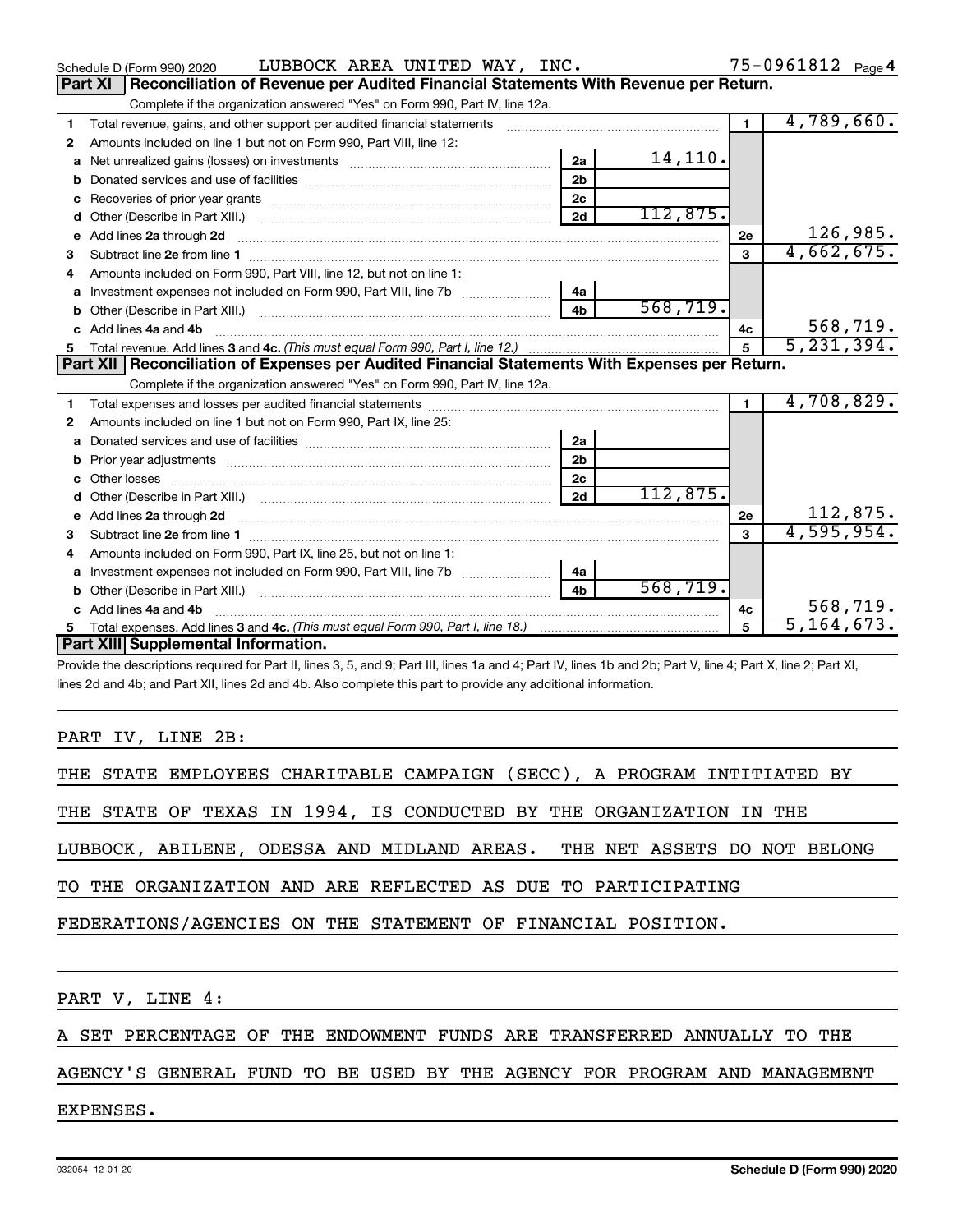| PART X, LINE 2:                                                                                            |
|------------------------------------------------------------------------------------------------------------|
| THE ORGANIZATION HAS ADOPTED THE "UNCERTAIN TAX POSITIONS" PROVISIONS OF                                   |
| ACCOUNTING PRINCIPLES GENERALLY ACCEPTED IN THE UNITED STATES OF AMERICA.                                  |
| THE PRIMARY TAX POSITION OF THE ORGANIZATION IS ITS FILING STATUS AS A TAX                                 |
| EXEMPT ENTITY.<br>THE ORGANIZATION DETERMINED THAT IT IS MORE LIKELY THAN                                  |
| NOT THAT THEIR TAX POSITIONS WOULD BE SUSTAINED UPON EXAMINATION BY THE                                    |
| INTERNAL REVENUE SERVICE (IRS), OR OTHER STATE TAXING AUTHORITY.<br><b>THERE</b>                           |
| WERE NO PENALTIES OR INTEREST RELATED TO INCOME TAXES RECOGNIZED DURING                                    |
| THE YEAR ENDED DECEMBER 31, 2020.                                                                          |
|                                                                                                            |
| PART XI, LINE 2D - OTHER ADJUSTMENTS:                                                                      |
| 112,875.<br>RENTAL PROPERTY EXPENSE                                                                        |
|                                                                                                            |
| PART XI, LINE 4B - OTHER ADJUSTMENTS:                                                                      |
| FUNDS COLLECTED AND GRANTED FOR THE STATE EMPLOYEE                                                         |
| 565,780.<br>CHARITABLE CAMPAIGN (SECC)                                                                     |
| 2,939.<br>CHANGE IN PRIOR YEAR DONOR CAMPAIGN DESIGNATIONS                                                 |
| 568,719.<br>TOTAL TO SCHEDULE D, PART XI, LINE 4B                                                          |
|                                                                                                            |
|                                                                                                            |
| 112,875.<br>RENTAL PROPERTY EXPENSE                                                                        |
|                                                                                                            |
| PART XII, LINE 4B - OTHER ADJUSTMENTS:                                                                     |
| FUNDS COLLECTED AND GRANTED FOR THE STATE EMPLOYEE                                                         |
| 565,780.<br>CHARITABLE CAMPAIGN (SECC)                                                                     |
| 2,939.<br>CHANGE IN PRIOR YEAR DONOR CAMPAIGN DESIGNATIONS                                                 |
| 568,719.<br>TOTAL TO SCHEDULE D, PART XII, LINE 4B<br><u> 1989 - Johann Barn, fransk politik (d. 1989)</u> |

Schedule D (Form 990) 2020 Page LUBBOCK AREA UNITED WAY, INC. 75-0961812

*(continued)* **Part XIII Supplemental Information** 

**Schedule D (Form 990) 2020**

75-0961812 Page 5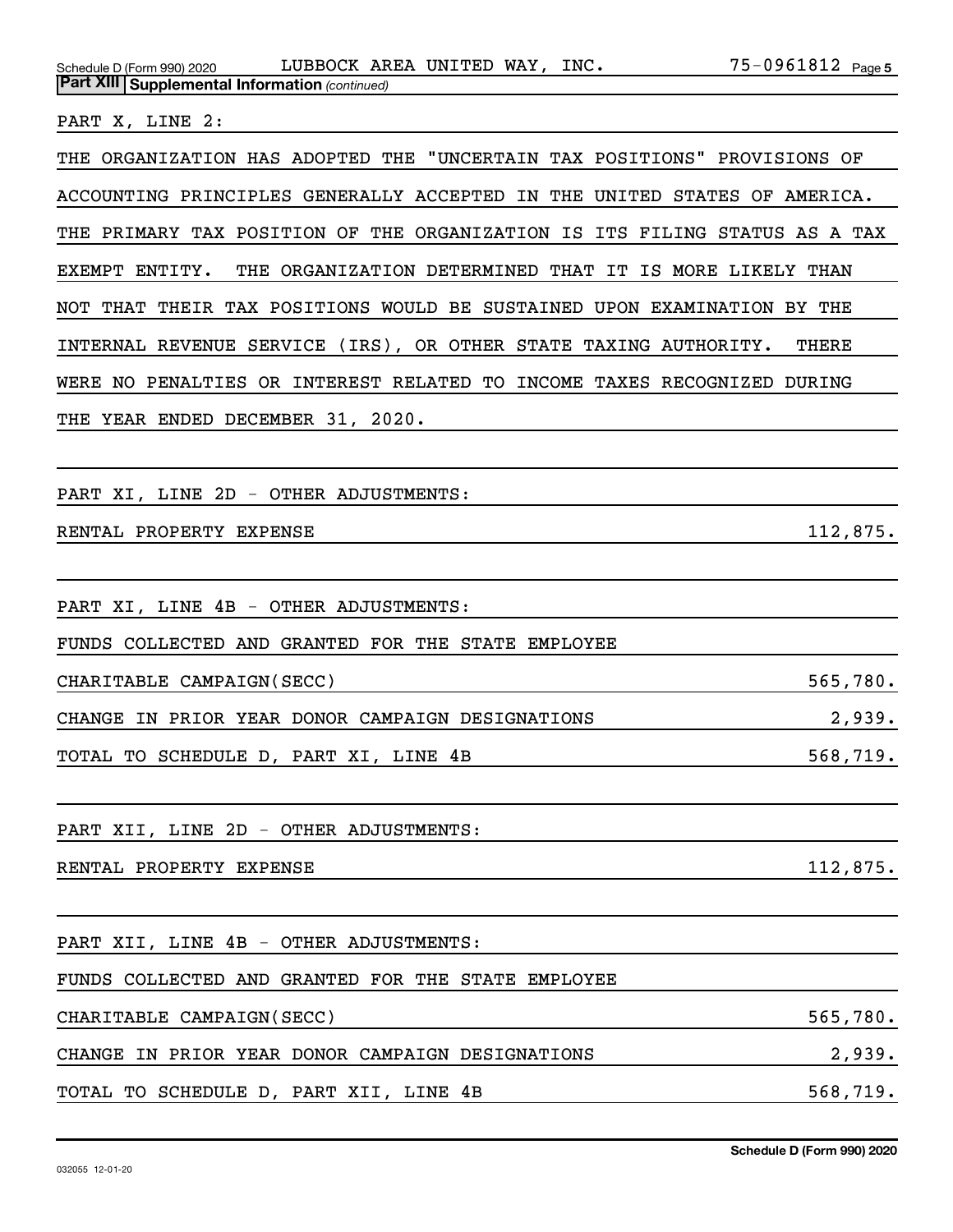| <b>SCHEDULE G</b>                                                                                                                             |                                  | <b>Supplemental Information Regarding Fundraising or Gaming Activities</b>                                                                                                                                                                                                                                                                                                                                                                                                                                                                                |                                                                            |     |                                                                            |  |                                                                            | OMB No. 1545-0047                                       |  |
|-----------------------------------------------------------------------------------------------------------------------------------------------|----------------------------------|-----------------------------------------------------------------------------------------------------------------------------------------------------------------------------------------------------------------------------------------------------------------------------------------------------------------------------------------------------------------------------------------------------------------------------------------------------------------------------------------------------------------------------------------------------------|----------------------------------------------------------------------------|-----|----------------------------------------------------------------------------|--|----------------------------------------------------------------------------|---------------------------------------------------------|--|
| (Form 990 or 990-EZ)                                                                                                                          |                                  | Complete if the organization answered "Yes" on Form 990, Part IV, line 17, 18, or 19, or if the<br>organization entered more than \$15,000 on Form 990-EZ, line 6a.                                                                                                                                                                                                                                                                                                                                                                                       |                                                                            |     |                                                                            |  |                                                                            |                                                         |  |
| Department of the Treasury                                                                                                                    |                                  | Attach to Form 990 or Form 990-EZ.                                                                                                                                                                                                                                                                                                                                                                                                                                                                                                                        |                                                                            |     |                                                                            |  |                                                                            | <b>Open to Public</b>                                   |  |
| Internal Revenue Service                                                                                                                      |                                  | ► Go to www.irs.gov/Form990 for instructions and the latest information.                                                                                                                                                                                                                                                                                                                                                                                                                                                                                  |                                                                            |     |                                                                            |  |                                                                            | Inspection                                              |  |
| Name of the organization                                                                                                                      |                                  | LUBBOCK AREA UNITED WAY, INC.                                                                                                                                                                                                                                                                                                                                                                                                                                                                                                                             |                                                                            |     |                                                                            |  | 75-0961812                                                                 | <b>Employer identification number</b>                   |  |
| Part I                                                                                                                                        | required to complete this part.  | Fundraising Activities. Complete if the organization answered "Yes" on Form 990, Part IV, line 17. Form 990-EZ filers are not                                                                                                                                                                                                                                                                                                                                                                                                                             |                                                                            |     |                                                                            |  |                                                                            |                                                         |  |
| Mail solicitations<br>a<br>b<br>Phone solicitations<br>c<br>In-person solicitations<br>d<br>compensated at least \$5,000 by the organization. | Internet and email solicitations | 1 Indicate whether the organization raised funds through any of the following activities. Check all that apply.<br>e<br>f<br>Special fundraising events<br>g<br>2 a Did the organization have a written or oral agreement with any individual (including officers, directors, trustees, or<br>key employees listed in Form 990, Part VII) or entity in connection with professional fundraising services?<br><b>b</b> If "Yes," list the 10 highest paid individuals or entities (fundraisers) pursuant to agreements under which the fundraiser is to be |                                                                            |     | Solicitation of non-government grants<br>Solicitation of government grants |  | Yes                                                                        | <b>No</b>                                               |  |
| (i) Name and address of individual<br>or entity (fundraiser)                                                                                  |                                  | (ii) Activity                                                                                                                                                                                                                                                                                                                                                                                                                                                                                                                                             | (iii) Did<br>fundraiser<br>have custody<br>or control of<br>contributions? |     | (iv) Gross receipts<br>from activity                                       |  | (v) Amount paid<br>to (or retained by)<br>fundraiser<br>listed in col. (i) | (vi) Amount paid<br>to (or retained by)<br>organization |  |
|                                                                                                                                               |                                  |                                                                                                                                                                                                                                                                                                                                                                                                                                                                                                                                                           | Yes                                                                        | No. |                                                                            |  |                                                                            |                                                         |  |
|                                                                                                                                               |                                  |                                                                                                                                                                                                                                                                                                                                                                                                                                                                                                                                                           |                                                                            |     |                                                                            |  |                                                                            |                                                         |  |
|                                                                                                                                               |                                  |                                                                                                                                                                                                                                                                                                                                                                                                                                                                                                                                                           |                                                                            |     |                                                                            |  |                                                                            |                                                         |  |
|                                                                                                                                               |                                  |                                                                                                                                                                                                                                                                                                                                                                                                                                                                                                                                                           |                                                                            |     |                                                                            |  |                                                                            |                                                         |  |
|                                                                                                                                               |                                  |                                                                                                                                                                                                                                                                                                                                                                                                                                                                                                                                                           |                                                                            |     |                                                                            |  |                                                                            |                                                         |  |
|                                                                                                                                               |                                  |                                                                                                                                                                                                                                                                                                                                                                                                                                                                                                                                                           |                                                                            |     |                                                                            |  |                                                                            |                                                         |  |
|                                                                                                                                               |                                  |                                                                                                                                                                                                                                                                                                                                                                                                                                                                                                                                                           |                                                                            |     |                                                                            |  |                                                                            |                                                         |  |
|                                                                                                                                               |                                  |                                                                                                                                                                                                                                                                                                                                                                                                                                                                                                                                                           |                                                                            |     |                                                                            |  |                                                                            |                                                         |  |
|                                                                                                                                               |                                  |                                                                                                                                                                                                                                                                                                                                                                                                                                                                                                                                                           |                                                                            |     |                                                                            |  |                                                                            |                                                         |  |
|                                                                                                                                               |                                  |                                                                                                                                                                                                                                                                                                                                                                                                                                                                                                                                                           |                                                                            |     |                                                                            |  |                                                                            |                                                         |  |
| Total                                                                                                                                         |                                  |                                                                                                                                                                                                                                                                                                                                                                                                                                                                                                                                                           |                                                                            |     |                                                                            |  |                                                                            |                                                         |  |
| or licensing.                                                                                                                                 |                                  | 3 List all states in which the organization is registered or licensed to solicit contributions or has been notified it is exempt from registration                                                                                                                                                                                                                                                                                                                                                                                                        |                                                                            |     |                                                                            |  |                                                                            |                                                         |  |
|                                                                                                                                               |                                  |                                                                                                                                                                                                                                                                                                                                                                                                                                                                                                                                                           |                                                                            |     |                                                                            |  |                                                                            |                                                         |  |
|                                                                                                                                               |                                  |                                                                                                                                                                                                                                                                                                                                                                                                                                                                                                                                                           |                                                                            |     |                                                                            |  |                                                                            |                                                         |  |

**For Paperwork Reduction Act Notice, see the Instructions for Form 990 or 990-EZ. Schedule G (Form 990 or 990-EZ) 2020** LHA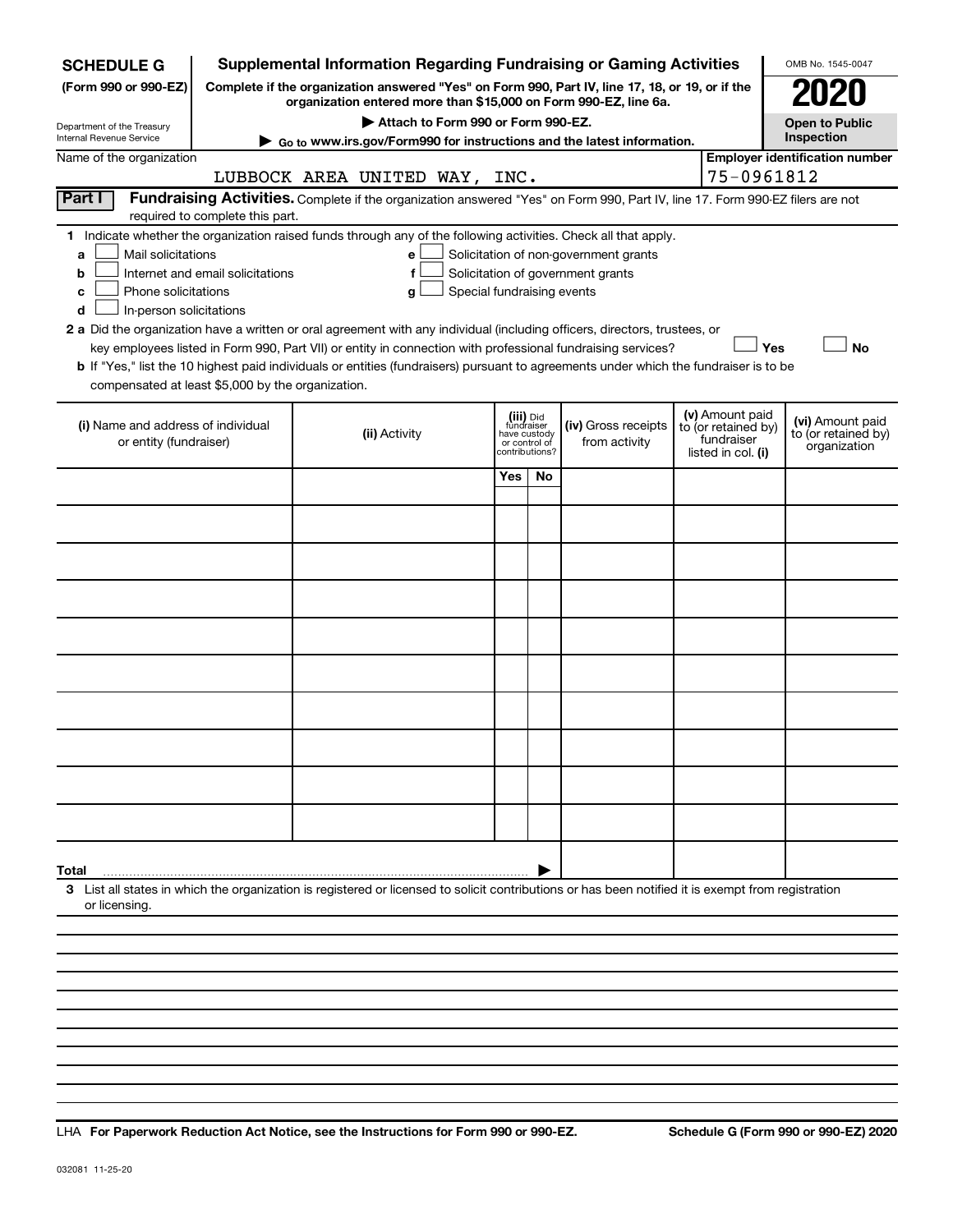Part II | Fundraising Events. Complete if the organization answered "Yes" on Form 990, Part IV, line 18, or reported more than \$15,000

|                                        |    | of fundraising event contributions and gross income on Form 990-EZ, lines 1 and 6b. List events with gross receipts greater than \$5,000. |                |                         |                  |                            |
|----------------------------------------|----|-------------------------------------------------------------------------------------------------------------------------------------------|----------------|-------------------------|------------------|----------------------------|
|                                        |    |                                                                                                                                           | $(a)$ Event #1 | (b) Event #2            | (c) Other events | (d) Total events           |
|                                        |    |                                                                                                                                           | GOLF           | <b>DINNERS &amp;</b>    |                  | (add col. (a) through      |
|                                        |    |                                                                                                                                           | TOURNAMENT     | CAMPAIGN KIC            | 2                |                            |
|                                        |    |                                                                                                                                           | (event type)   | (event type)            | (total number)   | col. (c)                   |
| Revenue                                |    |                                                                                                                                           |                |                         |                  |                            |
|                                        | 1. |                                                                                                                                           | 142,300.       | 27,000.                 | 26, 110.         | 195,410.                   |
|                                        |    |                                                                                                                                           |                |                         |                  |                            |
|                                        |    |                                                                                                                                           | 112,179.       |                         |                  | <u>112,179.</u>            |
|                                        |    |                                                                                                                                           |                |                         |                  |                            |
|                                        | 3  | Gross income (line 1 minus line 2)                                                                                                        | 30, 121.       | 27,000.                 | 26,110.          | 83,231.                    |
|                                        |    |                                                                                                                                           |                |                         |                  |                            |
|                                        |    |                                                                                                                                           |                |                         |                  |                            |
|                                        |    |                                                                                                                                           |                |                         |                  |                            |
|                                        | 5  |                                                                                                                                           |                |                         |                  |                            |
|                                        |    |                                                                                                                                           |                |                         |                  |                            |
|                                        | 6  |                                                                                                                                           | 30,121.        |                         |                  | 30, 121.                   |
| Direct Expenses<br>Part III<br>Revenue |    |                                                                                                                                           |                |                         |                  |                            |
|                                        | 7  | Food and beverages                                                                                                                        |                |                         |                  |                            |
|                                        |    |                                                                                                                                           |                |                         |                  |                            |
|                                        | 8  |                                                                                                                                           |                |                         |                  |                            |
|                                        | 9  |                                                                                                                                           |                | 14,850.                 | 18,622.          | 33,472.                    |
|                                        | 10 | Direct expense summary. Add lines 4 through 9 in column (d)                                                                               |                |                         |                  | 63,593.                    |
|                                        |    | 11 Net income summary. Subtract line 10 from line 3, column (d)                                                                           |                |                         |                  | 19,638.                    |
|                                        |    | Gaming. Complete if the organization answered "Yes" on Form 990, Part IV, line 19, or reported more than                                  |                |                         |                  |                            |
|                                        |    | \$15,000 on Form 990-EZ, line 6a.                                                                                                         |                |                         |                  |                            |
|                                        |    |                                                                                                                                           | (a) Bingo      | (b) Pull tabs/instant   | (c) Other gaming | (d) Total gaming (add      |
|                                        |    |                                                                                                                                           |                | bingo/progressive bingo |                  | col. (a) through col. (c)) |
|                                        |    |                                                                                                                                           |                |                         |                  |                            |
|                                        | 1. |                                                                                                                                           |                |                         |                  |                            |
|                                        |    |                                                                                                                                           |                |                         |                  |                            |
|                                        | 2  |                                                                                                                                           |                |                         |                  |                            |
|                                        |    |                                                                                                                                           |                |                         |                  |                            |
|                                        | 3  |                                                                                                                                           |                |                         |                  |                            |
| Direct Expenses                        |    |                                                                                                                                           |                |                         |                  |                            |
|                                        | 4  |                                                                                                                                           |                |                         |                  |                            |
|                                        |    |                                                                                                                                           |                |                         |                  |                            |
|                                        |    | 5 Other direct expenses                                                                                                                   |                |                         |                  |                            |
|                                        |    |                                                                                                                                           | Yes<br>%       | Yes<br>%                | Yes<br>%         |                            |
|                                        | 6. | Volunteer labor                                                                                                                           | No             | No                      | No               |                            |
|                                        |    |                                                                                                                                           |                |                         |                  |                            |
|                                        |    | Direct expense summary. Add lines 2 through 5 in column (d)                                                                               |                |                         |                  |                            |
|                                        | 7  |                                                                                                                                           |                |                         |                  |                            |
|                                        |    |                                                                                                                                           |                |                         |                  |                            |
|                                        | 8  |                                                                                                                                           |                |                         |                  |                            |
|                                        |    |                                                                                                                                           |                |                         |                  |                            |
| 9                                      |    | Enter the state(s) in which the organization conducts gaming activities:                                                                  |                |                         |                  |                            |
|                                        |    |                                                                                                                                           |                |                         |                  | Yes<br>No                  |
|                                        |    | <b>b</b> If "No," explain:                                                                                                                |                |                         |                  |                            |
|                                        |    |                                                                                                                                           |                |                         |                  |                            |

**10 a Yes No** Were any of the organization's gaming licenses revoked, suspended, or terminated during the tax year? ~~~~~~~~~ † † **b** If "Yes," explain: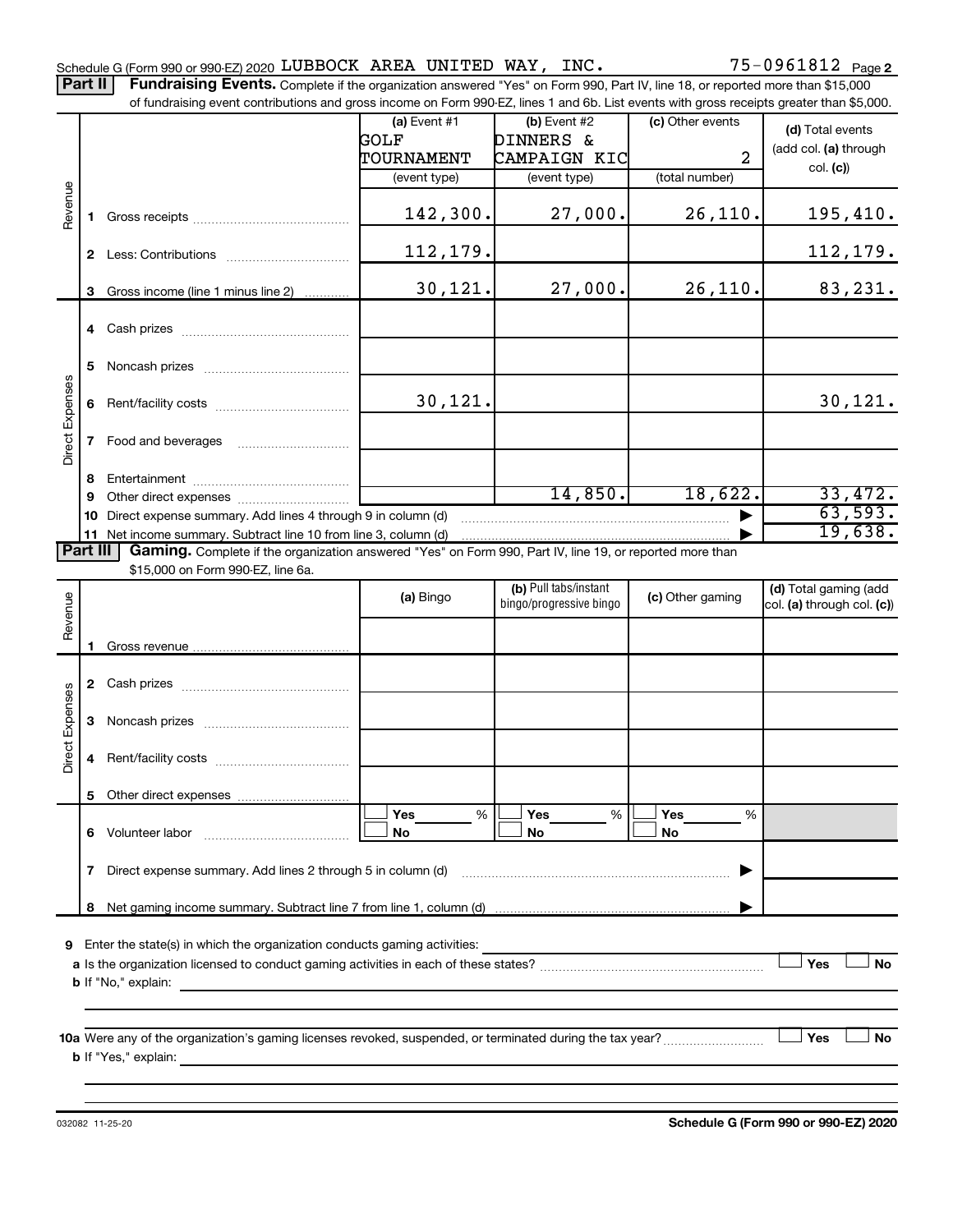|    | 75-0961812<br>Schedule G (Form 990 or 990-EZ) 2020 LUBBOCK AREA UNITED WAY, INC.                                                                                                                                                                                   |                 |     | Page 3               |
|----|--------------------------------------------------------------------------------------------------------------------------------------------------------------------------------------------------------------------------------------------------------------------|-----------------|-----|----------------------|
| 11 |                                                                                                                                                                                                                                                                    |                 | Yes | <b>No</b>            |
|    | 12 Is the organization a grantor, beneficiary or trustee of a trust, or a member of a partnership or other entity formed                                                                                                                                           |                 |     |                      |
|    |                                                                                                                                                                                                                                                                    |                 | Yes | <b>No</b>            |
|    | 13 Indicate the percentage of gaming activity conducted in:                                                                                                                                                                                                        |                 |     |                      |
|    |                                                                                                                                                                                                                                                                    | 13a             |     | %                    |
|    |                                                                                                                                                                                                                                                                    | 13 <sub>b</sub> |     | %                    |
|    | <b>b</b> An outside facility <i>www.communicality.communicality.communicality www.communicality.communicality.communicality.com</i><br>14 Enter the name and address of the person who prepares the organization's gaming/special events books and records:        |                 |     |                      |
|    |                                                                                                                                                                                                                                                                    |                 |     |                      |
|    | Name $\blacktriangleright$<br><u>and the state of the state of the state of the state of the state of the state of the state of the state of the state of the state of the state of the state of the state of the state of the state of the state of the state</u> |                 |     |                      |
|    |                                                                                                                                                                                                                                                                    |                 |     |                      |
|    | 15a Does the organization have a contract with a third party from whom the organization receives gaming revenue?                                                                                                                                                   |                 | Yes | <b>No</b>            |
|    |                                                                                                                                                                                                                                                                    |                 |     |                      |
|    | of gaming revenue retained by the third party $\triangleright$ \$                                                                                                                                                                                                  |                 |     |                      |
|    | c If "Yes," enter name and address of the third party:                                                                                                                                                                                                             |                 |     |                      |
|    |                                                                                                                                                                                                                                                                    |                 |     |                      |
|    | Name $\blacktriangleright$                                                                                                                                                                                                                                         |                 |     |                      |
|    |                                                                                                                                                                                                                                                                    |                 |     |                      |
|    | <b>16</b> Gaming manager information:                                                                                                                                                                                                                              |                 |     |                      |
|    | <u> 1989 - Johann Harry Harry Harry Harry Harry Harry Harry Harry Harry Harry Harry Harry Harry Harry Harry Harry</u><br>Name $\blacktriangleright$                                                                                                                |                 |     |                      |
|    | Gaming manager compensation > \$                                                                                                                                                                                                                                   |                 |     |                      |
|    | Description of services provided > example and the contract of the contract of the contract of the contract of                                                                                                                                                     |                 |     |                      |
|    |                                                                                                                                                                                                                                                                    |                 |     |                      |
|    | Director/officer<br>Employee<br>Independent contractor                                                                                                                                                                                                             |                 |     |                      |
|    | <b>17</b> Mandatory distributions:                                                                                                                                                                                                                                 |                 |     |                      |
|    | <b>a</b> Is the organization required under state law to make charitable distributions from the gaming proceeds to                                                                                                                                                 |                 |     |                      |
|    |                                                                                                                                                                                                                                                                    |                 |     | $\Box$ Yes $\Box$ No |
|    | b Enter the amount of distributions required under state law to be distributed to other exempt organizations or spent in the                                                                                                                                       |                 |     |                      |
|    | organization's own exempt activities during the tax year $\triangleright$ \$                                                                                                                                                                                       |                 |     |                      |
|    | Part IV<br>Supplemental Information. Provide the explanations required by Part I, line 2b, columns (iii) and (v); and Part III, lines 9, 9b, 10b,                                                                                                                  |                 |     |                      |
|    | 15b, 15c, 16, and 17b, as applicable. Also provide any additional information. See instructions.                                                                                                                                                                   |                 |     |                      |
|    |                                                                                                                                                                                                                                                                    |                 |     |                      |
|    |                                                                                                                                                                                                                                                                    |                 |     |                      |
|    |                                                                                                                                                                                                                                                                    |                 |     |                      |
|    |                                                                                                                                                                                                                                                                    |                 |     |                      |
|    |                                                                                                                                                                                                                                                                    |                 |     |                      |
|    |                                                                                                                                                                                                                                                                    |                 |     |                      |
|    |                                                                                                                                                                                                                                                                    |                 |     |                      |
|    |                                                                                                                                                                                                                                                                    |                 |     |                      |
|    |                                                                                                                                                                                                                                                                    |                 |     |                      |
|    |                                                                                                                                                                                                                                                                    |                 |     |                      |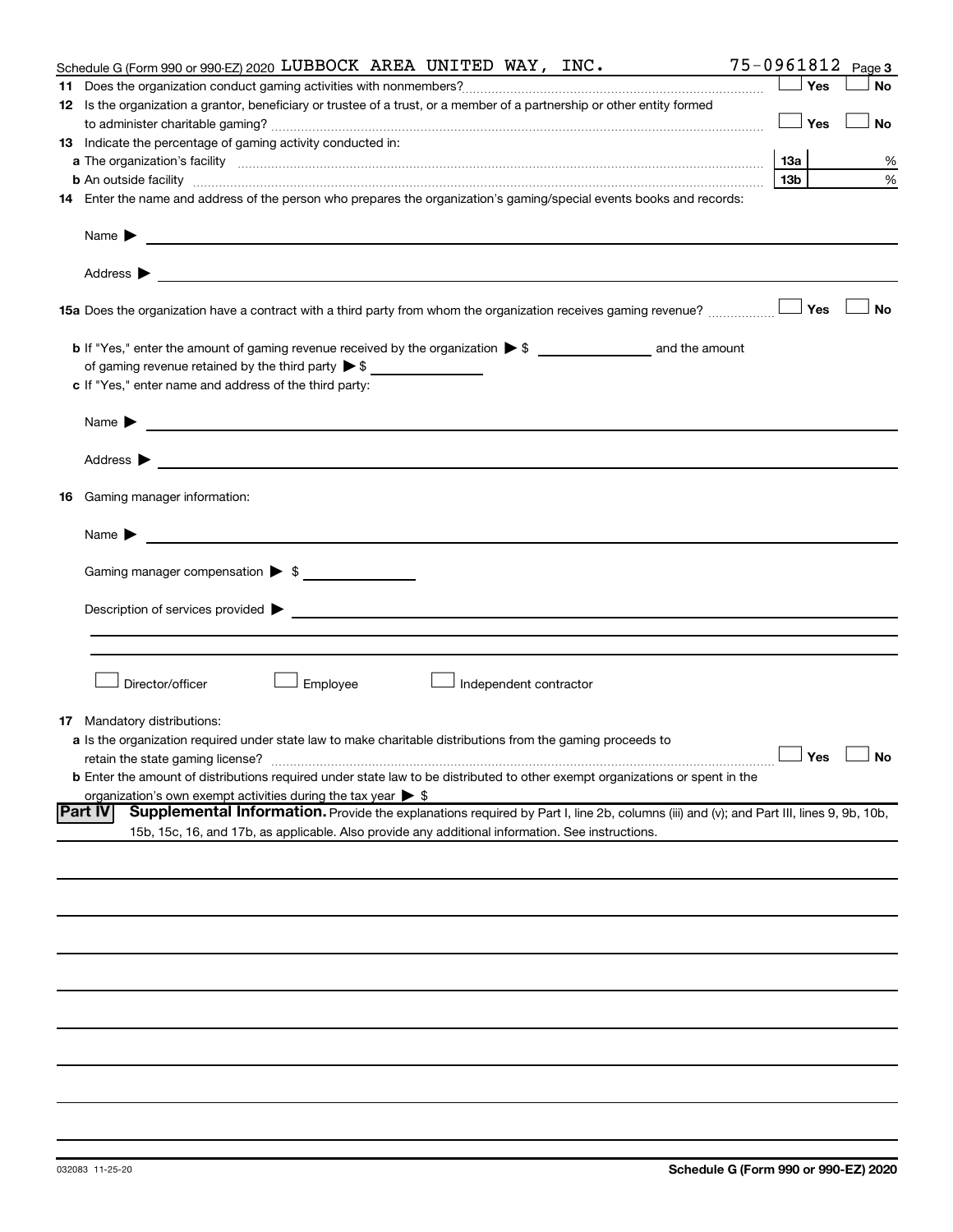| Schedule G (Form 990 or 990-EZ)                       | LUBBOCK AREA UNITED WAY, |  | INC. | 75-0961812 , | Page 4 |
|-------------------------------------------------------|--------------------------|--|------|--------------|--------|
| <b>Part IV   Supplemental Information (continued)</b> |                          |  |      |              |        |

| . |  |  |    |
|---|--|--|----|
|   |  |  |    |
|   |  |  |    |
|   |  |  |    |
|   |  |  |    |
|   |  |  |    |
|   |  |  |    |
|   |  |  |    |
|   |  |  |    |
|   |  |  |    |
|   |  |  |    |
|   |  |  |    |
|   |  |  |    |
|   |  |  |    |
|   |  |  |    |
|   |  |  |    |
|   |  |  |    |
|   |  |  |    |
|   |  |  |    |
|   |  |  |    |
|   |  |  |    |
|   |  |  |    |
|   |  |  | —  |
|   |  |  | —  |
|   |  |  | —  |
|   |  |  | —  |
|   |  |  | Ξ. |
|   |  |  | Ξ. |
|   |  |  | —  |
|   |  |  |    |

J.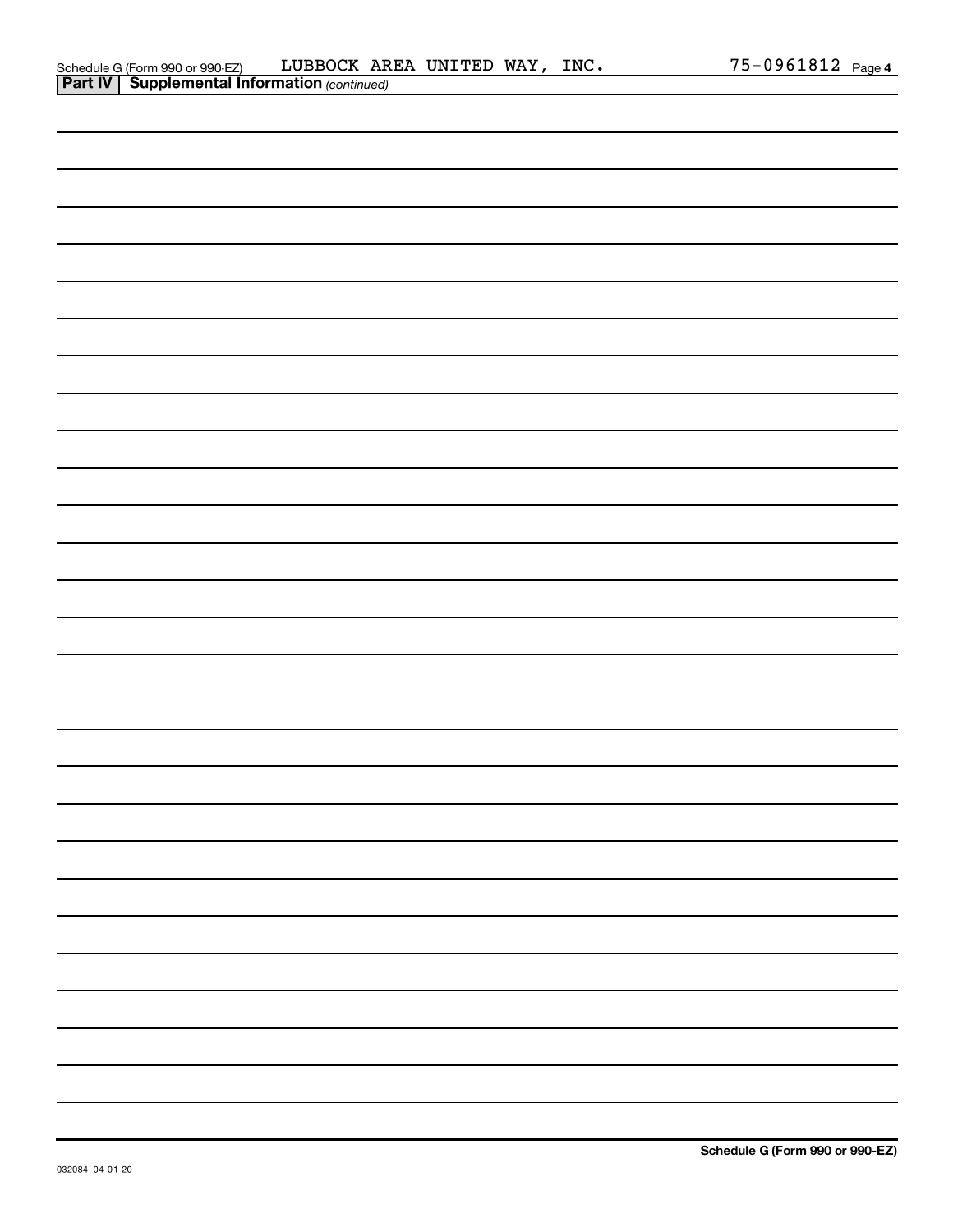| <b>SCHEDULE I</b><br>(Form 990)<br>Department of the Treasury<br>Internal Revenue Service                                                                                                                                                                                                                                 | <b>Grants and Other Assistance to Organizations,</b><br>Governments, and Individuals in the United States<br>Complete if the organization answered "Yes" on Form 990, Part IV, line 21 or 22.<br>Attach to Form 990.<br>Go to www.irs.gov/Form990 for the latest information. |                                    |                             |                                         |                                                                |                                          |                                                                                                           |  |  |  |
|---------------------------------------------------------------------------------------------------------------------------------------------------------------------------------------------------------------------------------------------------------------------------------------------------------------------------|-------------------------------------------------------------------------------------------------------------------------------------------------------------------------------------------------------------------------------------------------------------------------------|------------------------------------|-----------------------------|-----------------------------------------|----------------------------------------------------------------|------------------------------------------|-----------------------------------------------------------------------------------------------------------|--|--|--|
| Inspection<br><b>Employer identification number</b><br>Name of the organization                                                                                                                                                                                                                                           |                                                                                                                                                                                                                                                                               |                                    |                             |                                         |                                                                |                                          |                                                                                                           |  |  |  |
| 75-0961812<br>LUBBOCK AREA UNITED WAY, INC.                                                                                                                                                                                                                                                                               |                                                                                                                                                                                                                                                                               |                                    |                             |                                         |                                                                |                                          |                                                                                                           |  |  |  |
| Part I<br><b>General Information on Grants and Assistance</b>                                                                                                                                                                                                                                                             |                                                                                                                                                                                                                                                                               |                                    |                             |                                         |                                                                |                                          |                                                                                                           |  |  |  |
| Does the organization maintain records to substantiate the amount of the grants or assistance, the grantees' eligibility for the grants or assistance, and the selection<br>$\mathbf{1}$<br>Describe in Part IV the organization's procedures for monitoring the use of grant funds in the United States.<br>$\mathbf{2}$ |                                                                                                                                                                                                                                                                               |                                    |                             |                                         |                                                                |                                          | $\boxed{\text{X}}$ Yes<br>l No                                                                            |  |  |  |
| Part II<br>Grants and Other Assistance to Domestic Organizations and Domestic Governments. Complete if the organization answered "Yes" on Form 990, Part IV, line 21, for any                                                                                                                                             |                                                                                                                                                                                                                                                                               |                                    |                             |                                         |                                                                |                                          |                                                                                                           |  |  |  |
| recipient that received more than \$5,000. Part II can be duplicated if additional space is needed.                                                                                                                                                                                                                       |                                                                                                                                                                                                                                                                               |                                    |                             |                                         |                                                                |                                          |                                                                                                           |  |  |  |
| <b>1 (a)</b> Name and address of organization<br>or government                                                                                                                                                                                                                                                            | (b) EIN                                                                                                                                                                                                                                                                       | (c) IRC section<br>(if applicable) | (d) Amount of<br>cash grant | (e) Amount of<br>non-cash<br>assistance | (f) Method of<br>valuation (book,<br>FMV, appraisal,<br>other) | (g) Description of<br>noncash assistance | (h) Purpose of grant<br>or assistance                                                                     |  |  |  |
| BIG BROTHERS/BIG SISTERS OF<br>LUBBOCK - 3416 KNOXVILLE AVE -<br>LUBBOCK TX 79413                                                                                                                                                                                                                                         | 23-7041917                                                                                                                                                                                                                                                                    | 501(C)(3)                          | 109,000                     | 0                                       |                                                                |                                          | TO ENCOURAGE CHILDREN OF<br>SINGLE PARENTS OR NON<br>TRADITIONAL HOMES TO<br>DEVELOP POSITIVE SOCIAL      |  |  |  |
| BOY SCOUTS OF AMERICA COUNCIL 694<br>SOUTH PLAINS - 30 BRIERCROFT<br>OFFICE PARK - LUBBOCK, TX 79412                                                                                                                                                                                                                      | $75-0871721$ $501(C)(3)$                                                                                                                                                                                                                                                      |                                    | 109,190.                    | $\mathbf{0}$                            |                                                                |                                          | TO SERVE OTHERS BY<br>HELPING TO INSTILL VALUES<br>IN YOUNG PEOPLE AND, IN<br>OTHER WAYS, TO PREPARE      |  |  |  |
| BOYS AND GIRLS CLUB OF LUBBOCK<br>3221 59TH STREET<br>LUBBOCK, TX 79413                                                                                                                                                                                                                                                   | 75-1037228                                                                                                                                                                                                                                                                    | 501(C)(3)                          | 231,994.                    | 0                                       |                                                                |                                          | TO PROVIDE A SAFE AND<br>POSITIVE PLACE FOR<br>CHILDREN.                                                  |  |  |  |
| CASA OF THE SOUTH PLAINS, INC.<br>1215 AVE J, STE 301<br>LUBBOCK, TX 79401                                                                                                                                                                                                                                                | 75-2482631                                                                                                                                                                                                                                                                    | 501(C)(3)                          | 102,166.                    | $\mathbf{0}$                            |                                                                |                                          | TO PROVIDE ADVOCATES FOR<br>ABUSED AND NEGLECTED<br>CHILDREN IN THE COURT<br>SYSTEM.                      |  |  |  |
| CATHOLIC FAMILY SERVICES, INC<br>102 AVE J<br>LUBBOCK, TX 79401                                                                                                                                                                                                                                                           | 75-1966688                                                                                                                                                                                                                                                                    | 501(C)(3)                          | 156,519.                    | 0                                       |                                                                |                                          | TO ASSIST LOW INCOME AND<br>ELDERLY PERSONS WITH EYE<br>GLASSES, PRESCRIPTIONS,<br>HEARING AIDS, DENTURES |  |  |  |
| CHILDREN'S ADVOCACY CENTER OF THE<br>SOUTH PLAINS - 720 TEXAS AVE -<br>LUBBOCK TX 79401                                                                                                                                                                                                                                   | $75 - 2660920$ $501(C)(3)$                                                                                                                                                                                                                                                    |                                    | 93,770.                     | 0.                                      |                                                                |                                          | TO ASSIST CHILDREN WHO<br>ARE VICTIMS OF ABUSE AND<br>TRAUMA.                                             |  |  |  |
| Enter total number of section 501(c)(3) and government organizations listed in the line 1 table<br>$\mathbf{2}$                                                                                                                                                                                                           |                                                                                                                                                                                                                                                                               |                                    |                             |                                         |                                                                |                                          | 24.<br>▶                                                                                                  |  |  |  |
| 3                                                                                                                                                                                                                                                                                                                         |                                                                                                                                                                                                                                                                               |                                    |                             |                                         |                                                                |                                          |                                                                                                           |  |  |  |
| LHA For Paperwork Reduction Act Notice, see the Instructions for Form 990.                                                                                                                                                                                                                                                |                                                                                                                                                                                                                                                                               |                                    |                             |                                         |                                                                |                                          | <b>Schedule I (Form 990) 2020</b>                                                                         |  |  |  |

SEE PART IV FOR COLUMN (H) DESCRIPTIONS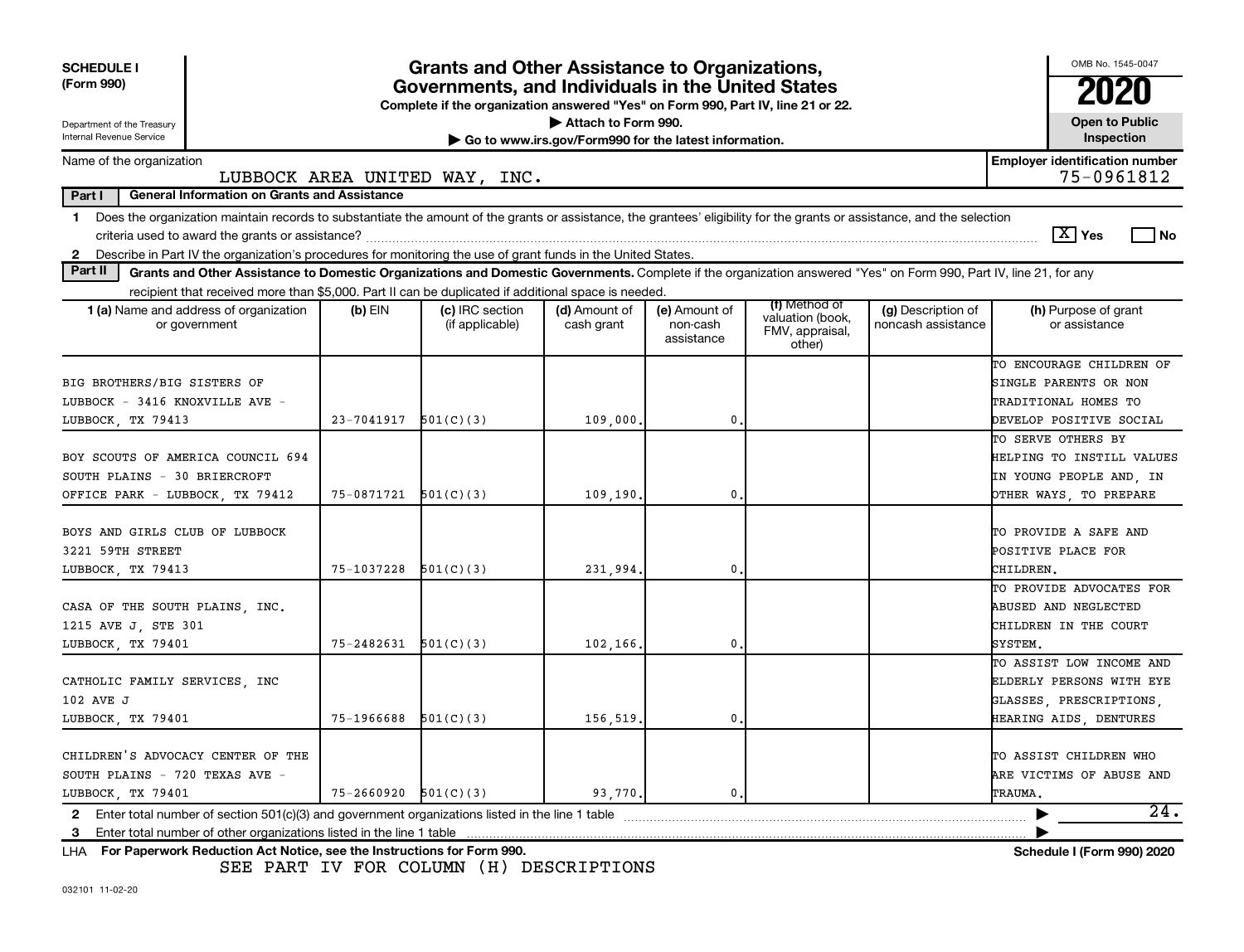### Schedule I (Form 990) Page 1 LUBBOCK AREA UNITED WAY, INC. 75-0961812

| (a) Name and address of<br>organization or government | $(b)$ EIN                  | (c) IRC section<br>if applicable | (d) Amount of<br>cash grant | (e) Amount of<br>non-cash<br>assistance | (f) Method of<br>valuation<br>(book, FMV,<br>appraisal, other) | (g) Description of<br>non-cash assistance | (h) Purpose of grant<br>or assistance |
|-------------------------------------------------------|----------------------------|----------------------------------|-----------------------------|-----------------------------------------|----------------------------------------------------------------|-------------------------------------------|---------------------------------------|
| COMMUNITIES IN SCHOOLS ON THE                         |                            |                                  |                             |                                         |                                                                |                                           | TO PROVIDE A YEAR ROUND               |
| SOUTH PLAINS, INC - 1655 MAIN                         |                            |                                  |                             |                                         |                                                                |                                           | IN SCHOOL PREVENTION AND              |
| STREET; STE 201 - LUBBOCK, TX                         |                            |                                  |                             |                                         |                                                                |                                           | <b>INTERVENTION PROGRAM THAT</b>      |
| 79401                                                 | $75-2819581$ $501(C)(3)$   |                                  | 111,639                     | $\mathbf 0$ .                           |                                                                |                                           | EMPOWERS YOUNG PEOPLE TO              |
|                                                       |                            |                                  |                             |                                         |                                                                |                                           | TO PROVIDE DEVELOPMENTAL              |
| EARLY LEARNING CENTERS OF LUBBOCK,                    |                            |                                  |                             |                                         |                                                                |                                           | CHILDCARE PROGRAM                     |
| INC. - 1639 MAIN STREET - LUBBOCK,                    |                            |                                  |                             |                                         |                                                                |                                           | ACTIVITIES TO MEET                    |
| TX 79401                                              | 75-0940023                 | 501(C)(3)                        | 442,488                     | $\mathbf{0}$ .                          |                                                                |                                           | PHYSICAL, EMOTIONAL,                  |
|                                                       |                            |                                  |                             |                                         |                                                                |                                           | TO PROVIDE AFFORDABLE                 |
| FAMILY COUNSELING SERVICES                            |                            |                                  |                             |                                         |                                                                |                                           | COUNSELING SERVICES TO                |
| 5701 AVE P                                            |                            |                                  |                             |                                         |                                                                |                                           | INDIVIDUALS, MARRIED                  |
| LUBBOCK, TX 79412                                     | $75-0916140$ $501(C)(3)$   |                                  | 145,562                     | 0.                                      |                                                                |                                           | COUPLES, FAMILIES AND                 |
|                                                       |                            |                                  |                             |                                         |                                                                |                                           | PROVIDING EMPLOYMENT                  |
| GOODWILL INDUSTRIES OF LUBBOCK,                       |                            |                                  |                             |                                         |                                                                |                                           | TRAINING, JOB PLACEMENT               |
| INC. - 715 28TH STREET - LUBBOCK,                     |                            |                                  |                             |                                         |                                                                |                                           | AND OTHER SERVICES FOR                |
| TX 79404                                              | $75 - 1245440$ $501(C)(3)$ |                                  | 65,000                      | 0.                                      |                                                                |                                           | PEOPLE WITH A DISABILITY,             |
|                                                       |                            |                                  |                             |                                         |                                                                |                                           | TO PROVIDE AFTER SCHOOL               |
| GUADALUPE PARKWAY NEIGHBORHOOD                        |                            |                                  |                             |                                         |                                                                |                                           | AND SUMMER PROGRAMS FOR               |
| CENTERS, INC. - 405 N MLK -                           |                            |                                  |                             |                                         |                                                                |                                           | CHILDREN, AGE PRE-K                   |
| LUBBOCK, TX 79403                                     | 75-1096079                 | 501(C)(3)                        | 185,727                     | $\mathbf{0}$ .                          |                                                                |                                           | THROUGH 7TH GRADE, CREATE             |
|                                                       |                            |                                  |                             |                                         |                                                                |                                           | TO PROVIDE LEGAL                      |
| LEGAL AID SOCIETY OF LUBBOCK, INC.                    |                            |                                  |                             |                                         |                                                                |                                           | REPRESENTATION IN THE                 |
| 916 MAIN ST                                           |                            |                                  |                             |                                         |                                                                |                                           | AREA OF FAMILY LAW FOR                |
| LUBBOCK, TX 79401                                     | $75-1253155$ $501(C)(3)$   |                                  | 173,421                     | 0.                                      |                                                                |                                           | INDIGENT RESIDENTS OF                 |
| LITERACY LUBBOCK                                      |                            |                                  |                             |                                         |                                                                |                                           | TO DEVELOP AND SUPPORT                |
| 1306 9TH STREET                                       |                            |                                  |                             |                                         |                                                                |                                           | ADULT AND FAMILY LITERACY             |
| LUBBOCK, TX 79401                                     | 75-2293940                 | 501(C)(3)                        | 135,120                     | $\mathbf{0}$ .                          |                                                                |                                           | SERVICES.                             |
|                                                       |                            |                                  |                             |                                         |                                                                |                                           | TO PROVIDE COMPREHENSIVE              |
| LUBBOCK CHILDREN'S HEALTH CLINIC                      |                            |                                  |                             |                                         |                                                                |                                           | QUALITY HEALTH CARE FOR               |
| P.O. BOX 12103                                        |                            |                                  |                             |                                         |                                                                |                                           | LOW INCOME CHILDREN                   |
| LUBBOCK, TX 79452                                     | 75-0968315                 | 501(C)(3)                        | 181,906                     | $\mathbf{0}$ .                          |                                                                |                                           | INCLUDING SICK CARE, WELL             |
|                                                       |                            |                                  |                             |                                         |                                                                |                                           | TO PROVIDE RELIEF TO                  |
| SOUTH PLAINS CHAPTER OF THE                           |                            |                                  |                             |                                         |                                                                |                                           | VICTIMS OF DISASTER AND               |
| AMERICAN RED CROSS - 2201 19TH                        |                            |                                  |                             |                                         |                                                                |                                           | HELP PEOPLE PREVENT,                  |
| STREET - LUBBOCK, TX 79411                            | $75-1046980$ $501(C)(3)$   |                                  | 123,091                     | $\mathbf{0}$ .                          |                                                                |                                           | PREPARE FOR, AND RESPOND              |
|                                                       |                            |                                  |                             |                                         |                                                                |                                           |                                       |

**Schedule I (Form 990)**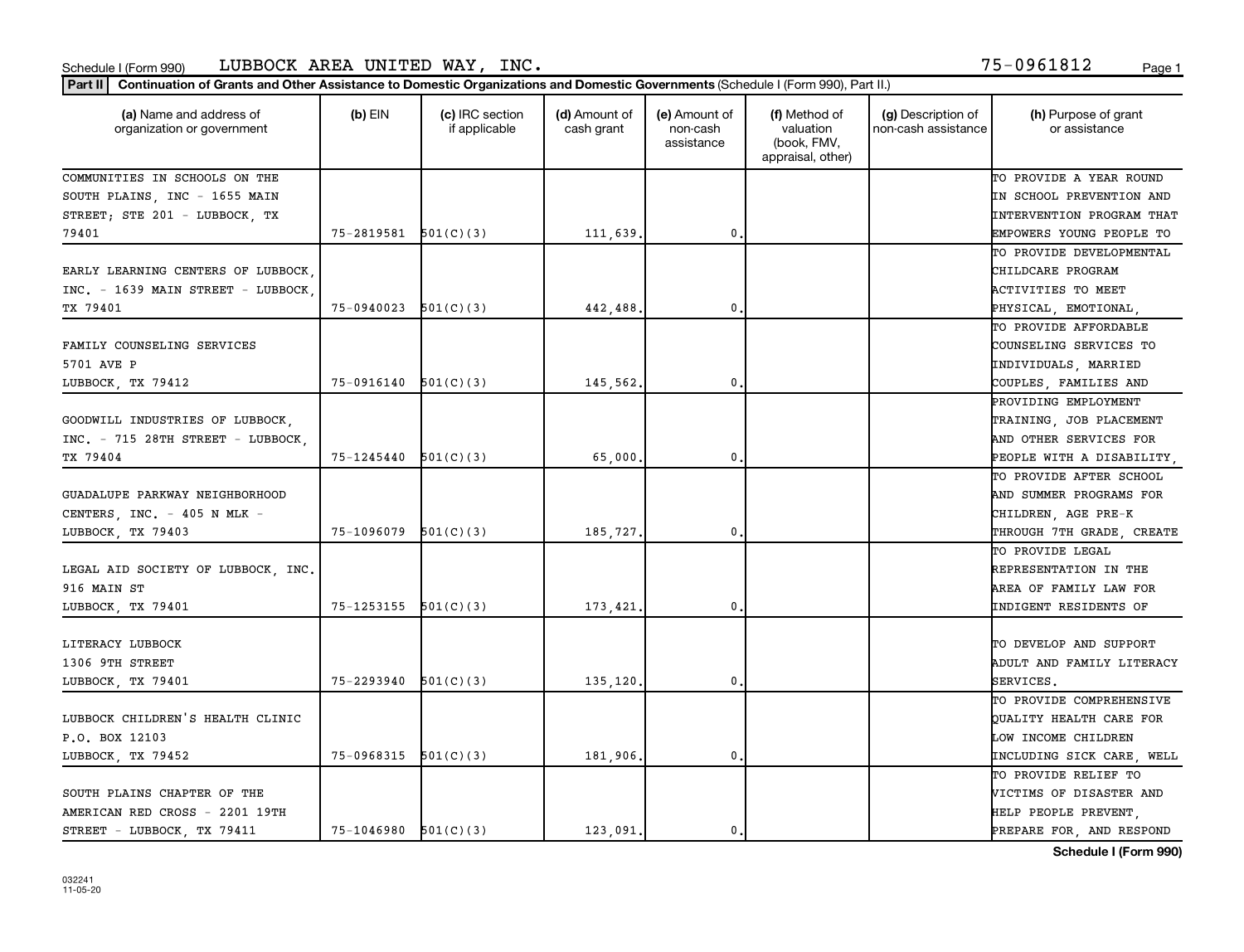### Schedule I (Form 990) Page 1 LUBBOCK AREA UNITED WAY, INC. 75-0961812

| (a) Name and address of<br>organization or government | $(b)$ EIN                | (c) IRC section<br>if applicable | (d) Amount of<br>cash grant | (e) Amount of<br>non-cash<br>assistance | (f) Method of<br>valuation<br>(book, FMV,<br>appraisal, other) | (g) Description of<br>non-cash assistance | (h) Purpose of grant<br>or assistance |
|-------------------------------------------------------|--------------------------|----------------------------------|-----------------------------|-----------------------------------------|----------------------------------------------------------------|-------------------------------------------|---------------------------------------|
|                                                       |                          |                                  |                             |                                         |                                                                |                                           | TO PROVIDE PERSONAL IN                |
| THE PARENTING COTTAGE                                 |                          |                                  |                             |                                         |                                                                |                                           | HOME VISITS WITH                      |
| 3818 50TH STREET                                      |                          |                                  |                             |                                         |                                                                |                                           | CERTIFIED PARENT                      |
| LUBBOCK, TX 79413                                     | 75-1806027               | 501(C)(3)                        | 150,694.                    | $\mathbf{0}$                            |                                                                |                                           | EDUCATORS AND PARENTS OF              |
|                                                       |                          |                                  |                             |                                         |                                                                |                                           | COMPREHENSIVE EMERGENCY               |
| THE SALVATION ARMY                                    |                          |                                  |                             |                                         |                                                                |                                           | ASSISTANCE AND PROVIDED               |
| 1111 16TH STREET                                      |                          |                                  |                             |                                         |                                                                |                                           | SHELTER AND FOOD TO THE               |
| LUBBOCK, TX 79415                                     | 75-0800678               | 501(C)(3)                        | 186,928.                    | 0.                                      |                                                                |                                           | NEEDY AND HOMELESS.                   |
|                                                       |                          |                                  |                             |                                         |                                                                |                                           | PROVIDE FREE HEALTH                   |
| LUTHERAN SOCIAL SERVICES (UPBRING)                    |                          |                                  |                             |                                         |                                                                |                                           | SCREENING, EDUCATION AND              |
| 1318 BROADWAY                                         |                          |                                  |                             |                                         |                                                                |                                           | SUPPORT FOR LOW-INCOME                |
| LUBBOCK, TX 79401                                     | $74-1109745$ $501(C)(3)$ |                                  | 75,000                      | $\mathbf{0}$                            |                                                                |                                           | PATIENTS.                             |
|                                                       |                          |                                  |                             |                                         |                                                                |                                           | TO PROVIDE HELP, HOPE AND             |
| VOICE OF HOPE LUBBOCK RAPE CRISIS                     |                          |                                  |                             |                                         |                                                                |                                           | HEALING TO ALL PERSONS                |
| CENTER - P.O. BOX 2000 - LUBBOCK,                     |                          |                                  |                             |                                         |                                                                |                                           | AFFECTED BY SEXUAL                    |
| TX 79457                                              | $75-1516328$ $501(C)(3)$ |                                  | 130,549.                    | 0                                       |                                                                |                                           | VIOLENCE BY PROVIDING                 |
|                                                       |                          |                                  |                             |                                         |                                                                |                                           | TO PROMOTE VOLUNTEERISM               |
| VOLUNTEER CENTER OF LUBBOCK, INC.                     |                          |                                  |                             |                                         |                                                                |                                           | AND TO PROVIDE MANAGEMENT             |
| 1706 23RD STREET; STE 101                             |                          |                                  |                             |                                         |                                                                |                                           | ASSISTANCE SERVICES FOR               |
| LUBBOCK, TX 79411                                     | 75-2325274               | 501(C)(3)                        | 163, 137.                   | $\mathbf{0}$                            |                                                                |                                           | NON-PROFIT ORGANIZATIONS.             |
| WEST TEXAS GIRL SCOUT COUNCIL.                        |                          |                                  |                             |                                         |                                                                |                                           |                                       |
| $INC. - 2567 74TH$ STREET - LUBBOCK                   |                          |                                  |                             |                                         |                                                                |                                           | TO BUILD COURAGE.                     |
| TX 79423                                              | 75-0979890               | 501(C)(3)                        | 118,420,                    | 0.                                      |                                                                |                                           | CONFIDENCE AND CHARACTER.             |
|                                                       |                          |                                  |                             |                                         |                                                                |                                           | COMMUNITY EDUCATION TO                |
| WOMEN'S PROTECTIVE SERVICES OF                        |                          |                                  |                             |                                         |                                                                |                                           | PREVENT INCIDENTS OF                  |
| LUBBOCK, INC. - P.O. BOX 54089 -                      |                          |                                  |                             |                                         |                                                                |                                           | FAMILY VIOLENCE; SHELTER              |
| LUBBOCK, TX 79453                                     | $75-1633066$ $501(C)(3)$ |                                  | 115,755,                    | $\mathbf{0}$                            |                                                                |                                           | SERVICES TO CREATE A SAFE             |
|                                                       |                          |                                  |                             |                                         |                                                                |                                           | TO PROVIDE ACTIVITIES TO              |
| YOUNG WOMEN'S CHRISTIAN                               |                          |                                  |                             |                                         |                                                                |                                           | ENRICH THE LIVES OF                   |
| ASSOCIATION OF LUBBOCK - 3101 35TH                    |                          |                                  |                             |                                         |                                                                |                                           | CHILDREN IN A SAFE                    |
| STREET - LUBBOCK, TX 79413                            | 75-0939427               | 501(C)(3)                        | 220,392.                    | 0.                                      |                                                                |                                           | ENVIRONMENT AND MEET THE              |
|                                                       |                          |                                  |                             |                                         |                                                                |                                           | LOCAL CAMPAIGN MANAGER                |
| STATE EMPLOYEE CHARITABLE CAMPAIGN                    |                          |                                  |                             |                                         |                                                                |                                           | FOR THE STATE EMPLOYEE                |
| 1655 MAIN STREET; STE 101                             |                          |                                  |                             |                                         |                                                                |                                           | CHARITABLE CAMPAIGN                   |
| LUBBOCK, TX 79401                                     | APPLIED FOR $501(C)(3)$  |                                  | 565,780.                    | 0.                                      |                                                                |                                           | $(SECC)$ .                            |

**Schedule I (Form 990)**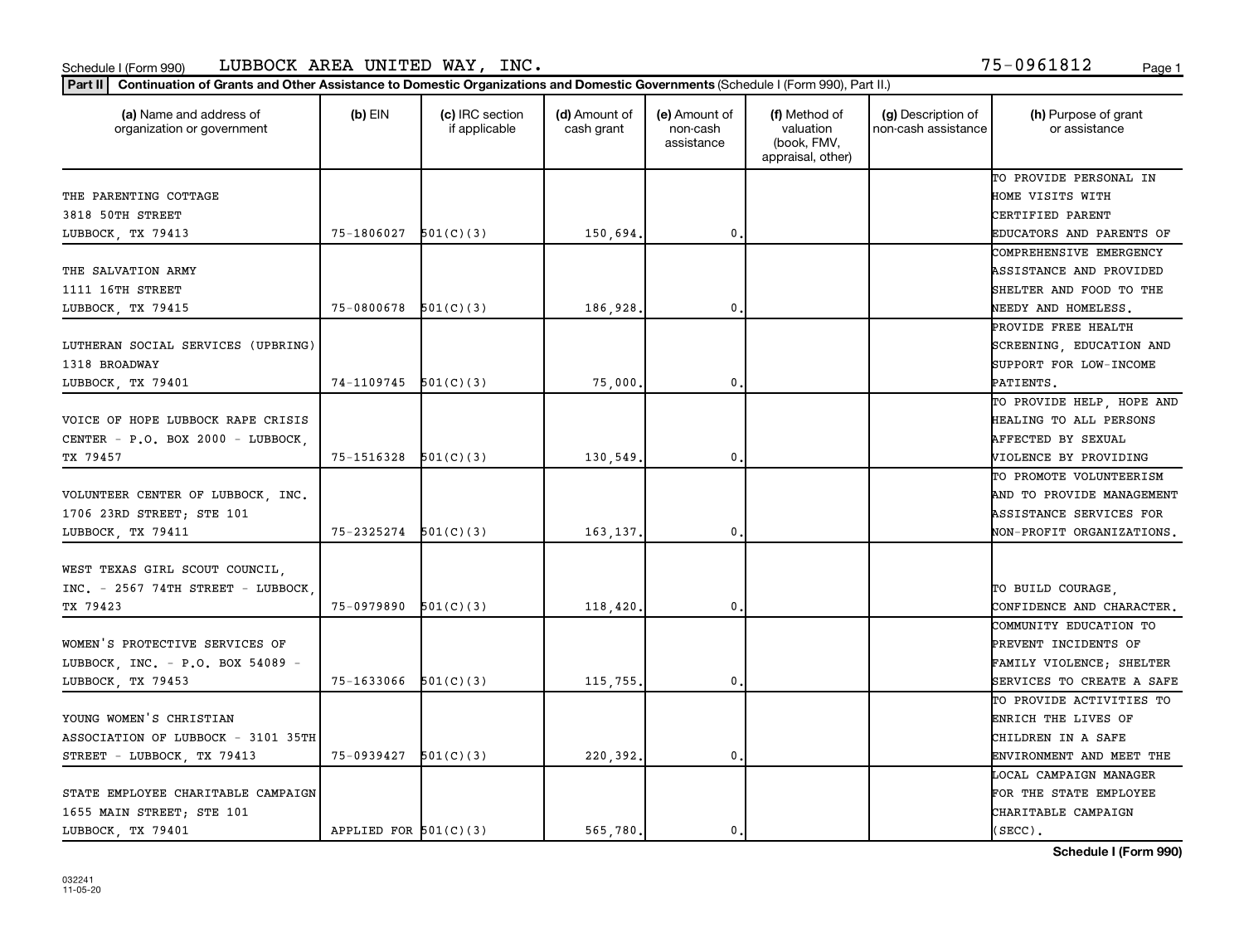**2**

Part III | Grants and Other Assistance to Domestic Individuals. Complete if the organization answered "Yes" on Form 990, Part IV, line 22. Part III can be duplicated if additional space is needed.

| (a) Type of grant or assistance                                                                                                                      | (b) Number of<br>recipients | (c) Amount of<br>cash grant | (d) Amount of non-<br>cash assistance | (e) Method of valuation<br>(book, FMV, appraisal, other) | (f) Description of noncash assistance |
|------------------------------------------------------------------------------------------------------------------------------------------------------|-----------------------------|-----------------------------|---------------------------------------|----------------------------------------------------------|---------------------------------------|
|                                                                                                                                                      |                             |                             |                                       |                                                          |                                       |
|                                                                                                                                                      |                             |                             |                                       |                                                          |                                       |
|                                                                                                                                                      |                             |                             |                                       |                                                          |                                       |
|                                                                                                                                                      |                             |                             |                                       |                                                          |                                       |
|                                                                                                                                                      |                             |                             |                                       |                                                          |                                       |
|                                                                                                                                                      |                             |                             |                                       |                                                          |                                       |
|                                                                                                                                                      |                             |                             |                                       |                                                          |                                       |
|                                                                                                                                                      |                             |                             |                                       |                                                          |                                       |
|                                                                                                                                                      |                             |                             |                                       |                                                          |                                       |
|                                                                                                                                                      |                             |                             |                                       |                                                          |                                       |
| Part IV<br>Supplemental Information. Provide the information required in Part I, line 2; Part III, column (b); and any other additional information. |                             |                             |                                       |                                                          |                                       |

PART I, LINE 2:

LUBBOCK AREA UNITED WAY'S COMMUNITY IMPACT DIVISION, CHAIRED BY A VOLUNTEER

AND STAFFED BY ONE OF THE VICE PRESIDENTS, REVIEWS FUNDED PROGRAMS OUTCOMES

AND FINANCIAL RESPONSIBILITY AS COMPARED TO PREDETERMINED ESTIMATES AND

BUDGETS ON AN ANNUAL BASIS. RECOMMENDATIONS ARE MADE TO THE BOARD OF

DIRECTORS BY THE COMMUNITY IMPACT DIVISION BASED UPON THE RESULTS OF THESE

REVIEWS.

PART II, LINE 1, COLUMN (H):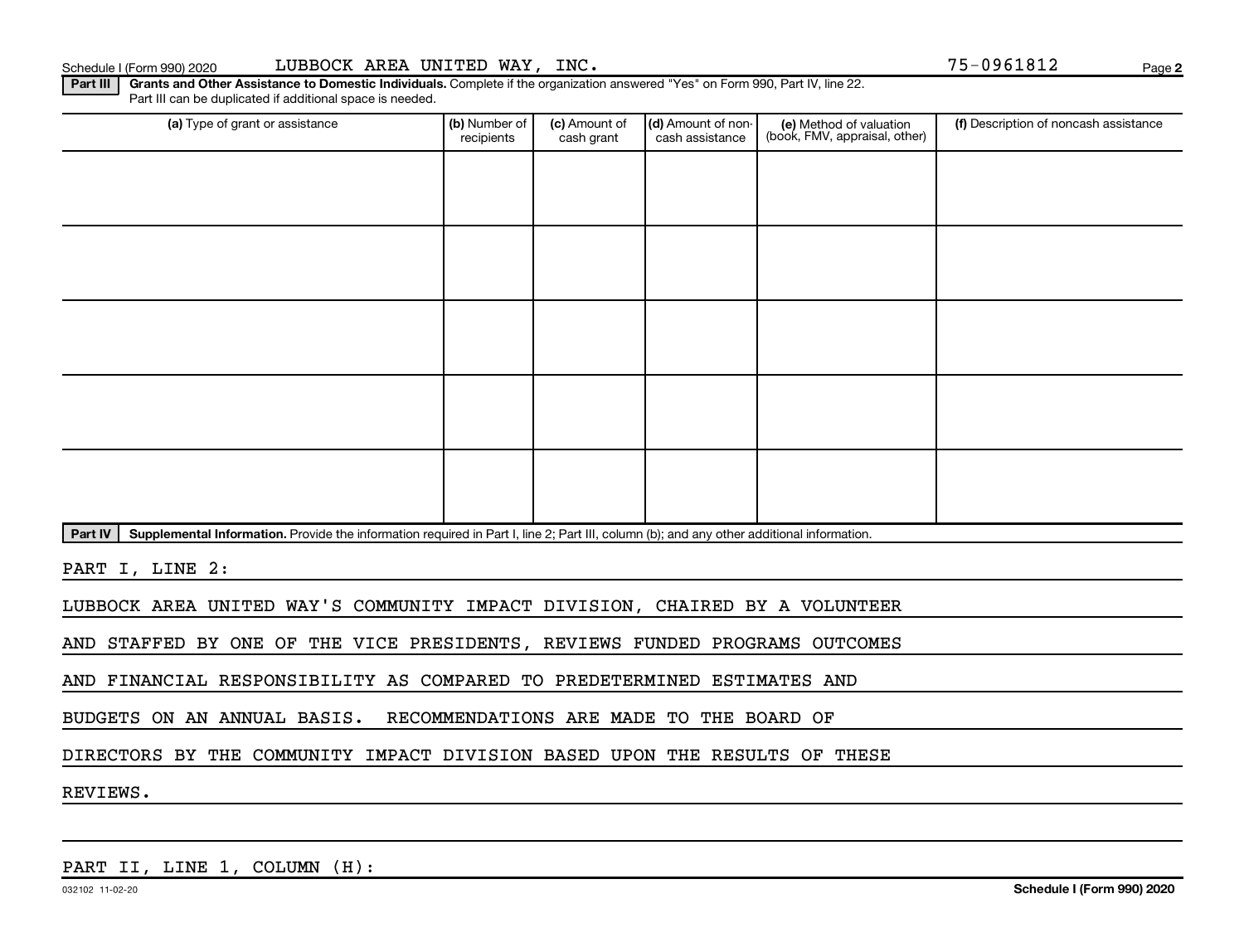| Schedule I (Form 990) $LUBBOCK \t{ AREA} \t{ UNITED} \t{ WAY, \t{ INC.}}$ |  |  |  |  |  |  |  |  | 75-0961812 <sub>Page 2</sub> |
|---------------------------------------------------------------------------|--|--|--|--|--|--|--|--|------------------------------|
| <b>Part IV   Supplemental Information</b>                                 |  |  |  |  |  |  |  |  |                              |
| NAME OF ORGANIZATION OR GOVERNMENT: BIG BROTHERS/BIG SISTERS OF LUBBOCK   |  |  |  |  |  |  |  |  |                              |
| (H) PURPOSE OF GRANT OR ASSISTANCE: TO ENCOURAGE CHILDREN OF SINGLE       |  |  |  |  |  |  |  |  |                              |
| PARENTS OR NON TRADITIONAL HOMES TO DEVELOP POSITIVE SOCIAL BEHAVIOR AND  |  |  |  |  |  |  |  |  |                              |
| RESPECT BY PROVIDING ADULT, ONE ON ONE FRIENDSHIPS THROUGH PROFESSIONALLY |  |  |  |  |  |  |  |  |                              |
| TRAINED STAFF.                                                            |  |  |  |  |  |  |  |  |                              |

NAME OF ORGANIZATION OR GOVERNMENT:

BOY SCOUTS OF AMERICA COUNCIL 694 SOUTH PLAINS

(H) PURPOSE OF GRANT OR ASSISTANCE: TO SERVE OTHERS BY HELPING TO

INSTILL VALUES IN YOUNG PEOPLE AND, IN OTHER WAYS, TO PREPARE THEM TO

MAKE ETHICAL CHOICES OVER THEIR LIFETIME IN ACHIEVING THEIR FULL

POTENTIAL.

NAME OF ORGANIZATION OR GOVERNMENT: CATHOLIC FAMILY SERVICES, INC (H) PURPOSE OF GRANT OR ASSISTANCE: TO ASSIST LOW INCOME AND ELDERLY PERSONS WITH EYE GLASSES, PRESCRIPTIONS, HEARING AIDS, DENTURES AND TRANSPORTATION.

### NAME OF ORGANIZATION OR GOVERNMENT:

EARLY LEARNING CENTERS OF LUBBOCK, INC.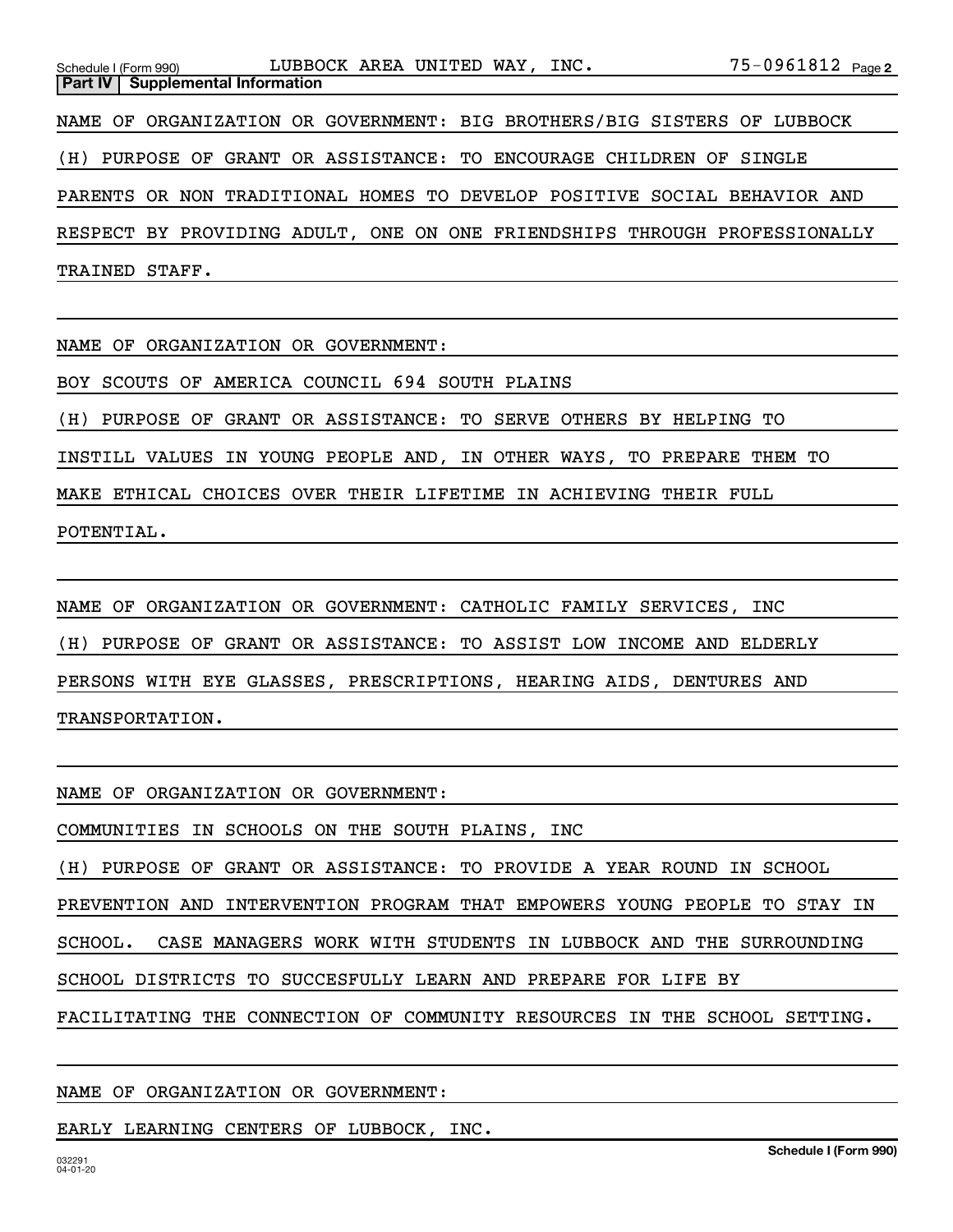NAME OF ORGANIZATION OR GOVERNMENT: FAMILY COUNSELING SERVICES

(H) PURPOSE OF GRANT OR ASSISTANCE: TO PROVIDE AFFORDABLE COUNSELING

SERVICES TO INDIVIDUALS, MARRIED COUPLES, FAMILIES AND GROUPS.

NAME OF ORGANIZATION OR GOVERNMENT: GOODWILL INDUSTRIES OF LUBBOCK, INC. (H) PURPOSE OF GRANT OR ASSISTANCE: PROVIDING EMPLOYMENT TRAINING, JOB PLACEMENT AND OTHER SERVICES FOR PEOPLE WITH A DISABILITY, PEOPLE WHO LACK EDUCATION OR JOB EXPERIENCE AND OTHERS IN NEED.

NAME OF ORGANIZATION OR GOVERNMENT:

GUADALUPE PARKWAY NEIGHBORHOOD CENTERS, INC.

NEEDS OF CHILDREN REGARDLESS OF FAMILY INCOME.

(H) PURPOSE OF GRANT OR ASSISTANCE: TO PROVIDE AFTER SCHOOL AND SUMMER PROGRAMS FOR CHILDREN, AGE PRE-K THROUGH 7TH GRADE, CREATE OPPORTUNITIES FOR GROWTH, LEARNING AND BUILDING SELF ESTEEM. ACTIVITIES INCLUDE ACADEMIC HOMEWORK ASSISTANCE AND ENRICHMENT, SPORTS AND RECREATION, CHARACTER DEVELOPMENT, DANCE AND FINE ARTS, COMPUTER SKILLS, COMMUNITY EVENTS AND SCOUTING.

NAME OF ORGANIZATION OR GOVERNMENT: LEGAL AID SOCIETY OF LUBBOCK, INC. (H) PURPOSE OF GRANT OR ASSISTANCE: TO PROVIDE LEGAL REPRESENTATION IN THE AREA OF FAMILY LAW FOR INDIGENT RESIDENTS OF LUBBOCK COUNTY.

NAME OF ORGANIZATION OR GOVERNMENT: LUBBOCK CHILDREN'S HEALTH CLINIC

(H) PURPOSE OF GRANT OR ASSISTANCE: TO PROVIDE COMPREHENSIVE QUALITY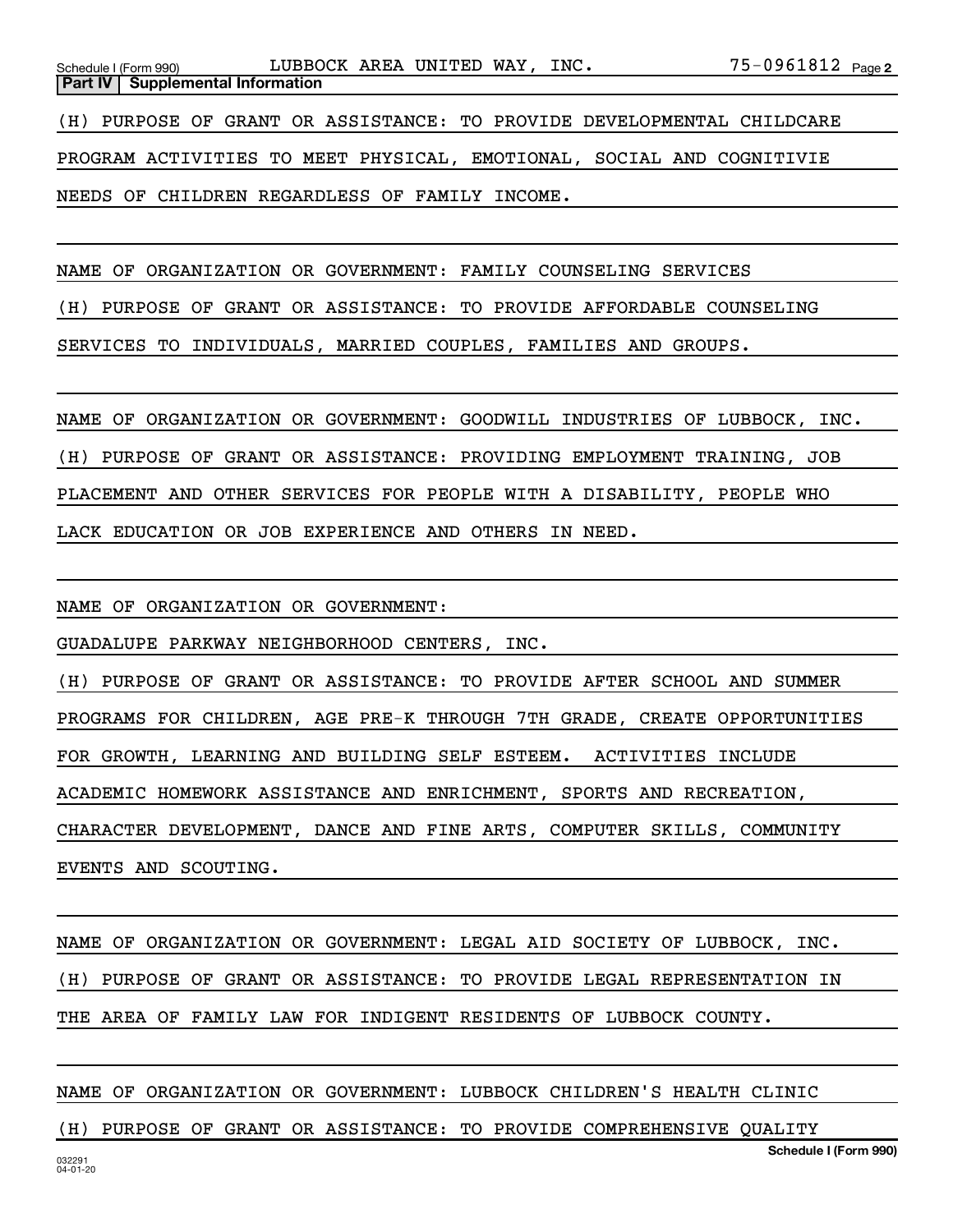|           | Schedule I (Form 990)                   |  | LUBBOCK AREA UNITED WAY, INC.                                            |  |  |  |  | $75 - 0961812$ Page 2 |  |
|-----------|-----------------------------------------|--|--------------------------------------------------------------------------|--|--|--|--|-----------------------|--|
|           | <b>Part IV Supplemental Information</b> |  |                                                                          |  |  |  |  |                       |  |
|           |                                         |  | HEALTH CARE FOR LOW INCOME CHILDREN INCLUDING SICK CARE, WELL EXAMS AND  |  |  |  |  |                       |  |
|           | IMMUNIZATIONS.                          |  | THE CLINIC ENCOURAGES PREVENTATIVE HEALTH CARE BY SERVING                |  |  |  |  |                       |  |
|           |                                         |  | AS A MEDICAL HOME FOR CHILDREN WITH ACUTE ILLNESSES AS WELL AS FOLLOW UP |  |  |  |  |                       |  |
|           |                                         |  | CARE THAT MAY PREVENT CONDITIONS FROM DEVELOPING INTO MORE SERIOUS       |  |  |  |  |                       |  |
| PROBLEMS. |                                         |  |                                                                          |  |  |  |  |                       |  |

NAME OF ORGANIZATION OR GOVERNMENT:

SOUTH PLAINS CHAPTER OF THE AMERICAN RED CROSS

(H) PURPOSE OF GRANT OR ASSISTANCE: TO PROVIDE RELIEF TO VICTIMS OF

DISASTER AND HELP PEOPLE PREVENT, PREPARE FOR, AND RESPOND TO

EMERGENCIES.

NAME OF ORGANIZATION OR GOVERNMENT: THE PARENTING COTTAGE

(H) PURPOSE OF GRANT OR ASSISTANCE: TO PROVIDE PERSONAL IN HOME VISITS

WITH CERTIFIED PARENT EDUCATORS AND PARENTS OF CHILDREN AGE 0 TO

KINDERGARTEN TO PROVIDE A SAFE, STABLE AND SUPPORTIVE FAMILY ENVIRONMENT.

EDUCATORS PROVIDE EARLY LEARNING INFORMATION, AGE APPROPRIATE ACTIVITIES,

AND AN ASSESSMENT OF HEALTH, DEVELOPMENT, VISION AND HEARING AND

REFERRALS TO RESOURCES IN THE COMMUNITY.

### NAME OF ORGANIZATION OR GOVERNMENT:

VOICE OF HOPE LUBBOCK RAPE CRISIS CENTER

(H) PURPOSE OF GRANT OR ASSISTANCE: TO PROVIDE HELP, HOPE AND HEALING TO

ALL PERSONS AFFECTED BY SEXUAL VIOLENCE BY PROVIDING EDUCATION, AWARENESS AND SUPPORT.

### NAME OF ORGANIZATION OR GOVERNMENT:

WOMEN'S PROTECTIVE SERVICES OF LUBBOCK, INC.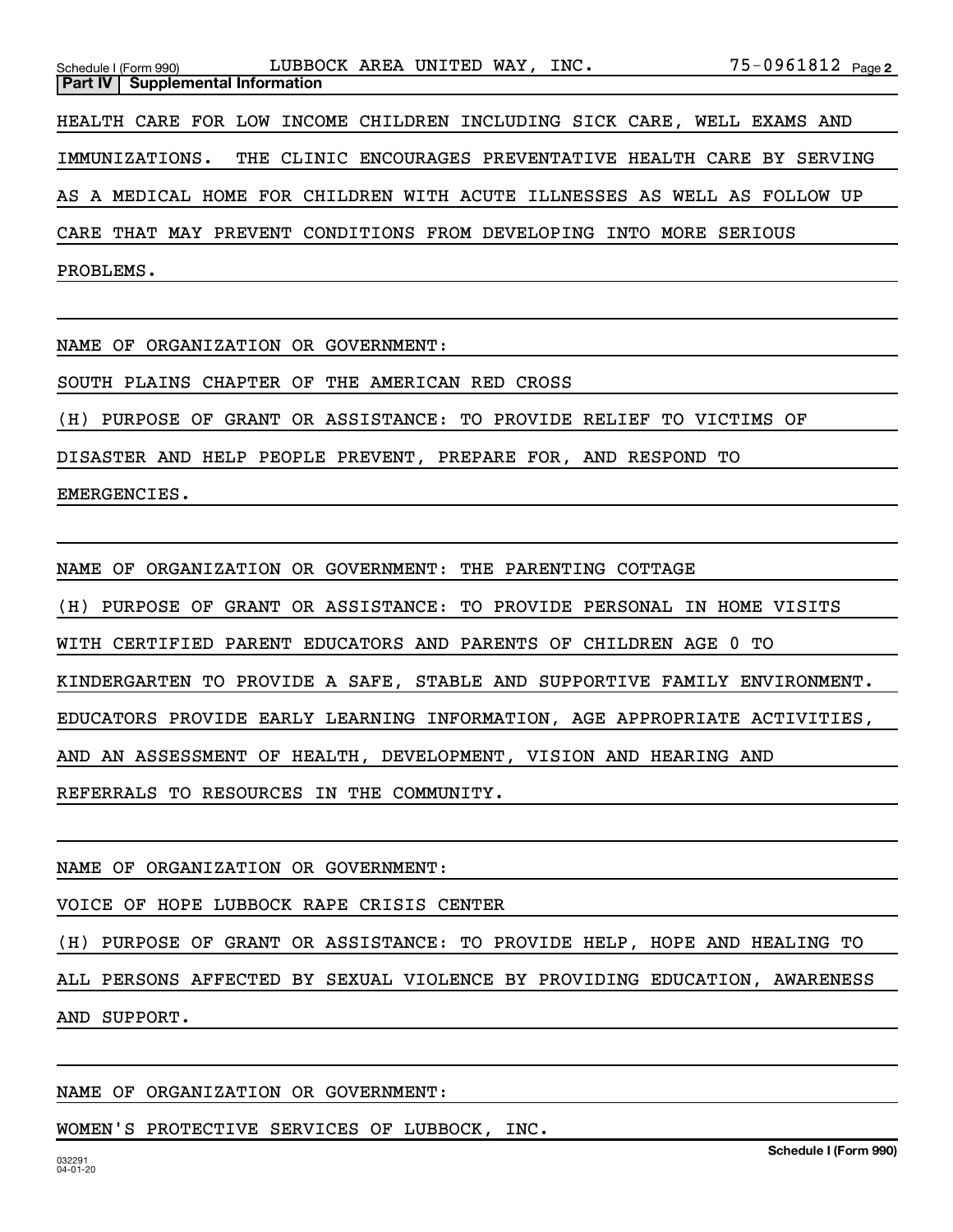| Schedule I (Form 990) LUBBOCK AREA UNITED WAY, INC.                     | $75 - 0961812$ $_{\text{Page 2}}$ |
|-------------------------------------------------------------------------|-----------------------------------|
| <b>Part IV   Supplemental Information</b>                               |                                   |
| (H) PURPOSE OF GRANT OR ASSISTANCE: COMMUNITY EDUCATION TO PREVENT      |                                   |
| INCIDENTS OF FAMILY VIOLENCE; SHELTER SERVICES TO CREATE A SAFE AND     |                                   |
| SUPPORTIVE ENVIRONMENT FOR THE PURPOSE OF ASSISTING WOMEN, CHILDREN AND |                                   |
| FAMILIES IN CRISIS AND TRANSITIONAL SERVICES.                           |                                   |

NAME OF ORGANIZATION OR GOVERNMENT:

YOUNG WOMEN'S CHRISTIAN ASSOCIATION OF LUBBOCK

(H) PURPOSE OF GRANT OR ASSISTANCE: TO PROVIDE ACTIVITIES TO ENRICH THE

LIVES OF CHILDREN IN A SAFE ENVIRONMENT AND MEET THE NEED FOR QUALITY

AFFORDABLE CHILDCARE AFTER SCHOOL HOURS AND DURING SCHOOL BREAKS.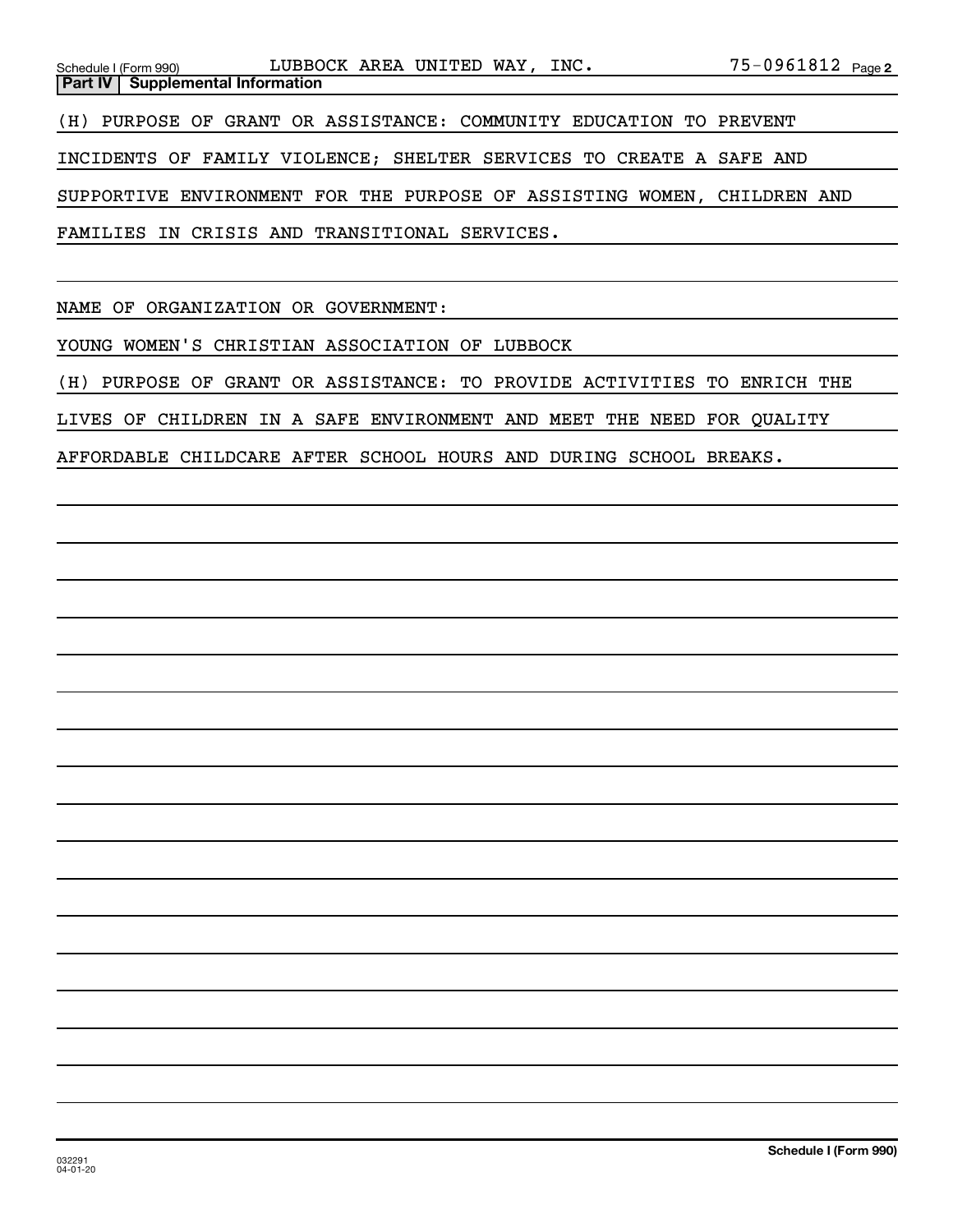| <b>Compensation Information</b><br><b>SCHEDULE J</b>                                                                             |                                       | OMB No. 1545-0047       |  |  |  |  |
|----------------------------------------------------------------------------------------------------------------------------------|---------------------------------------|-------------------------|--|--|--|--|
| (Form 990)<br>For certain Officers, Directors, Trustees, Key Employees, and Highest                                              |                                       |                         |  |  |  |  |
| <b>Compensated Employees</b>                                                                                                     |                                       | 2020                    |  |  |  |  |
| Complete if the organization answered "Yes" on Form 990, Part IV, line 23.<br>Attach to Form 990.                                |                                       | <b>Open to Public</b>   |  |  |  |  |
| Department of the Treasury<br>Go to www.irs.gov/Form990 for instructions and the latest information.<br>Internal Revenue Service |                                       | Inspection              |  |  |  |  |
| Name of the organization                                                                                                         | <b>Employer identification number</b> |                         |  |  |  |  |
| LUBBOCK AREA UNITED WAY, INC.                                                                                                    | 75-0961812                            |                         |  |  |  |  |
| <b>Questions Regarding Compensation</b><br>Part I                                                                                |                                       |                         |  |  |  |  |
|                                                                                                                                  |                                       | Yes<br>No               |  |  |  |  |
| 1a Check the appropriate box(es) if the organization provided any of the following to or for a person listed on Form 990,        |                                       |                         |  |  |  |  |
| Part VII, Section A, line 1a. Complete Part III to provide any relevant information regarding these items.                       |                                       |                         |  |  |  |  |
| First-class or charter travel<br>Housing allowance or residence for personal use                                                 |                                       |                         |  |  |  |  |
| Travel for companions<br>Payments for business use of personal residence                                                         |                                       |                         |  |  |  |  |
| Health or social club dues or initiation fees<br>Tax indemnification and gross-up payments                                       |                                       |                         |  |  |  |  |
| Discretionary spending account<br>Personal services (such as maid, chauffeur, chef)                                              |                                       |                         |  |  |  |  |
|                                                                                                                                  |                                       |                         |  |  |  |  |
| <b>b</b> If any of the boxes on line 1a are checked, did the organization follow a written policy regarding payment or           |                                       |                         |  |  |  |  |
| reimbursement or provision of all of the expenses described above? If "No," complete Part III to explain                         | 1b                                    |                         |  |  |  |  |
| Did the organization require substantiation prior to reimbursing or allowing expenses incurred by all directors,<br>2            |                                       |                         |  |  |  |  |
|                                                                                                                                  | $\mathbf{2}$                          |                         |  |  |  |  |
|                                                                                                                                  |                                       |                         |  |  |  |  |
| Indicate which, if any, of the following the organization used to establish the compensation of the organization's<br>з          |                                       |                         |  |  |  |  |
| CEO/Executive Director. Check all that apply. Do not check any boxes for methods used by a related organization to               |                                       |                         |  |  |  |  |
| establish compensation of the CEO/Executive Director, but explain in Part III.                                                   |                                       |                         |  |  |  |  |
| $ \mathbf{X} $ Compensation committee<br>Written employment contract                                                             |                                       |                         |  |  |  |  |
| $ \mathbf{X} $ Compensation survey or study<br>Independent compensation consultant                                               |                                       |                         |  |  |  |  |
| $\underline{\mathbf{X}}$ Approval by the board or compensation committee<br>Form 990 of other organizations                      |                                       |                         |  |  |  |  |
|                                                                                                                                  |                                       |                         |  |  |  |  |
| During the year, did any person listed on Form 990, Part VII, Section A, line 1a, with respect to the filing<br>4                |                                       |                         |  |  |  |  |
| organization or a related organization:                                                                                          |                                       |                         |  |  |  |  |
| Receive a severance payment or change-of-control payment?<br>а                                                                   | 4a                                    | х                       |  |  |  |  |
| b                                                                                                                                | 4b                                    | $\overline{\mathbf{X}}$ |  |  |  |  |
| с                                                                                                                                | 4c                                    | $\mathbf x$             |  |  |  |  |
| If "Yes" to any of lines 4a-c, list the persons and provide the applicable amounts for each item in Part III.                    |                                       |                         |  |  |  |  |
|                                                                                                                                  |                                       |                         |  |  |  |  |
| Only section 501(c)(3), 501(c)(4), and 501(c)(29) organizations must complete lines 5-9.                                         |                                       |                         |  |  |  |  |
| For persons listed on Form 990, Part VII, Section A, line 1a, did the organization pay or accrue any compensation                |                                       |                         |  |  |  |  |
| contingent on the revenues of:                                                                                                   |                                       |                         |  |  |  |  |
|                                                                                                                                  | 5a                                    | х<br>X                  |  |  |  |  |
|                                                                                                                                  | 5b                                    |                         |  |  |  |  |
| If "Yes" on line 5a or 5b, describe in Part III.                                                                                 |                                       |                         |  |  |  |  |
| For persons listed on Form 990, Part VII, Section A, line 1a, did the organization pay or accrue any compensation<br>6           |                                       |                         |  |  |  |  |
| contingent on the net earnings of:                                                                                               |                                       | х                       |  |  |  |  |
| a                                                                                                                                | 6а<br>6b                              | $\overline{\mathbf{X}}$ |  |  |  |  |
| If "Yes" on line 6a or 6b, describe in Part III.                                                                                 |                                       |                         |  |  |  |  |
| 7 For persons listed on Form 990, Part VII, Section A, line 1a, did the organization provide any nonfixed payments               |                                       |                         |  |  |  |  |
|                                                                                                                                  | 7                                     | x.                      |  |  |  |  |
| Were any amounts reported on Form 990, Part VII, paid or accrued pursuant to a contract that was subject to the                  |                                       |                         |  |  |  |  |
| 8                                                                                                                                | 8                                     | х                       |  |  |  |  |
| If "Yes" on line 8, did the organization also follow the rebuttable presumption procedure described in                           |                                       |                         |  |  |  |  |
| 9                                                                                                                                | 9                                     |                         |  |  |  |  |
| LHA For Paperwork Reduction Act Notice, see the Instructions for Form 990.                                                       | Schedule J (Form 990) 2020            |                         |  |  |  |  |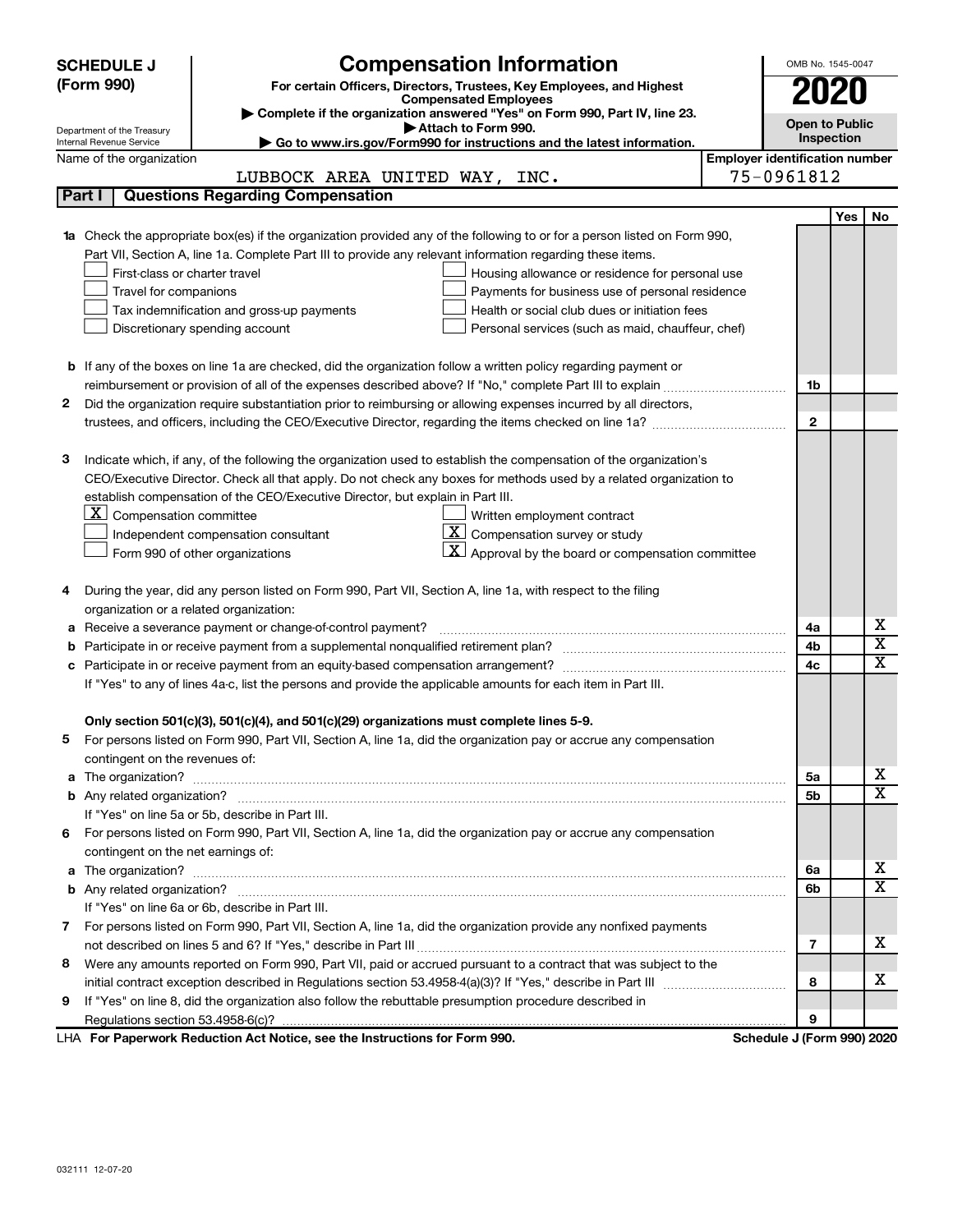**2**

### Part II | Officers, Directors, Trustees, Key Employees, and Highest Compensated Employees. Use duplicate copies if additional space is needed.

For each individual whose compensation must be reported on Schedule J, report compensation from the organization on row (i) and from related organizations, described in the instructions, on row (ii). Do not list any individuals that aren't listed on Form 990, Part VII.

Note: The sum of columns (B)(i)-(iii) for each listed individual must equal the total amount of Form 990, Part VII, Section A, line 1a, applicable column (D) and (E) amounts for that individual.

| (A) Name and Title          |                    |                          | (B) Breakdown of W-2 and/or 1099-MISC compensation |                                           | (C) Retirement and             | (D) Nontaxable   | (E) Total of columns        | (F) Compensation                                           |  |
|-----------------------------|--------------------|--------------------------|----------------------------------------------------|-------------------------------------------|--------------------------------|------------------|-----------------------------|------------------------------------------------------------|--|
|                             |                    | (i) Base<br>compensation | (ii) Bonus &<br>incentive<br>compensation          | (iii) Other<br>reportable<br>compensation | other deferred<br>compensation | benefits         | $(B)(i)$ - $(D)$            | in column (B)<br>reported as deferred<br>on prior Form 990 |  |
| <b>GLENN COCHRAN</b><br>(1) | (i)                | 144,057.                 | $\overline{\mathfrak{o}}$ .                        | $\overline{0}$ .                          | 10,084.                        | 8,007.           | 162, 148.                   | $\overline{0}$ .                                           |  |
| PRESIDENT/CEO               | (ii)               | $\overline{0}$ .         | $\overline{\mathfrak{o}}$ .                        | $\overline{0}$ .                          | $\overline{0}$ .               | $\overline{0}$ . | $\overline{\mathfrak{o}}$ . | $\overline{0}$ .                                           |  |
|                             | (i)                |                          |                                                    |                                           |                                |                  |                             |                                                            |  |
|                             | $\vert$ (ii)       |                          |                                                    |                                           |                                |                  |                             |                                                            |  |
|                             | (i)                |                          |                                                    |                                           |                                |                  |                             |                                                            |  |
|                             | $\vert$ (ii)       |                          |                                                    |                                           |                                |                  |                             |                                                            |  |
|                             | (i)                |                          |                                                    |                                           |                                |                  |                             |                                                            |  |
|                             | (ii)               |                          |                                                    |                                           |                                |                  |                             |                                                            |  |
|                             | (i)                |                          |                                                    |                                           |                                |                  |                             |                                                            |  |
|                             | (ii)               |                          |                                                    |                                           |                                |                  |                             |                                                            |  |
|                             | (i)                |                          |                                                    |                                           |                                |                  |                             |                                                            |  |
|                             | (ii)               |                          |                                                    |                                           |                                |                  |                             |                                                            |  |
|                             | (i)                |                          |                                                    |                                           |                                |                  |                             |                                                            |  |
|                             | (ii)               |                          |                                                    |                                           |                                |                  |                             |                                                            |  |
|                             | $(\sf{i})$         |                          |                                                    |                                           |                                |                  |                             |                                                            |  |
|                             | (ii)               |                          |                                                    |                                           |                                |                  |                             |                                                            |  |
|                             | $(\sf{i})$<br>(ii) |                          |                                                    |                                           |                                |                  |                             |                                                            |  |
|                             | $(\sf{i})$         |                          |                                                    |                                           |                                |                  |                             |                                                            |  |
|                             | (ii)               |                          |                                                    |                                           |                                |                  |                             |                                                            |  |
|                             | (i)                |                          |                                                    |                                           |                                |                  |                             |                                                            |  |
|                             | (ii)               |                          |                                                    |                                           |                                |                  |                             |                                                            |  |
|                             | (i)                |                          |                                                    |                                           |                                |                  |                             |                                                            |  |
|                             | (ii)               |                          |                                                    |                                           |                                |                  |                             |                                                            |  |
|                             | (i)                |                          |                                                    |                                           |                                |                  |                             |                                                            |  |
|                             | (ii)               |                          |                                                    |                                           |                                |                  |                             |                                                            |  |
|                             | (i)                |                          |                                                    |                                           |                                |                  |                             |                                                            |  |
|                             | (ii)               |                          |                                                    |                                           |                                |                  |                             |                                                            |  |
|                             | (i)                |                          |                                                    |                                           |                                |                  |                             |                                                            |  |
|                             | (ii)               |                          |                                                    |                                           |                                |                  |                             |                                                            |  |
|                             | $(\sf{i})$         |                          |                                                    |                                           |                                |                  |                             |                                                            |  |
|                             | (ii)               |                          |                                                    |                                           |                                |                  |                             |                                                            |  |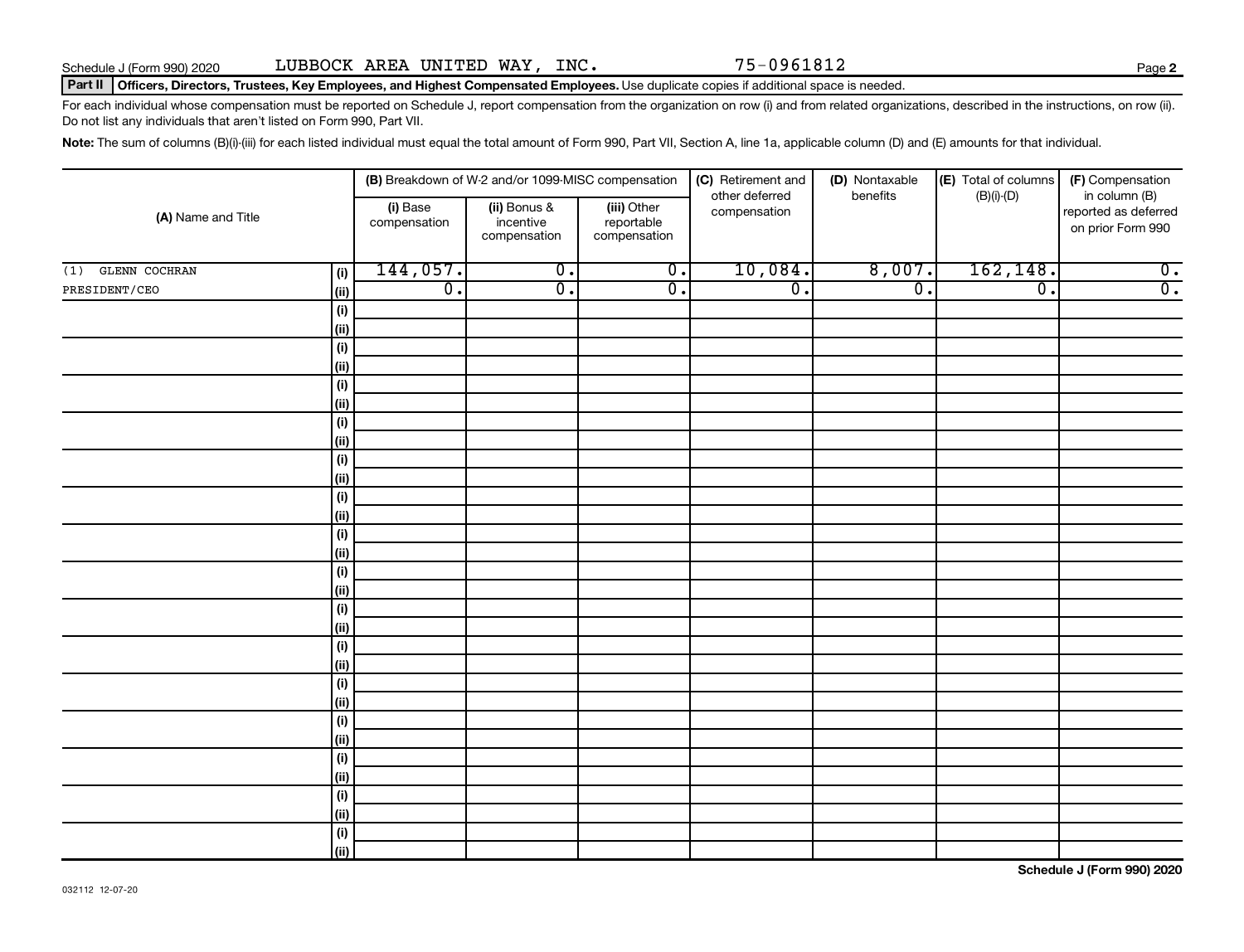### **Part III Supplemental Information**

Provide the information, explanation, or descriptions required for Part I, lines 1a, 1b, 3, 4a, 4b, 4c, 5a, 5b, 6a, 6b, 7, and 8, and for Part II. Also complete this part for any additional information.

**Schedule J (Form 990) 2020**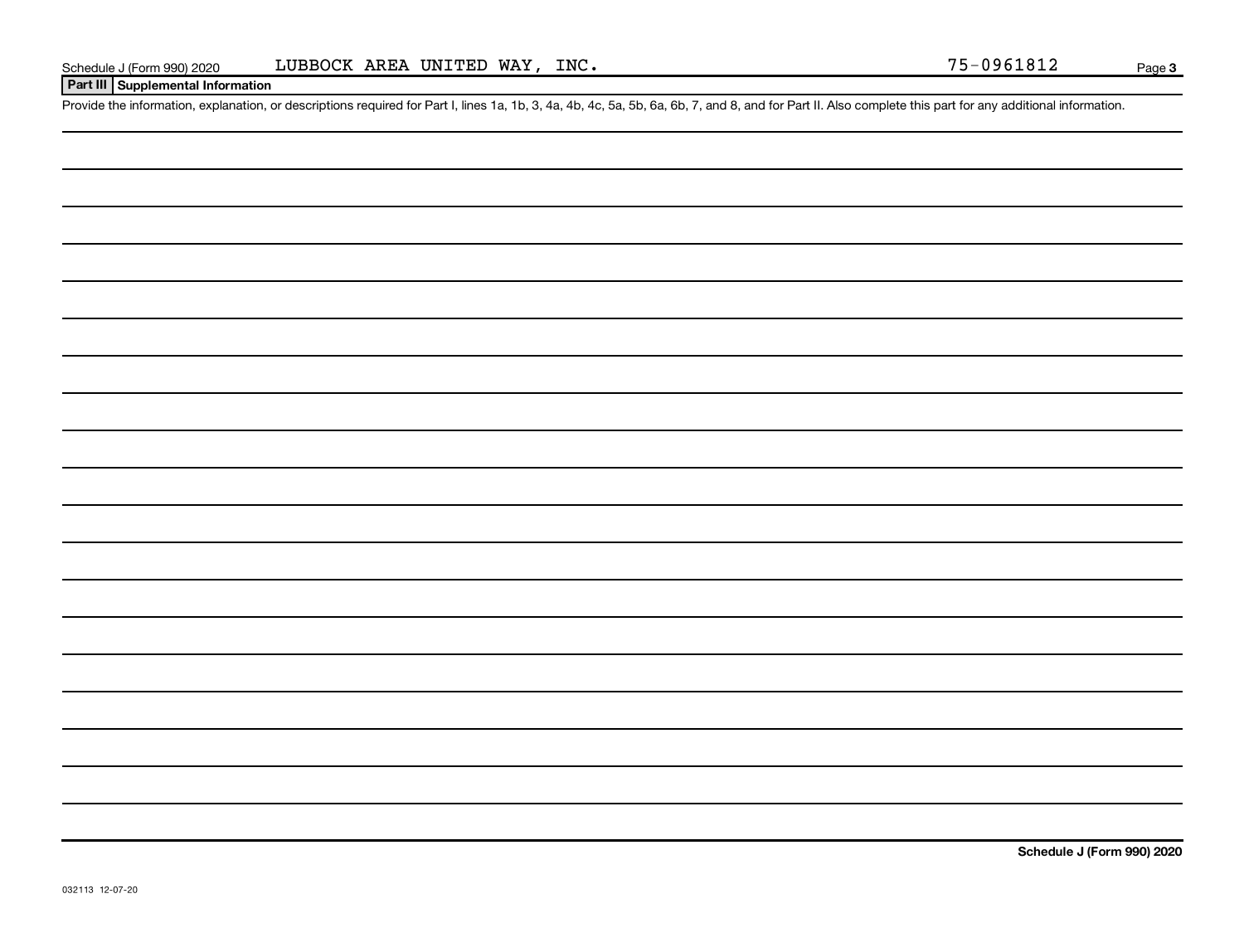**(Form 990 or 990-EZ)**

Department of the Treasury Internal Revenue Service Name of the organization

**Complete to provide information for responses to specific questions on Form 990 or 990-EZ or to provide any additional information. | Attach to Form 990 or 990-EZ. | Go to www.irs.gov/Form990 for the latest information. SCHEDULE O Supplemental Information to Form 990 or 990-EZ 2020**<br>(Form 990 or 990-EZ) Complete to provide information for responses to specific questions on

OMB No. 1545-0047 **Open to Public Inspection**

LUBBOCK AREA UNITED WAY, INC.  $|75-0961812$ 

**Employer identification number**

FORM 990, PART I, LINE 1, DESCRIPTION OF ORGANIZATION MISSION:

SOUTH PLAINS COMMUNITIES TO CREATE LASTING, POSITVE CHANGE.

FORM 990, PART VI, SECTION B, LINE 11B:

THE FINANCE COMMITTEE WILL REVIEW, DISCUSS, AND APPROVE A PRELIMINARY

VERSION OF THE 2020 FORM 990. THE BOARD WILL BE PRESENTED A COPY OF THE

FINAL VERSION OF THE 2020 FORM 990 FOR ITS REVIEW, DISCUSSION AND APPROVAL

AT THE AUGUST 2021 BOARD MEETING. THE REVIEW, DISCUSSION AND APPROVAL WILL

BE PERFORMED PRIOR TO SUBMISSION OF THE FORM 990 TO THE IRS.

FORM 990, PART VI, SECTION B, LINE 12C:

ANNUALLY EACH BOARD MEMBER AND EMPLOYEE IS REQUIRED TO DISCLOSE ANY

POTENTIAL CONFLICTS OF INTEREST.

FORM 990, PART VI, SECTION B, LINE 15:

A BIANNUAL COMPENSATION COMMITTEE REVIEWS OFFICER SALARIES AND RECOMMENDS

TO THE BOARD COMPENSATION LEVELS BASED ON COMPENSATION SURVEYS, INFLATION AND MERIT.

FORM 990, PART VI, SECTION C, LINE 19:

THE ORGANIZATION'S GOVERNING DOCUMENTS, CONFLICT OF INTERST POLICY AND

AUDITED FINANCIAL STATEMENTS ARE AVAILABLE FOR VIEWING BY THE PUBLIC AT THE ORGANIZATION'S OFFICE IN LUBBOCK, TX. IN ADDITION THE ORGANIZATION POSTS A COPY OF THE MOST RECENT FINANCIAL STATEMENT AUDIT ON ITS WEBSITE.